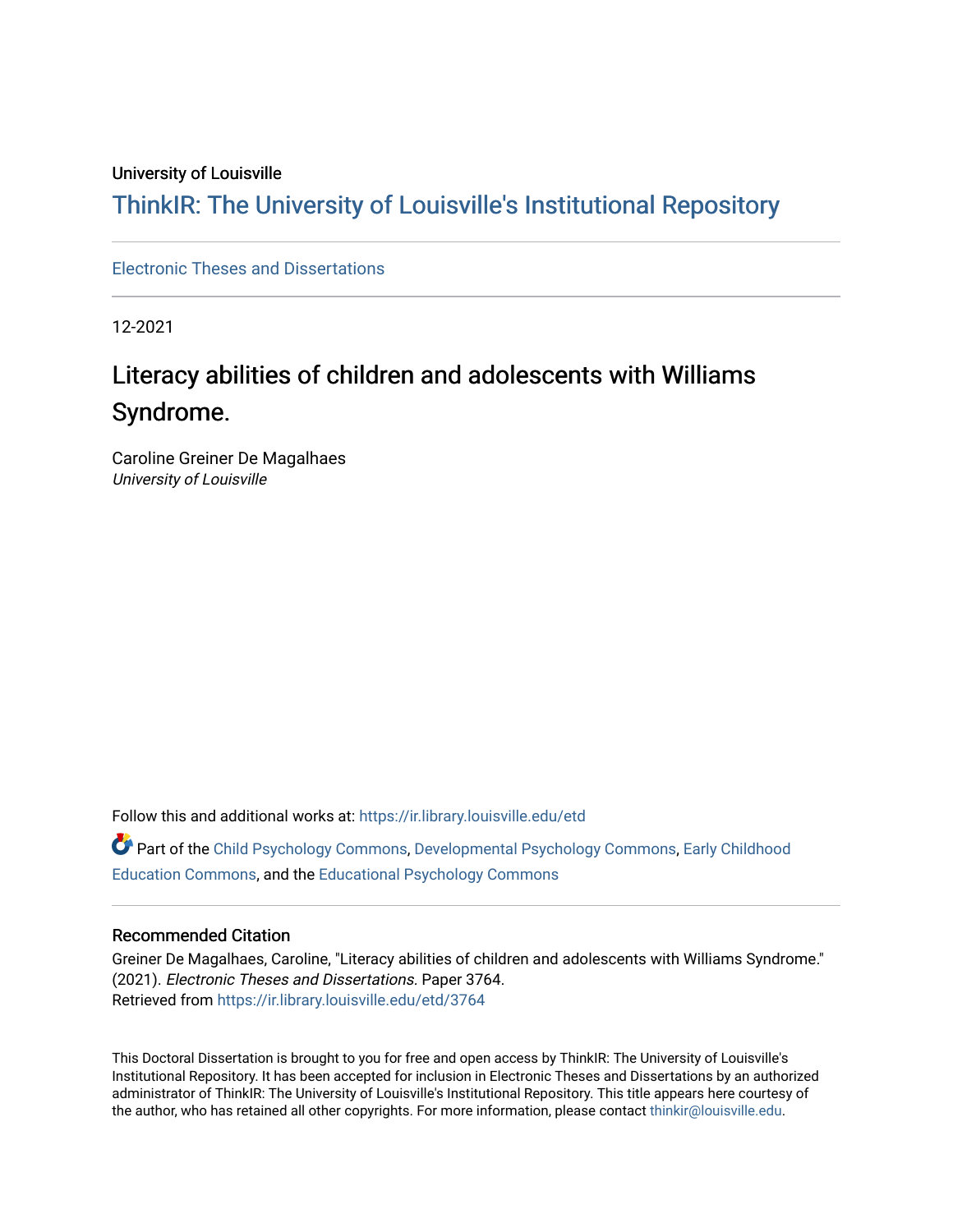## LITERACY ABILITIES OF CHILDREN AND ADOLESCENTS WITH

## WILLIAMS SYNDROME

By

Caroline Greiner de Magalhães B.A., Universidade Federal de Minas Gerais, 2014 M.A., Universidade Federal de Minas Gerais, 2017 M.S, University of Louisville, 2019

A Dissertation Submitted to the Faculty of the College of Arts and Sciences of the University of Louisville in Partial Fulfillment of the Requirements for the Degree of

> Doctor of Philosophy In Experimental Psychology

Department of Psychological and Brain Sciences University of Louisville Louisville, Kentucky

December 2021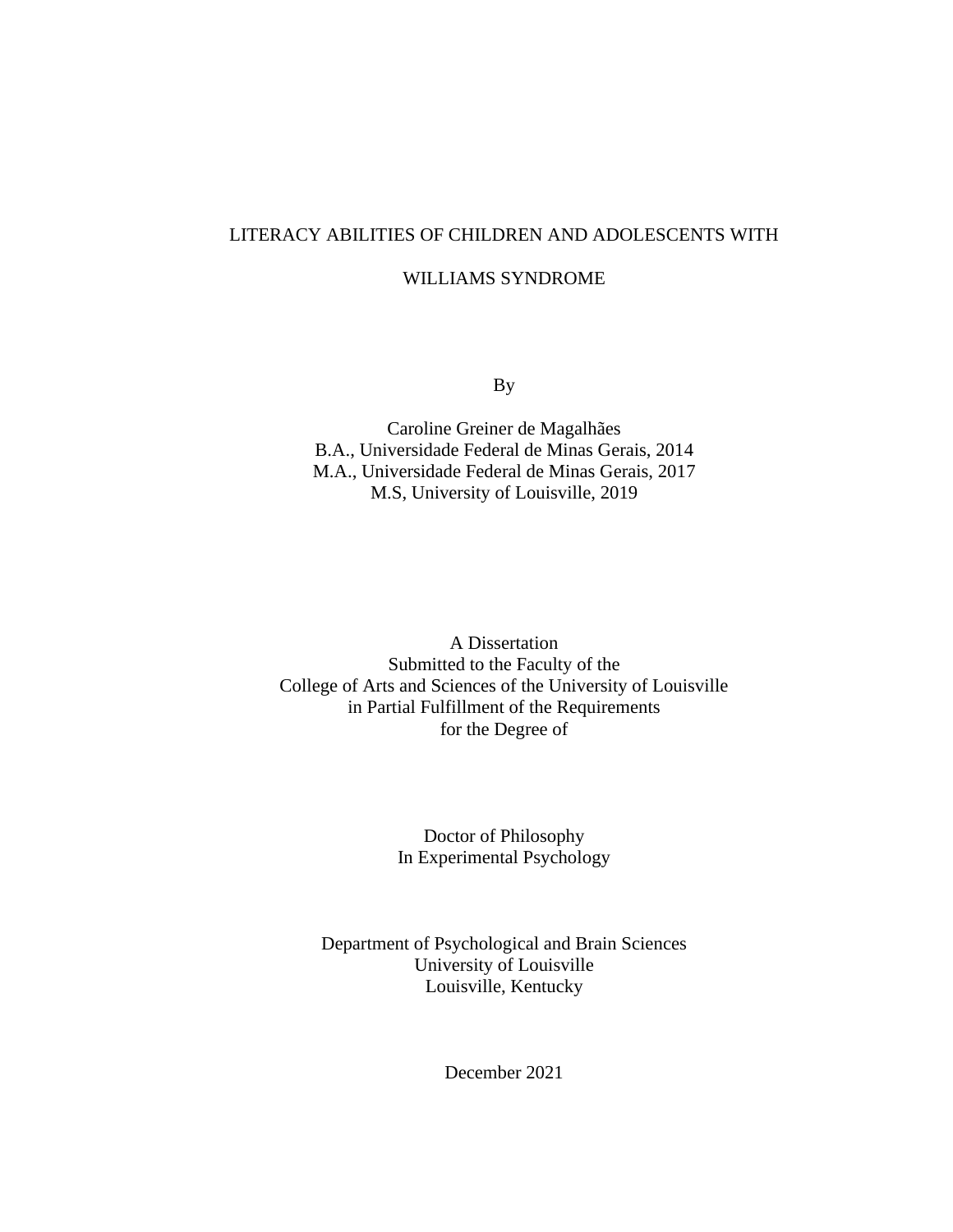Copyright 2021 by Caroline Greiner de Magalhães

All rights reserved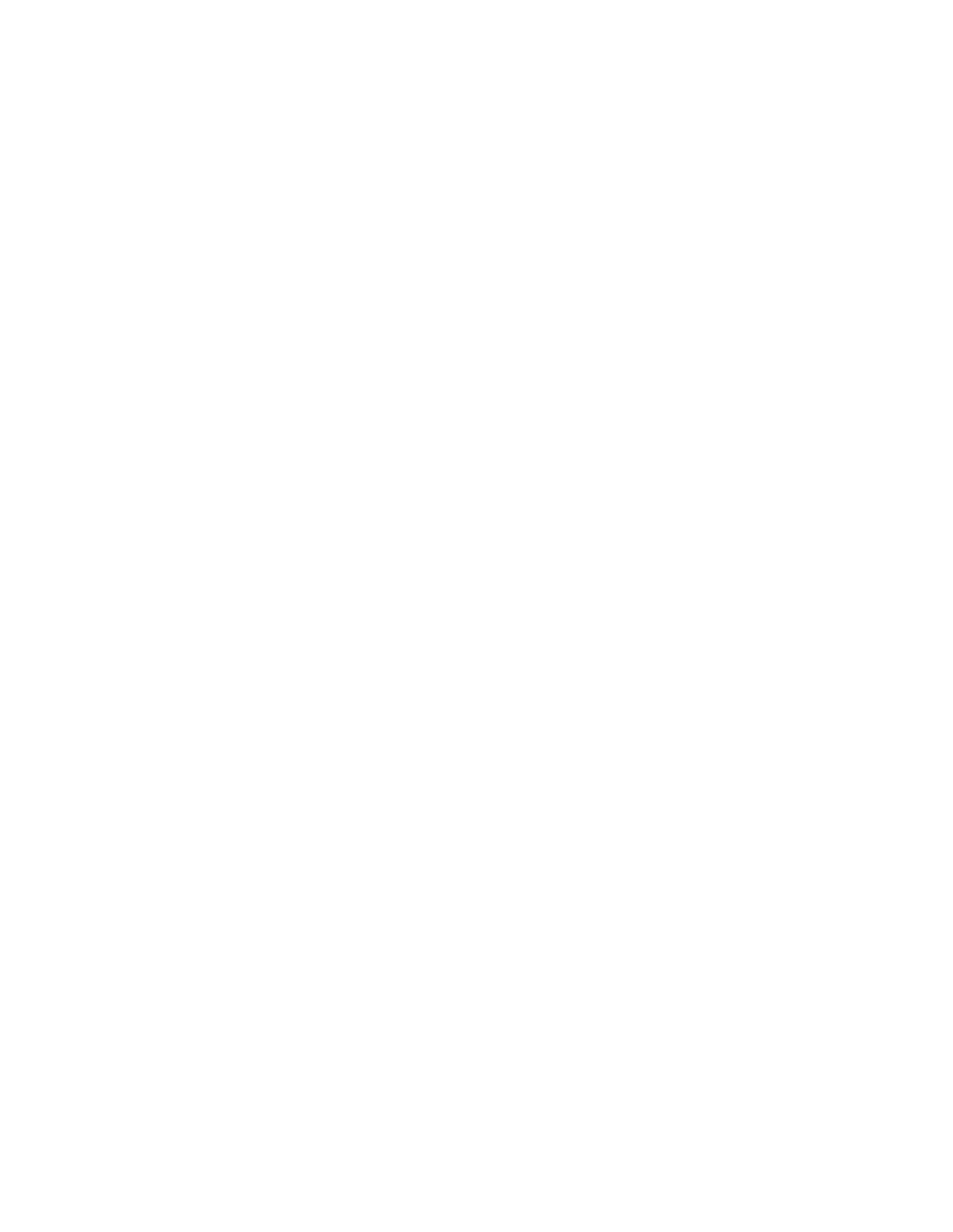# LITERACY ABILITIES OF CHILDREN AND ADOLESCENTS WITH WILLIAMS

## SYNDROME

By

Caroline Greiner de Magalhães B.A., Universidade Federal de Minas Gerais, 2014 M.A., Universidade Federal de Minas Gerais, 2017 M.S, University of Louisville, 2019

A Dissertation Approved on

November 01, 2021

by the following Dissertation Committee:

Carolyn B. Mervis, Ph.D. Dissertation Director

\_\_\_\_\_\_\_\_\_\_\_\_\_\_\_\_\_\_\_\_\_\_\_\_\_\_\_\_\_\_\_\_\_\_\_\_\_\_\_\_

\_\_\_\_\_\_\_\_\_\_\_\_\_\_\_\_\_\_\_\_\_\_\_\_\_\_\_\_\_\_\_\_\_\_\_\_\_\_\_\_ Cara H. Cashon, Ph.D.

\_\_\_\_\_\_\_\_\_\_\_\_\_\_\_\_\_\_\_\_\_\_\_\_\_\_\_\_\_\_\_\_\_\_\_\_\_\_\_\_ Judith Danovitch, Ph.D.

\_\_\_\_\_\_\_\_\_\_\_\_\_\_\_\_\_\_\_\_\_\_\_\_\_\_\_\_\_\_\_\_\_\_\_\_\_\_\_\_ Benjamin T. Mast, Ph.D.

\_\_\_\_\_\_\_\_\_\_\_\_\_\_\_\_\_\_\_\_\_\_\_\_\_\_\_\_\_\_\_\_\_\_\_\_\_\_\_\_ Cláudia Cardoso-Martins, Ph.D.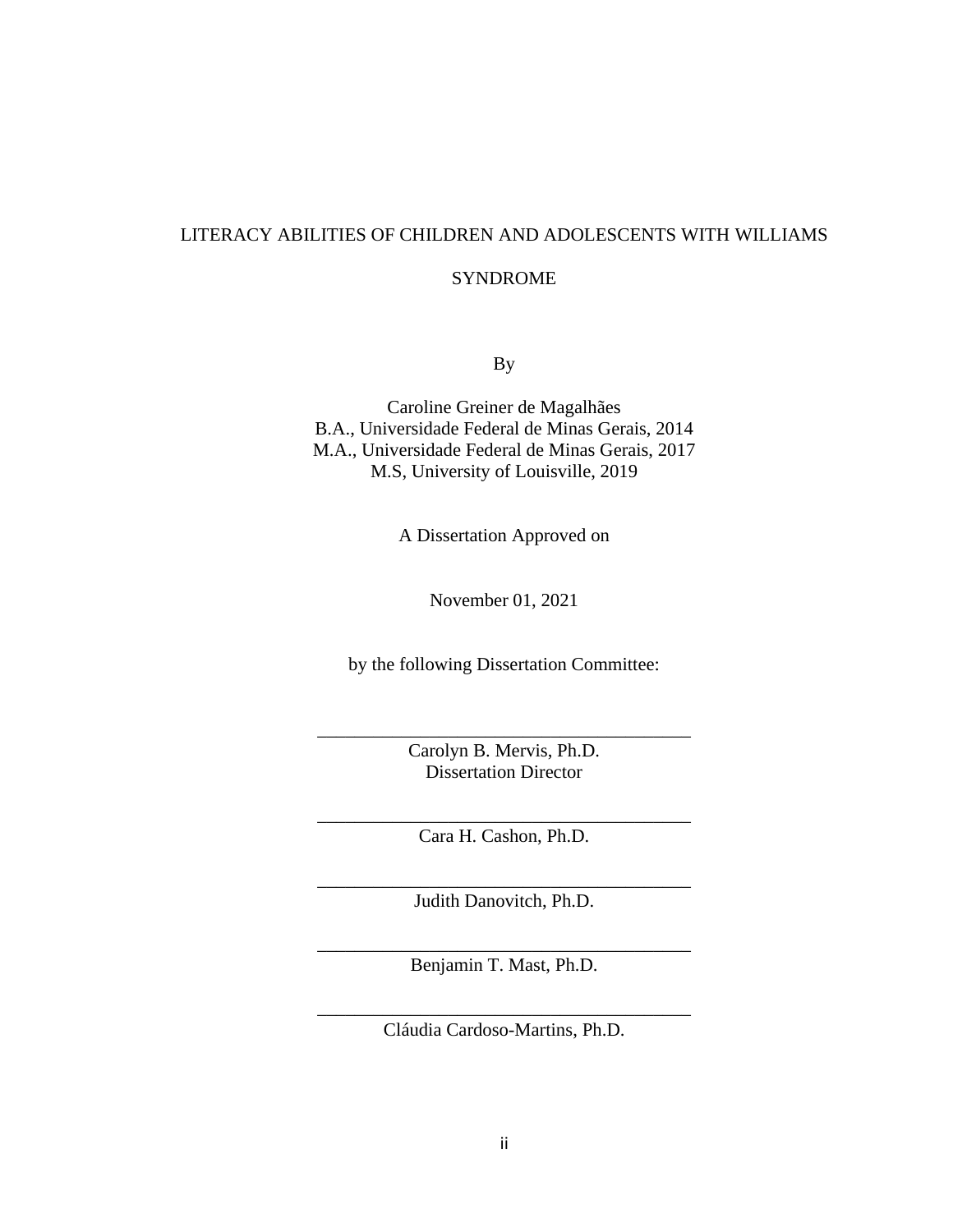### DEDICATION

This dissertation is dedicated to my life partner, Igor Pereira, without whose support, tolerance, encouragement, patience, partnership, and love I would not have succeeded. To my parents, Graciela Maria Greiner and Eduardo Moura de Magalhães, for always believing in me and for providing me with an amazing childhood, great education, and support that allowed me to achieve my academic goals. To my sister Isabela, for her kind words and deep friendship even when we were so far away physically. Our long and deep conversations always gave me energy to keep moving and helped me know I was where I was supposed to be. To my sister Bianca for her easy-going personality and for her easy smile and happiness. To my dear friend Daniela Teixeira Goncalves, for her support, help, friendship, and for always believing in me. Our conversations helped me during so many hard times. I am very grateful to all who crossed my path and gave me the strength and support that helped me to be here today.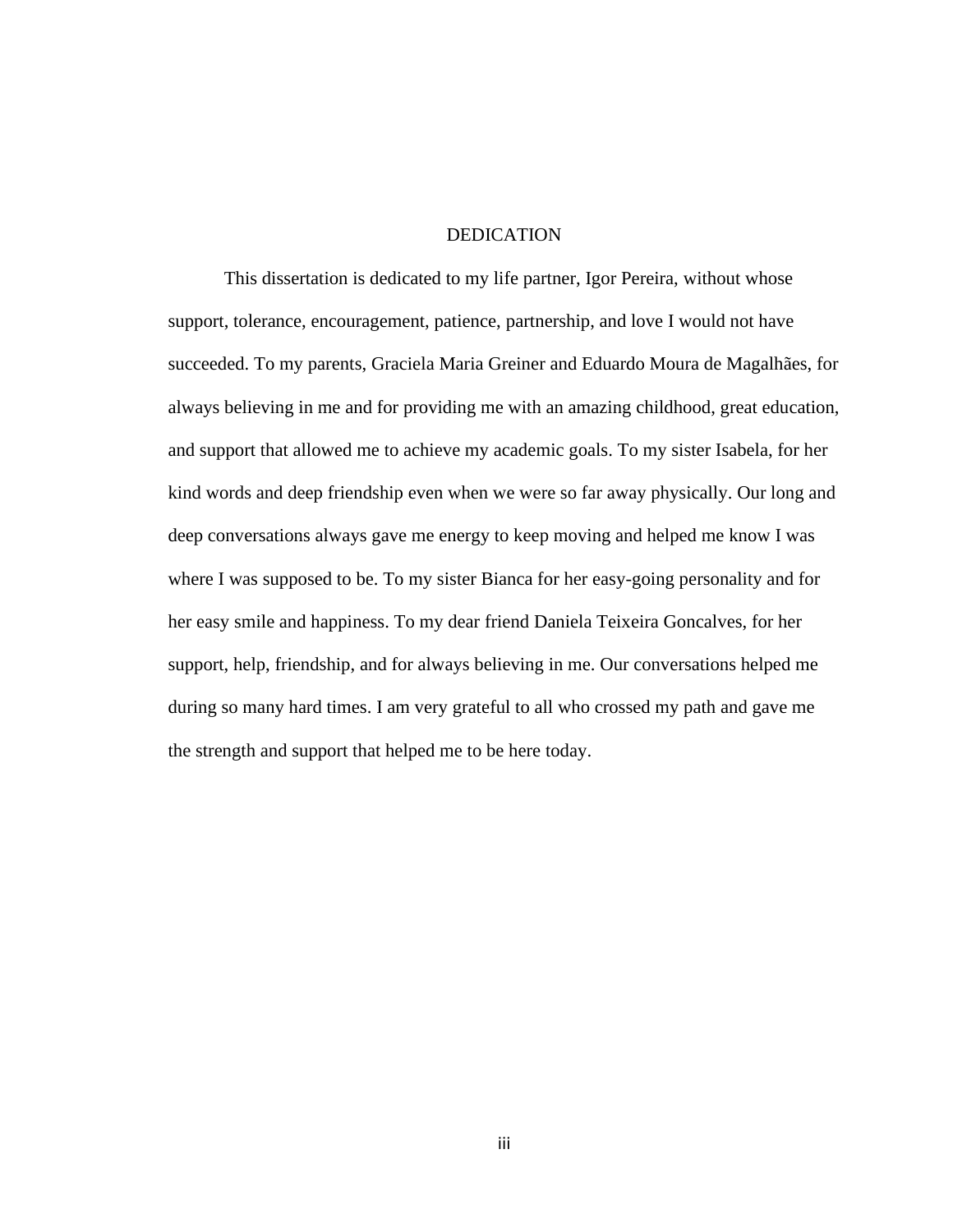### ACKNOWLEDGMENTS

I extend my sincere gratitude to my dissertation director, Dr. Carolyn Mervis, who has taught me so much during this time. I thank her for her patience, continued support, careful revisions, amazing insights, and awesome mentorship. Thank you for believing in me even when I could not. I also want to express my deep gratitude to Dr. Cláudia Cardoso-Martins, my forever mentor who also always believed in me and provided me with the resources and networking that allowed me to be here this day. Thank you for all your great ideas and careful revisions!

I also thank all of our Neurodevelopmental Sciences team for sharing their knowledge and providing me with assistance when needed. Particular gratitude is extended to Holley Pitts, my dear friend who helped me and guided me since the beginning. Thank you for your patience in helping me pronounce English words correctly, for teaching me most of the assessments I know, and for being such a good friend. Thank you for your support, revisions, and feedback on the many projects we worked on together! Without your friendship and support I would not be here! I also extend my sincere gratitude to Dr. Angela Becerra who provided me with support to navigate the lab and to get settled in Louisville. Thank you, Adam and Valeria, for helping me so many times during the execution of so many projects.

My sincere gratitude to my dissertation committee, for supporting me not only at this time, but also since the beginning of my studies. Dr. Judith Danovitch, thank you for all your careful comments on my projects and for great classes, and for always being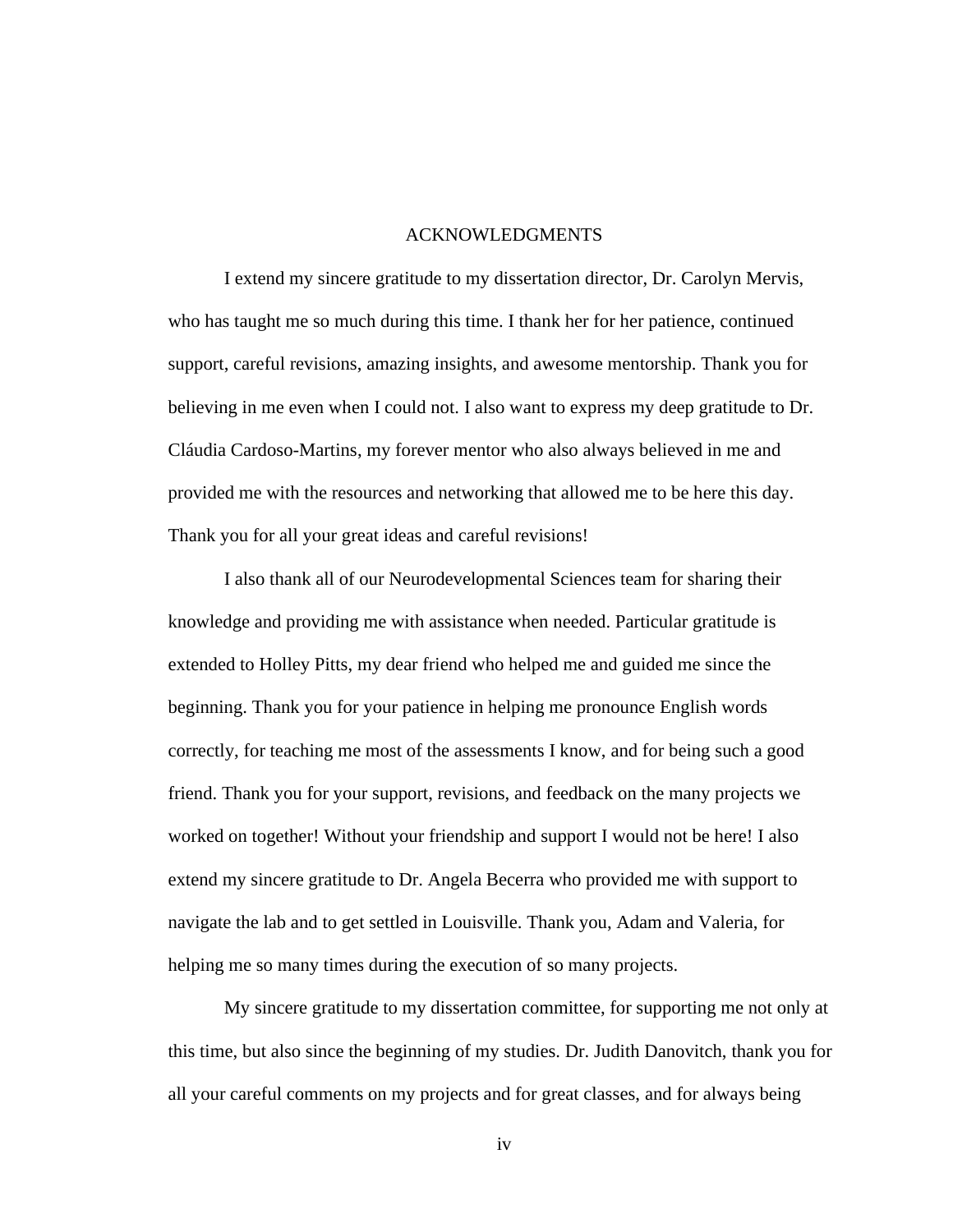available to provide me with help every time I needed it. Dr. Cara Cashon, thank you for being a supportive program director who made me feel very welcome since my first day in this program. Dr. Benjamin Mast, thank you for an amazing statistics course and for your careful support.

I acknowledge and appreciate the financial support provided to this project through grants awarded to Carolyn B. Mervis:

• Williams Syndrome Association (WSA 0104, WSA 0111)

• National Institute of Child Health and Human Development (R37 HD29957)

• National Institute of Neurological Disorders and Stroke (R01 NS35102).

Finally, I would like to express my sincere gratitude to all of the families who have shared their time and energy to allow me to complete this project. It was a great honor to be able to work with you and learn so much from your children, who enlightened the time I spent in Louisville with amazing smiles. Thank you for donating your time for our research.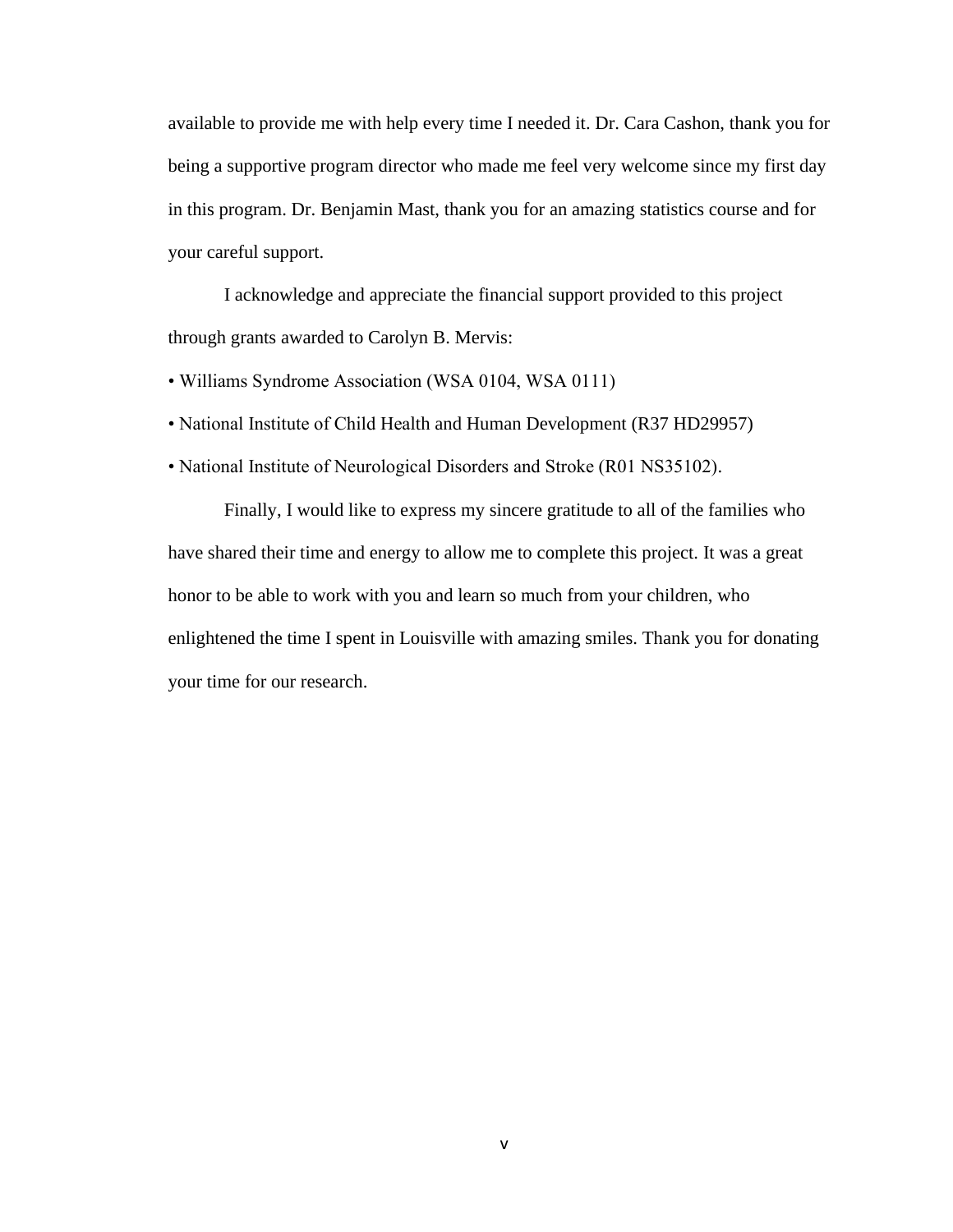### ABSTRACT

## LITERACY ABILITIES OF CHILDREN AND ADOLESCENTS WITH WILLIAMS SYNDROME

Caroline Greiner de Magalhães

November 01, 2021

In this dissertation I report findings from two studies of the literacy abilities of children with Williams syndrome (WS), a genetic disorder associated with intellectual disability. I had two overarching goals: 1) evaluate the applicability of theories of reading and spelling acquisition developed based on typically developing children to children with WS; and 2) provide results that would inform the development of targeted assessments and interventions.

In Study 1, individual differences in phonological awareness, visual spatial perception, vocabulary, overall intellectual abilities, and reading instruction approach (systematic phonics vs. other approaches) for sixty-nine  $6 - 7$ -year-olds (most of whom were in kindergarten) were used to predict word-reading abilities three years later. Multiple regression analyses indicated that Time 1 reading instruction method, phonological awareness, and visual-spatial perception each explained significant unique variance in word reading at Time 2. A systematic phonics approach was associated with significantly better performance than other reading-instruction approaches. Results of a simple mediation analysis indicated that vocabulary at Time 1 indirectly influenced Time 2 word reading through its effect on Time 1 phonological awareness.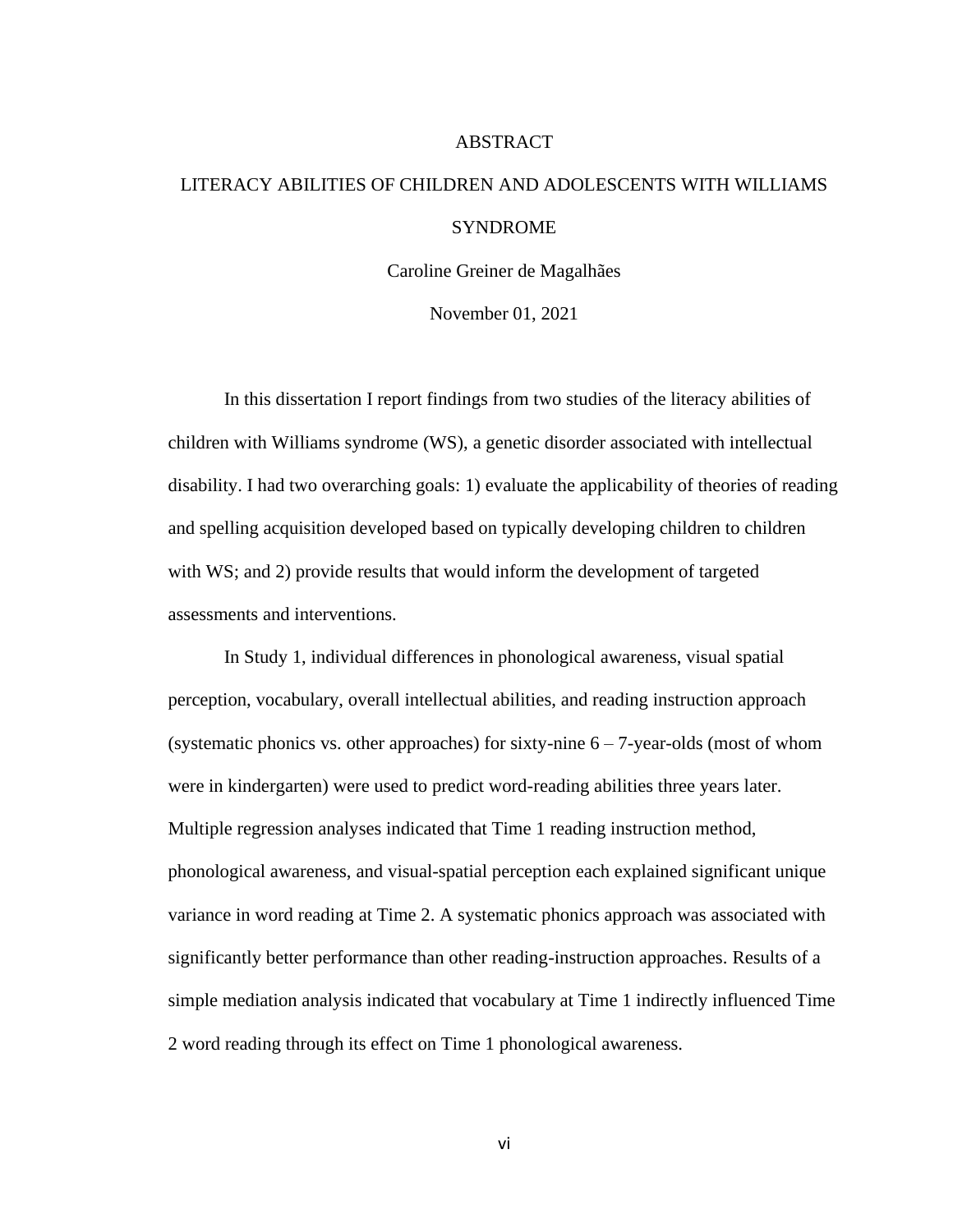In Study 2, relations between spelling, word reading, and vocabulary abilities and method of reading instruction were investigated for eighty 9 – 17-year-olds. Spelling and reading abilities were highly correlated. Students taught to read using systematic phonics instruction had significantly higher spelling scores than those taught to read using other approaches. Spelling ability contributed significant unique variance to word-reading ability, beyond the effects of phonological awareness, vocabulary, and reading instruction method.

Overall, the results from Study 1 and 2 indicated that the word-reading and spelling abilities of students with WS vary widely but on average are well below the mean for same-aged children in the general population. Variations in overall intellectual ability did not play a central role in accounting for individual differences in word reading and spelling. Findings from this dissertation provide support for the universality of theoretical models of reading development developed based on typically developing children and suggest that educational approaches known to be effective for children who are having difficulty learning to read are likely to be appropriate for children with WS. **Keywords**: Williams syndrome, word-reading ability, spelling ability, reading instruction method, systematic phonics instruction, intellectual disability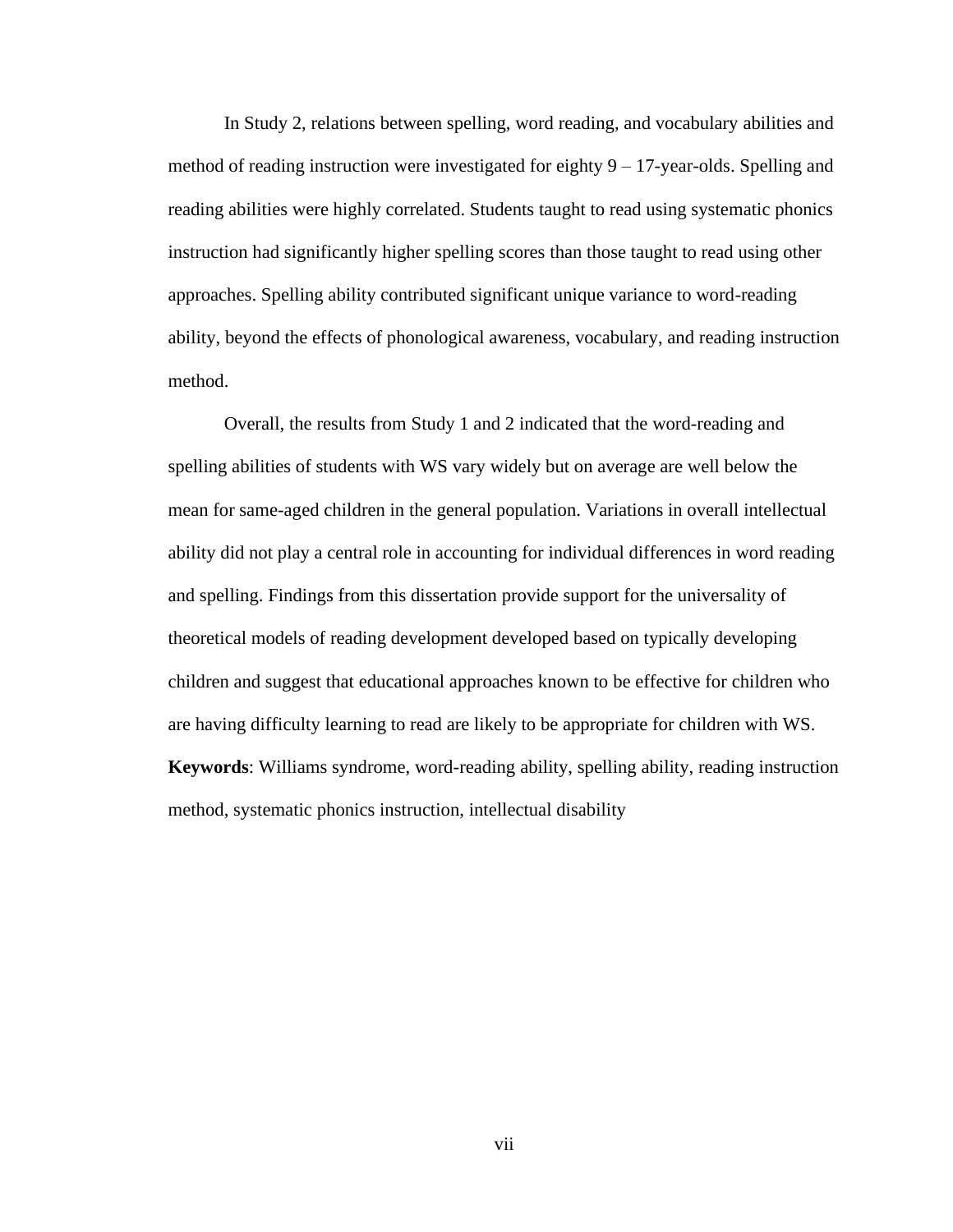## TABLE OF CONTENTS

| Predictors of Word Reading Ability: Typically Developing Children, Individuals<br>with Intellectual Disability, and Individuals with Williams Syndrome 10       |
|-----------------------------------------------------------------------------------------------------------------------------------------------------------------|
| Spelling Abilities: Typically Developing Children, Individuals with Intellectual                                                                                |
|                                                                                                                                                                 |
| Impact of Method of Reading Instruction on Literacy Abilities: Typically<br>Developing Children, Individuals with Intellectual Disability, and Individuals with |
|                                                                                                                                                                 |
|                                                                                                                                                                 |
| LONGITUDINAL PREDICTORS OF WORD READING FOR CHILDREN WITH                                                                                                       |
| Predictors of Word Reading for Typically Developing Children and Individuals with                                                                               |
|                                                                                                                                                                 |
|                                                                                                                                                                 |
|                                                                                                                                                                 |
|                                                                                                                                                                 |
|                                                                                                                                                                 |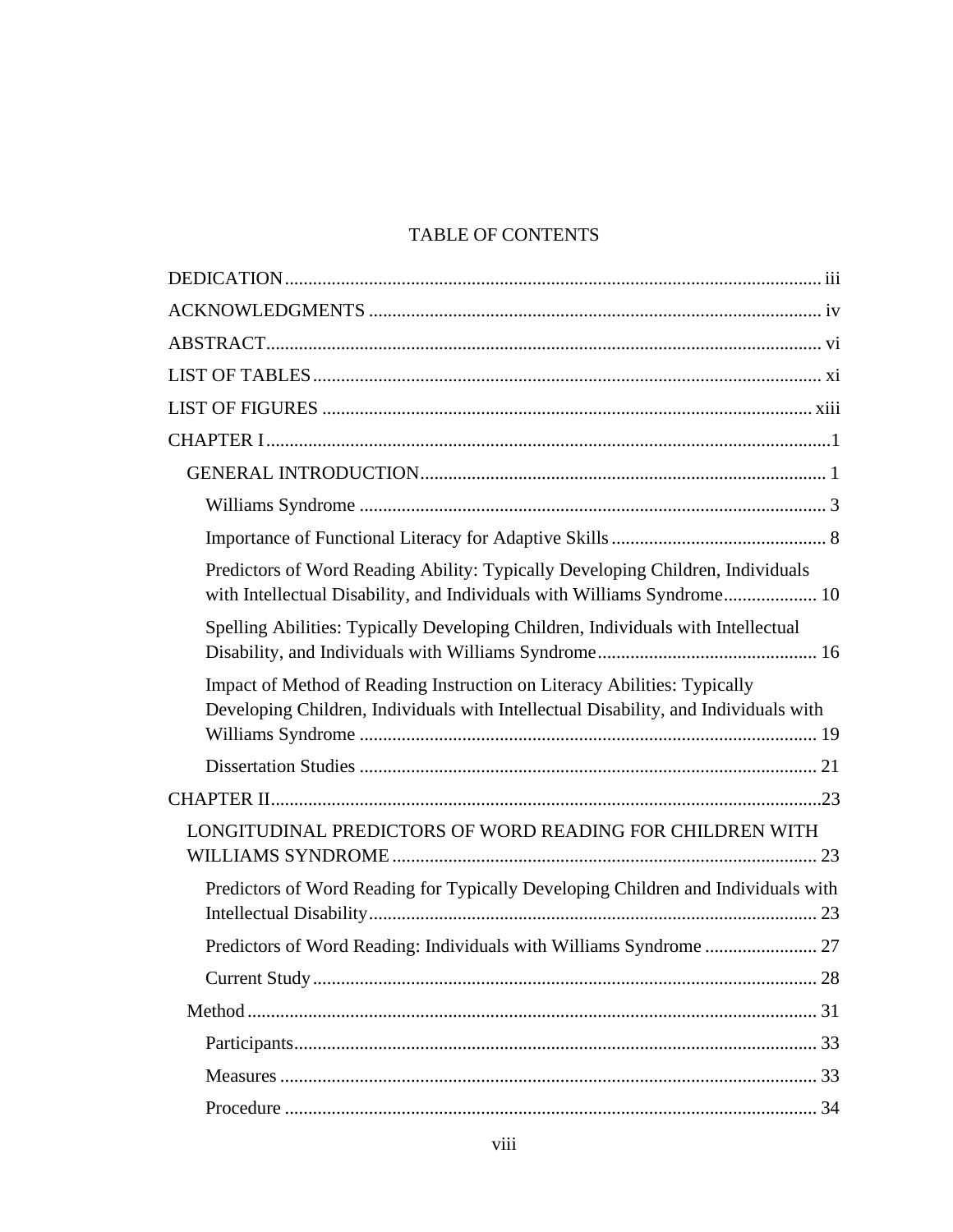| Longitudinal Predictors of Word Reading Ability in Williams Syndrome  48          |  |
|-----------------------------------------------------------------------------------|--|
|                                                                                   |  |
|                                                                                   |  |
|                                                                                   |  |
| SPELLING ABILITIES OF SCHOOL-AGED CHILDREN WITH WILLIAMS                          |  |
|                                                                                   |  |
|                                                                                   |  |
|                                                                                   |  |
|                                                                                   |  |
|                                                                                   |  |
|                                                                                   |  |
|                                                                                   |  |
|                                                                                   |  |
|                                                                                   |  |
|                                                                                   |  |
| Correlations Between Spelling Ability, Word Reading Ability, and Overall          |  |
| Analysis of Covariance: Relation Between Method of Reading Instruction and        |  |
| Multiple Regression Analyses: Concurrent Effect of Spelling Ability on Word       |  |
|                                                                                   |  |
|                                                                                   |  |
| Relation Between Method of Reading Instruction and Spelling and Reading Abilities |  |
|                                                                                   |  |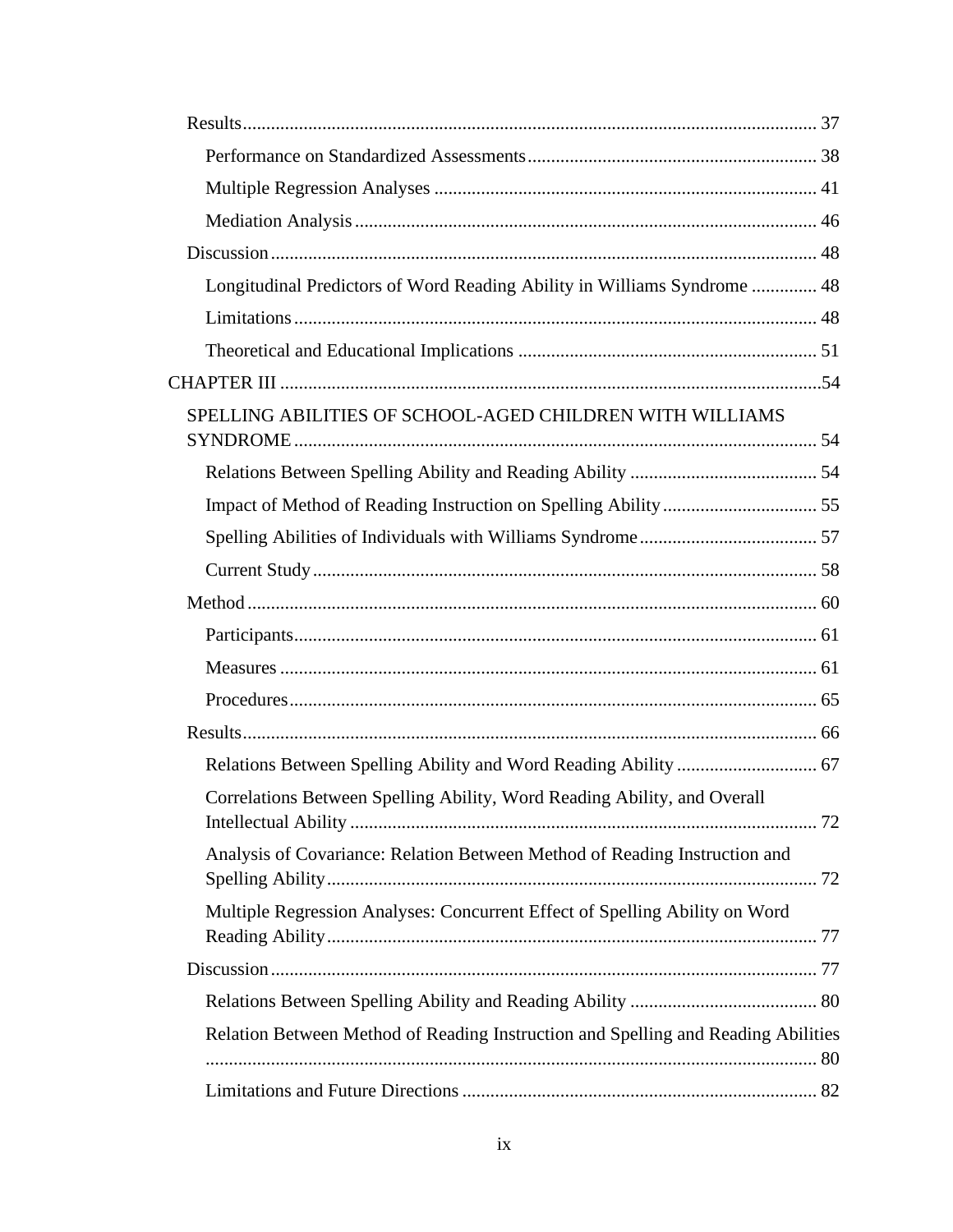| Early Literacy of Children with Williams syndrome is Similar to Typically |  |
|---------------------------------------------------------------------------|--|
|                                                                           |  |
|                                                                           |  |
|                                                                           |  |
|                                                                           |  |
|                                                                           |  |
|                                                                           |  |
|                                                                           |  |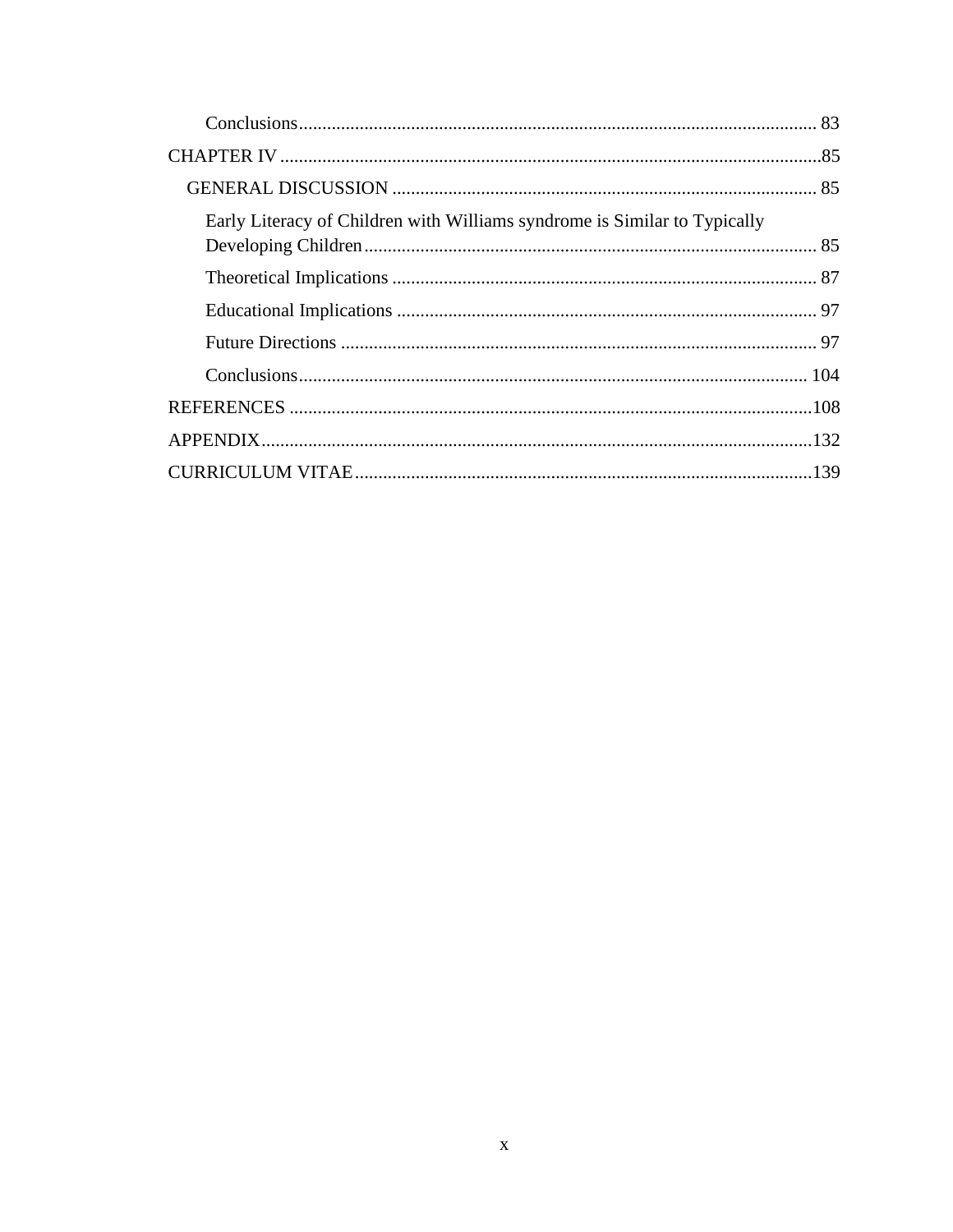## LIST OF TABLES

|    | <b>TABLE</b><br><b>PAGE</b>                                                             |
|----|-----------------------------------------------------------------------------------------|
| 1. |                                                                                         |
| 2. | Descriptive Statistics for WIAT-III Age Equivalents and Standard Scores40               |
| 3. | Bivariate Correlations Among the Measures Included in the Regression Analyses43         |
| 4. | First Multiple Regression Analysis Predicting WIAT-III Basic Reading Composite          |
|    |                                                                                         |
| 5. | Second Multiple Regression Analysis Predicting WIAT-III Basic Reading Composite         |
|    |                                                                                         |
| 6. |                                                                                         |
| 7. | Descriptive Statistics for WIAT-III Age Equivalents and Standard Scores69               |
| 8. | Bivariate Correlations Among Chronological Age, Achievement Test Performance,           |
|    |                                                                                         |
| 9. | Partial Correlations Between Standard Scores for Spelling Ability, Word Reading         |
|    |                                                                                         |
|    | 10. Descriptive Statistics for Spelling, Reading, and Overall Intellectual Ability as a |
|    |                                                                                         |
|    | 11. Multiple Regression Analyses Predicting WIAT-III Basic Reading Composite            |
|    |                                                                                         |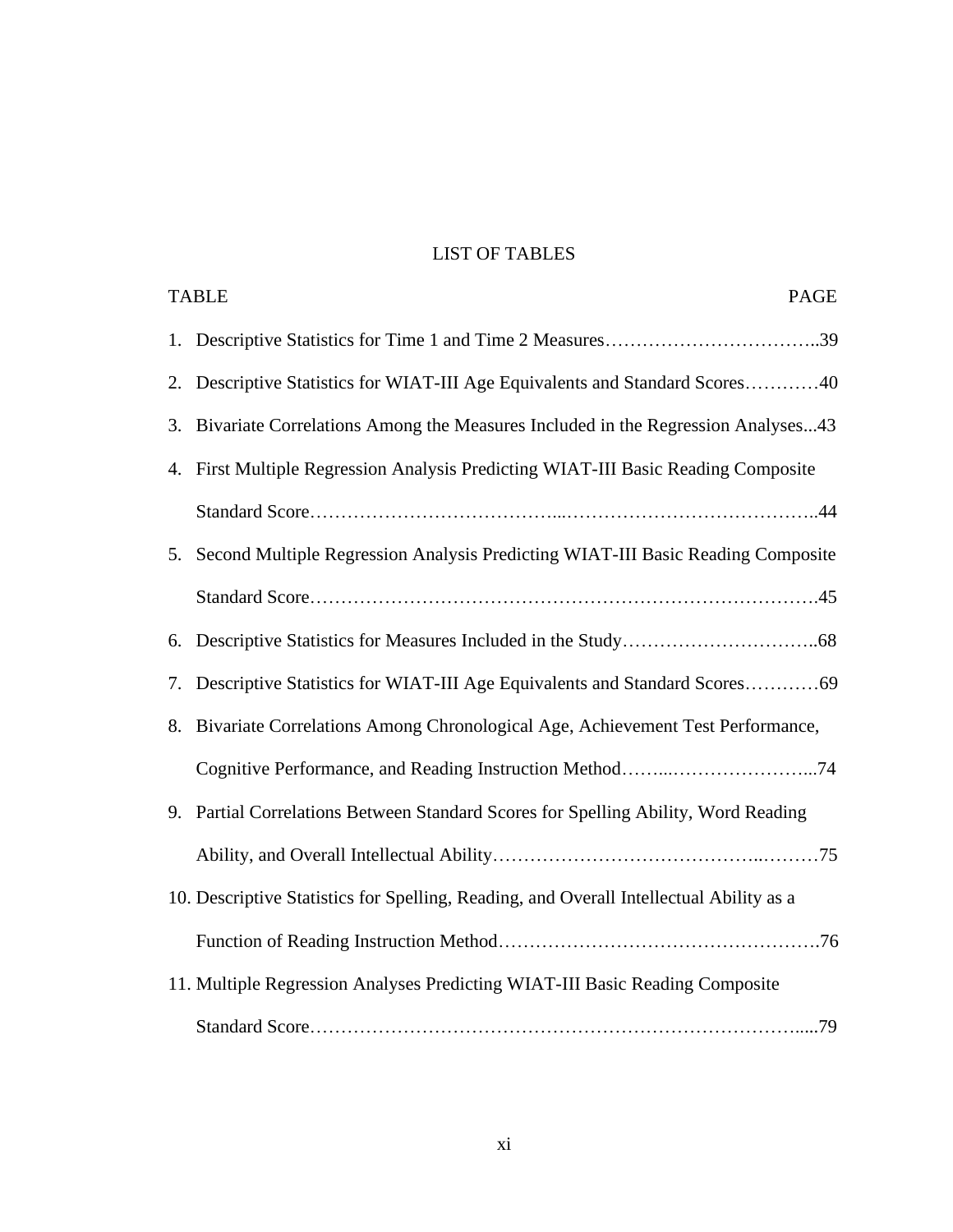| 12. Table S1 - Model Coefficients for the Simple Mediation Model Displayed in Figure |
|--------------------------------------------------------------------------------------|
|                                                                                      |
| 13. Table S2 - Model Coefficients for the Simple Mediation Model Displayed in Figure |
|                                                                                      |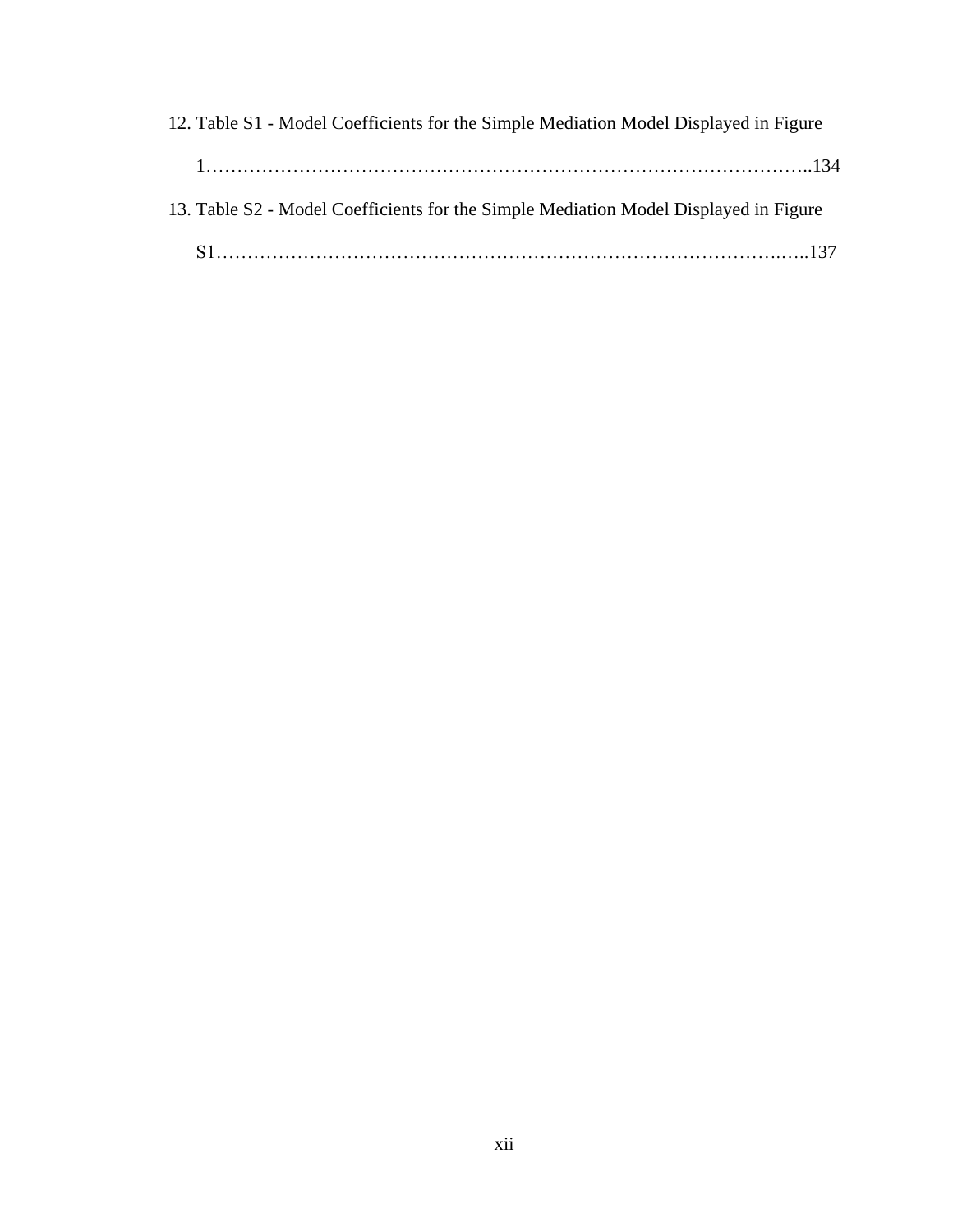## LIST OF FIGURES

| <b>FIGURE</b><br>PAGE                                                                |
|--------------------------------------------------------------------------------------|
| 1. Simple Meditation Model Predicting Time 2 WIAT-III Basic Reading Standard         |
|                                                                                      |
| 2. Relations Between WIAT-III Spelling Standard Score and WIAT-III Word Reading or   |
| WIAT-III Pseudoword Decoding Standard Scores for Individual Participants71           |
| 3. Association Between Overall Intellectual Ability at Time 1 and WIAT-III Basic     |
| Reading Standard Scores at Time 2 as a function of Reading Instruction Method: Study |
|                                                                                      |
| 4. Association Between Overall Intellectual Ability and Concurrent WIAT-III Spelling |
| Standard Scores as a function of Reading Instruction Method: Study 296               |
| 5. Figure S1 - Simple Meditation Model Predicting Time 2 WIAT-III Basic Reading      |
|                                                                                      |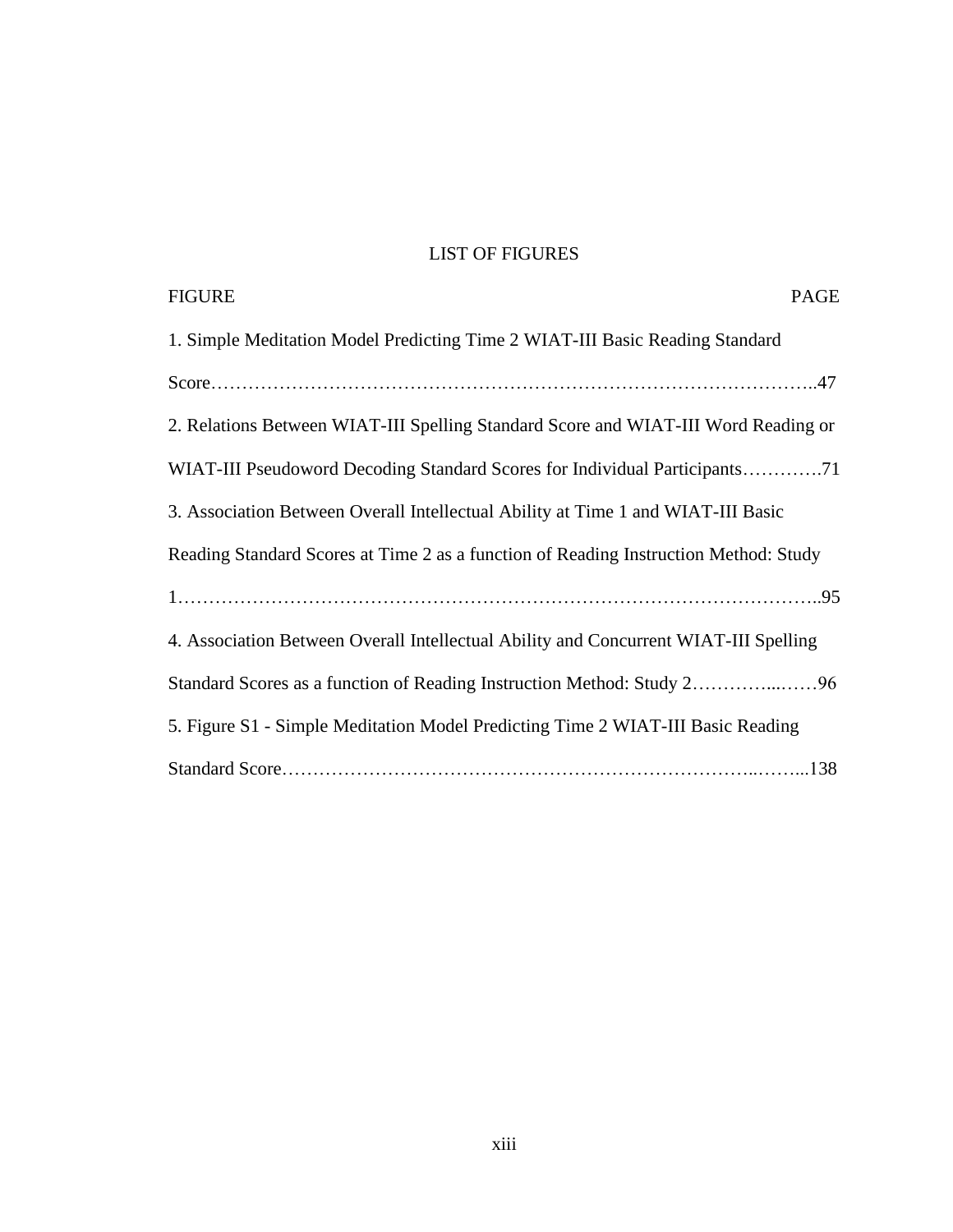### CHAPTER I

## GENERAL INTRODUCTION

The ability to read and spell is foundational for the engagement of individuals in contemporary society, allowing for acquisition of knowledge and success in school and the workplace, in addition to access to leisure activities (Castles et al., 2018; Pan et al., 2021; World Literacy Foundation, 2018). Given the critical importance of literacy skills, limited reading (Hendren et al., 2018; National Reading Panel, 2000) and spelling (Galuschka et al., 2020; Pan et al., 2021) abilities in adolescence and adulthood have been associated with a variety of negative outcomes including lower educational attainment, limited job opportunities, and increased problems with psychosocial adjustment and mental health. These concerns are shared by caregivers of individuals with intellectual disability (ID), who consider that difficulty with reading results in the greatest limitation in life outcomes (Koritsas & Iacono, 2011).

Individuals with Williams syndrome (WS), a genetic disorder associated with mild to moderate ID, typically present with a wide range of reading and spelling abilities. Reading (Mervis, 2009; Mervis et al., 2021) and spelling difficulties (Dessalegn et al., 2013; Howlin et al., 1998; Udwin et al., 1987, 1996) are very common. The first report of performance on academic achievement tests was provided by Pagon and colleagues (1987), who presented data for nine individuals aged  $10 - 20$  years. Despite the small sample, their data showed a large range of word reading and spelling ability, with the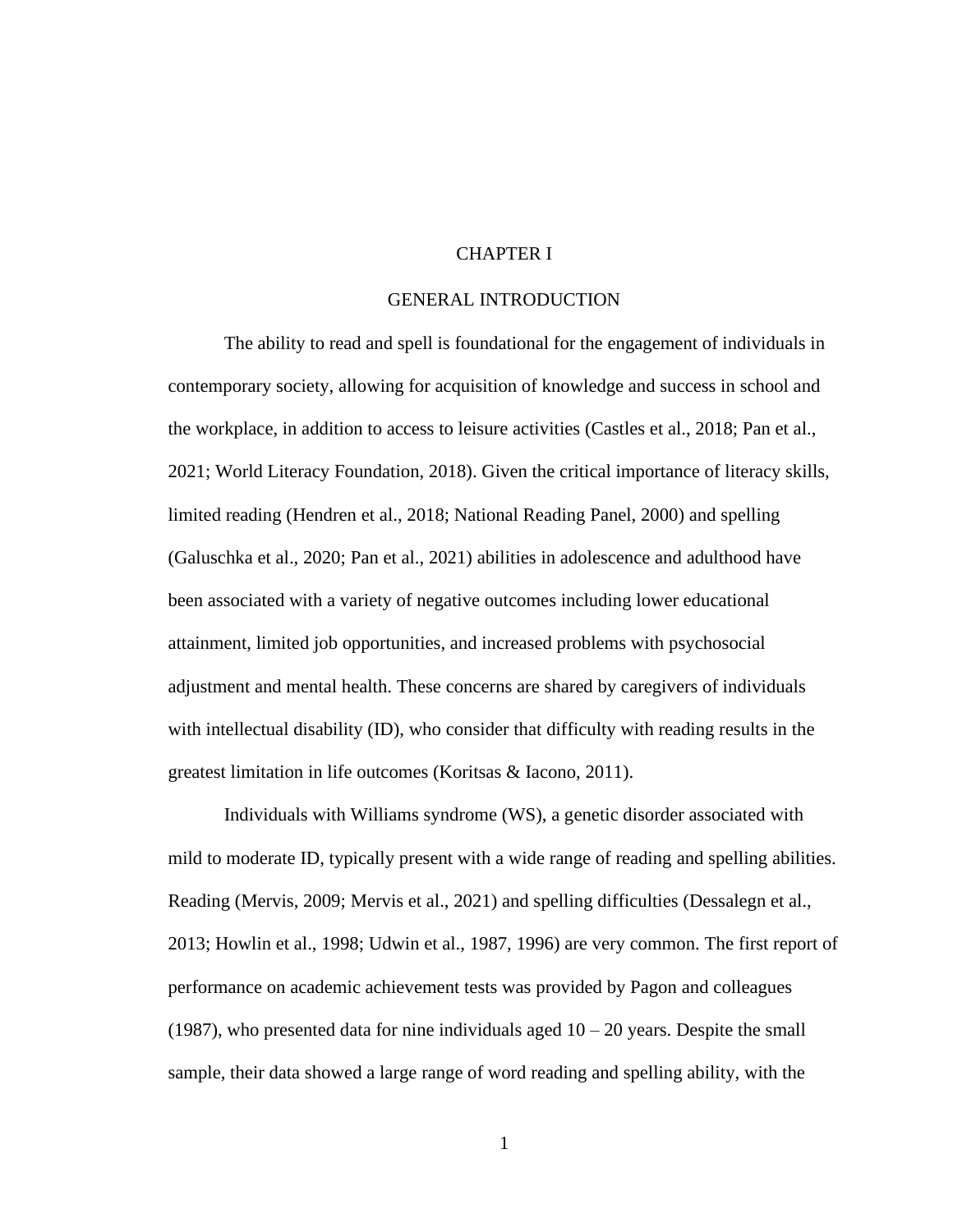oldest individual able to read and spell only a few words and a ninth grader able to decode at grade level, although her spelling ability was at the  $4<sup>th</sup>$  grade level. Two largersample studies of adolescents and adults found that most individuals with WS could read at least a few words (75% in Howlin et al., 1998; 93% in Brawn et al., 2018) and that reading ability was significantly positively correlated with IQ. In addition, 27% of older adolescents and adults with WS met the criterion for functional literacy for both irregular and nonwords, and 20% for irregular words only (Brawn et al., 2018). For spelling ability, two larger-sample studies reported that 58% of children with WS (Udwin et al., 1987) and 74% of adults with WS (Howlin, et al., 1998) were able to meet the basal criterion on a standardized spelling test, which is far below the functional criterion used by Brawn et al. (2018). There are no published studies addressing the proportion of individuals with WS who meet the criteria for functional spelling. Understanding the cognitive predictors that contribute to the variability in the word reading and spelling abilities of individuals with WS is key to designing targeted assessments and interventions that would lead to better practices and optimized reading and spelling development, providing families with the necessary resources so individuals with WS can attain their full potential (Mervis & Greiner de Magalhães, in press).

In my dissertation, I report two studies that contribute to a broad understanding of the development of literacy abilities in children and adolescents with WS. I had two overarching goals: 1) evaluate the applicability of theories of reading and spelling acquisition developed based on typically developing (TD) children to children with WS, which will inform the science of literacy (e.g., Castles et al., 2018) more broadly; and 2) provide results that will inform the development of targeted assessments and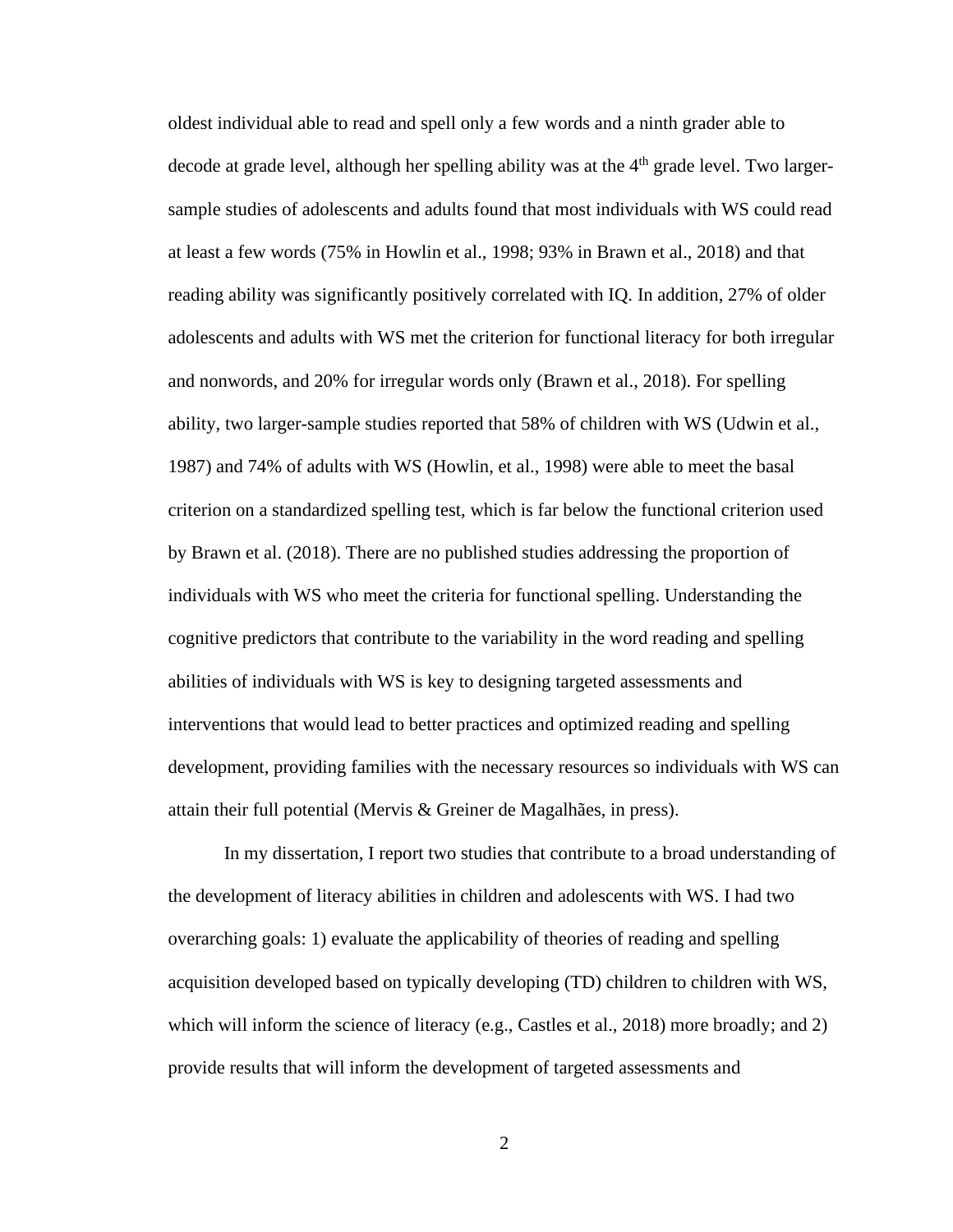interventions. The studies were designed to investigate word reading ability, spelling ability, and their correlates for children and adolescents with WS. Similarities or differences among the correlates for TD children and children with WS were highlighted.

My dissertation includes four chapters. In Chapter 1, I provide a general introduction. I first briefly describe WS, the neurodevelopmental disorder that is the focus of this dissertation. Then, I present a brief overview of prior research on the word reading abilities and spelling abilities of TD children, individuals with ID, and individuals with WS. Finally, I briefly review the literature addressing the impact of method of reading instruction on the literacy abilities of TD children, individuals with ID, and individuals with WS. In Chapter 2, I report a study on the longitudinal cognitive, language, and instructional factors associated with early single-word reading ability for children with WS, and in Chapter 3, I report a study on the relations between spelling ability, word-reading ability, and method of reading instruction for children and adolescents with WS. In Chapter 4, I provide a general discussion of the findings of the two studies, including theoretical and educational implications, and briefly consider future directions.

### **Williams Syndrome**

WS is a rare neurodevelopmental genetic disorder caused by a hemideletion of 25  $-27$  protein-coding genes on chromosome 7q11.23 (Kozel et al., 2021). Ninety-five percent of individuals with WS have a classic deletion, which includes exactly these 25 – 27 genes (Mervis et al., 1999); the deletions of the remaining individuals with WS include either a subset of these genes or all of these genes plus additional genes. WS occurs in approximately 1 out of 7,500 live births and is equally likely to occur in boys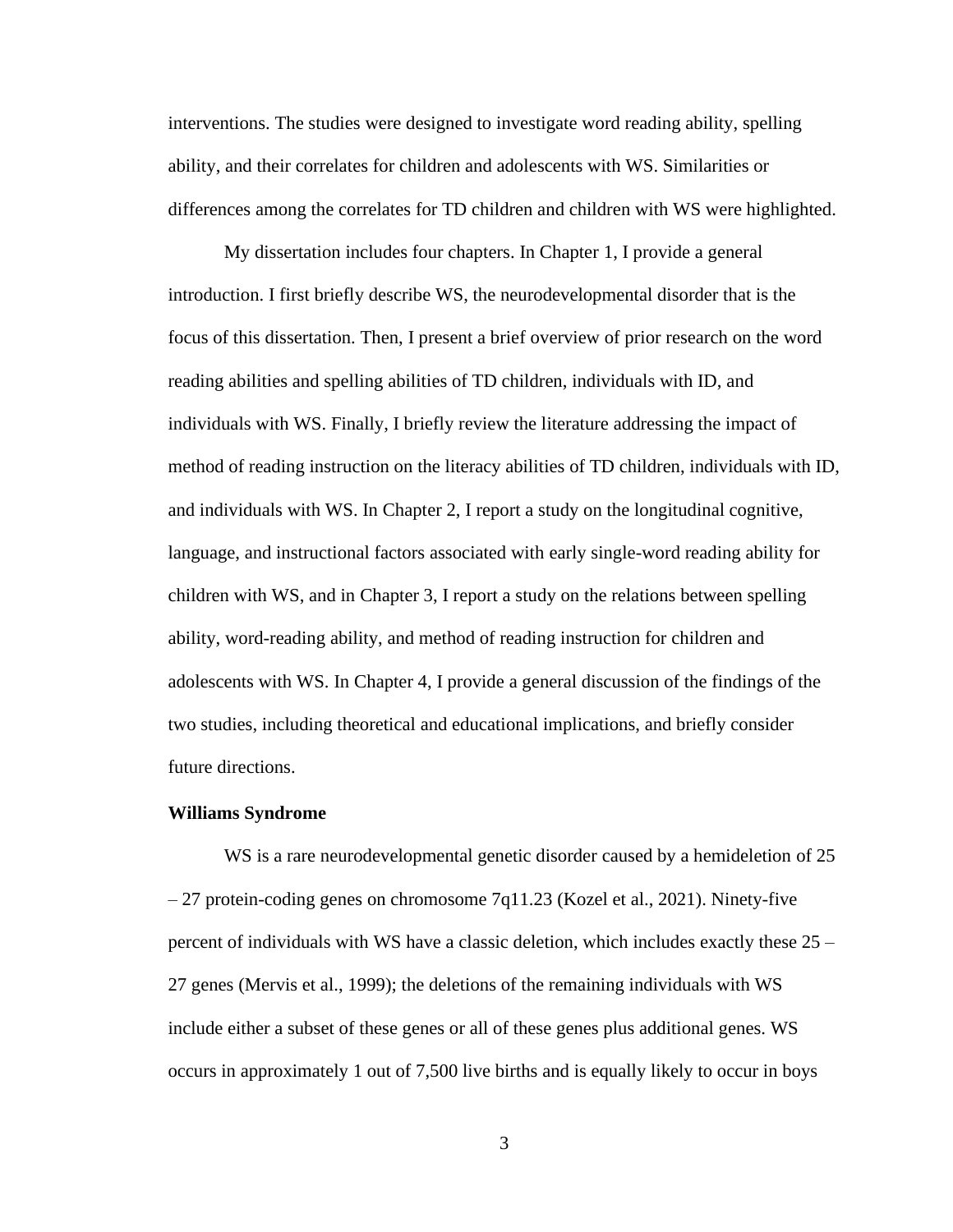and girls (Strømme et al., 2002). WS is associated with mild to moderate ID, with a full range from severe ID to average intellectual ability (Mervis, 2009; Mervis & Klein-Tasman, 2000; Mervis & Velleman, 2011).

#### *Cognitive Profile*

The cognitive profile of children with WS is complex and there is considerable cognitive variability (Mervis & John, 2010). Relative to their overall intellectual ability, individuals with WS typically show strengths in concrete vocabulary, nonverbal reasoning, verbal short-term memory, and phonological processing. Relative to their overall intellectual ability, individuals with WS typically show weaknesses in spatial abilities and relational and conceptual language (Mervis & Greiner de Magalhães, in press; Mervis & John, 2010).

The pattern of relative strengths and weaknesses in intellectual ability is most clearly shown on the Differential Ability Scales-II (DAS-II; Elliott, 2007), which provides separate Verbal, Nonverbal Reasoning, and Spatial standard scores (SSs) based on performance on subtests that are normed four SDs below the general population mean. For 269 4 – 17-year-olds with classic WS deletions (see Mervis & Greiner de Magalhães, in press), mean General Conceptual Ability (GCA; similar to IQ), which is based on performance on the Verbal, Nonverbal Reasoning, and Spatial ability clusters, was 61.98  $(SD = 12.94$ , range:  $31 - 96$ ). This overall score masks stark differences between performance on the Verbal cluster ( $M = 71.00$ ,  $SD = 16.88$ , range:  $30 - 107$ ) and the Nonverbal Reasoning cluster ( $M = 75.04$ ,  $SD = 14.76$ , range:  $36 - 118$ ) on the one hand and performance on the Spatial cluster ( $M = 53.16$ ,  $SD = 13.04$ , range:  $32 - 86$ ) on the other. For 70% of the sample, Verbal SS did not differ significantly from Nonverbal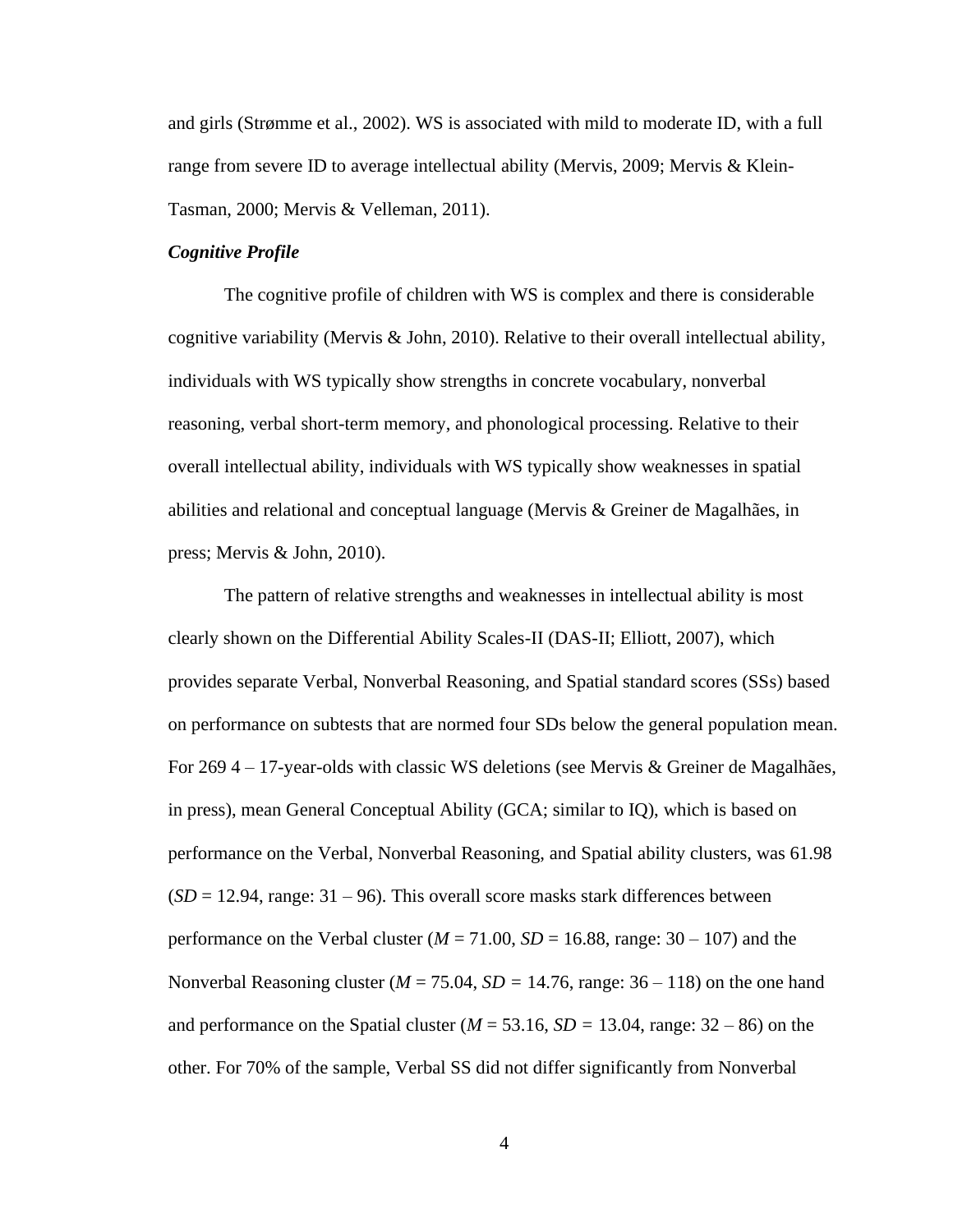Reasoning SS. In contrast, Spatial SS was significantly lower than Verbal SS for 68% and significantly lower than Nonverbal Reasoning SS for 83%. For 89%, Verbal SS, Nonverbal Reasoning SS, or both were significantly higher than Spatial SS. At the other extreme, Spatial SS was significantly higher than Verbal SS for 3% and Nonverbal Reasoning SS for 0.4%.

*Phonological Awareness.* Previous studies of individuals with WS (Brawn et al., 2018; Levy et al., 2003; Mervis, 2009; Miezah et al., 2020) have demonstrated that although the phonological awareness abilities of individuals with WS vary widely, they are typically a strength relative to other abilities. Miezah and colleagues (2020) evaluated phonological awareness performance for 49 individuals with WS, ranging in age from 6 to 39 years (mean age = 19.95 years). On average, participants performed better on the phonological awareness cluster (mean  $SS = 94.36$ ,  $SD = 21.03$ , range:  $60 - 129$ ) than on any other cluster on the Woodcock-Johnson Tests of Cognitive Abilities-III (WJ-III COG; Woodcock et al., 2001). The same pattern of findings was reported by Brawn et al. (2018). Most individuals (81%) scored in the low average to superior range on the phonological awareness task. For 60% of the sample, performance on the phonological awareness task was at least 1.5 *SD*s above the individual's mean SS across the other WJ-III COG domains, the definition of a relative strength used by Miezah et al. (2020).

Mervis (2009) reported that the mean T-score on the DAS-II Phonological Awareness subtest for 55 children with WS (mean age  $= 8.89$  years, range  $= 6.03 - 1$ 12.90) was  $40.24$  ( $SD = 13.28$ , range:  $10 - 62$ ), which was higher than the mean T-score for any of the DAS-II core subtests. (For the general population, the mean T-score is 50, with a SD of 10.) A similar pattern was reported by Levy et al. (2003) for twenty  $12 - 20$ -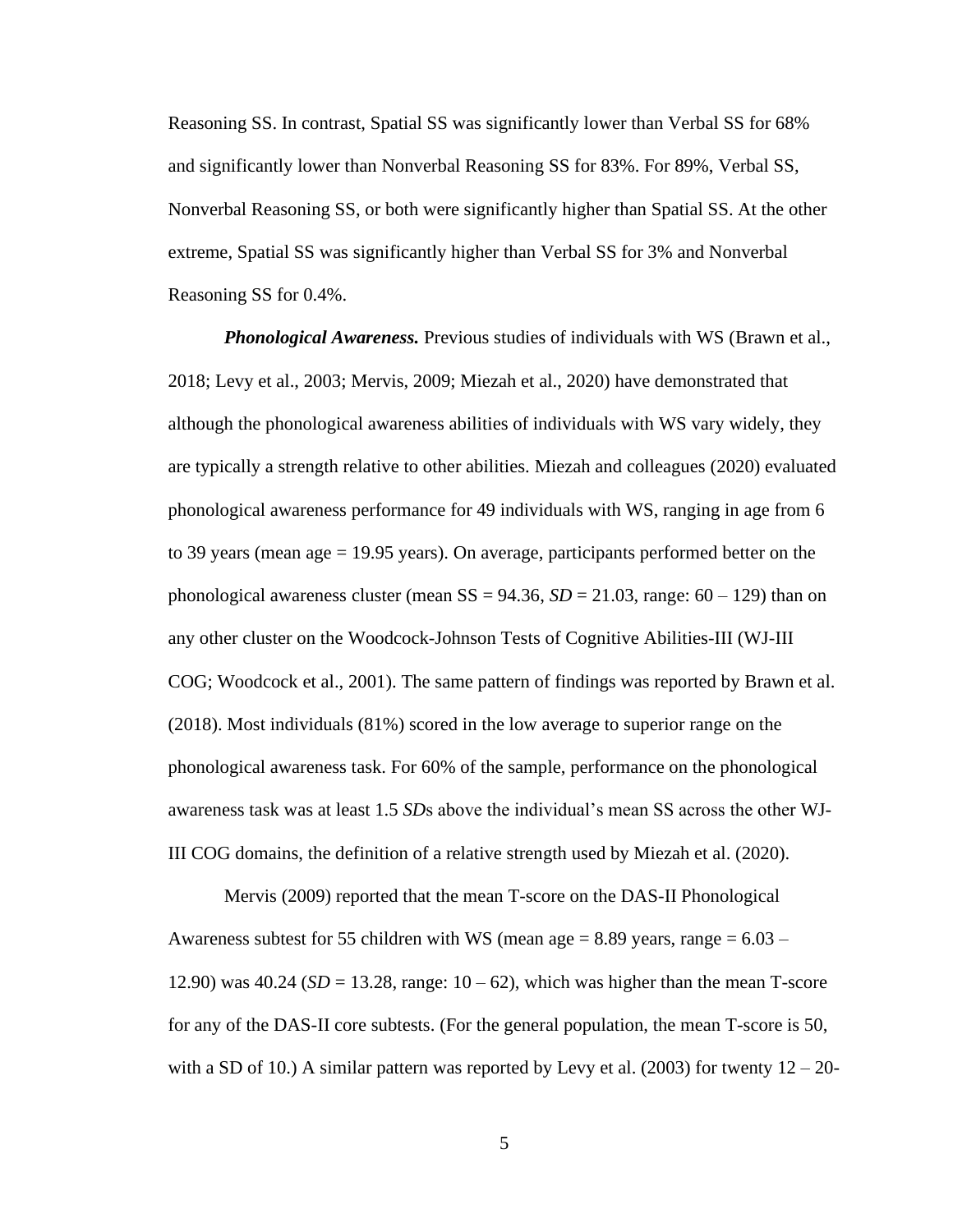year-olds (mean age = 16.5 years) with WS tested on the Comprehensive Test of Phonological Processing (Wagner et al., 1999); mean SSs for the three phonological awareness tasks (Elision,  $M = 70.50$ ,  $SD = 12.97$ ; Segmenting Words,  $M = 81.50$ ,  $SD =$ 11.01; Segmenting Nonsense Words, *M* = 77.00, *SD* = 11.17) were considerably higher than the sample's mean composite IQ of  $57.05$  (SD = 12.99) on the Kaufman Brief Intelligence Test (KBIT; Kaufman & Kaufman, 1990).

*Visual-spatial Perception*. Visuospatial skills encompasses both visuospatial perceptual skills – a more basic ability that allows someone to interpret visual information about where objects are in space, including how the objects are oriented – and visuospatial construction. In order to solve a block design task, an individual needs to be able to "see an object or picture as a set of parts" (i.e., visuospatial perception) "and then construct a replica of the original from these parts" (i.e., visuospatial construction) (Mervis et al., 1999, *p*. 1222). These abilities are important for everyday life, being required for activities such as packing a suitcase in a manner that takes the best advantage of the space available, constructing three-dimensional structures with blocks, drawing, completing jigsaw puzzles, and making a bed. Relevant to literacy development, being able to identify the orientation of features that make up a letter (e.g., *d* and *b*) requires visuospatial perceptual skills. Committing letter reversal errors when reading or spelling a word is a problem that results from difficulty with visuospatial perception.

Individuals with WS have a hallmark weakness in visuospatial construction ability as evidenced by their difficulty with block design and copying tasks (both included in the Spatial cluster of the DAS – see Cognitive Profile section above). Consistent with their weaknesses in spatial abilities, although children with WS recognize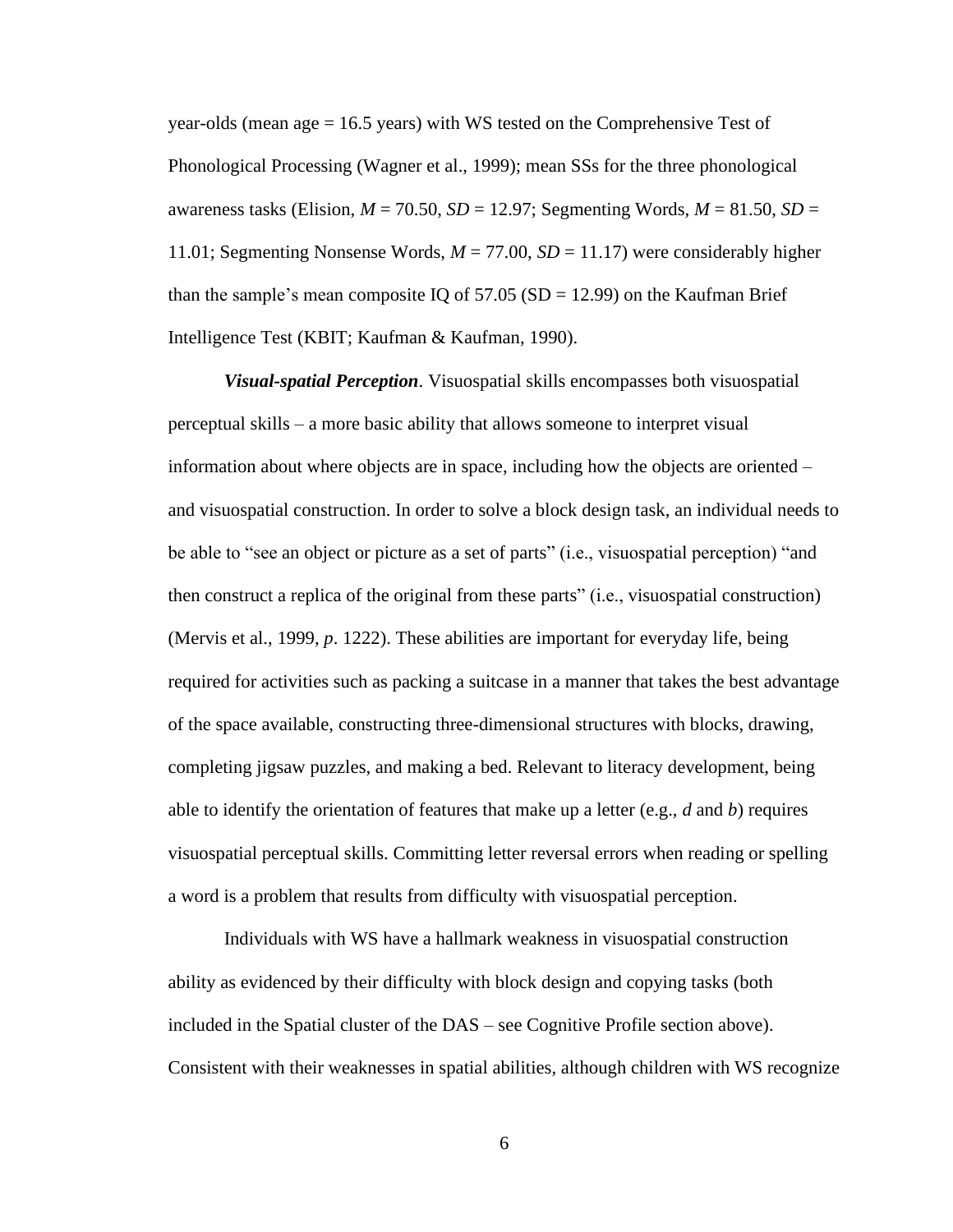simple objects in their canonical positions as well as chronological age matched TD children do, children with WS perform significantly worse that chronological age matched TD children when the objects are presented in an unusual position, varying in their orientation or viewed from above or below (Landau et al., 2006; see Farran & Formby, 2012; Landau & Ferrara, 2013 for reviews of visual perception and visuospatial cognition in WS).

*Vocabulary.* WS also is associated with a specific pattern of relative strength and weakness in vocabulary ability: Concrete vocabulary (names for objects, actions, and descriptors) is considerably stronger than relational vocabulary (e.g., labels for spatial, temporal, and quantitative concepts). On the Peabody Picture Vocabulary Test-4 (PPVT-4; Dunn & Dunn, 2007), an assessment of concrete vocabulary, mean SS for 129 4 – 17 year-olds was 81.84 (*SD* = 15.04, range:  $40 - 124$ ), with 83% earning SSs  $\geq 70$  and 8% earning  $SSs \ge 100$  (Mervis & John, 2010). Similarly, mean Expressive Vocabulary Test-2 (EVT-2; Williams, 2007) SS was 79.43, with 83% earning  $SSs \ge 70$  and 6% earning SSs  $\geq$  100 (Mervis & John, 2010). Relational vocabulary performance was considerably weaker, with SSs on the Test of Relational Concepts (Edmonston & Litchfield Thane, 1988) very similar to SSs on the DAS Pattern Construction subtest and ~30 points below PPVT SSs (Mervis & John, 2008). This pattern is consistent with Walsh's (2003) argument that spatial, temporal, and quantitative processing are controlled by a common magnitude system located in the intraparietal sulcus – a region that, in individuals with WS is characterized by reduced gray matter and reduced functional connectivity to dorsal stream regions (Gregory et al., 2019).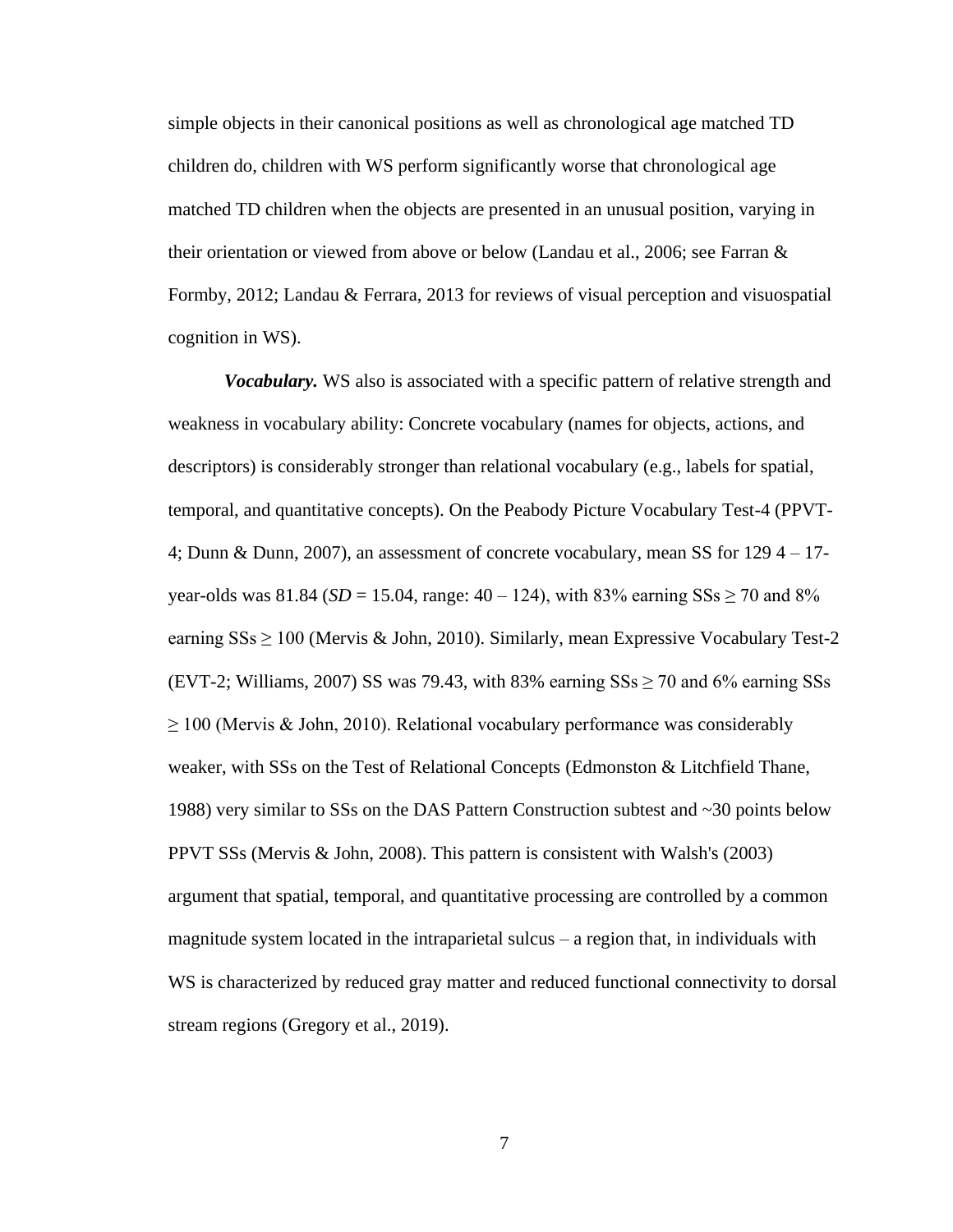#### **Importance of Functional Literacy for Adaptive Skills**

The United Nations Educational, Scientific and Cultural Organization (UNESCO) defines functional literacy as the level of literacy that enables individuals to engage in activities in their community, successfully performing everyday tasks that depend on basic reading skills (UNESCO, 2021). Acquiring functional literacy is therefore foundational to promoting the inclusion of those with ID in society (Brawn et al., 2018). Along these lines, based on a large parental survey exploring perceptions of parents of children with ID related to their child's literacy instruction in schools, Wakeman and colleagues (2021) reported that 93% of their sample (parents of children in grades  $K - 12$ ,  $N = 211$ ) thought it was very important for their child to learn to read, and 85% thought that whether or not their child developed literacy would have an impact on their life outcomes.

According to the American Association on Intellectual and Developmental Disabilities and the Diagnostic and Statistical Manual of Mental Disorders-5, ID has its onset before the age of 18 years and is characterized by significant limitations in general intellectual functioning  $(IQ < 70-75)$  and adaptive behavior. The word reading ability of individuals with ID varies widely from not able being to read at all to reading at grade level (see Pezzino et al., 2019 for a review). It is not uncommon for individuals with ID to not earn high school diplomas or to not be engaged in post-secondary education or employment (Wagner et al., 2005). However, achieving these benchmarks is important for the inclusion of individuals with ID in the society. Considering the fundamental role of having adequate literacy skills to earning high school diplomas or engaging in postsecondary education or employment, studies that provide information that can be used to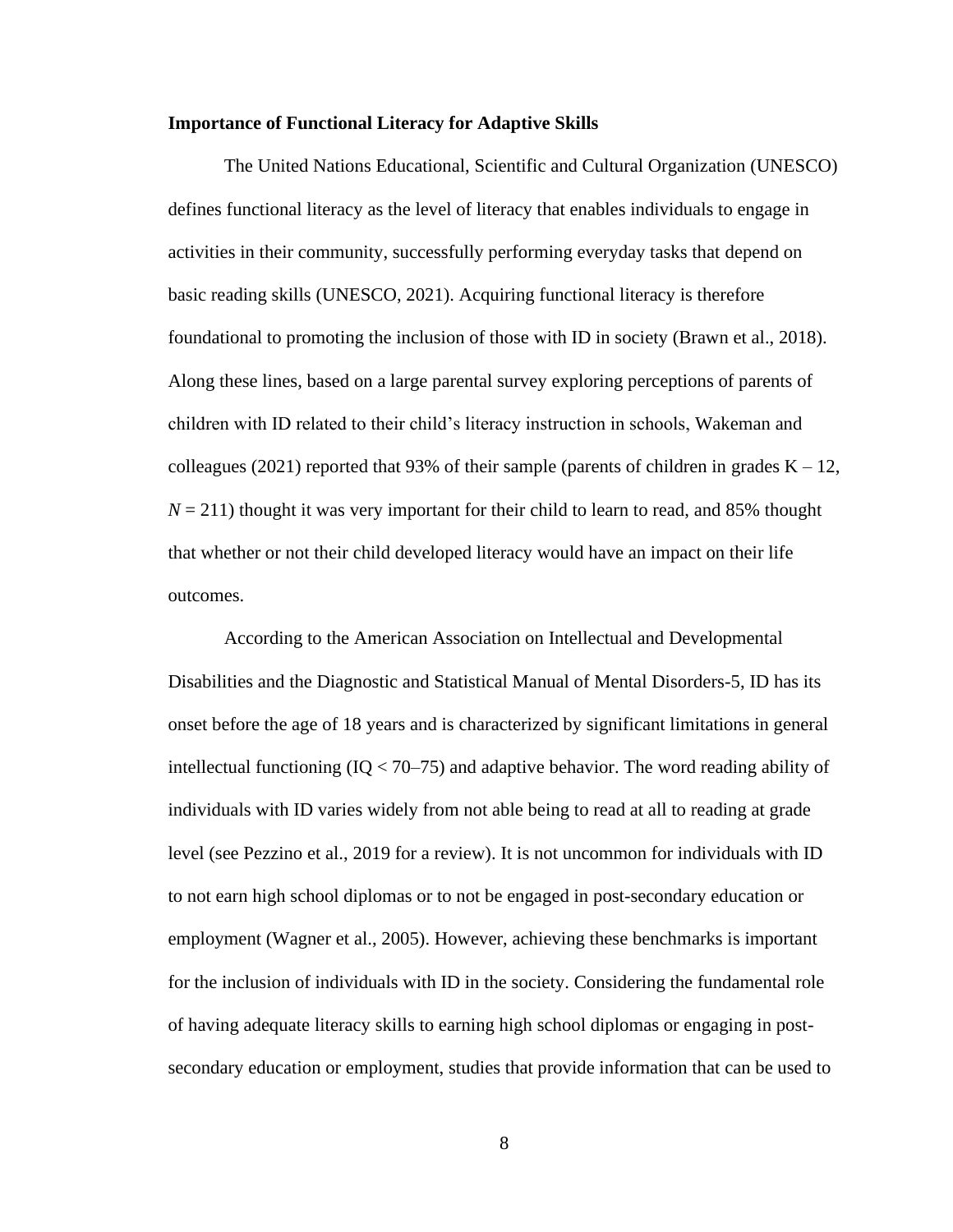identify or design more targeted assessments and literacy interventions for individuals with ID are crucial. Functional literacy is important for a wide range of daily activities, for full engagement with one's community, and for a wide range of occupations. Accurate spelling is important for obtaining and keeping jobs that routinely require written communication and can affect a person's ability to secure employment even in occupations that do not require that the employee communicate in writing on a daily basis (Pan et al., 2021).

The adaptive functioning of individuals with WS is well below age-expectations; overall adaptive level typically is in the mild to moderate disability range, with the full range extending from average for the general population to severe disability (see Brawn & Porter, 2018 for a systematic review). Fisher et al. (2020) reported that of 114 adults with WS ( $M = 27.99$  years) only 6% lived independently. One crucial component of adaptive behavior is community living skills, the individual's ability to function independently in the world outside the home. Even after controlling for IQ, word-reading ability was positively associated with the community living skills of adolescents and adults with WS (Brawn et al., 2018). Greiner de Magalhães and Mervis (2021) further demonstrated the importance of word reading ability for community living skills for 59 children with WS (*M* age = 13.14 years,  $SD = 3.08$ , range:  $9.00 - 17.98$ ). In their study, word-reading skills contributed significant unique variance to community living skills as measured by parent report, even after the effects of chronological age, sex, overall intellectual ability, and emotion regulation were taken into account. Considering the clear importance of literacy skills for children with WS, in my dissertation, I investigated the word reading and spelling abilities of children and adolescents with WS.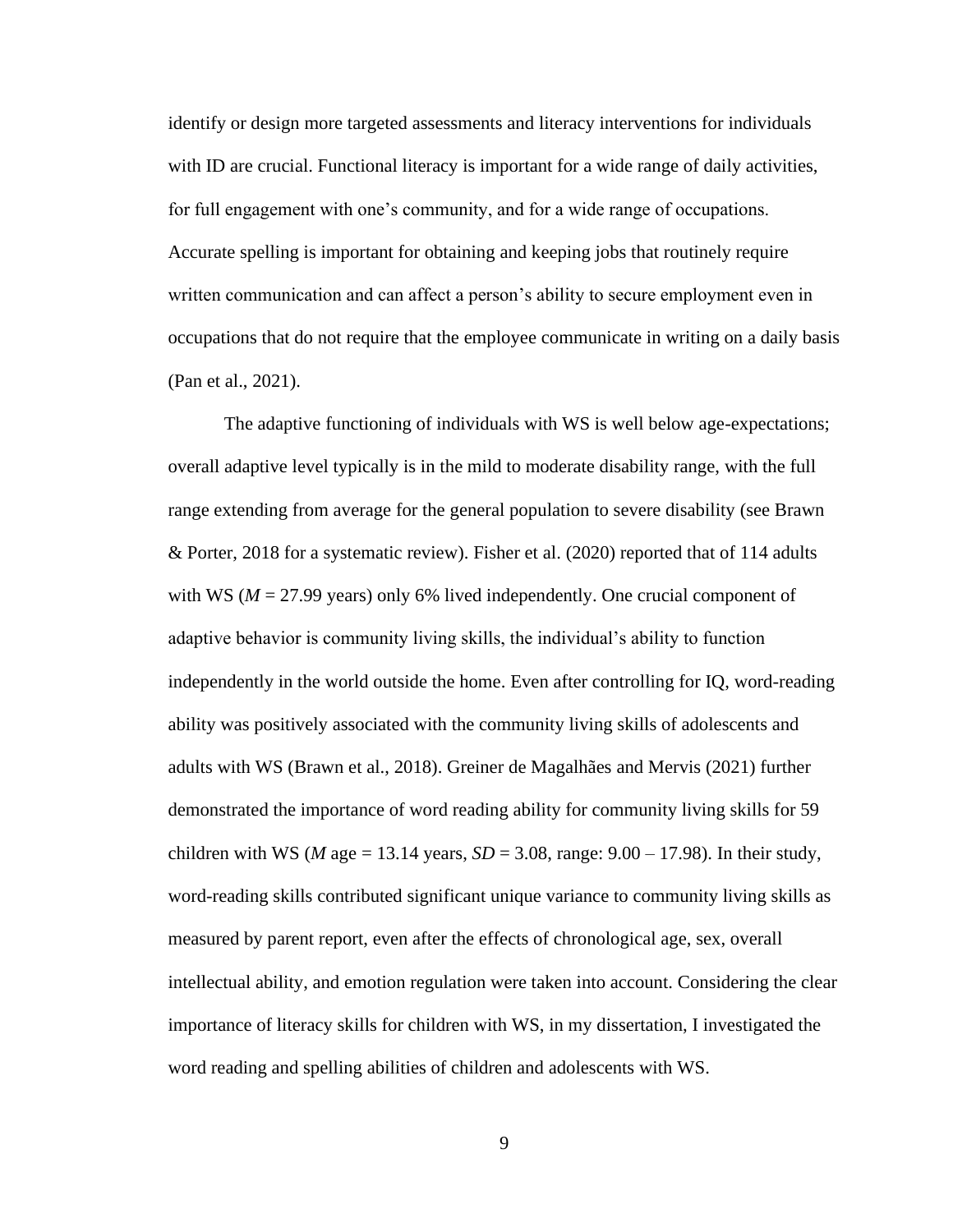## **Predictors of Word Reading Ability: Typically Developing Children, Individuals with Intellectual Disability, and Individuals with Williams Syndrome**

#### *Phonological Awareness*

Phonological awareness is the ability to consciously attend to and manipulate the sounds in speech. This ability is clearly important for learning to read and spell in an alphabetic orthography (Ehri, 1992, 2014). It is well-known (e.g., Melby-Lervåg et al., 2012; Muter et al., 2004; Wagner et al., 2019) that for TD children, word reading ability is strongly related to phonological awareness. The discovery of this association has been described as one of the greatest scientific successes in the history of cognitive developmental psychology (Stanovich, 1987). Phonological awareness skills are central to word-level reading because children learning to read in an alphabetic writing system need to learn the arbitrary sound-grapheme correspondences that capture the sound sequences in the speech stream (Castles et al., 2018; Kilpatrick, 2020). Phonological awareness also has been shown to be strongly associated with word reading accuracy for individuals with ID of mixed or unknown etiology (Pezzino et al., 2019; Saunders & DeFulio, 2007; Wise et al., 2010), Down syndrome (Cardoso-Martins & Frith, 2001; Lemons & Fuchs, 2010), and fragile X syndrome (Randel et al., 2015).

Similar findings have been consistently found for individuals with WS (Brawn et al., 2018; Laing et al., 2001; Levy et al., 2003; Levy & Antebi, 2004; Menghini et al., 2004; Mervis et al., 2021; Steele et al., 2013). For a sample of fifteen  $9 - 27$ -year-olds with WS (mean age  $= 15.1$  years), Laing et al. (2001) reported moderate to strong correlations between single word reading and both phoneme awareness and rhyme awareness, although neither of these relations remained significant after controlling for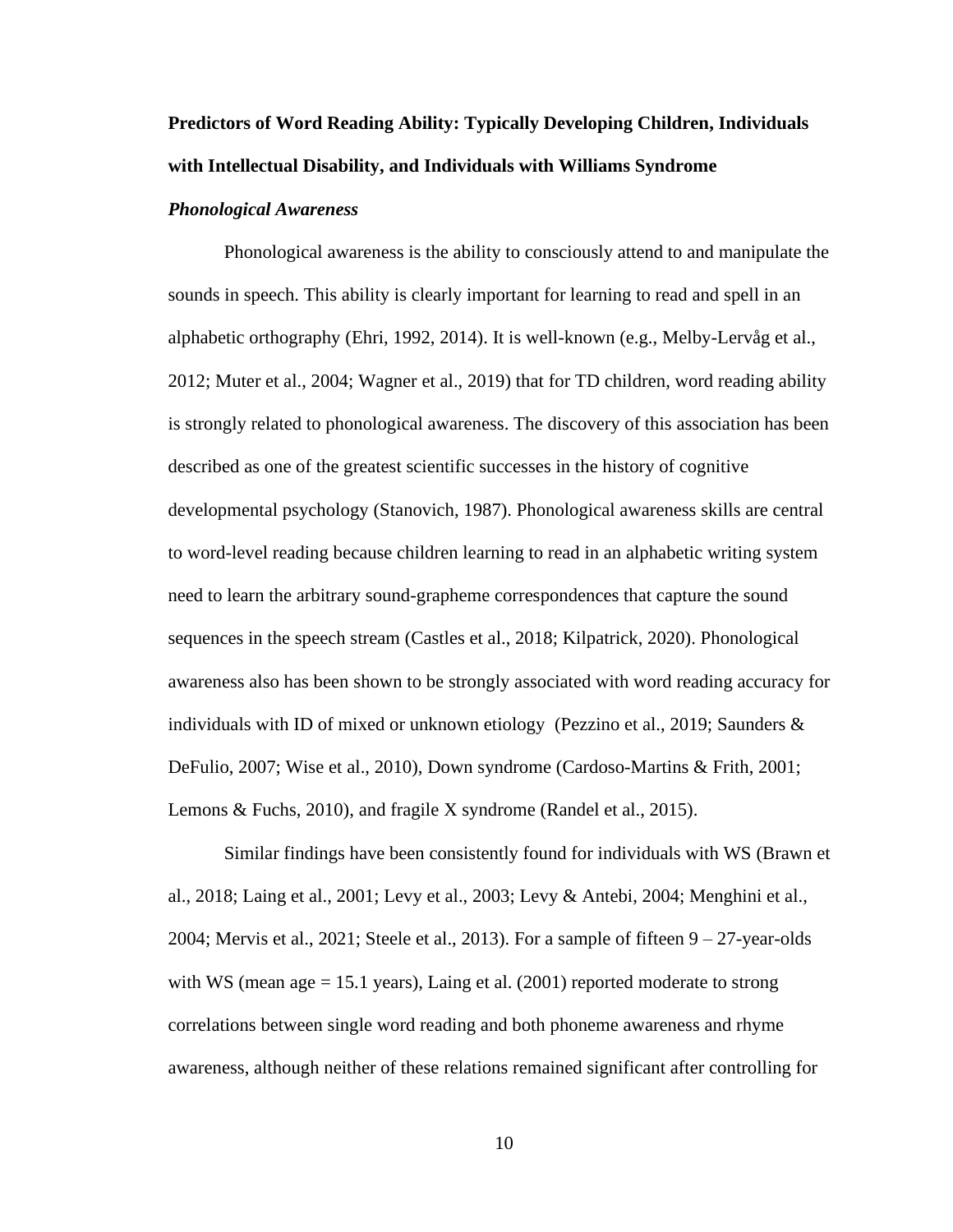chronological age and overall intellectual ability. For a sample of twenty  $12 - 20$ -yearolds (mean age = 16.5 years) with WS, Levy and colleagues (2003) reported that the correlation between phonological awareness (as measured by a deletion task) and single word reading remained significant even after controlling for nonverbal reasoning ability. Levy and Antebi (2004) reported significant and moderate correlations between word reading ability and phonological awareness for seventeen  $11 - 22$ -year-olds (mean age = 16.2 years) with WS who spoke Hebrew and were able to read at least a few words. Menghini et al. (2004) found similar results for sixteen  $10 - 30$ -year-olds (mean age  $=$ 17.7 years) with WS who spoke Italian. A strong correlation between early phonological awareness for twenty-six  $5 - 8$ -year-olds English speakers with WS and word reading one year later was reported by Steele et al. (2013). Brawn et al. (2018) reported strong and significant correlations between phonological awareness and all three word reading measures investigated in their study (regular words, irregular words, and pseudowords). Finally, Mervis et al. (2021) reported a strong correlation between phonological skills (measured by a composite of phonological awareness and verbal short-term memory) and word reading (measured by a composite of real words and pseudowords) for seventy 9 year-olds with WS.

#### *Visual-spatial Perception*

There have been relatively few studies investigating the role of visual-spatial perception skills in successful reading acquisition (Dessalegn et al., 2013; Treiman et al., 2014). Visual-spatial perception is clearly important for discriminating the letters of the alphabet, many of which (e.g., *b* and *d* , *M* and *W*) differ only with regard to the orientation of their features (see Kaufman, 1980; Lachmann & Geyer, 2003 for reviews).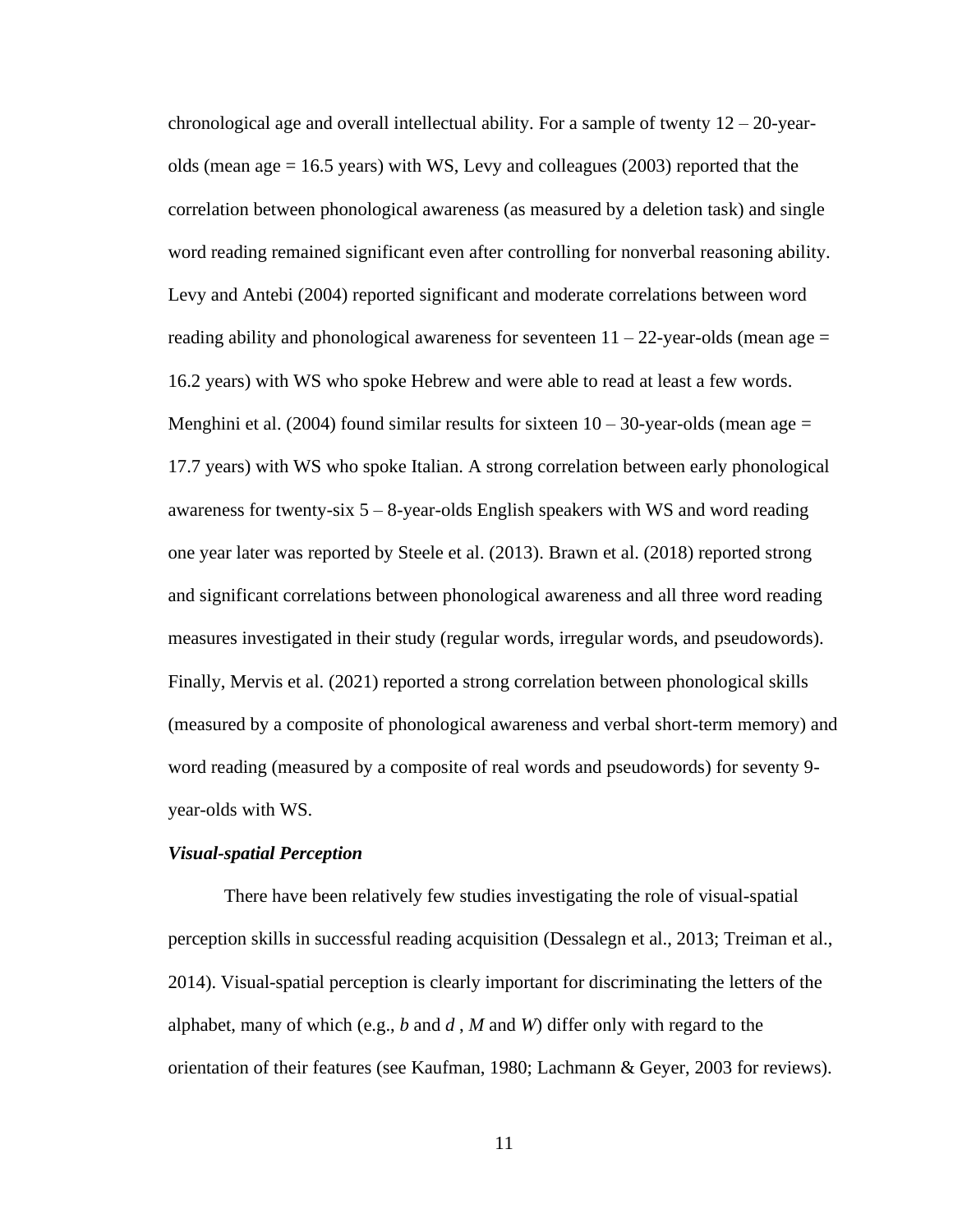There is evidence that visual-spatial perception is correlated with reading ability, particularly among young children. Fisher et al. (1985) found that visual-spatial perception skills, as measured by a matching to sample task in which children were asked to identify the figure that was turned in the same direction as the sample, was significantly correlated word recognition in a sample of kindergarteners, even after IQ was partialled out. Lee et al. (1986) found that visual-spatial perception was a unique significant predictor of reading abilities for English-speaking first graders even after accounting for the effect of individual differences in visual-spatial construction, auditory memory, and general knowledge. McBride-Chang et al. (2011) demonstrated that Spanish-speaking kindergarten children with high visual-spatial perception skills performed significantly better on word reading than children with low visual-spatial perception skills. Finally, in a longitudinal study, visual-spatial perception, measured before children began to read, significantly predicted word reading approximately 10 months later for English-speaking children (Ho & Bryant, 1999). After controlling for chronological age and IQ, Ho and Bryant (1999) found that performance on spatial orientation tasks differentiated children who were able to read from children who were not able to read 10 months later.

To the best of my knowledge, no previous studies have investigated the relation between visual-spatial perception ability and word reading for individuals with ID. As mentioned earlier, individuals with WS have relatively poor visual-spatial skills (see Landau & Ferrara, 2013 for a review). Dessalegn et al. (2013) suggested that these individuals' difficulties in visual-spatial perception might be particularly detrimental for reading acquisition. They based their claim on the results of a case-study of two 16-year-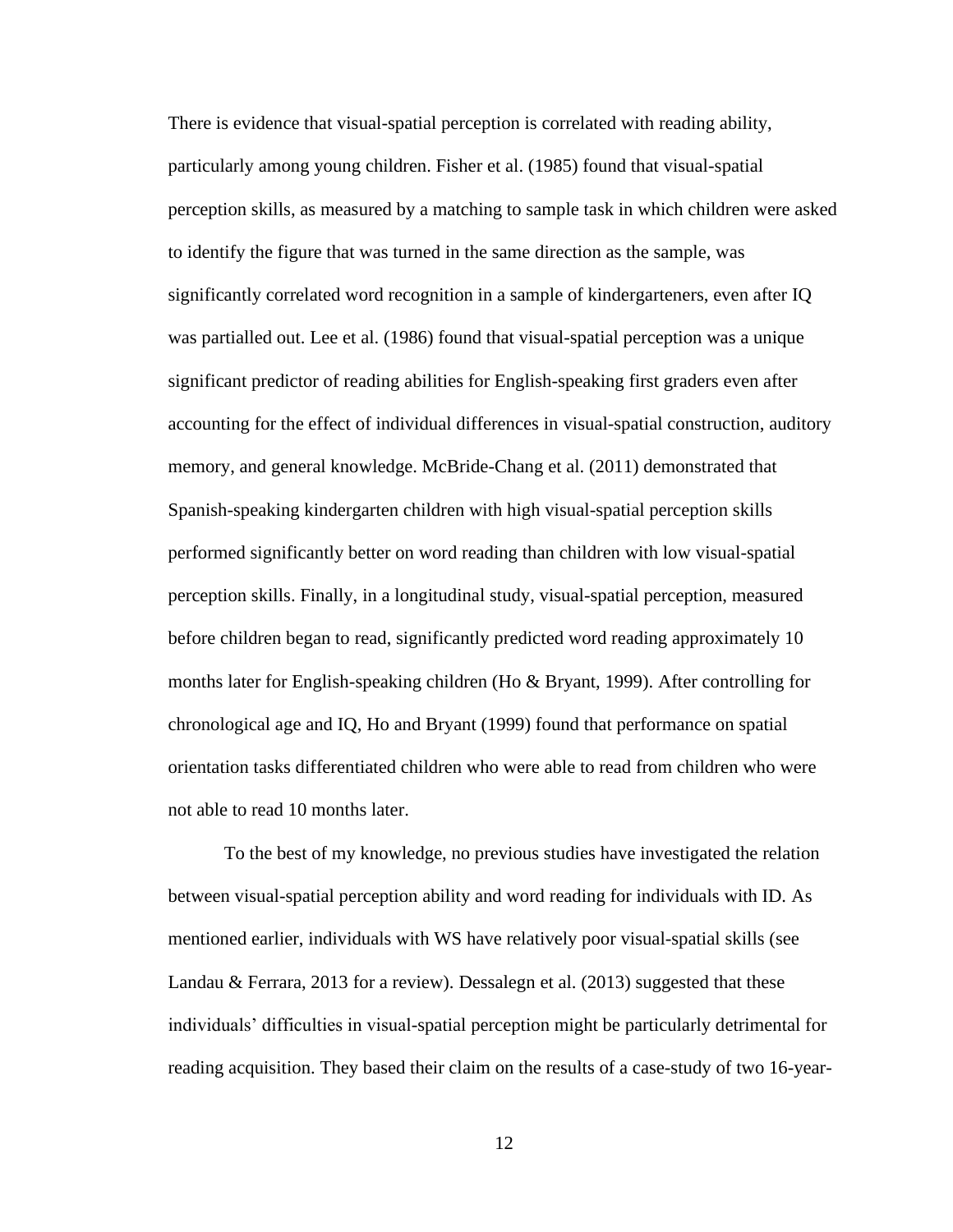olds with WS who differed markedly in word reading ability despite a similar overall level of phonological awareness skills and similar IQs on the KBIT. In contrast, they showed striking differences in visual-spatial perception tasks with non-alphabetic stimuli (including line and object orientation) with the poorer reader performing worse than the better-able reader. In line with these findings, the poorer reader showed a larger number of letter orientation and letter ordering errors than the better-able reader on the reading and spelling tasks (e.g., writing "baily" for "daily" and reading "never" for "nerve"). She also performed relatively more poorly on visual discrimination tasks involving reversed letters (e.g., *b* and *d*) or strings of letters (e.g., *bad*, *dad*).

#### *Vocabulary*

Vocabulary also plays an important role in word reading, with beginning readers struggling more with reading words that are not part of their oral vocabulary (Nation  $\&$ Snowling, 2004). There are at least three reasons for this relation. First, vocabulary contributes to the development of phonological awareness. According to the Lexical Restructuring Model (Metsala & Walley, 1998) as vocabulary size increases, children's phonological representations need to become more segmented to allow for the differentiation of words that are phonologically similar. According to this model, phoneme awareness emerges as a consequence of vocabulary development. Second, to become a skilled reader, the child must bond meanings to spellings and pronunciations (Ehri, 2020). Third, vocabulary knowledge is essential to decipher words whose spelling does not follow the most common letter-sound correspondences (Nation & Snowling, 2004; Ricketts et al., 2007). Along these lines, vocabulary ability has been associated with word reading for TD children (Hjetland et al., 2019; Hulme et al., 2015; Nation &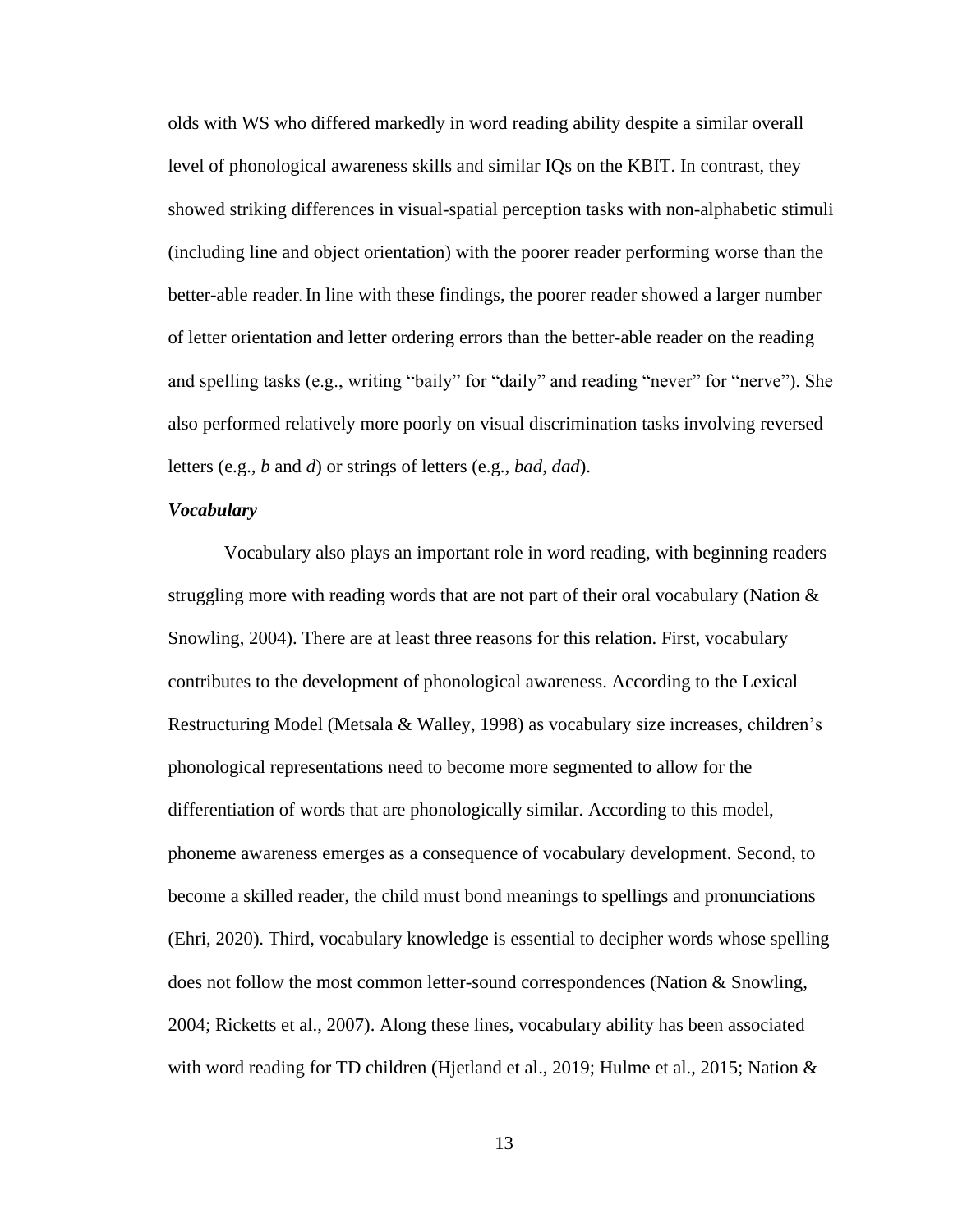Snowling, 2004; Steele et al., 2013; Zhao et al., 2017), individuals with ID of mixed or unknown etiology (Conners et al., 2001; Pezzino et al., 2019), Down syndrome (Cardoso-Martins et al., 2009), fragile X syndrome (Adlof et al., 2015), and WS (Laing et al., 2001; Steele et al., 2013). For example, Cardoso-Martins and colleagues (2009) reported strong correlations (Spearman rhos ranging from .58 to .78) between receptive vocabulary and the literacy abilities considered in their study for nineteen  $10 - 19$ -year-olds with Down syndrome. Similarly, Laing et al. (2001) reported a correlation of .56 between single word reading and vocabulary for fifteen  $9 - 27$ -year-olds with WS. In addition, Steele et al. (2013) reported a correlation of .58 between vocabulary of twenty-six 5 – 8-year-olds with WS and single word reading measured 12 months later.

In some studies, the effect of vocabulary on word reading ability has been found to be significant even after controlling for other relevant skills, such as nonverbal abiltiy and phonological skills (Nation & Snowling, 2004; Ouellette & Beers, 2009; Ricketts et al., 2007). However, other studies investigating the effect of vocabulary on word reading for TD children did not find a significant effect after accounting for other relevant skills such as initial word reading, phoneme awareness, and letter name/sound knowledge (Muter et al., 2004) or chronological age (Steele et al., 2013).

Given the strong correlation typically found between vocabulary and phonological skills (e.g., Hjetland et al., 2019; Hulme et al., 2015; Storch & Whitehurst, 2002), it is important to consider the possibility that vocabulary influences the development of word reading indirectly, via its effect on phonological awareness. Along these lines, Storch and Whitehurst (2002) evaluated the predictors of reading ability over the first four years of elementary school in a longitudinal study involving 624 TD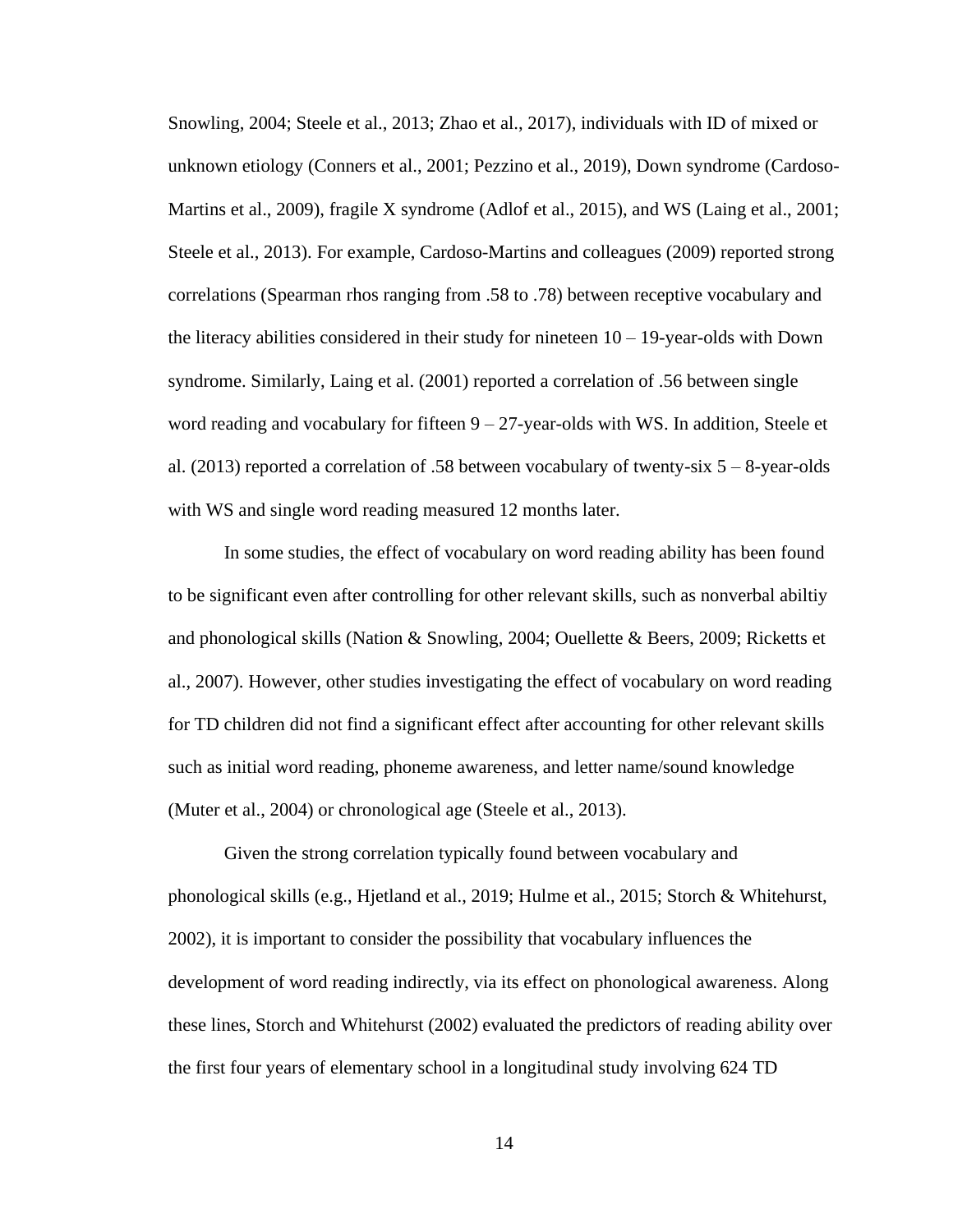children. Oral language skills (as measured by receptive vocabulary, expressive vocabulary, and conceptual knowledge) in kindergarten significantly predicted concurrent code-related skills (including a phonological awareness measure), which in turn predicted Grade 1 word reading. In other words, code-related skills mediated the relation between oral language and word reading, indicating an indirect relation between oral language and word reading through code-related skills (see Hjetland et al., 2019 for similar results). Hulme et al. (2015) also found similar results for children at familial risk of dyslexia. The possibility of an indirect effect of vocabulary on word reading via phonological processing has not been considered for children with ID or WS.

#### *Overall Intellectual Ability*

Overall intellectual ability has a weak but consistent relation with word reading abilities for TD children (Hayiou-Thomas et al., 2006). However, as demonstrated by Melby-Lervåg et al.'s (2012) meta-analysis, this relation is probably due to the underlying links between IQ and other abilities that are critical for word reading such as phonological skills and oral language. Relatedly, IQ accounted for only a small amount of unique variance in predicting response to reading intervention for TD struggling readers in Stuebing et al.'s (2009) meta-analysis. Similarly, children with ID with higher IQs also tend to have better word reading skills than children with lower IQs (see Pezzino et al., 2019 for a review). However, consistent with findings for TD children, once IQ is controlled, cognitive abilities such as phonological awareness, verbal short-term memory, and rapid naming skills account for a significant amount of the variability in word reading of children with ID. Pezzino et al. (2019) concluded that individuals with ID are able to attain word reading skills using these cognitive abilities despite their low IQ.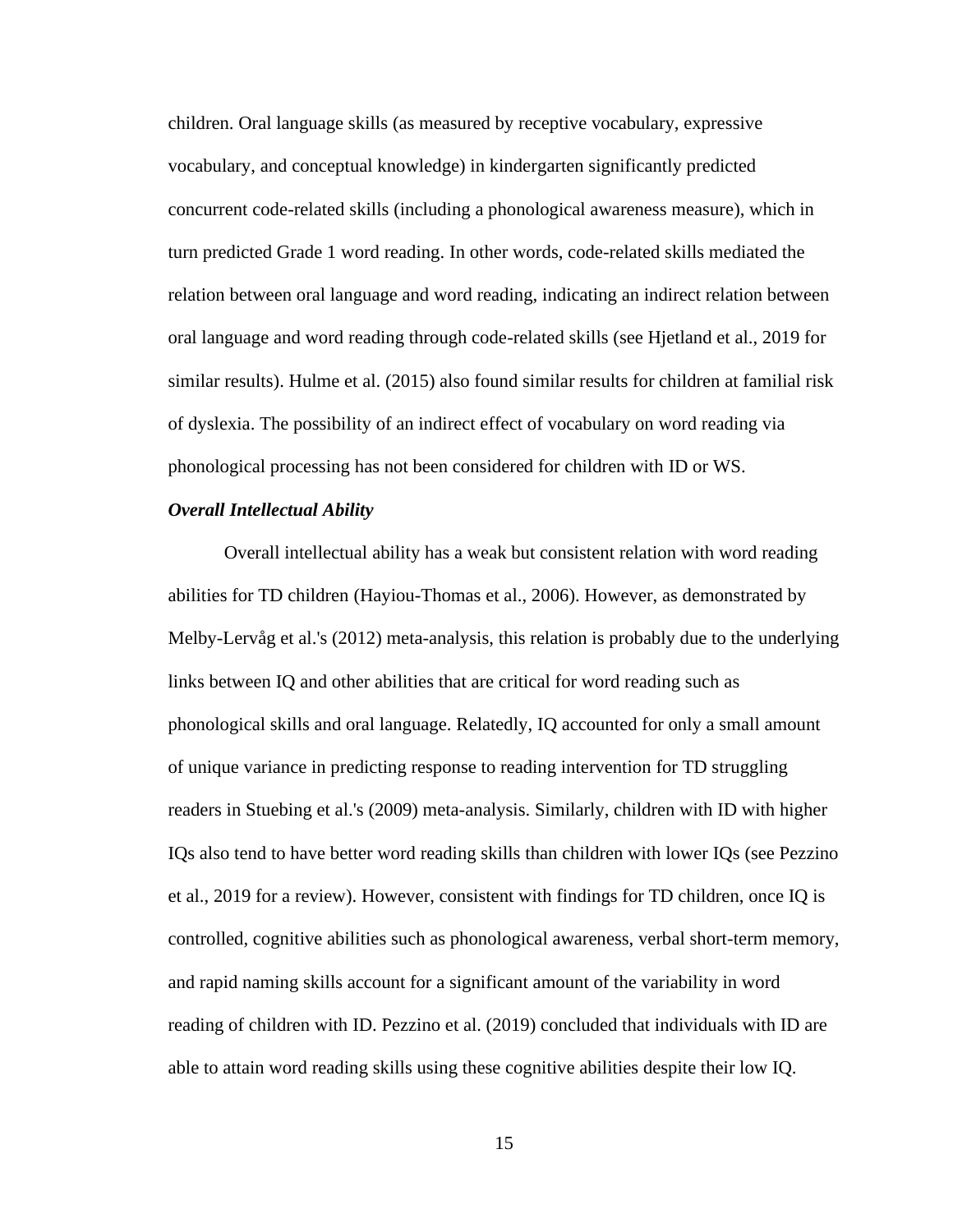For individuals with WS, word reading ability is also significantly correlated with IQ, with reported correlations ranging from moderate (Brawn et al., 2018) to strong (Laing et al., 2001; Levy & Antebi, 2004)). Similar to individuals with ID, when participants with WS were split into groups based on IQ, the higher-IQ group(s) had better single-word reading abilities than the lower-IQ group (Howlin et al., 1998; Levy et al., 2003; Udwin et al., 1987). No previous study including individuals with WS has investigated if overall IQ contributes to word reading above and beyond the effects of phonological and vocabulary skills.

## **Spelling Abilities: Typically Developing Children, Individuals with Intellectual Disability, and Individuals with Williams Syndrome**

Accurate spelling is an important component of skilled writing, an ability contributing to academic and professional success (Cutler & Graham, 2008; Daffern et al., 2017). Learning to spell also enhances understanding of the alphabetic system, which is important for development of the ability to read by recoding letters or letter units into their corresponding sounds, which is key to securing accurate orthographic representations of words in memory (Graham & Santangelo, 2014). For this reason, learning to spell also contributes to the development of fluent reading. Improving spelling ability is not only important for literacy development in general, but spelling correctly also allows for more effective communication, and presence of spelling errors can lead to lower evaluation of the credibility and qualifications of the writer, negatively impacting, for example, hiring decisions (Pan et al., 2021). Nevertheless, despite its importance, relative to the research on word reading, the spelling abilities of TD children (Treiman, 2017) and of individuals with ID (Lindström & Lemons, 2021) is less often investigated.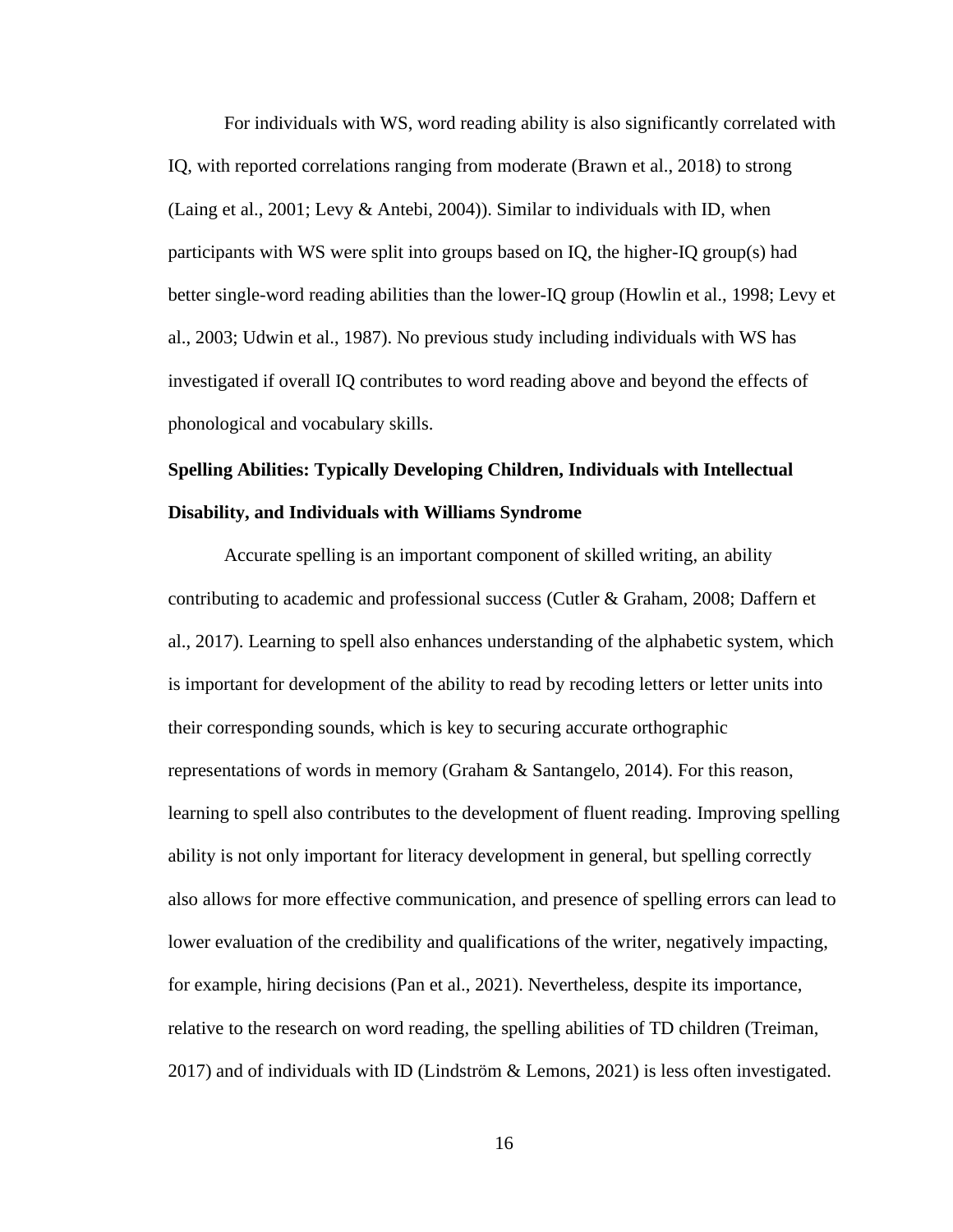Word spelling in English is inherently more difficult than word reading because the approximately 40 unique phonemes in English are symbolized by about 70 graphemes (letters/letter combinations) (Ehri, 2000). Therefore, if an individual has an orthographic representation of "*cofee"* for "*coffee"*, they may be able to read the word correctly but would not spell it accurately (Galuschka et al., 2020). Despite the complexity of English spelling, in recent years, a number of schools have eliminated spelling tests and dropped traditional methods of explicit spelling instruction (Pan et al., 2021).

Given that spelling and word reading rely on similar processes, that is, the understanding of the alphabetic principle and the establishment of grapheme and phoneme relations, it is not surprising that there should be a strong relation between them. According to Ehri's Phase Theory (Ehri, 1987, 2005) children go through four phases during reading development: pre-alphabetic, partial alphabetic, full alphabetic, and consolidated alphabetic. With regard to spelling development (Ehri, 2020), children in the pre-alphabetic phase rely primarily on visual and contextual cues, spelling, for example,  $W^B C$  for *giraffe*. In this spelling, instead of using letters to represent sounds, the child is using letters to represent the nonalphabetic visual characteristics of a giraffe (e.g., having a long neck). In the partial alphabetic phase, children know most letter sounds and can use this knowledge to spell phonetically, for example, *JRF* for *giraffe*. In the full alphabetic phase, children can form phoneme-grapheme connections and can spell from memory. To reach the consolidated alphabetic phase, in which the child is able to read automatically by sight, children need to accumulate a large number of written words in their lexical memory that are consistently bonded to their pronunciations and meanings (Ehri, 2020). Similarly, according to Perfetti's (Perfetti & Hart, 2002) lexical quality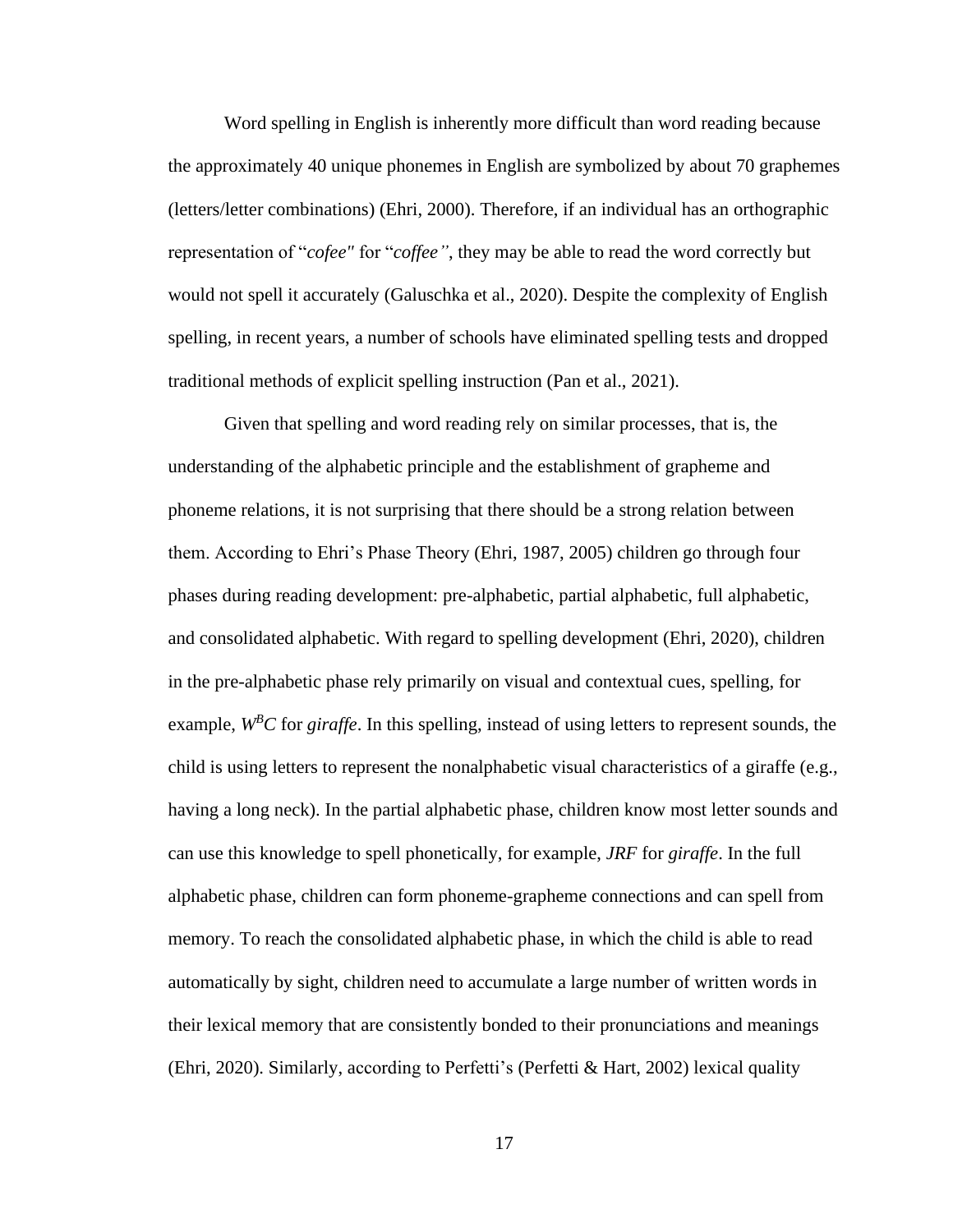hypothesis, the stored mental representation of a word (lexical quality) includes the individual's spelling of the word, its phonology, and its meaning. According to this hypothesis, before acquiring higher lexical representations, the child has partial orthographic representations (as in the example above, spelling "*coffee*" as "*cofee"*). These orthographic representations become precise when the child is able to spell the represented words accurately (e.g., correct spelling of "*coffee"*). Improving orthographic representations based on experience with print is key for the transition from novice to expert reader, allowing for rapid and automatic recognition of individual words (Castles et al., 2018).

Consistent with these theories, spelling ability and reading ability are strongly correlated for TD children (Ehri, 2000; Pan et al., 2021; Peterson et al., 2021). Given this strong correlation, it is not surprising that systematic spelling instruction also improves reading as demonstrated by the results of Graham and Santangelo's (2014) meta-analysis that children who received explicit and systematic instruction in spelling also had significantly better reading skills than children who received no or unrelated (e.g., math) instruction or incidental approaches to improving spelling. Strong correlations between spelling and word reading performance also have been found for children with mild to moderate ID of non-specific etiology  $(r = .94;$  Henry & Winfield, 2010) and children with DS (*r*s ranging from .82 to .86; Byrne et al., 2002; Cardoso-Martins et al., 2009; Loveall & Conners, 2013).

Correlations between spelling and word reading have not been reported for individuals with WS. Little is known about the spelling abilities of individuals with WS, which have been addressed in only six studies (Howlin et al., 1998; Laing et al., 2001;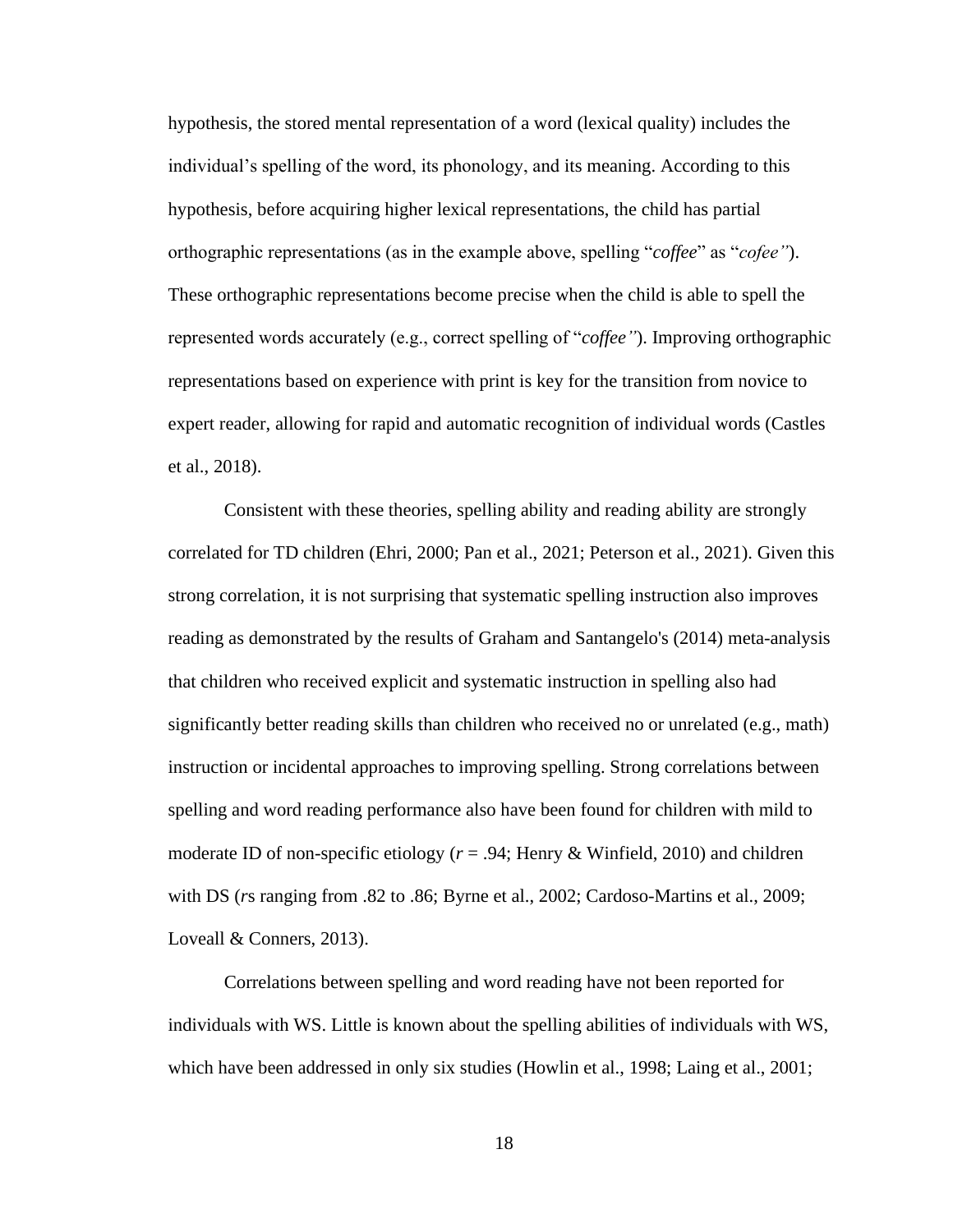Pagon et al., 1987; Polse, 2013; Udwin et al., 1987, 1996) and one case comparison report (Dessalegn et al., 2013). All but one (Polse, 2013) of these studies reported spelling age or grade equivalent instead of SSs. In general, findings indicated that spelling abilities of individuals with WS vary widely. Some of these studies suggested that spelling age or grade equivalents were younger than reading age or grade equivalent (Howlin et al., 1998; Udwin et al., 1987). In addition, age equivalents were related to IQ (Howlin et al., 1998). However, results from these studies are difficult to interpret due to psychometric problems with the use of age equivalents or grade equivalents rather than SSs (Mervis & Robinson, 2005). In particular, age or grade equivalents are not measured on an interval scale and are not comparable across different assessments or even across subtests from a single assessment. No study to date has reported correlations between spelling ability and reading ability for individuals with WS.

## **Impact of Method of Reading Instruction on Literacy Abilities: Typically Developing Children, Individuals with Intellectual Disability, and Individuals with Williams Syndrome**

Two seminal meta-analyses that investigated the effectiveness of various approaches for teaching children to read based on the research literature provided evidence of a moderate positive impact of phonemic awareness (Ehri, Nunes, Willows, et al., 2001) and phonics instruction (Ehri, Nunes, Stahl, et al., 2001) on word reading for TD children relative to instruction based on approaches that included less phonics or no phonics. Similar results have been consistently demonstrated for spelling, with systematic phonics instruction having a positive effect on spelling (see Galuschka et al., 2020; Graham et al., 2018 for meta-analysis). The findings from these meta-analyses (see also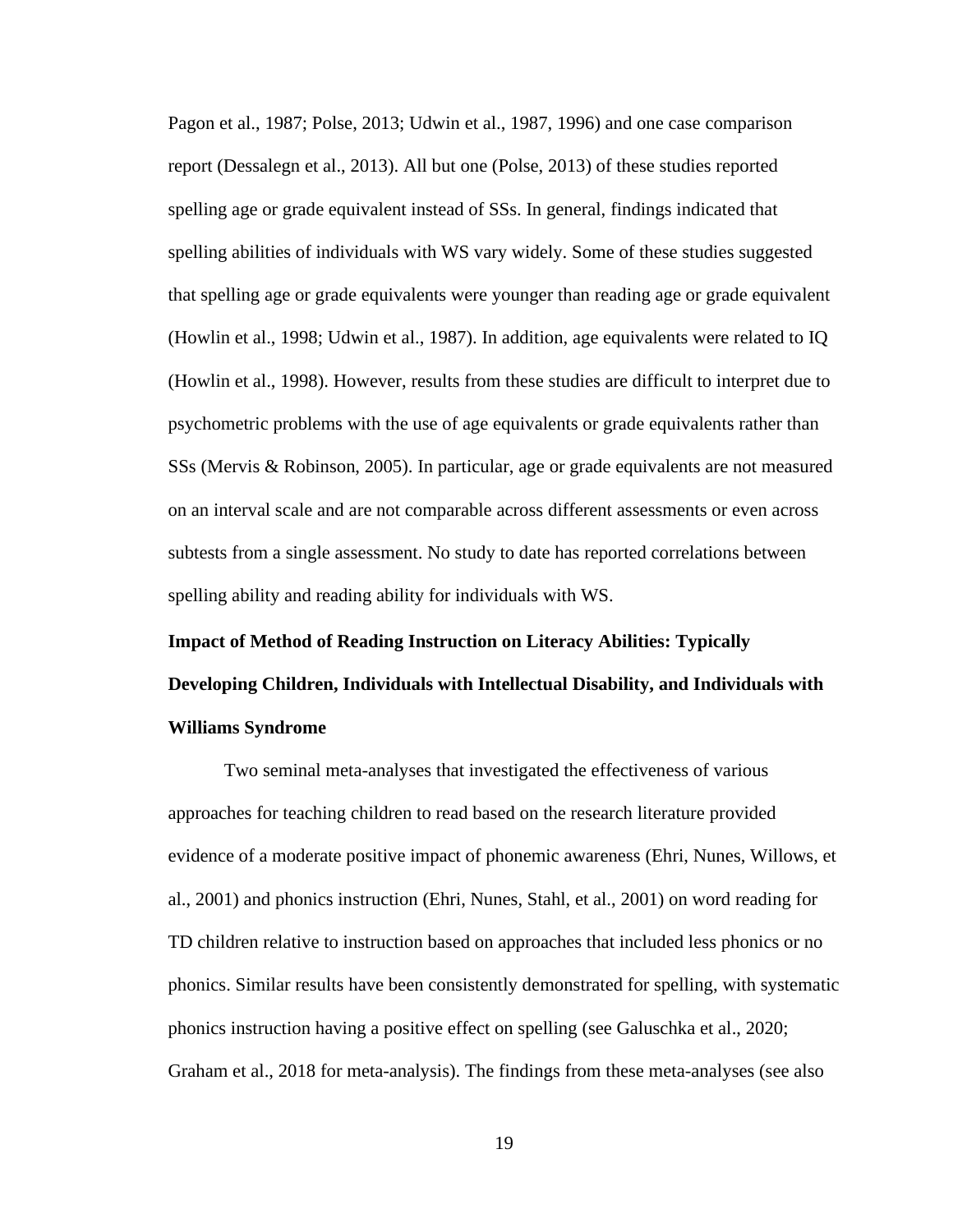Castles et al., 2018) indicate that TD children who are taught to read using systematic phonics instruction, which involves teaching letter-sound relations systematically, have significantly better word reading, spelling, and reading comprehension abilities than children who are taught to read using literacy approaches that do not teach letter-sound relations systematically.

Similar to the meta-analytic findings for TD children, findings from a recent meta-analysis of beginning reading interventions for children and adolescents with ID ranging in age from  $4 - 21$  years (Reichow et al., 2019) indicated that relative to instruction-as-usual, interventions including elements of phonological awareness, letter sound instruction, and decoding had a moderate positive effect on word reading (see also Sermier Dessemontet et al., 2021). Importantly, phonological awareness and systematic phonics-based instruction have been demonstrated to be feasible for those with fragile X syndrome (Adlof et al., 2018) and Down syndrome (LeJeune et al., 2018). Consistent with those findings, according to Stuebing et al.'s (2009) meta-analysis, IQ accounts for only a small amount (1% to 3%) of unique variance in struggling readers' response to reading intervention.

Systematic phonics instruction also has a positive relation with word reading and reading comprehension for children and adolescents with WS. This relation has been investigated in only two studies (Mervis, 2009; Mervis et al., 2021). In both studies, the children who were taught to read using a systematic phonics approach had significantly higher SSs on both word reading and reading comprehension than did children taught to read with other approaches, even after taking into account differences in overall IQ. No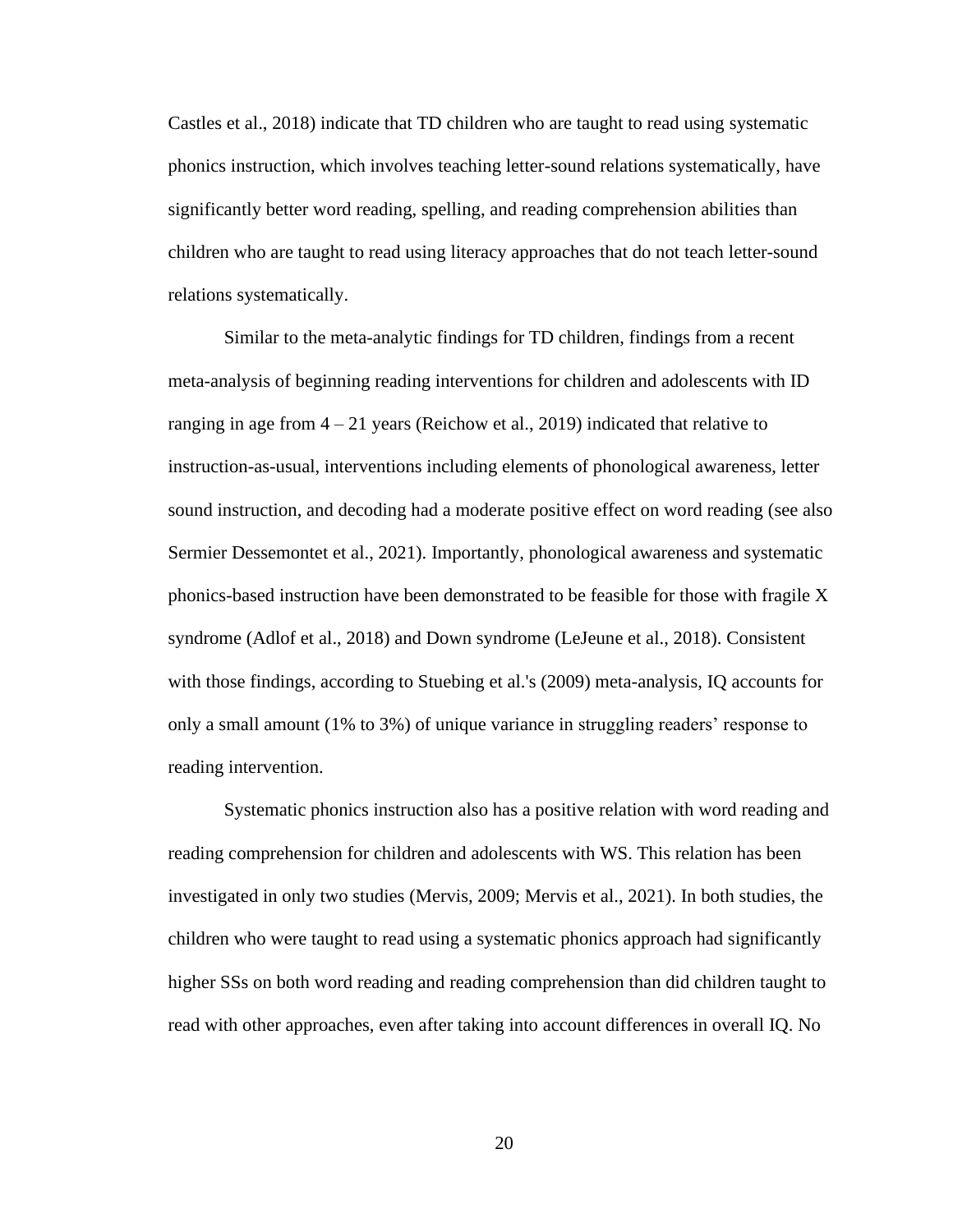studies have been reported that investigated the relation between systematic phonics instruction and spelling for individuals with ID or individuals with WS.

Despite the strong research evidence supporting systematic phonics-based instruction for both TD children (Castles et al., 2018; Ehri, 2020; Ehri, Nunes, Stahl, et al., 2001) and children with ID (Reichow et al., 2019), a substantial proportion of early childhood teachers do not think that explicitly teaching the relations between letters and sounds to children, or using systematic phonics instruction, is the best approach to teaching children how to read (Campbell, 2020; see also Cunningham & O'Donnell, 2015). In addition, a substantial proportion of early childhood teachers do not themselves know phonics (Brady et al., 2009; Campbell et al., 2014; Cunningham et al., 2004, 2009; Nelson & Machek, 2007; Porter et al., 2021), which in combination with their negative beliefs, makes it even less likely they will use this approach to teach their students. As clearly highlighted by Castles et al. (2018) and Seidenberg et al. (2020), although there is substantial research supporting the systematic phonics approach, this knowledge is not always translated into the schools. This problem clearly spills over into the instruction that is given to children with ID. For example, Wakeman and colleagues (2021) reported that only 44% of the 82 parents of elementary school-aged children with ID in their study thought their child was receiving phonics/decoding instruction, and only 46% of the 9 year-olds with WS in the Mervis et al. (2021) study were receiving systematic phonics instruction.

## **Dissertation Studies**

The two studies included in this dissertation focus on the literacy abilities of children and adolescents with WS. In Study 1 (Chapter 2), I investigated the longitudinal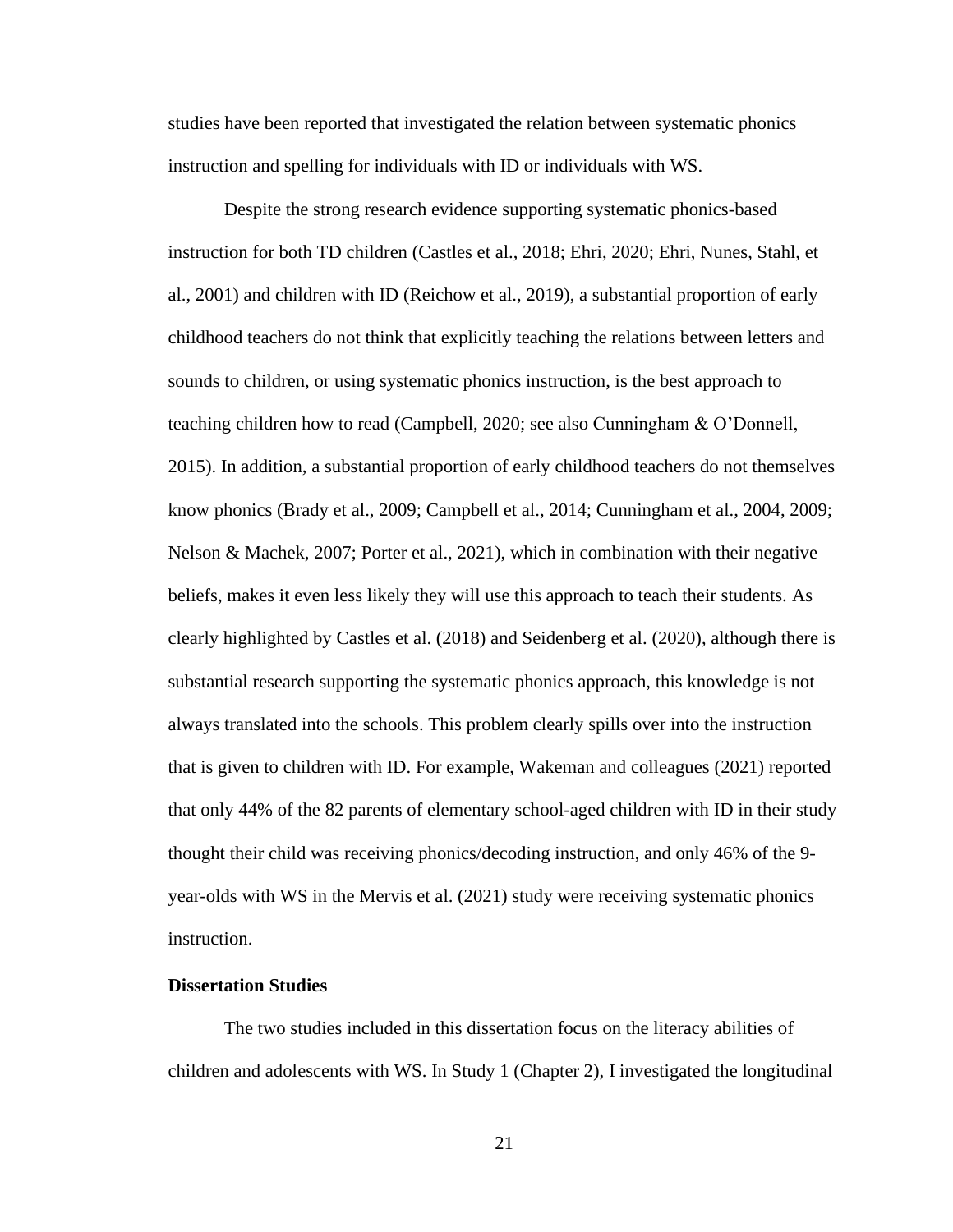predictors of word reading ability for young children with WS. In Study 2 (Chapter 3), I investigated the spelling ability of children and adolescents with WS and relations with word reading ability and method of reading instruction.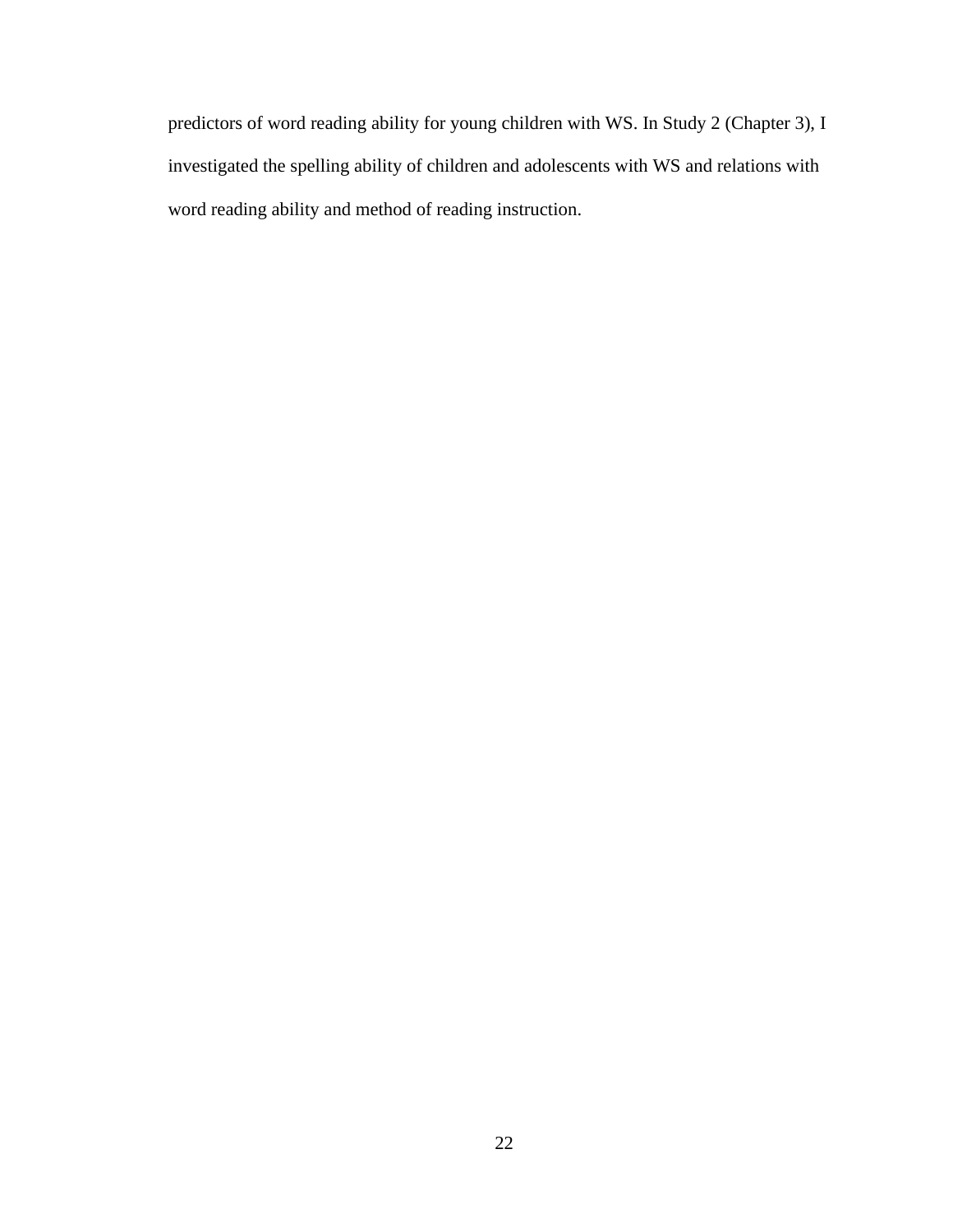#### CHAPTER II

# LONGITUDINAL PREDICTORS OF WORD READING FOR CHILDREN WITH WILLIAMS SYNDROME

Acquiring functional literacy is foundational to promoting the inclusion of individuals in society (Castles et al., 2018). For individuals with intellectual disabilities (ID), functional word-reading ability provides increased opportunities for independent living and employment and enhances quality of life (Lindström & Lemons, 2021). The word-reading abilities of adolescents and adults with ID vary widely, from not being able to read at all to reading at the level expected for age (see Pezzino et al., 2019 for a review). Understanding the early predictors of this variability is foundational to providing guidance for targeted assessments and interventions that promote the development of functional literacy.

In the present study, we examined the relations of cognitive, language, and reading instruction factors to early word-reading ability in children with Williams syndrome (WS), a rare genetic disorder associated with mild to moderate ID (Kozel et al., 2021). Similarly to what has been found for individuals with ID in general, reading ability ranges widely in WS, with only about 30% of older teenagers and adults attaining functional literacy (Brawn et al., 2018). The results of previous studies suggest that the factors that have been associated with word-reading ability in typically developing children also are associated with word-reading ability in WS (e.g., Brawn et al., 2018;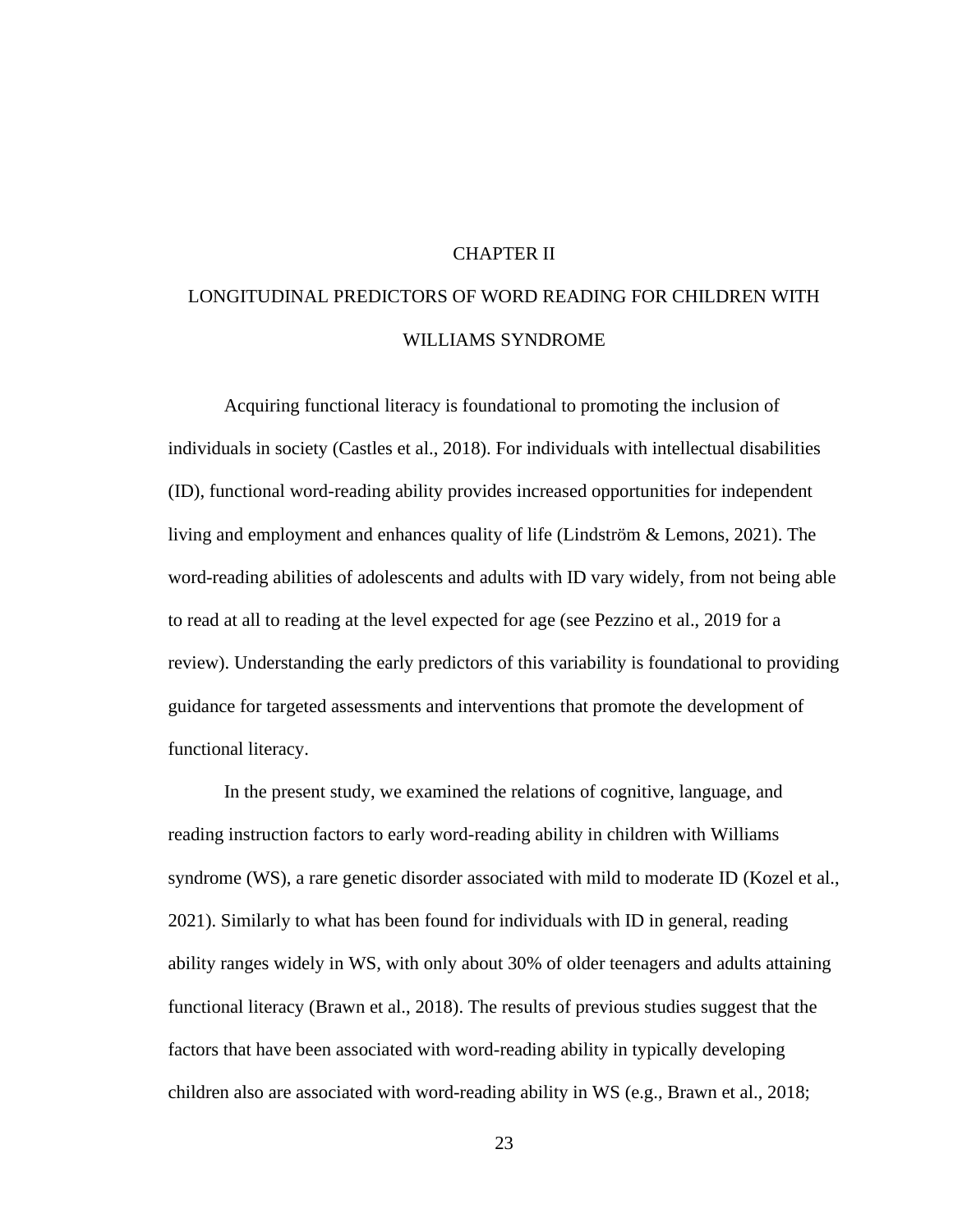Mervis et al., 2021). To begin to identify early predictors of word-reading ability in children with WS, longitudinal studies are needed. The findings from the only published longitudinal study (Steele et al., 2013) are difficult to interpret due to serious methodological concerns. In the present paper, we report findings from a longitudinal study addressing the contributions of early cognitive, language, and instructional factors previously shown to be important for TD children to later word-reading ability in a relatively large sample of similar aged children with WS. All cognitive and language variables included were measured by age-appropriate standardized assessments.

# **Predictors of Word Reading for Typically Developing Children and Individuals with Intellectual Disability**

## *Phonological Awareness*

Phonological awareness is the ability to consciously attend to and manipulate speech sounds. This ability is clearly important for learning to read in an alphabetic orthography (Ehri, 2014) and is strongly associated with concurrent word reading for TD children (see Melby-Lervåg et al., 2012 for a meta-analysis). Longitudinal correlations between early phonological awareness and later word-reading ability for TD children range from moderate to strong (Caravolas et al., 2013; Clayton et al., 2020), remaining significant even after controlling for word reading at Time 1 (Steele et al., 2013). When measured prior to or at the start of formal schooling, phonological awareness and letter knowledge (which are strongly correlated) are usually the best predictors of how well children will learn to read during the first years of instruction (Ehri, Nunes, Willows, et al., 2001).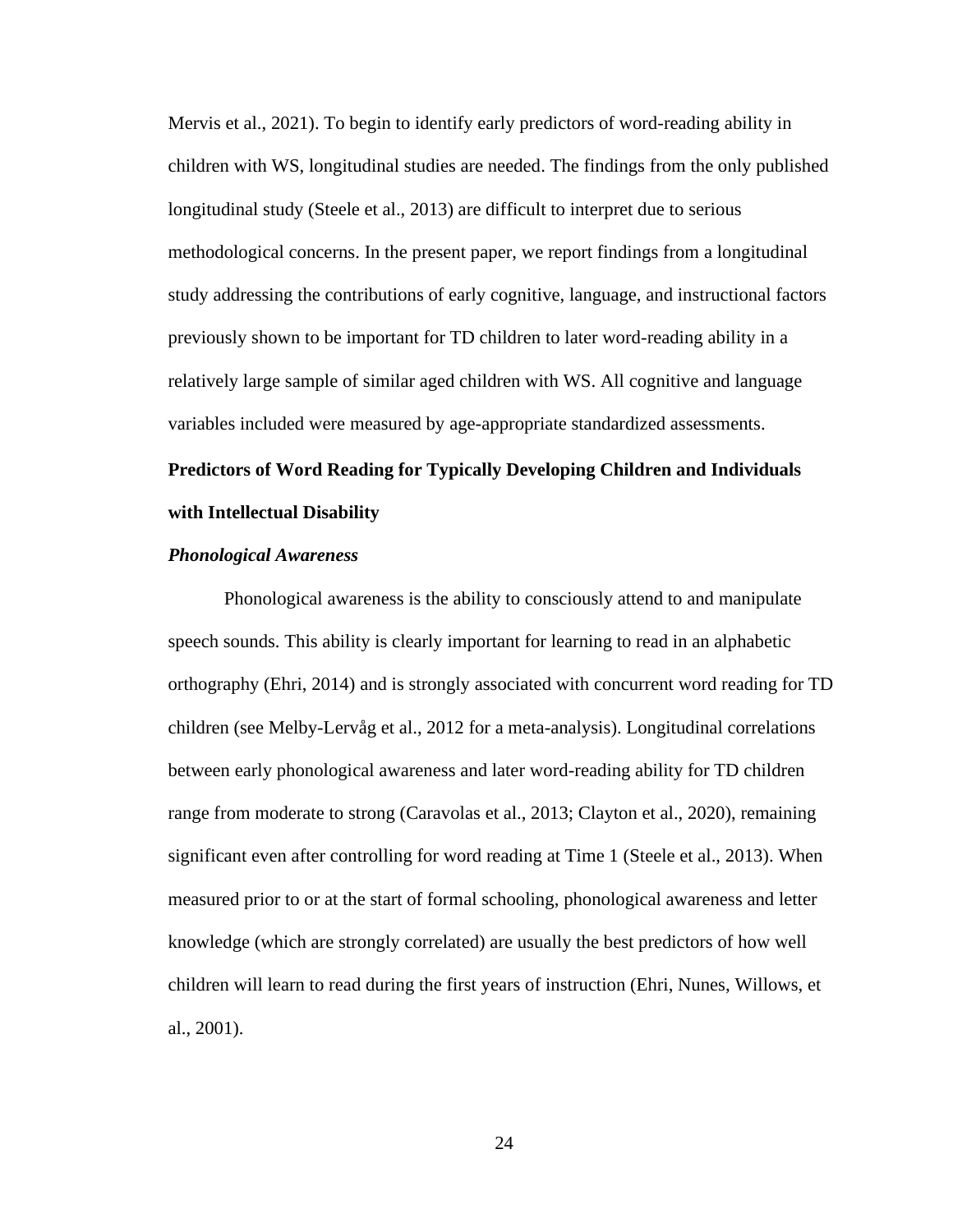The results of cross-sectional studies have also shown that phonological awareness is strongly correlated with word reading for children (Saunders & DeFulio, 2007) and adults (Wise et al., 2010) with ID of mixed etiology, children with Down syndrome (DS; Cardoso-Martins & Frith, 2001; see Næss, 2016 for a meta-analysis), and children with fragile X syndrome (see Randel et al., 2015 for a systematic review). Significant longitudinal correlations also have been reported for children with DS (Lemons & Fuchs, 2010; Steele et al., 2013) and individuals with ID of mixed etiology (Pezzino et al., 2019).

### *Visual-spatial Perception*

Visual-spatial perception skill is important for discriminating the letters of the alphabet, many of which (e.g., *b* and *d*, *M* and *W*) differ only in the orientation of their features. Given that changes in orientation are in general irrelevant for identifying objects in the world (Treiman et al., 2014), it is not surprising that most young TD children, at some point, confuse letters that represent reversals (see Lachmann & Geyer, 2003 for a review). Although the contribution of visual-spatial perception ability to word reading ability is much less often studied than the contribution of phoneme awareness, findings from several studies document that visual-spatial perception is significantly correlated with reading ability, particularly among young children. For example, Fisher et al. (1985) found that visual-spatial perception was significantly correlated with printed word recognition in a sample of kindergarteners, even after controlling for IQ. Lee et al. (1986) found that visual-spatial perception was a significant unique predictor of word-reading abilities for English-speaking first graders even after accounting for individual differences in visual-spatial construction, auditory memory, and general knowledge.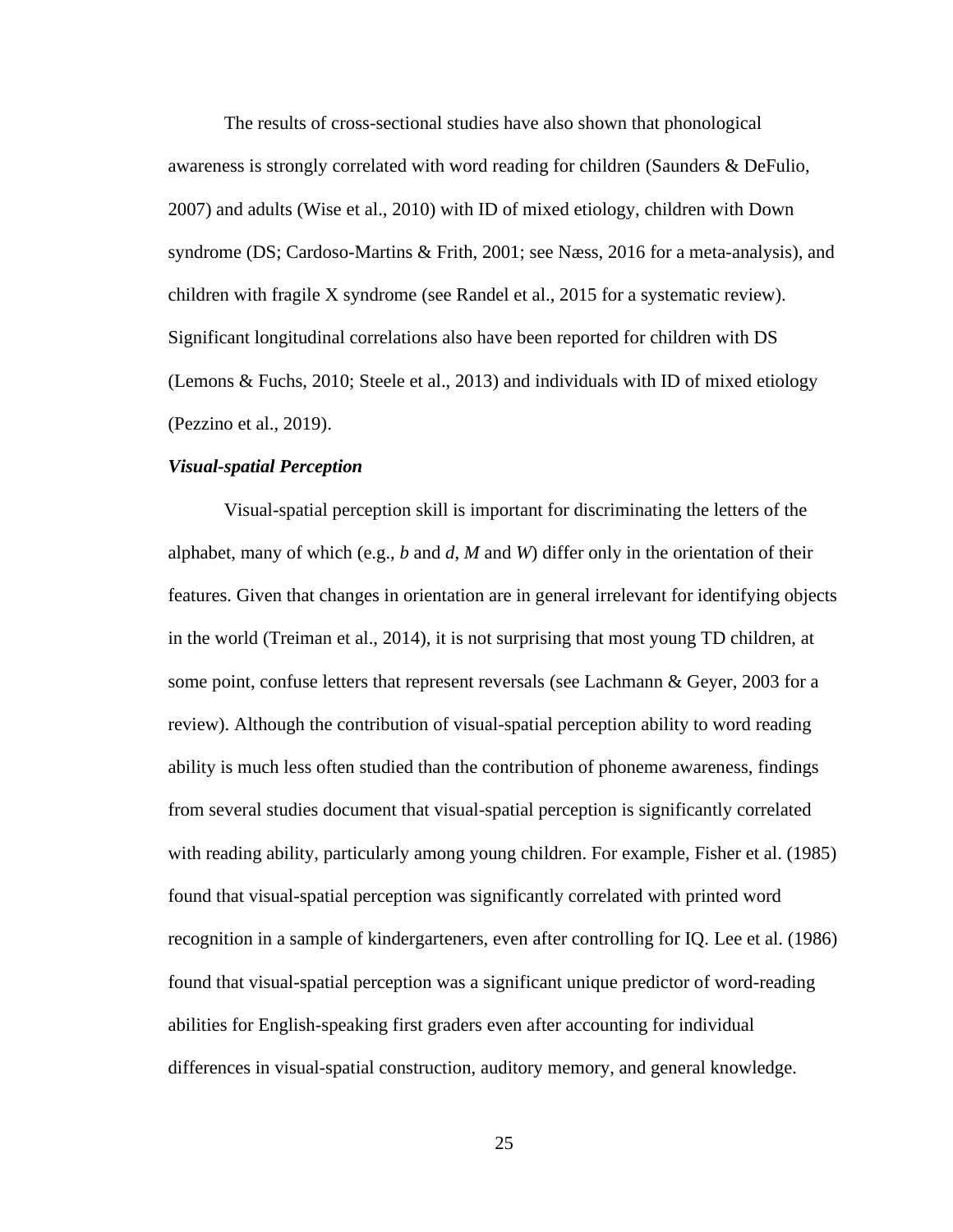McBride-Chang et al. (2011) demonstrated that Spanish-speaking kindergarten children with high visual-spatial perception skills performed significantly better on word reading than children with low visual-spatial perception skills. In a longitudinal study, Ho and Bryant (1999) found that visual-spatial perception, measured before the participants began to read, significantly predicted word reading approximately 10 months later. To the best of our knowledge, no previous studies have investigated the relation between visualspatial perception ability and reading for individuals with ID.

## *Vocabulary*

Previous studies have reported cross-sectional (e.g., Zhao et al., 2017) and longitudinal (Hjetland et al., 2019; Steele et al., 2013; Storch & Whitehurst, 2002) correlations between oral language skills, including vocabulary, and word-reading abilities for TD children. Cross-sectional (Boudreau, 2002; Hulme et al., 2012) and longitudinal (Hulme et al., 2012; Steele et al., 2013) correlations between vocabulary and word reading also have been found for children with DS. However, these simple correlations do not necessarily result in a unique effect of vocabulary on word reading for TD children after accounting for the effect of variations in other relevant skills such as initial word reading, phoneme awareness, and letter-name/sound knowledge (see Muter et al., 2004) or chronological age (see Steele et al., 2013).

Findings from longitudinal studies of TD children have indicated that vocabulary influences the development of word reading indirectly, via its effect on phonological awareness. In this manner, phoneme awareness emerges as a consequence of vocabulary development. Storch and Whitehurst (2002) evaluated the predictors of reading ability over the first four years of elementary school. Oral language, as measured by receptive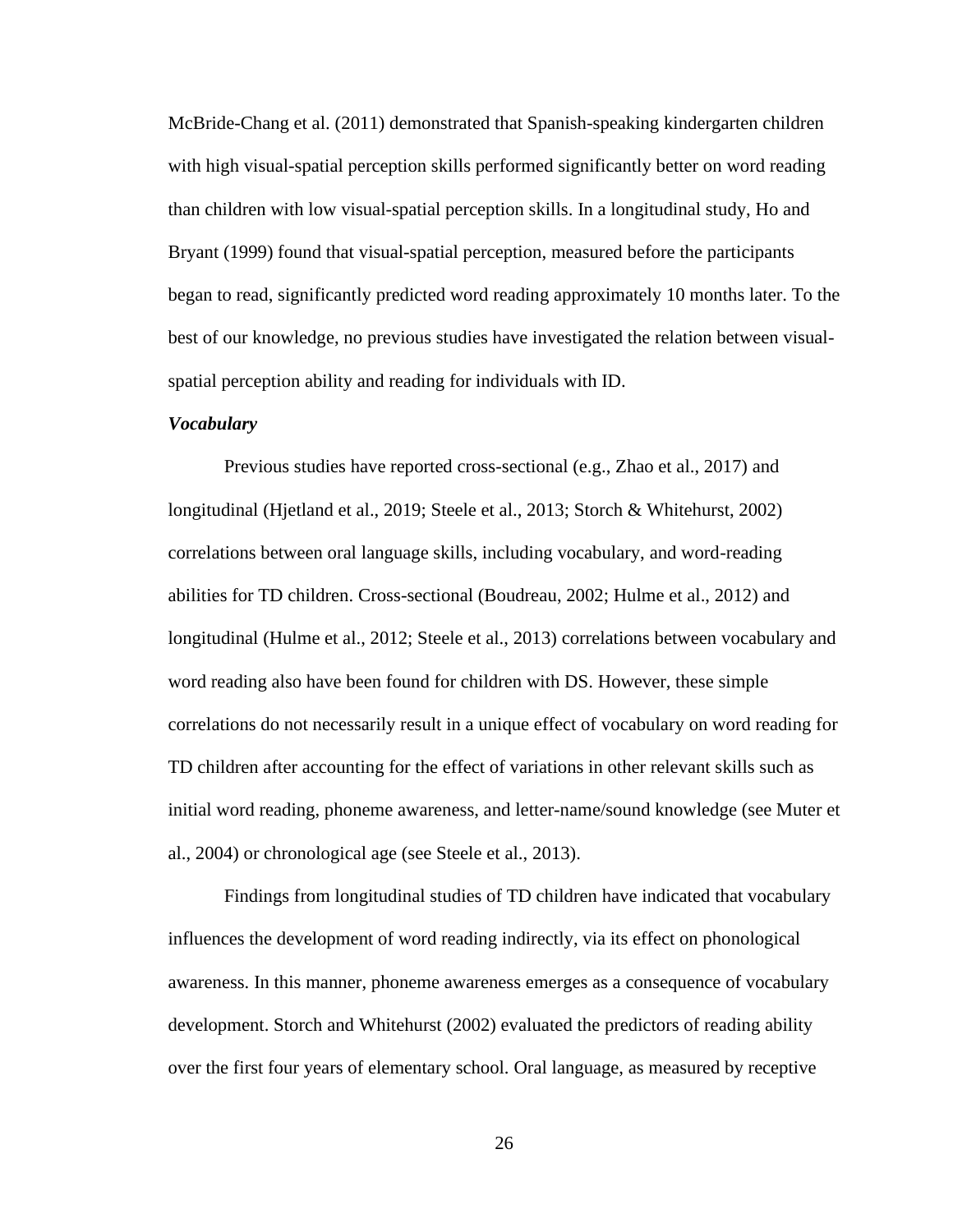vocabulary, expressive vocabulary, and conceptual (relational) vocabulary in kindergarten, concurrently predicted code-related skills, including phonological awareness, which in turn predicted Grade 1 word reading. Hjetland et al. (2019) reported similar findings in a study examining the longitudinal predictors of reading comprehension in Norwegian-speaking children. Hulme et al. (2015) found that for both TD children and children at high risk for reading disability, oral language (including vocabulary) measured in preschool predicted phonological awareness one year later, which in turn predicted word-reading skills at 5.5 years. This indirect effect of vocabulary on word reading through its effect on phonological processing is consistent with the Lexical Restructuring Model (Metsala  $\&$  Walley, 1998). According to this model, as vocabulary size increases, the child's phonological representations become more segmented to allow for the differentiation of words that are phonologically similar.

# *Overall Intellectual Ability*

Overall intellectual ability has a weak but consistent relation with word-reading abilities for TD children (Hayiou-Thomas et al., 2006). When children with ID are divided into groups based on IQ, the higher-IQ group typically demonstrates better wordreading skills than the lower-IQ group (see Pezzino et al., 2019 for a review). At the same time, phonological awareness has been found to predict word-reading abilities above and beyond IQ for both TD children (Greiner de Magalhães et al., 2021) and children with ID (Pezzino et al., 2019). Relatedly, IQ accounts for only a small amount of unique variance in predicting response to reading intervention for TD struggling readers (see Stuebing et al., 2009 for a meta-analysis). Additionally, some children with ID have age-appropriate word-reading skills (e.g., Share et al., 1989; Stuebing et al., 2009).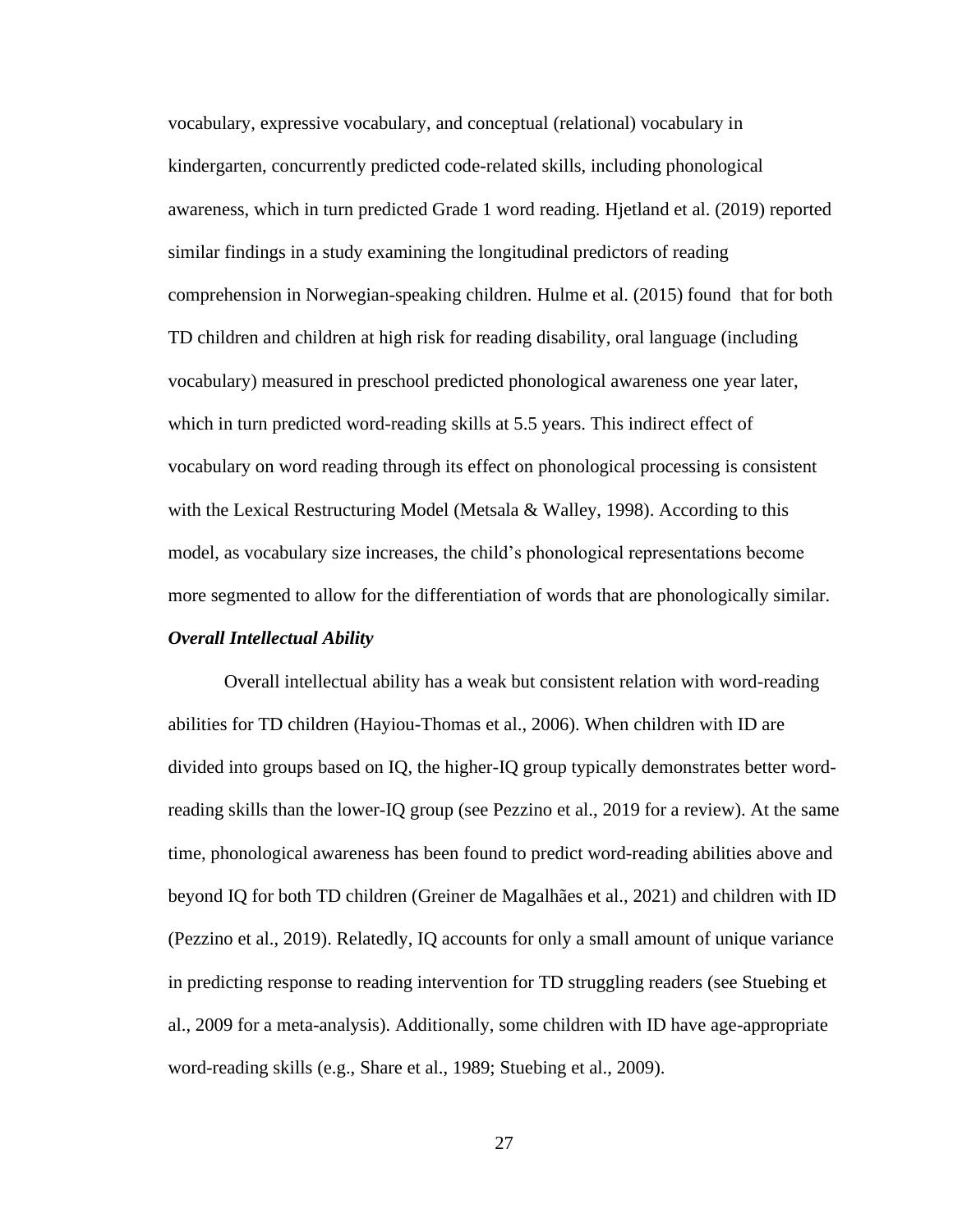### *Reading Instruction Method*

There is a large body of evidence demonstrating that systematic phonics instruction, which involves teaching letter-sound relations systematically, is a significantly more effective method to teach word reading to TD children than approaches that do not teach these relations systematically (e.g., Castles et al., 2018; Ehri, Nunes, Stahl, et al., 2001). Similarly, students with ID receiving systematic phonics instruction made significantly greater progress in word reading than students receiving either the type of instruction typically provided by their district (Allor et al., 2014; Hunt et al., 2020) or whole-word instruction (Browder et al., 2012). This pattern held for both children with mild ID (Allor et al., 2014) and children with moderate to severe ID (Browder et al., 2012; Hunt et al., 2020).

#### **Predictors of Word Reading: Individuals with Williams Syndrome**

WS is caused by a hemideletion of  $25 - 27$  genes on chromosome 7q11.23 (Kozel et al., 2021). Individuals with WS typically have mild to moderate ID, although the full range is from severe ID to average intellectual ability (Mervis & John, 2010). Relative to their overall intellectual ability, individuals with WS typically show strengths in concrete vocabulary, nonverbal reasoning, verbal short-term memory, and phonological processing but weaknesses in spatial abilities and relational and conceptual language (Mervis & Greiner de Magalhães, in press).

The literature on reading abilities of individuals with WS is limited (see Mervis, 2009, and Brawn et al., 2018, for comprehensive reviews). Previous cross-sectional studies have generally shown that factors that contribute to individual differences in word-reading ability for TD children also contribute to individual differences in the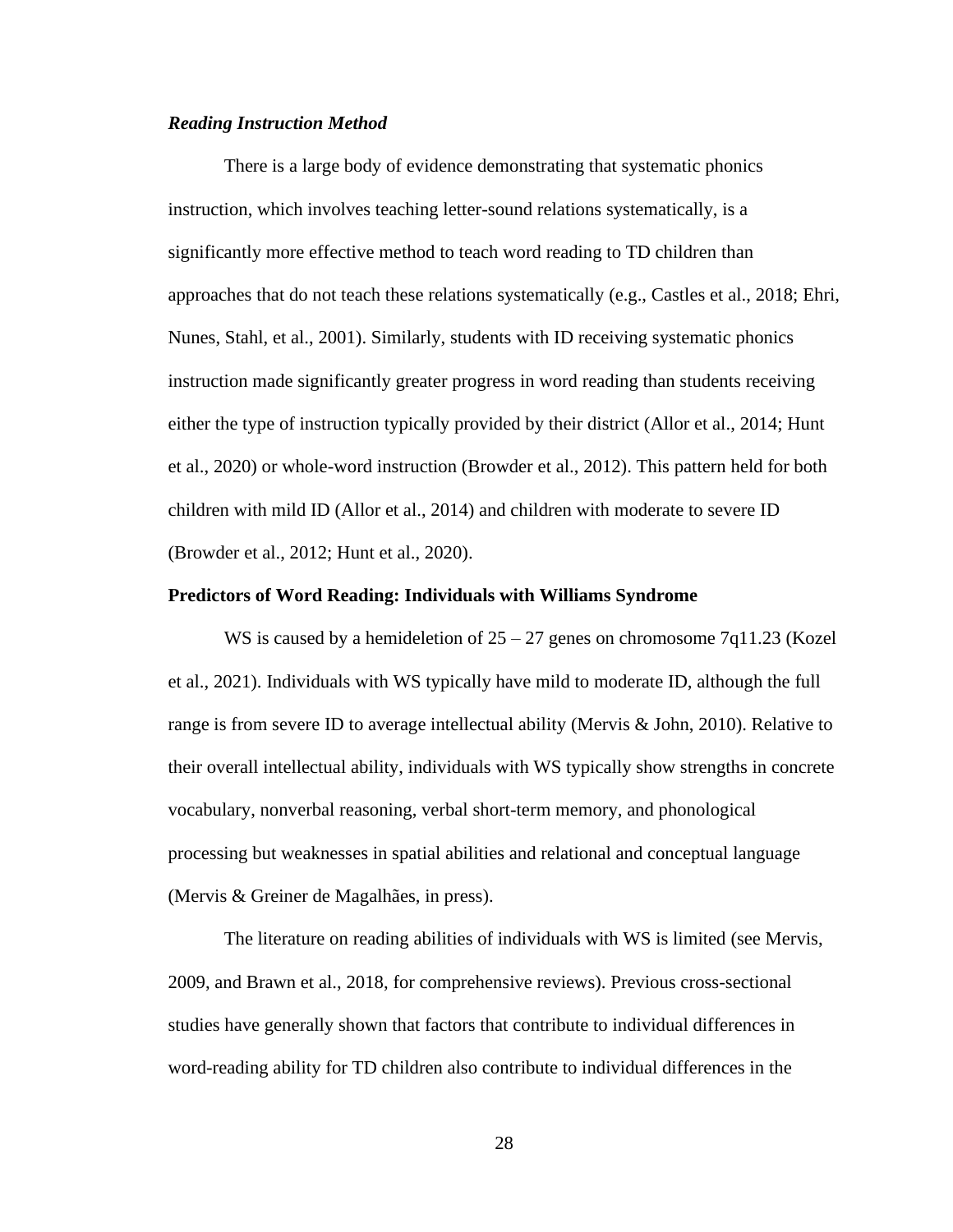word-reading abilities of individuals with WS (e.g., Mervis et al., 2021). For example, strong correlations have been found between word-reading skills and phonological awareness (Brawn et al., 2018; Laing et al., 2001; Levy et al., 2003; Levy & Antebi, 2004; Menghini et al., 2004; Mervis et al., 2021). Levy et al. (2003) reported that the correlation between phoneme awareness and word reading remained significant even after controlling for nonverbal reasoning ability. Mervis et al. (2021) reported that phonological processing skills contributed significant unique variance to word-reading ability even after the effects of reading instruction method, vocabulary, nonverbal reasoning, visual-spatial construction, verbal working memory, and rapid naming were taken into account.

Visual-spatial perception has been considered in two studies of the word-reading abilities of adolescents or adults with WS. Brawn et al. (2018) found a significant moderate correlation between concurrent visual-spatial perception abilities and word reading. Dessalegn et al. (2013) reported a case-study of two 16-year-olds with WS who differed markedly in word-reading ability despite similar overall phonological awareness skills and IQ. The stronger reader performed strikingly better than the weaker reader on visual-spatial perception tasks focused on line orientation, design orientation, and discrimination of mirror-image letters (e.g., *b* and *d*). On word- and nonword-reading tasks, 10% of the weaker reader's errors (but only 1% of the stronger reader's errors) involved misperception of letter orientation (e.g., reading "drooch" for "brooch").

Previous studies have reported moderate correlations between vocabulary and concurrent single-word reading ability for individuals with WS (Laing et al., 2001; Levy et al., 2003; Mervis et al., 2021). However, vocabulary did not contribute unique variance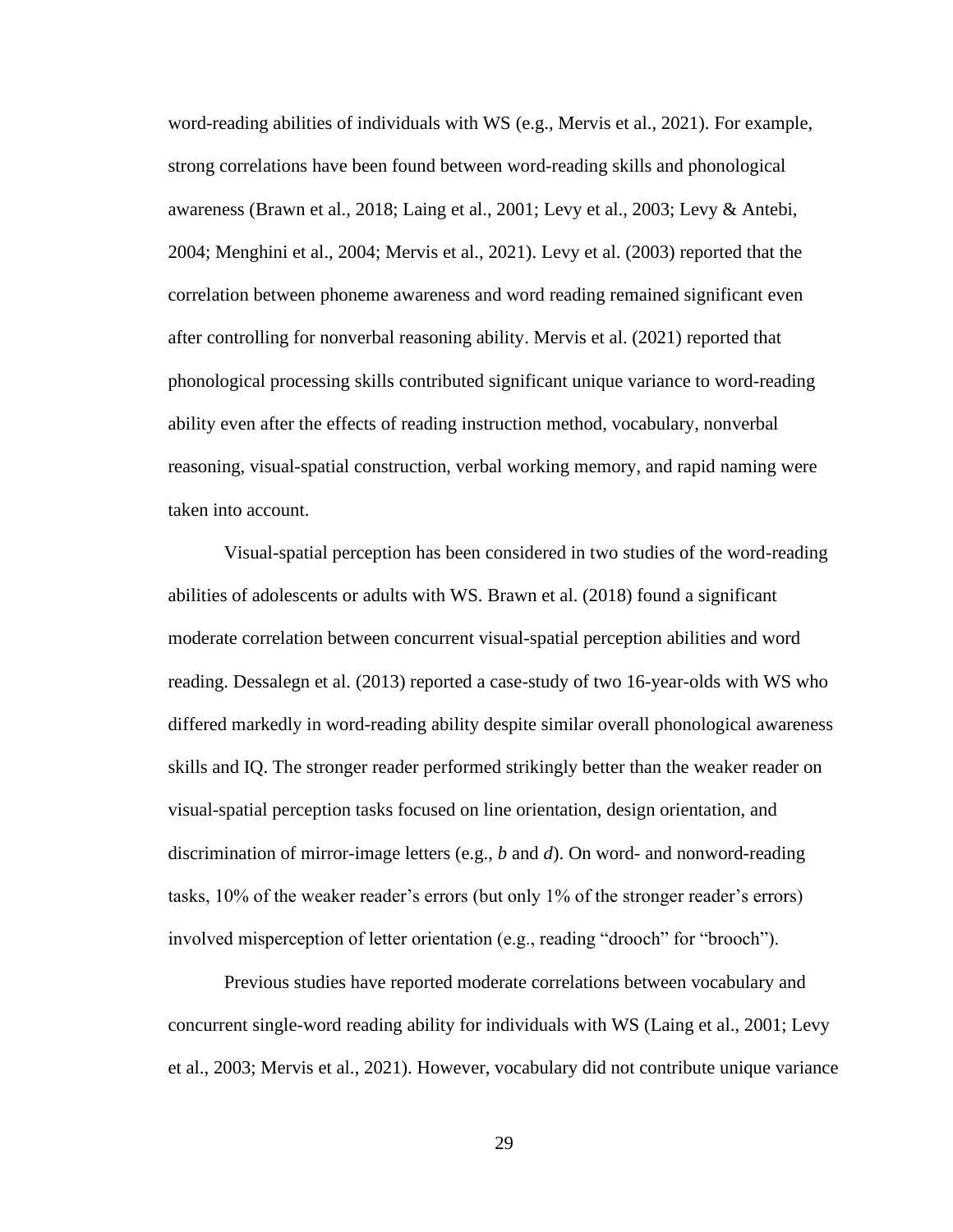to word-reading skills after accounting for the contribution of reading instruction method, phonological skills, nonverbal reasoning, visual-spatial skills, verbal working memory, and rapid naming (Mervis et al., 2021).

For individuals with WS, word-reading ability also is significantly associated with overall intellectual ability. Correlations between single-word reading and overall intellectual ability vary from moderate (Brawn et al., 2018) to strong (Laing et al., 2001; Mervis et al., 2021). When participants with WS were split into groups based on IQ, the higher-IQ group(s) had significantly better single-word reading abilities than the lower-IQ group(s) (Howlin et al., 1998; Levy et al., 2003; Udwin et al., 1987). However, Mervis et al. (2021) found that the correlation between word reading and reading instruction method was significantly stronger than the correlation between word reading and overall intellectual ability. In addition, the correlation between word reading and reading instruction method remained significant and strong even after controlling for overall intellectual ability. In contrast, overall intellectual ability was only weakly correlated with word reading after controlling for reading instruction method. As suggested by the results discussed above (e.g., Dessalegn et al., 2013; Mervis et al., 2021), it is unlikely that overall IQ is the main factor determining word-reading performance in WS.

Only one study has considered the cognitive predictors of word-reading ability for children with WS longitudinally. Steele and colleagues (2013) assessed 26 children with WS twice, first when they were  $5 - 8$  years of age (mean age  $= 6.6$  years) and then 12 months later. Single-word reading raw scores improved from Time 1 to Time 2, and Time 2 word reading correlated strongly with Time 1 phonological awareness, letter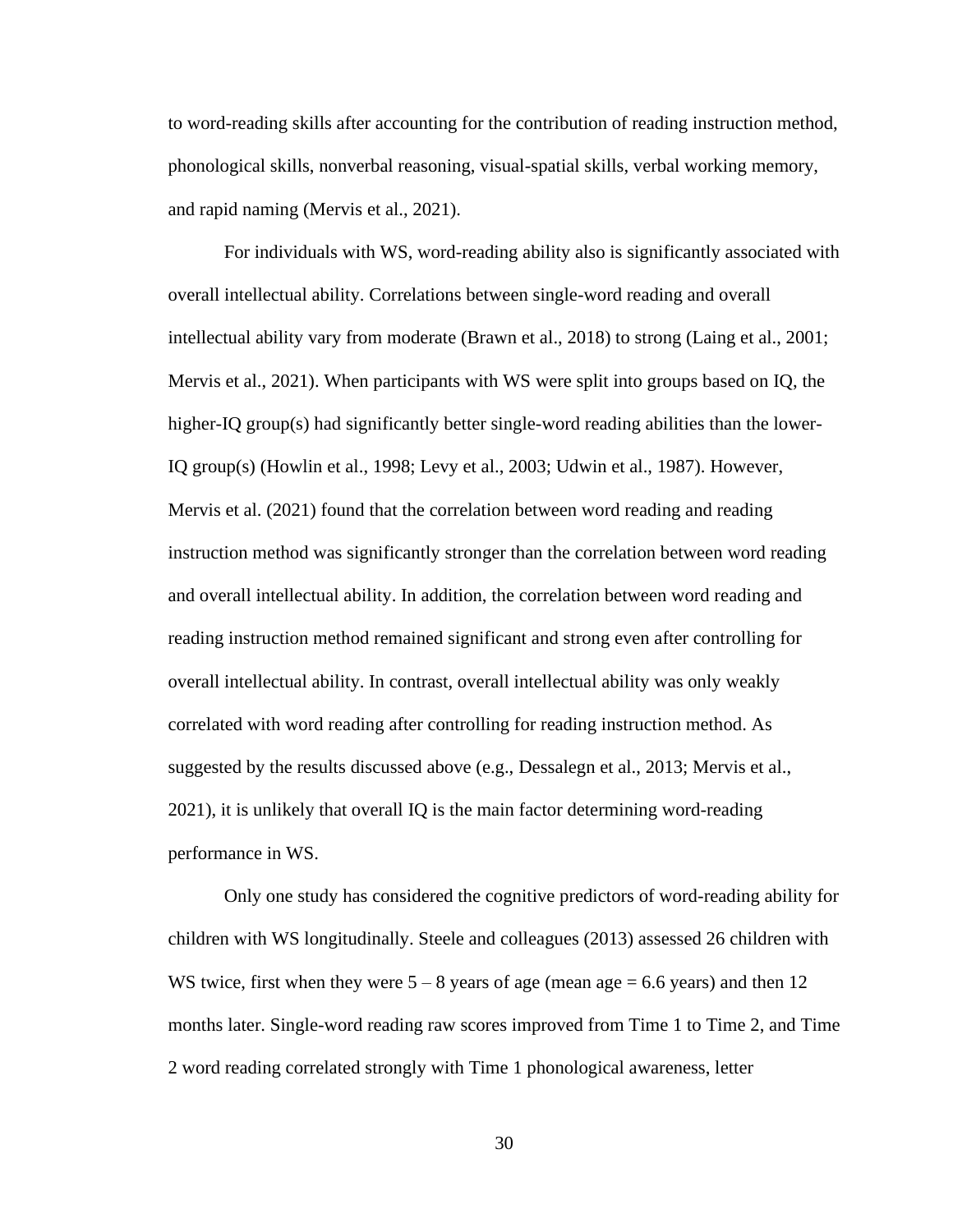name/sound knowledge, and receptive vocabulary raw scores. The correlation between Time 1 vocabulary and Time 2 word reading remained significant after controlling for Time 1 word reading. Parallel analyses were not performed for Time 1 phonological awareness or Time 1 letter-name/sound knowledge. Instead, both Time 1 word reading and Time 1 verbal mental age equivalent were controlled, after which the correlations between Time 1 phonological awareness or Time 1 letter knowledge with Time 2 word reading were no longer statistically significant. It is difficult to interpret these findings, however. No explanation was provided either for how verbal mental age was determined or the reason for controlling for it. Furthermore, there are serious psychometric problems with the use of age equivalents (AEs) in statistical analyses (see Brawn et al., 2018; Mervis & Robinson, 2005). In addition, although raw scores rather than standard scores (SSs) were used, chronological age was not controlled for, and the sample size was relatively small.

### **Current Study**

Reading ability varies widely in WS, ranging from inability to read any words to reading at the level expected for age (e.g., Howlin et al., 1998; Laing et al., 2001; Mervis et al., 2021; Pagon et al., 1987). Given the positive outcomes associated with literacy ability for adolescents and adults with WS (Brawn et al. 2018), identification of the factors that affect the later word-reading abilities of children with this syndrome is crucial. As described earlier, methodological problems with the only previous study addressing the longitudinal predictors of single-word reading ability in children with WS (Steele et al., 2013) make the findings difficult to interpret. In the present study, we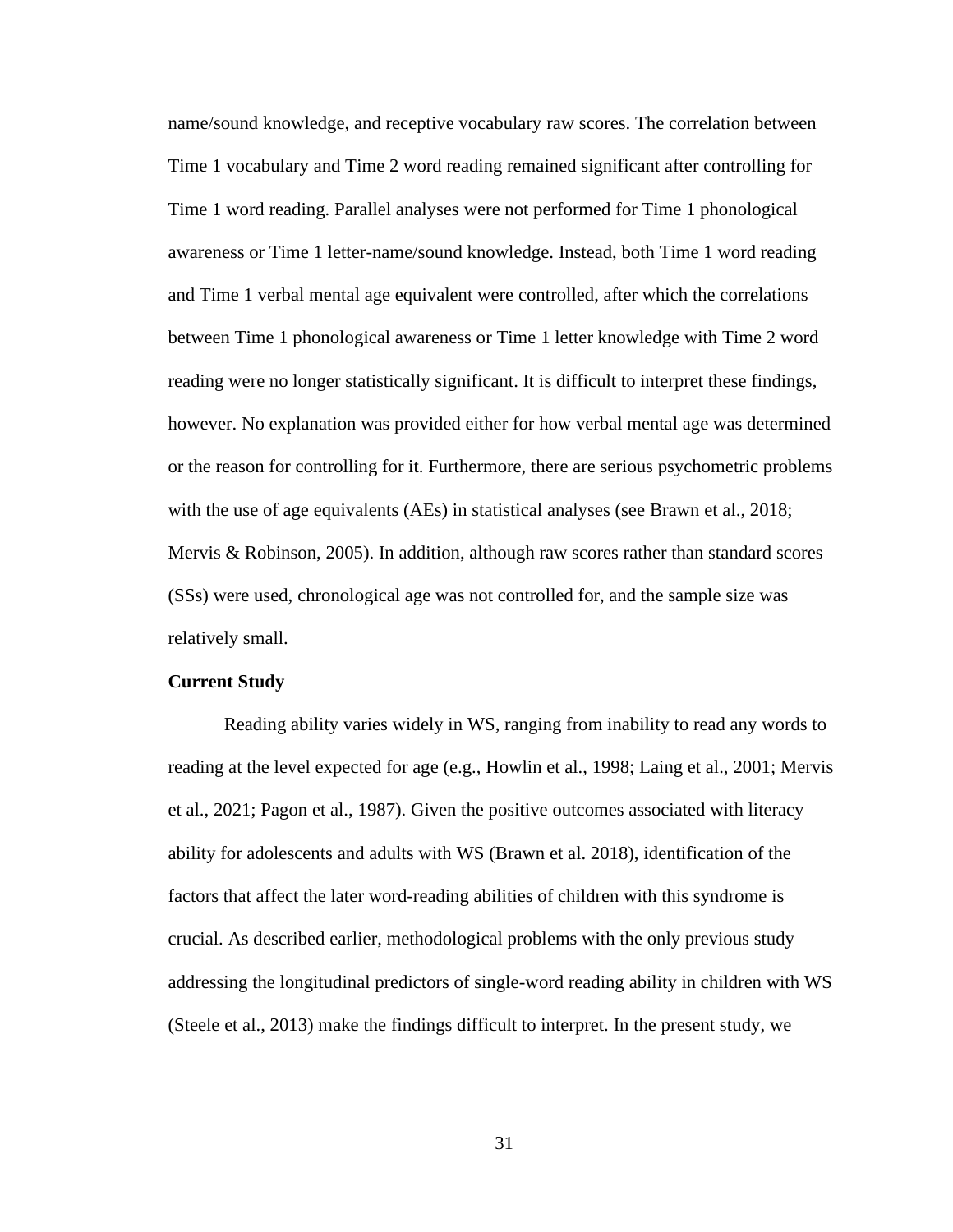included a considerably larger sample of children with WS and used age-appropriate standardized assessments, with performance measured by SSs or T-scores.

Our goal was to determine if previously identified longitudinal predictors of word-reading ability in TD children also predict later word-reading ability in children with WS. To address this goal, children with WS were evaluated at two time points. At Time 1, when the children were 6 or 7 years old, they completed assessments of several cognitive and language abilities previously found to affect word-reading achievement in TD children and/or children with WS. The primary instructional approach used to teach word reading also was determined. Children's word-reading abilities were assessed on average three years later, at Time  $2<sup>1</sup>$ 

The following predictors were considered: phonological awareness, visual-spatial perception, overall intellectual ability, vocabulary, and reading instruction method. Based on prior cross-sectional or longitudinal findings for TD children (e.g., Ehri, Nunes, Stahl, et al., 2001; Ehri, Nunes, Willows, et al., 2001; Greiner de Magalhães et al., 2021; Melby-Lervåg et al., 2012) or children with WS (Brawn et al., 2018; Mervis et al., 2021; Steele et al., 2013), we predicted that both phonological awareness and reading instruction method would significantly predict later word-reading ability in children with WS. We also expected to find a significant effect for visual-spatial perception, which has been found to be significantly related to word-reading ability for both young TD children (e.g., Fisher et al., 1985; Ho & Bryant, 1999; Lee et al., 1986) and individuals with WS (Brawn et al., 2018; Dessalegn et al., 2013).

<sup>1</sup> The primary instructional approach at Time 2 was the same as at Time 1 for all of the participants.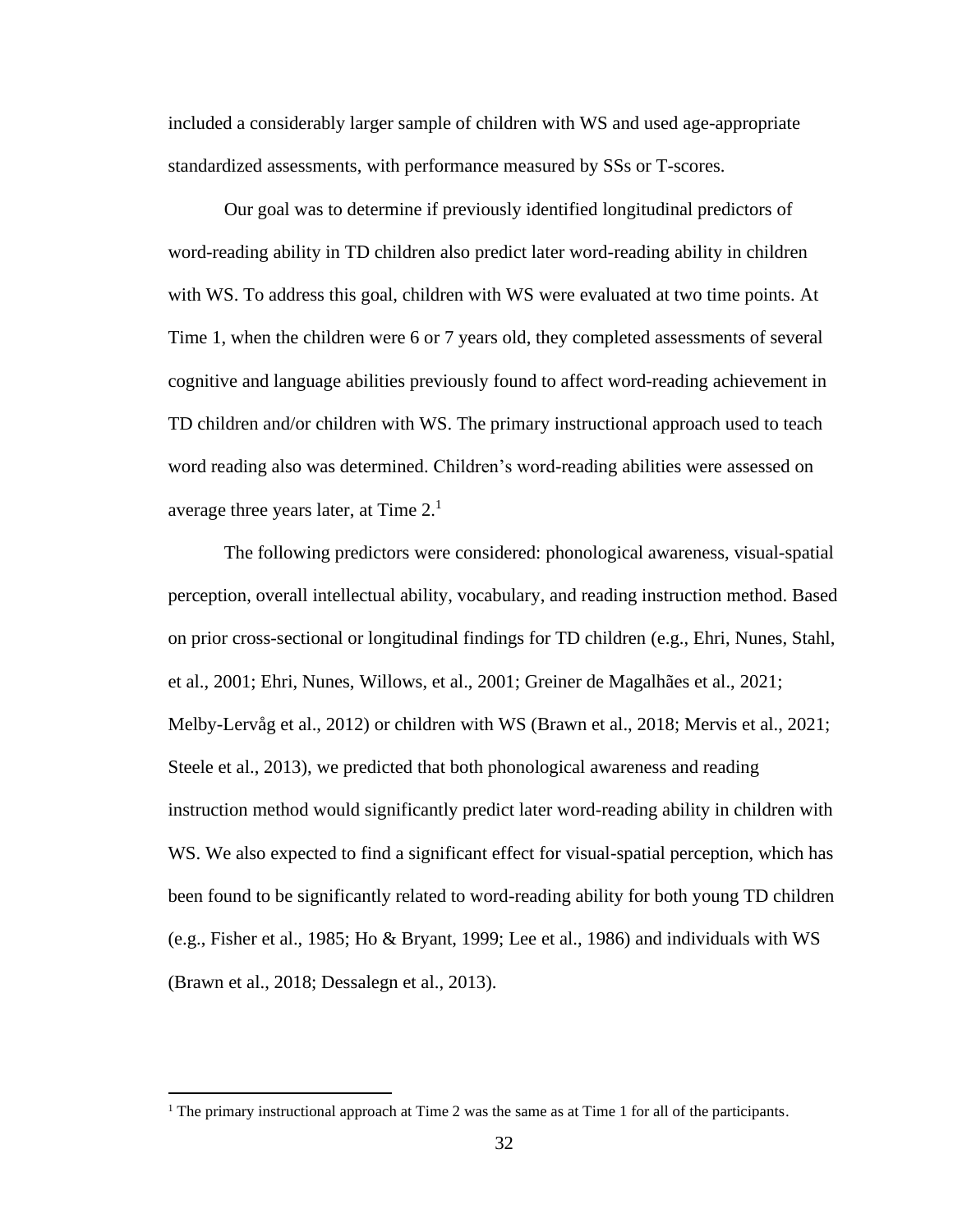Based on prior findings for TD children (e.g., Muter et al., 2004) and children with WS (Mervis et al., 2021), we predicted that individual differences in vocabulary at Time 1 would not contribute uniquely to word-reading ability at Time 2, after accounting for the other predictors. At the same time, based on the results of Storch & Whitehurst (2002), we predicted that vocabulary at Time 1 would predict word-reading abilities at Time 2 indirectly, via its effect on Time 1 phonological awareness.

### **Method**

## **Participants**

The final sample included 69 children (31 girls, 38 boys) with geneticallyconfirmed classic-length deletions of the WS region. The participants ranged in age from 6.01 to 7.87 years (*M* = 6.53, *Mdn* = 6.37, *SD* = 0.54) at Time 1 and from 9.01 to 10.79 years ( $M = 9.47$ ,  $Mdn = 9.30$ ,  $SD = 0.44$ ) at Time 2. Except for one child whose native language was Chinese but was fluent in English at Time 1, all participants were native speakers of English. Sixty-one of the participants were also included in the crosssectional study reported in Mervis et al. (2021). For 55 of them, the Time 2 assessment in the present study is the same assessment that was included in Mervis et al. (2021). Participants lived in 23 different U. S. states, representing all U.S. census regions (26.1% Northeast, 42.0% South, 20.3% Midwest, 7.2% West) and two Canadian provinces (4.3%). The distribution of participants' racial/ethnic background was: 78.3% White non-Hispanic, 8.7% White Hispanic, 1.4% African-American non-Hispanic, 5.8% multiracial non-Hispanic, and 5.8% multiracial Hispanic. Eighteen of the participants' mothers (26.1%) did not have a bachelor degree; the remaining 51 (73.9%) had earned at least a bachelor degree.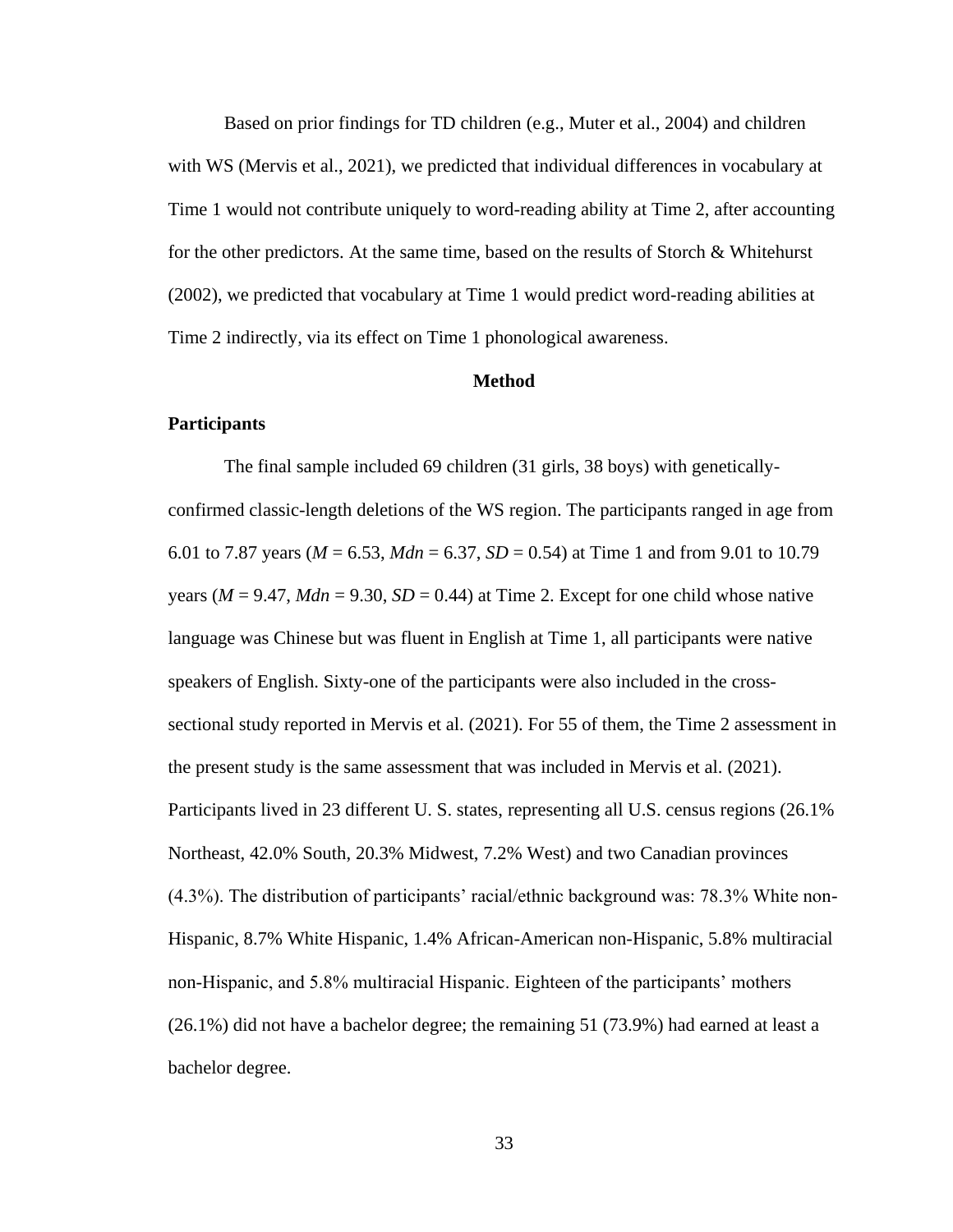Children were included in the present study if they had a classic WS deletion, had completed an assessment when they were between 6.00 and 7.99 years of age, had completed another assessment between ages 9.00 and 10.99 years, and both assessments had included all measures used in this study. The time between assessments ranged from 1.99 to 3.43 years (mean = 2.93 years, *Mdn* = 3.01, *SD* = 0.33). Some children were assessed at both 6 and 7 years and/or both 9 and 10 years. For these children, the set of assessments that was closest to three years apart was used. Two children who met the inclusion criteria were excluded, one because he was nonverbal so could not complete the reading assessment and one because he also had fetal alcohol spectrum disorder. Data collection for Time 1 began in June 2007 and ended in November 2017. Data collection for Time 2 began in July 2010 and ended in February 2020.

The participants' median grade in school at Time 1 was Kindergarten with a range from the winter of Pre-kindergarten to the winter of  $2<sup>nd</sup>$  grade. At Time 2, median grade was  $3<sup>rd</sup>$ , with a range from the summer after  $1<sup>st</sup>$  grade to  $5<sup>th</sup>$  grade. Primary classroom placement at Time 2 was in a mainstream class for 44 children (19 with reading instruction primarily in the mainstream, 25 with reading instruction primarily in a resource room or other special education classroom) and in a special education (selfcontained) class for 22 children (all with reading instruction in a special education classroom). The three remaining children were homeschooled.

# **Measures**

### *Time 1: Independent Variables*

**Intellectual Ability.** The Differential Ability Scales-II (DAS-II; Elliott, 2007) Early Years version was used to evaluate children's overall intellectual ability. The DAS-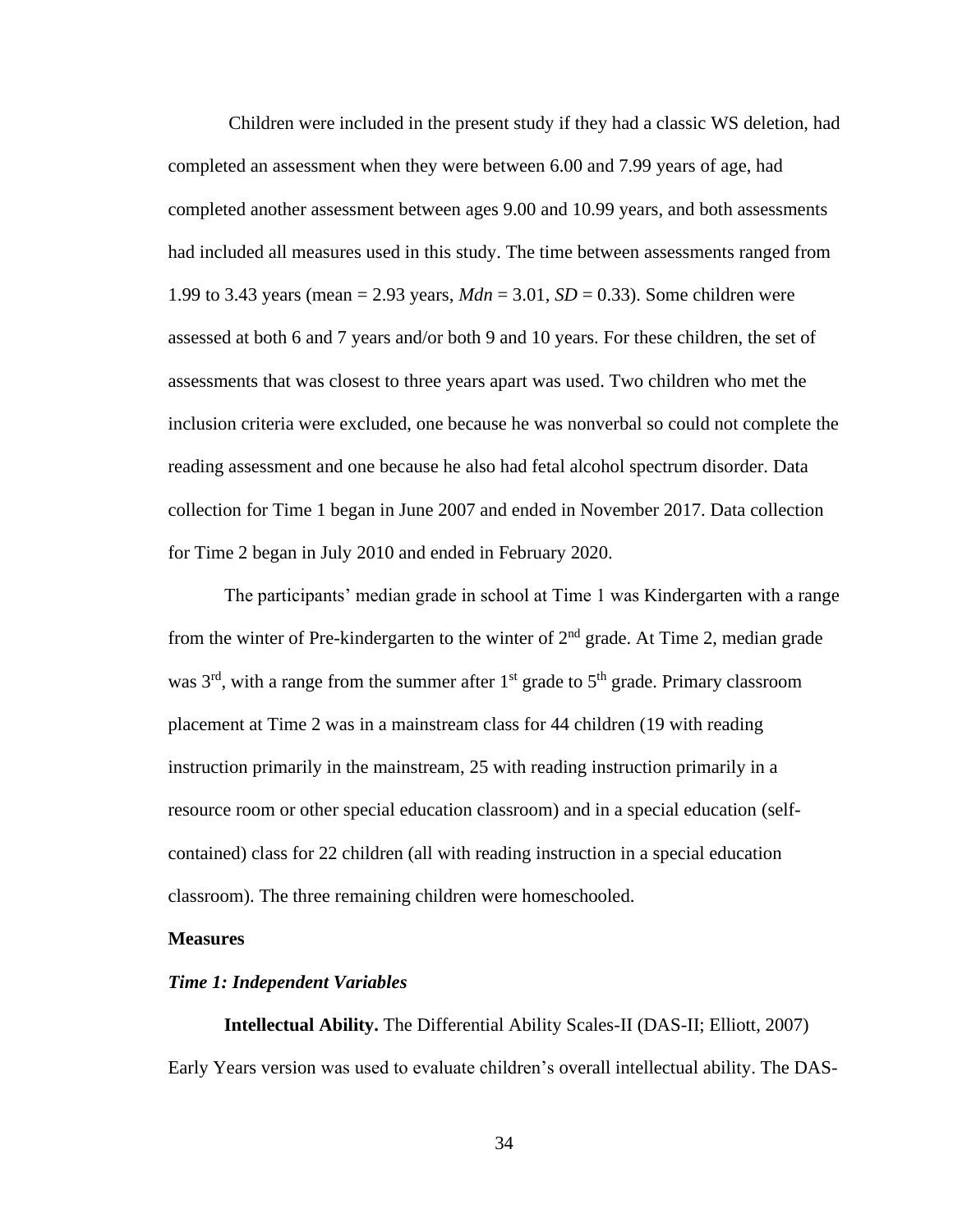II estimates a child's General Conceptual Ability (GCA; similar to Full-Scale IQ) based on performance on subtests measuring verbal, nonverbal reasoning, and spatial abilities. Performance is reported as a SS (general population mean = 100, *SD* = 15). The IRTbased internal consistency coefficients for 6- and 7-year-olds in the norming sample were .95 and .96, respectively.

**Phonological Awareness**. The DAS-II includes a supplemental Phonological Processing subtest which assesses knowledge of the sound structure of the English language and the ability to manipulate sounds. Four types of skills are assessed: rhyming, blending, deletion, and phoneme identification and segmentation. The Phonological Processing subtest yields an overall T-score (general population mean = 50, *SD* = 10). The IRT-based internal consistency coefficients for 6- and 7-year-olds in the norming sample were .94 and .90, respectively.

**Visual-spatial Perception.** The DAS-II Early Years Matching Letter-like Forms subtest is a supplemental subtest that assesses visual discrimination and awareness of the spatial orientation of asymmetric letter-like figures, measuring the child's ability to discriminate between different orientations of the same form. In this subtest, the child is shown a target figure (an asymmetric letter-like form resembling either an English or a Greek letter) and asked to indicate the identical match from the six figures shown below the target. The five distracters are transpositions of the original figure: a reversal, a 180° rotation, a 180° rotation and reversal, a 45° rotation, and a 315° rotation. The original figure remains visible while the child is making a selection. This subtest yields an overall T-score. For TD children, the rate of errors on a similar matching letter-like forms task used by Gibson et al. (1962) was strongly correlated with the number of errors made in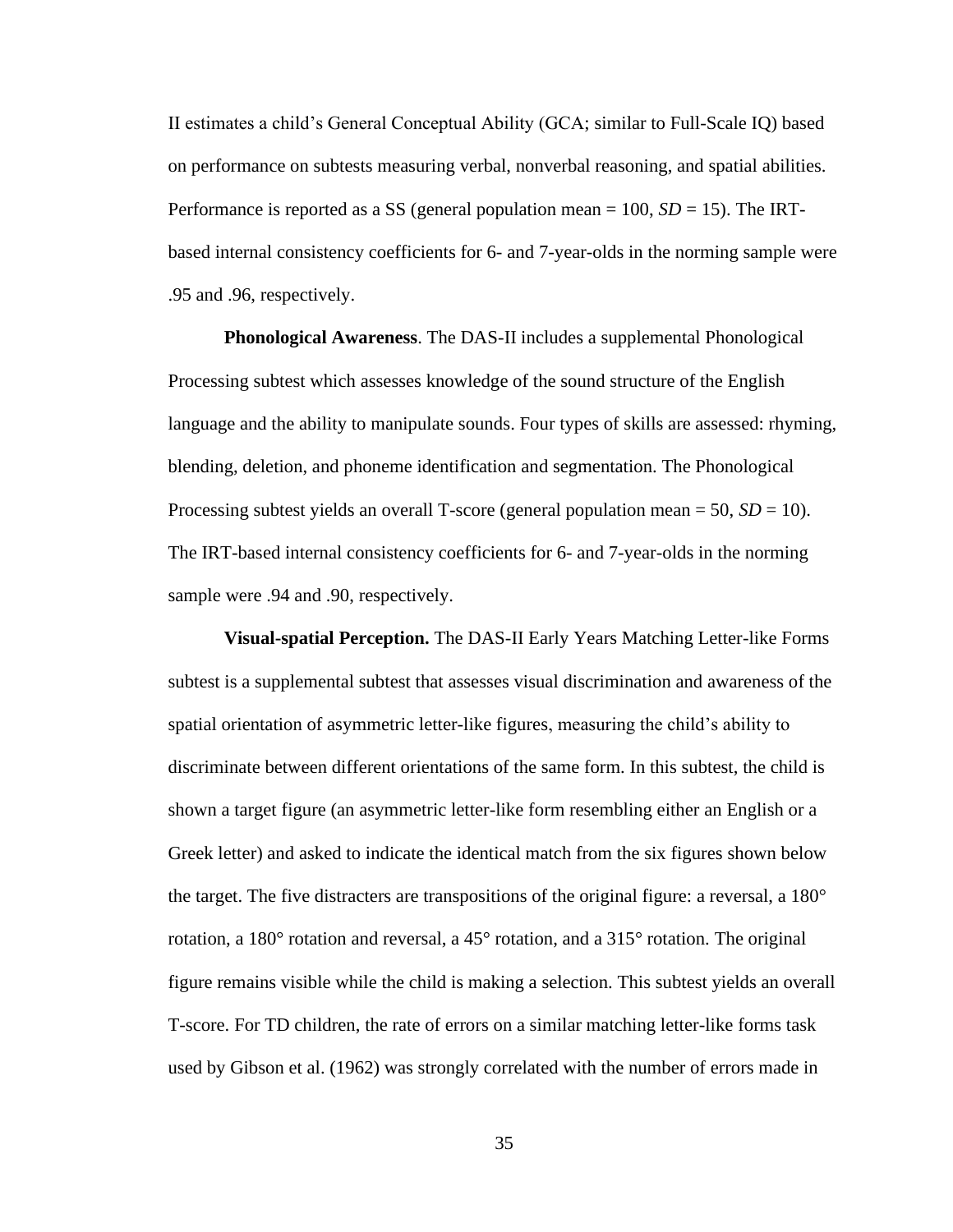matching real letters  $(r = .87)$ . The IRT-based internal consistency coefficients for 6- and 7-year-olds in the norming sample were .77 and .64, respectively.

**Vocabulary.** The Peabody Picture Vocabulary Test-4 (PPVT-4; Dunn & Dunn, 2007) is a measure of single-word receptive vocabulary. The Expressive Vocabulary Test-2 (EVT-2; Williams, 2007), which was co-normed with the PPVT-4, is a measure of single-word expressive vocabulary. Vocabulary ability was measured by a composite based on the mean of each child's PPVT-4 and EVT-2 SSs. For the present participants, the correlation between PPVT-4 and EVT-2 SSs was  $r = .84$ ,  $p < .001$ . Split-half internal consistency for 6- and 7-year-olds in the norming sample ranged from .94 – .95 for the PPVT-4 and from .90 – .95 for the EVT-2.

**Reading Instruction Method.** The primary approach to teaching reading to each child was classified as Systematic Phonics (hereafter, Phonics) or Other following the procedure described in Mervis et al. (2021). The primary reading instruction approach was Phonics for 35 (50.7%) participants and Other for 34 (49.3%) participants. Mean chronological age was 6.54 years (*SD* = 0.60) for the Phonics group and 6.52 years (*SD* = 0.48) for the Other group at Time 1 and 9.47 years  $(SD = 0.46)$  for the Phonics group and 9.46 years  $(SD = 0.41)$  for the Other group at Time 2. The two groups did not differ significantly in chronological age at either Time 1,  $t(67) = 0.18$ ,  $p = .855$ , Cohen's  $d =$ 0.04; or at Time 2, *t*(67) = 0.16, *p* = .876, Cohen's *d* = 0.02. A Mann-Whitney U test indicated that the distribution of grade did not differ significantly as a function of Reading Instruction Method group either at Time 1 (*Mdn* = Kindergarten, *IQR* = Kindergarten – Kindergarten for each group),  $z = 0.32$ ,  $p = .752$ , Cohen's  $d = 0.08$ , or at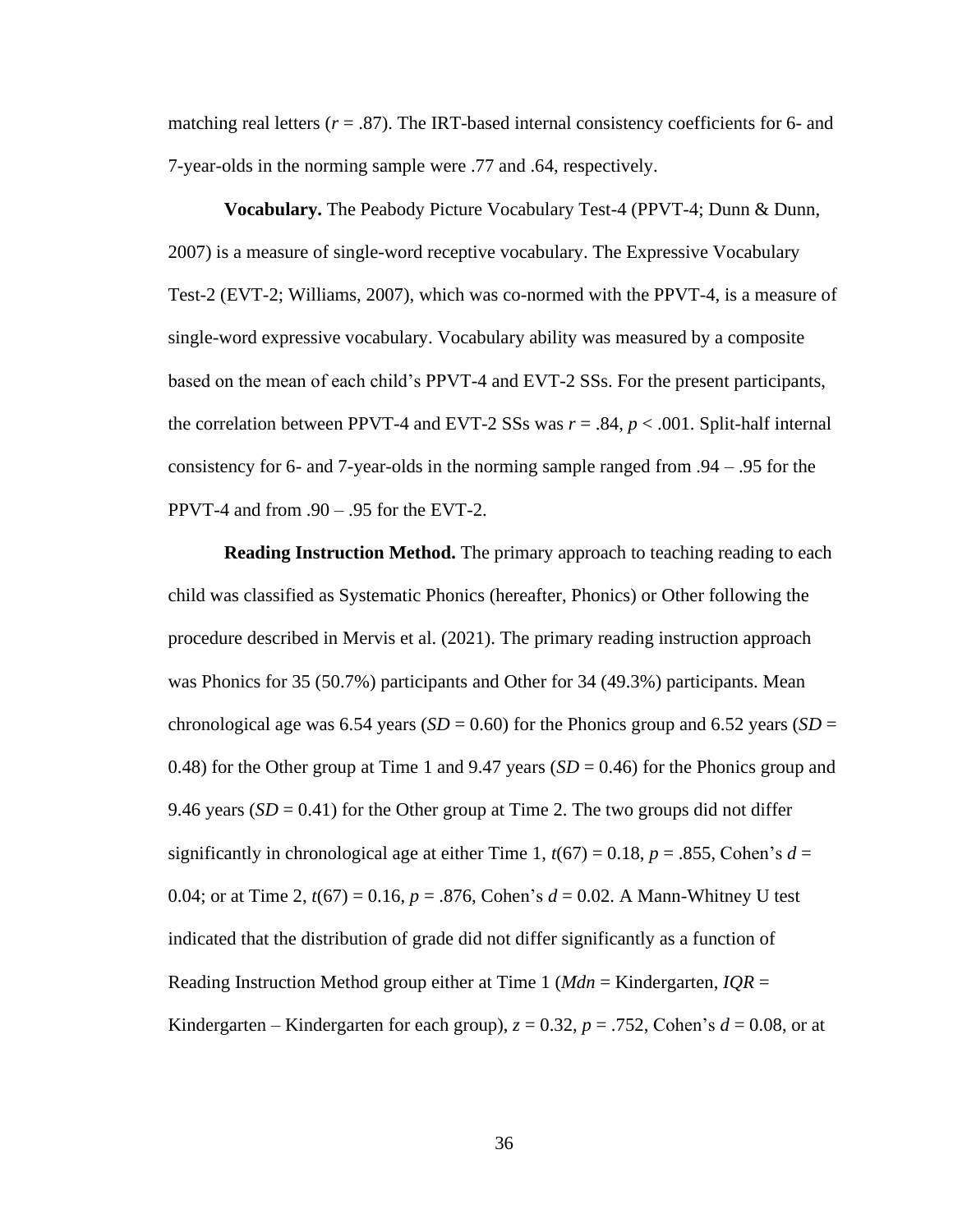Time 2 (*Mdn* =  $3<sup>rd</sup>$  grade, *IQR* =  $2<sup>nd</sup>$  grade –  $3<sup>rd</sup>$  grade for each group),  $z = 0.20$ ,  $p = .844$ , Cohen's  $d = 0.05$ .

### *Time 2: Dependent Variable*

**Single-word Reading.** Word reading was measured by the Wechsler Individual Achievement Test-III (WIAT-III; Wechsler, 2009) Basic Reading Composite SS. The WIAT-III Basic Reading Composite includes two subtests, one measuring single realword reading (Word Reading) and one measuring pseudoword decoding (Pseudoword Decoding). The standardized ceiling rule of four consecutive failed items leads to discontinuation of each subtest. For the present participants, the correlation between Word Reading SS and Pseudoword Decoding SS was *r* = .90, *p* < .001. According to the WIAT-III technical manual, split half internal consistency for both Word Reading and Pseudoword Decoding was .98 for the 9-year-olds in the norming sample and .97 for the 10-year-olds. Split half internal consistency for Basic Reading Composite was .99 for the 9-year-olds in the norming sample and .98 for the 10-year-olds.

### **Procedure**

The study protocol was reviewed and approved by the university's Institutional Review Board. Parents or legal guardians of all participants provided written informed consent and participants provided oral or written assent. Children completed the standardized measures at the senior author's laboratory as part of a larger two-day assessment. All measures were administered by trained doctoral students or research assistants and scored according to the standardized procedures detailed in the assessment manuals.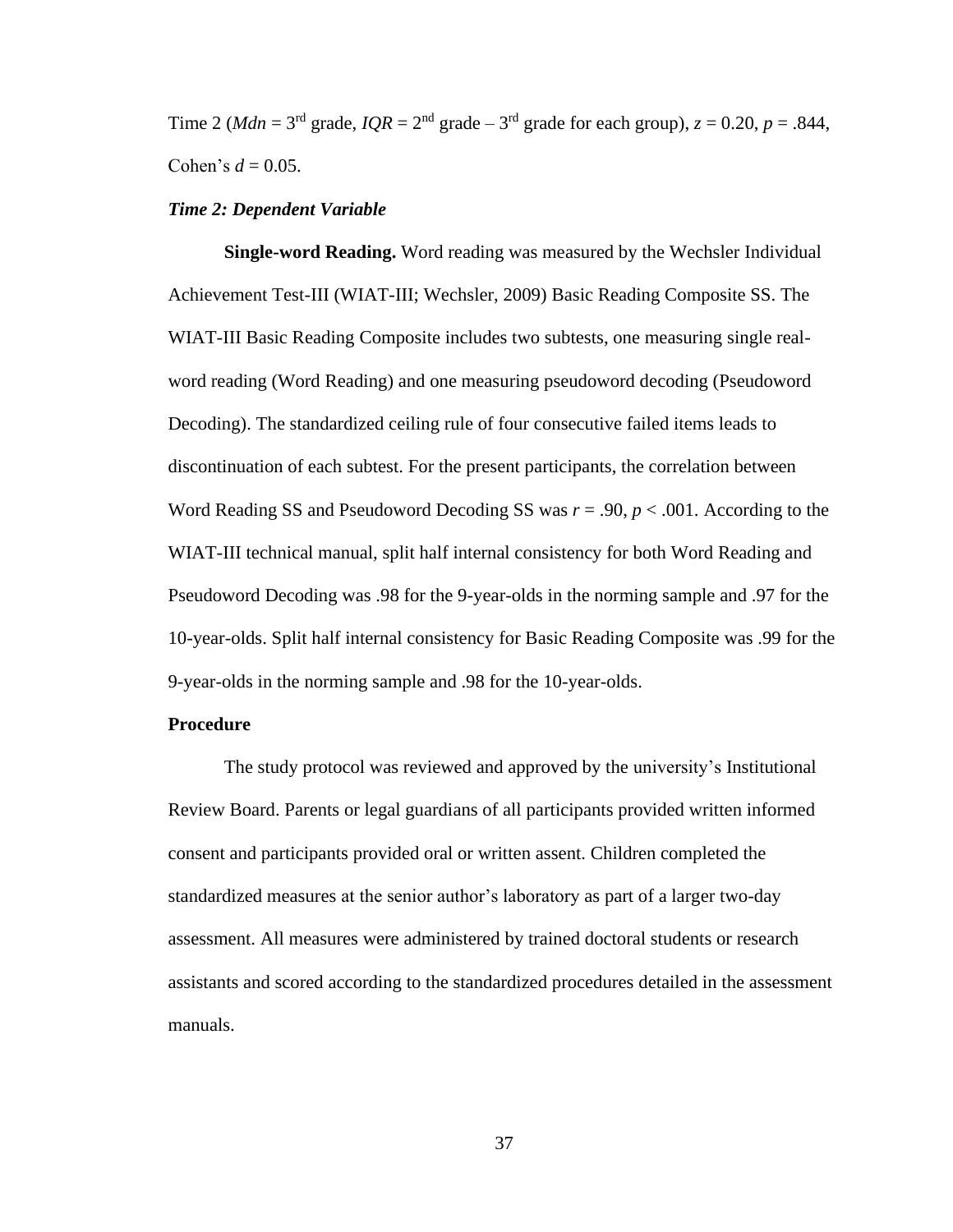#### **Results**

Data were analyzed using IBM SPSS v. 27.

### **Performance on Standardized Assessments**

Descriptive statistics for all measures are provided in Table 1. There was considerable variability, with scores on each measure ranging from average or above average for the general population to moderate-severe disability. As indicated in the Introduction, there are serious psychometric concerns regarding AE scores (e.g., Brawn et al., 2018; Mervis & Robinson, 2005). However, as AEs are the only statistical measure provided in most of the prior studies of the reading abilities of individuals with WS, nonparametric descriptive statistics for the WIAT-III Word Reading and Pseudoword Decoding subtests AEs are provided in Table 2 for comparison, along with the corresponding nonparametric descriptive statistics for SSs on the same measures.

To compare children's real word-reading ability to their pseudoword-reading ability, a dependent *t*-test comparing WIAT-III Word Reading SS (floored at the lowest possible Pseudoword Decoding SS for children in the Time 2 age range) to WIAT-III Pseudoword Decoding SS was conducted. Mean SSs were 75.59 (*SD* = 13.73) for Word Reading and 74.88 (*SD* = 13.08) for Pseudoword Decoding. The difference was not statistically significant,  $t(68) = 1.00$ ,  $p = .320$ , Cohen's  $d = 0.05$ .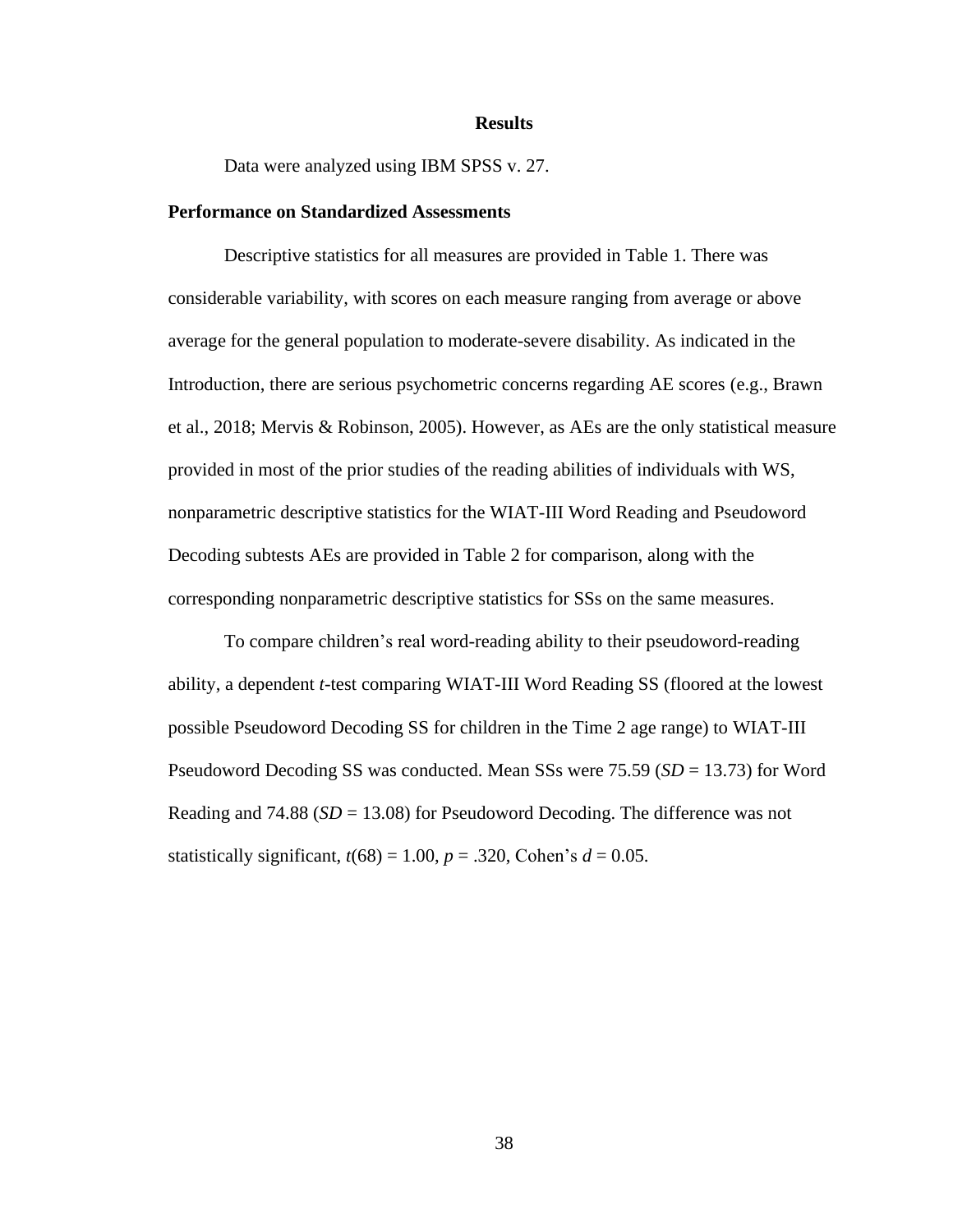*Descriptive Statistics for Time 1 and Time 2 Measures*

| Variable                             | Mean  | Median | <b>SD</b> | Range        |
|--------------------------------------|-------|--------|-----------|--------------|
| Time 1                               |       |        |           |              |
| DAS-II Phonological Processing T     | 41.29 | 45.00  | 13.43     | $10 - 66$    |
| DAS-II Matching Letter-like Forms T  | 36.26 | 37.00  | 13.94     | $10 - 72$    |
| DAS-II General Conceptual Ability SS | 67.33 | 69.00  | 13.64     | $31 - 96$    |
| Vocabulary SS                        | 86.57 | 88.00  | 12.58     | $45.5 - 122$ |
| Time 2                               |       |        |           |              |
| WIAT-III Basic Reading composite SS  | 74.52 | 73.00  | 13.68     | $52 - 109$   |
| WIAT-III Word Reading SS             | 75.01 | 75.00  | 14.53     | $50 - 112$   |
| WIAT-III Pseudoword Decoding SS      | 74.88 | 73.00  | 13.08     | $59 - 107$   |

*Note.*  $N = 69$ . DAS-II = Differential Ability Scales-II;  $T = T$ -score; SS = standard score; WIAT-III = Wechsler Individual Achievement Test-III.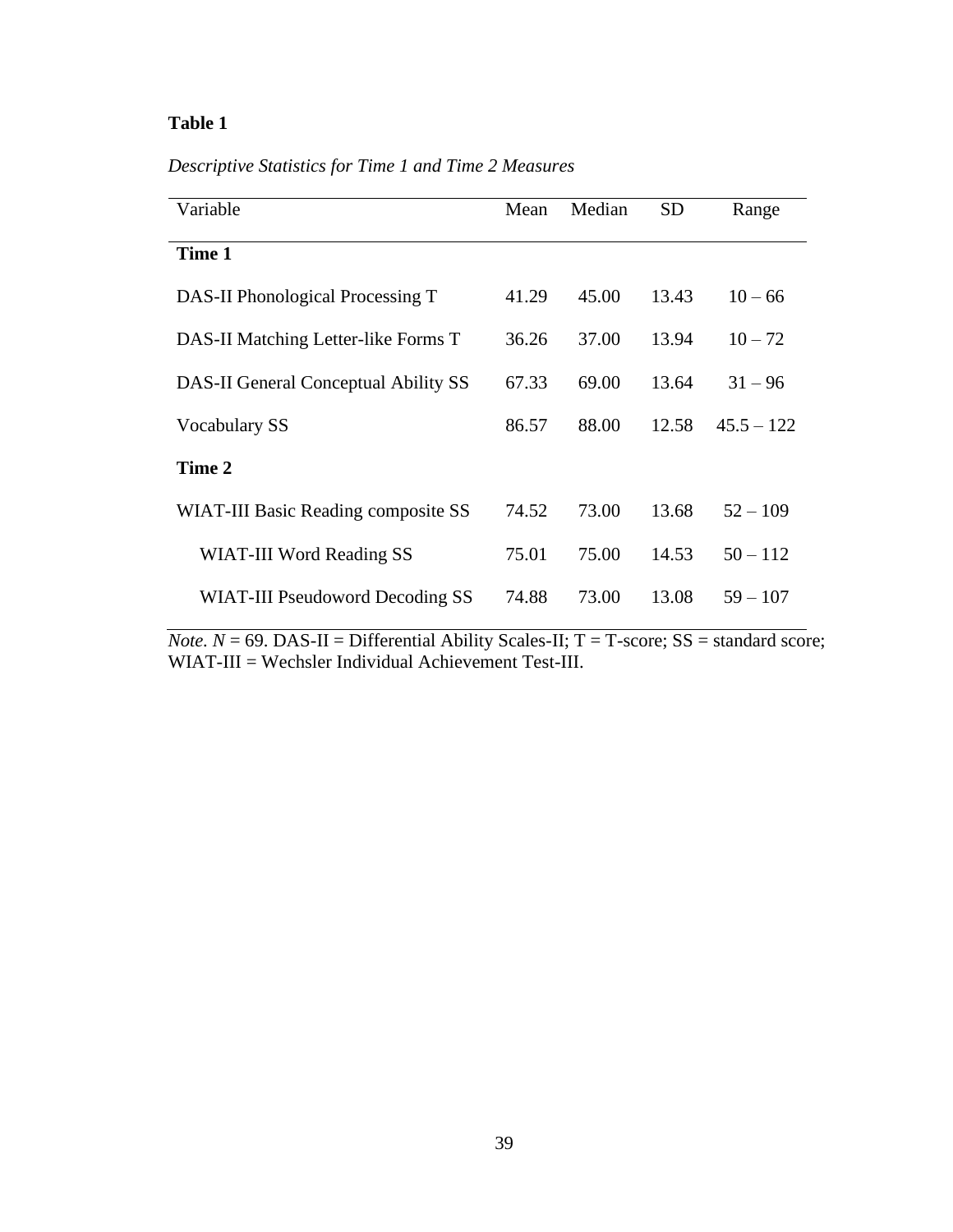| Variable                       | Median     | <b>Interquartile Range</b>  | Range                                     |
|--------------------------------|------------|-----------------------------|-------------------------------------------|
| Age Equivalent                 |            |                             |                                           |
| Word Reading                   | $6.80$ yrs | $6.00 - 7.80$ yrs           | $< 6.00^{\mathrm{a}} - 13.00 \text{ yrs}$ |
| <b>Pseudoword Decoding</b>     | $6.40$ yrs | $< 6.00^{\circ} - 7.40$ yrs | $< 6.00^a - 12.40$ yrs                    |
| <b>Standard Score</b>          |            |                             |                                           |
| Word Reading                   | 75.00      | $61.50 - 86.00$             | $50 - 112$                                |
| <b>Pseudoword Decoding</b>     | 73.00      | $63.00 - 86.50$             | $59 - 107$                                |
| <b>Basic Reading Composite</b> | 73.00      | $63.00 - 84.50$             | $52 - 109$                                |

*Descriptive Statistics for WIAT-III Age Equivalents and Standard Scores*

*Note. N* = 69. Age equivalents are not available for Basic Reading Composite. WIAT-III = Wechsler Individual Achievement Test-III;  $yrs = years$ .

<sup>a</sup> Lowest possible age equivalent.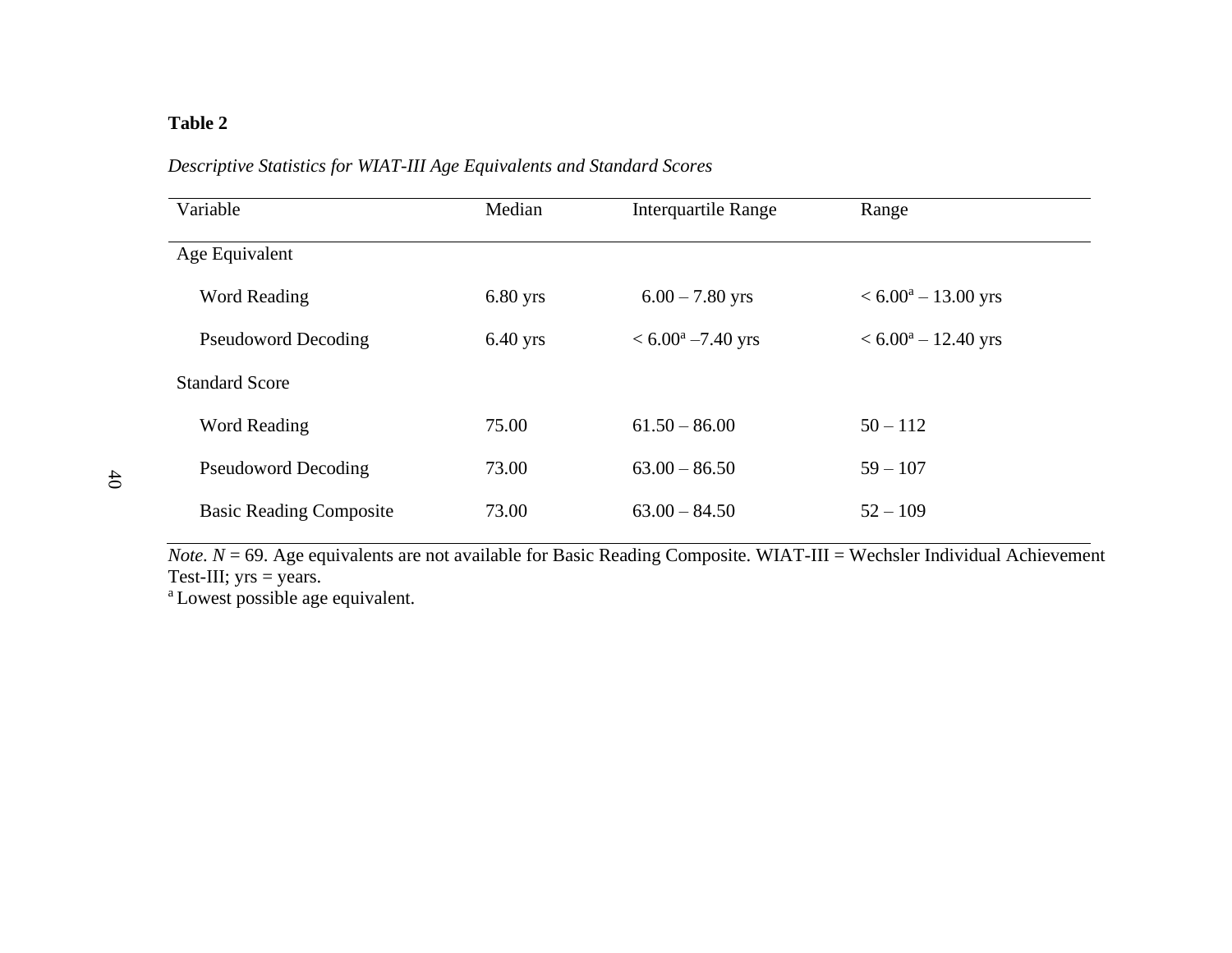### **Multiple Regression Analyses**

Maternal Education level was not significantly correlated with Basic Reading SS  $(r = .05, p = .657)$ . Therefore, Maternal Education was not included in the multiple regression models. To investigate the longitudinal predictors of single-word reading for 9–10-year-olds with WS, two multiple regression analyses were performed with Basic Reading SS at Time 2 as the dependent variable. All continuous predictors were centered on the sample mean.

For the first multiple regression analysis, four independent variables were included in the model: phonological awareness (as measured by Time 1 Phonological Processing T-score), visual-spatial perception ability (as measured by Time 1 Matching Letter-like Forms T-score), intellectual ability (as measured by Time 1 GCA), and Time 1 reading instruction method. Given Steele et al.'s (2013) finding of a significant longitudinal effect of vocabulary on word reading, an additional multiple regression analysis was performed. For this analysis, Time 1 Vocabulary SS was included along with Phonological Processing T-score, Matching Letter-like Forms T-score, and reading instruction method. Given the very high correlation between GCA and Vocabulary SS (*r* = .83), GCA was not included in the second regression analysis.

All assumptions of multiple linear regression analyses were met. Cohen's  $f^2$  was used to measure effect size  $(0.02 = \text{small effect}, 0.15 = \text{medium}, 0.35 = \text{large}; \text{Cohen},$ 1988). Pearson correlations ( $\alpha$  = .01) among the variables included in the regression analyses are reported in Table 3. All correlations were statistically significant.

The results of the first analysis are presented in Table 4. Phonological Processing T-score (medium effect), Matching Letter-like Forms T-score (small effect), and reading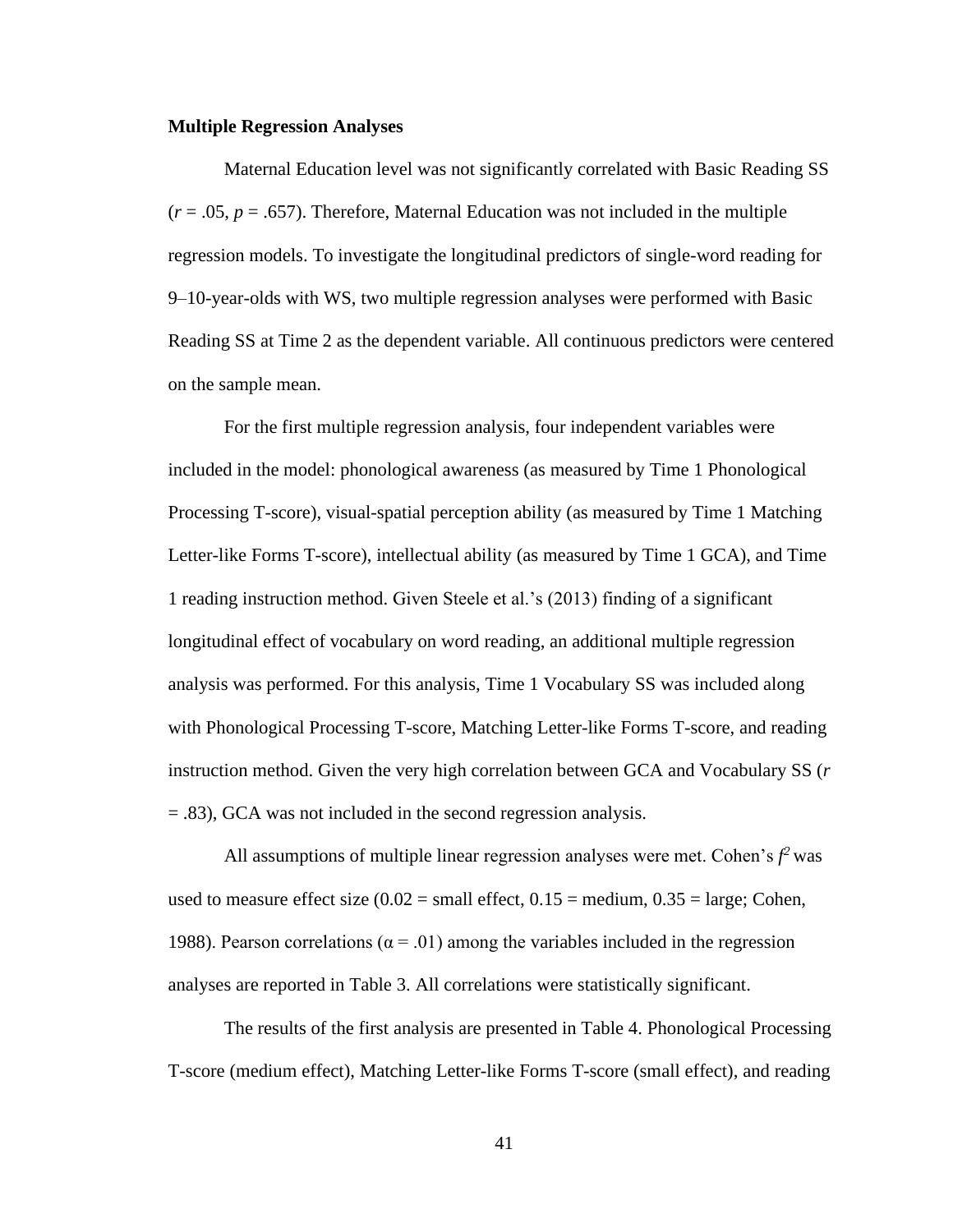instruction method (large effect) made significant independent contributions to the variance in Basic Reading SS. GCA did not explain significant unique variance in Basic Reading SS after accounting for the other predictors. After controlling for the effects of the remaining independent variables, a 1-point increase in Phonological Processing Tscore resulted in a .30-point increase in Basic Reading SS. After controlling for the effects of the other independent variables, a 1-point increase in Matching Letter-like Forms T-score resulted in a .21-point increase in Basic Reading SS. Finally, after controlling for the remaining independent variables, Phonics instruction resulted in a Basic Reading SS 16.42 points higher than Other reading-instruction approaches.

The results for the second multiple regression analysis are reported in Table 5. Phonological Processing T-score (small effect), Matching Letter-like Forms T-score (small effect), and reading instruction method (large effect) made significant independent contributions to the variance in Basic Reading SS. Vocabulary SS did not explain significant unique variance in Basic Reading SS after accounting for the effect of individual differences in the other predictors.

Analyses excluding children who were not able to read at least one of the real words  $(n = 3)$  and/or pseudowords  $(n = 11)$  yielded the same pattern of results (see Appendix). In addition, as reported in the Appendix, regression analyses conducted separately for the two subtests included in the Basic Reading Composite (Word Reading and Pseudoword Decoding) resulted in the same pattern of findings as for the composite measure.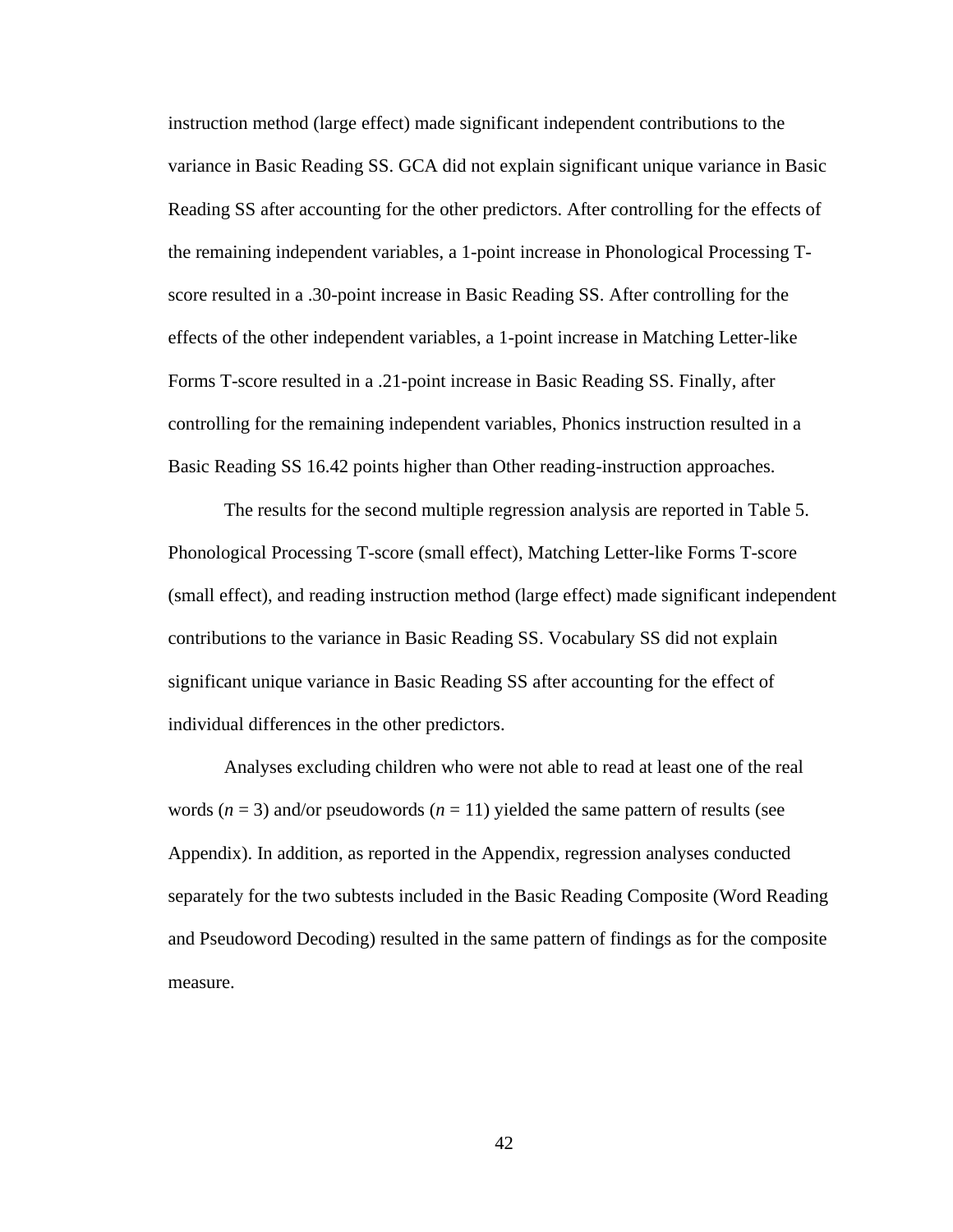43

| Measure                                 | $\overline{2}$ | 3       | 4       | 5       | 6       |          | 8       |
|-----------------------------------------|----------------|---------|---------|---------|---------|----------|---------|
| 1. Reading instruction method           | $.40*$         | $.37*$  | $.41*$  | $.34*$  | $.78**$ | $.75***$ | $.77**$ |
| 2. DAS-II Phonological Processing T     |                | $.52**$ | $.72**$ | $.72**$ | $.62**$ | $.61**$  | $.60**$ |
| 3. DAS-II Matching Letter-like Forms T  |                |         | $.70**$ | $.65**$ | $.55**$ | $.53**$  | $.55**$ |
| 4. DAS-II General Conceptual Ability SS |                |         |         | $.83**$ | $.56**$ | $.54**$  | $.56**$ |
| 5. Vocabulary SS                        |                |         |         |         | $.53**$ | $.51**$  | $.54**$ |
| 6. WIAT-III Basic Reading Composite SS  |                |         |         |         |         |          |         |
| 7. WIAT-III Word Reading SS             |                |         |         |         |         |          | $.90**$ |
| 8. WIAT-III Pseudoword Decoding SS      |                |         |         |         |         |          |         |

# *Bivariate Correlations Among the Measures Included in the Regression Analyses*

*Note.*  $N = 69$ . DAS-II = Differential Ability Scales-II;  $T = T$ -score;  $SS =$ standard score; WIAT-III = Wechsler Individual Achievement Test-III.  $* p < .01. ** p < .001$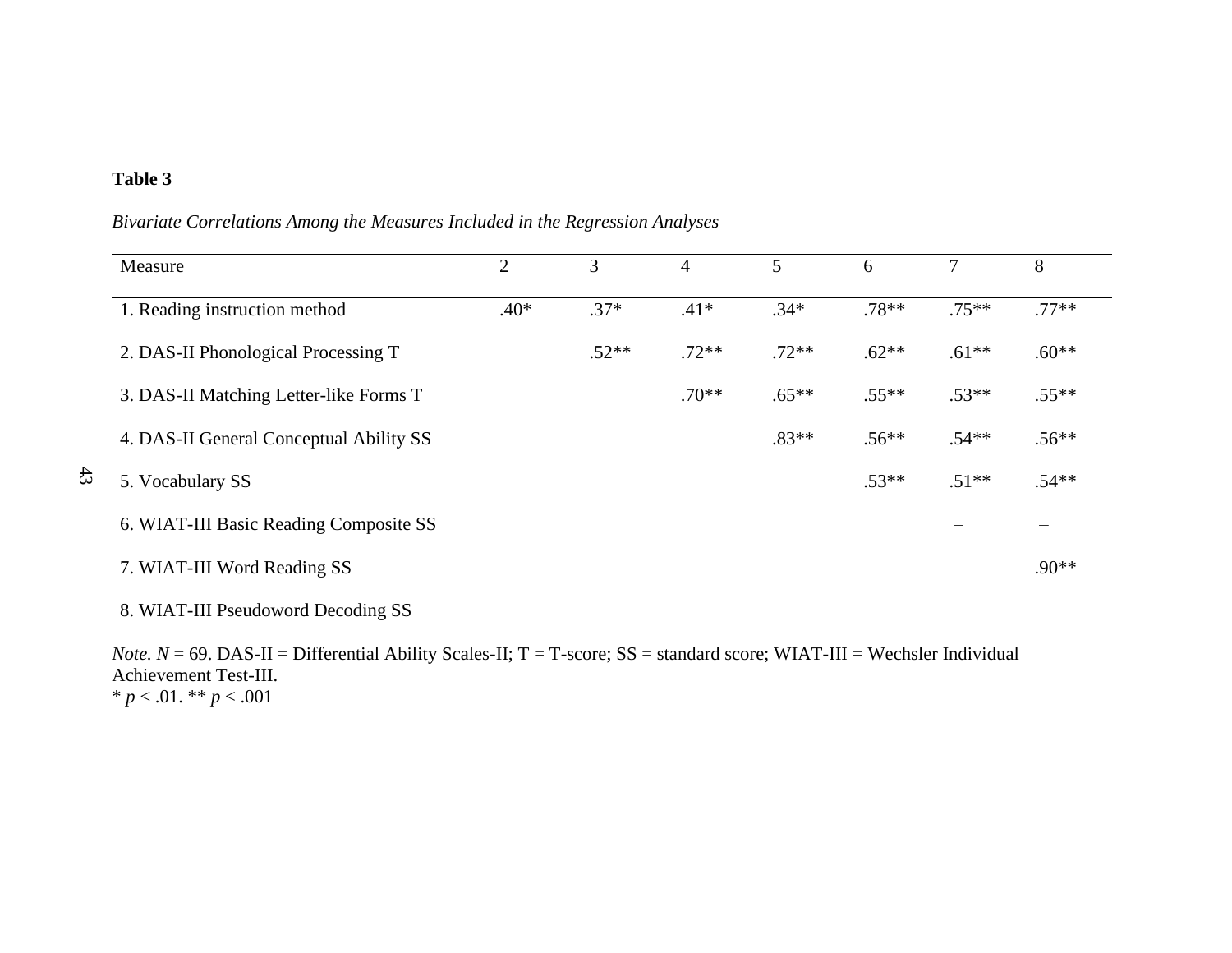# *First Multiple Regression Analysis Predicting WIAT-III Basic Reading Composite*

| Predictor                                                      | B       | t       | $p-$<br>value | 95% CI for $B$  | Semi-<br>partial $r$ | Cohen's |  |  |
|----------------------------------------------------------------|---------|---------|---------------|-----------------|----------------------|---------|--|--|
| Constant                                                       | 66.19   | 51.21   | < 0.001       | [63.61, 68.77]  |                      |         |  |  |
| Phonological Processing T                                      | 0.30    | 3.19    | .002          | [0.11, 0.48]    | .20                  | 0.16    |  |  |
| Matching Letter-like Forms T                                   | 0.21    | 2.33    | .023          | [0.03, 0.38]    | .15                  | 0.09    |  |  |
| <b>General Conceptual Ability SS</b>                           | $-0.04$ | $-0.38$ | .707          | $[-0.26, 0.18]$ | $-.02$               | < 0.01  |  |  |
| Reading instruction method                                     | 16.42   | 8.59    | < .001        | [12.60, 20.25]  | .54                  | 1.15    |  |  |
| $R^2$ = .75, adjusted $R^2$ = .73, F (4, 64) = 47.19, p < .001 |         |         |               |                 |                      |         |  |  |

*Standard Score*

*Note.*  $N = 69$ . All continuous independent variables were centered on the sample mean. WIAT-III = Wechsler Individual Achievement Test-III;  $CI =$  confidence interval;  $T = T$ score; SS = standard score.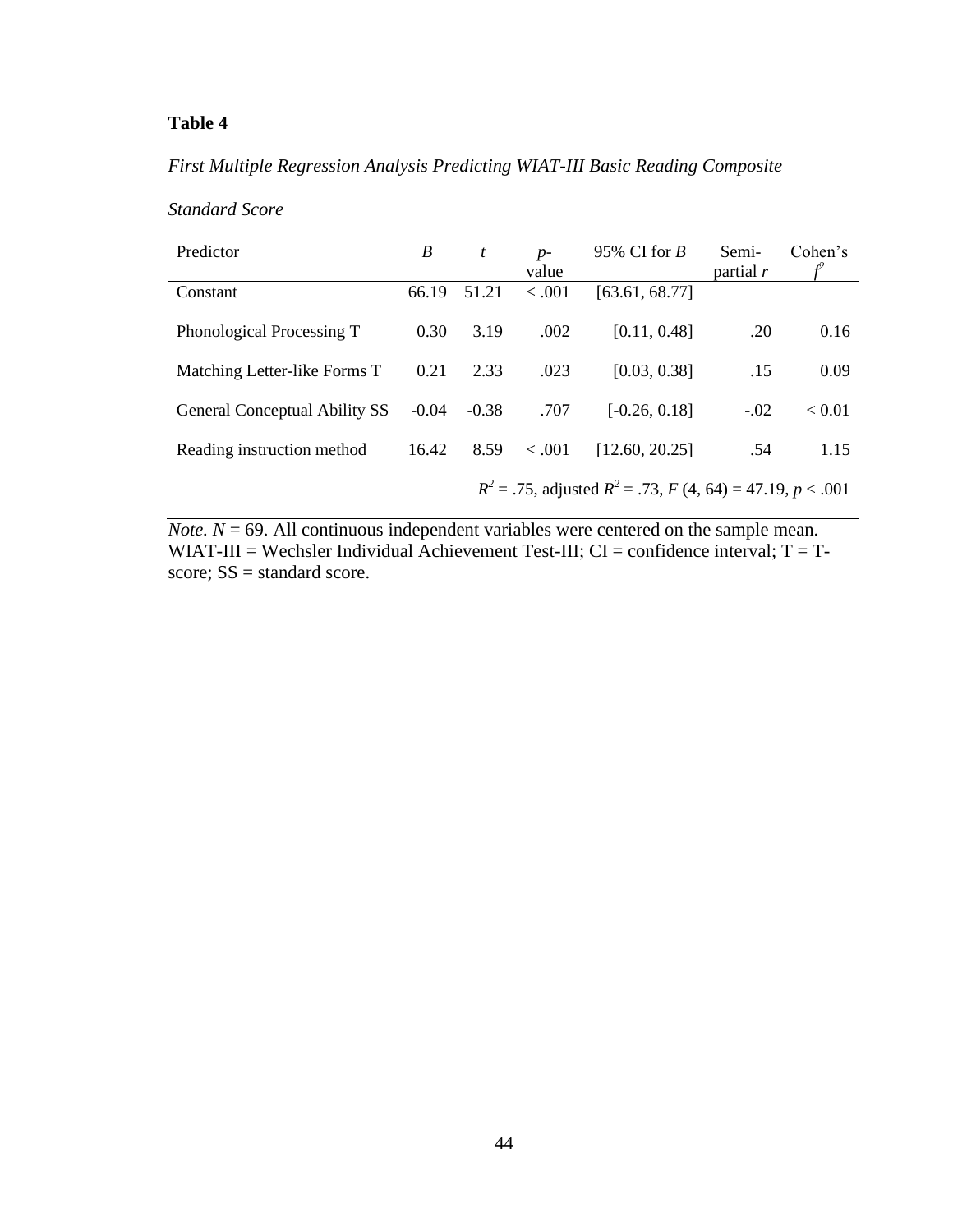# *Second Multiple Regression Analysis Predicting WIAT-III Basic Reading Composite*

| Predictor                                                      | B     | t    | $p-$<br>value | 95% CI for $B$    | Semi-<br>partial $r$ | Cohen's |  |  |
|----------------------------------------------------------------|-------|------|---------------|-------------------|----------------------|---------|--|--|
| Constant                                                       | 63.66 | 6.59 | < .001        | [44.37, 82.95]    |                      |         |  |  |
| Phonological Processing T                                      | 0.26  | 2.78 | .007          | [0.07, 0.45]      | .18                  | 0.12    |  |  |
| Matching Letter-like Forms T                                   | 0.18  | 2.15 | .035          | [0.01, 0.34]      | .14                  | 0.07    |  |  |
| Vocabulary SS                                                  | 2.56  | 0.27 | .789          | $[-16.53, 21.65]$ | .02                  | < 0.01  |  |  |
| Reading instruction method                                     | 16.37 | 8.58 | < 0.001       | [12.56, 20.18]    | .54                  | 1.15    |  |  |
| $R^2$ = .75, adjusted $R^2$ = .73, F (4, 64) = 47.12, p < .001 |       |      |               |                   |                      |         |  |  |

*Standard Score*

*Note.*  $N = 69$ . All continuous independent variables were centered on the sample mean. WIAT-III = Wechsler Individual Achievement Test-III;  $CI =$  confidence interval;  $T = T$ score; SS = standard score.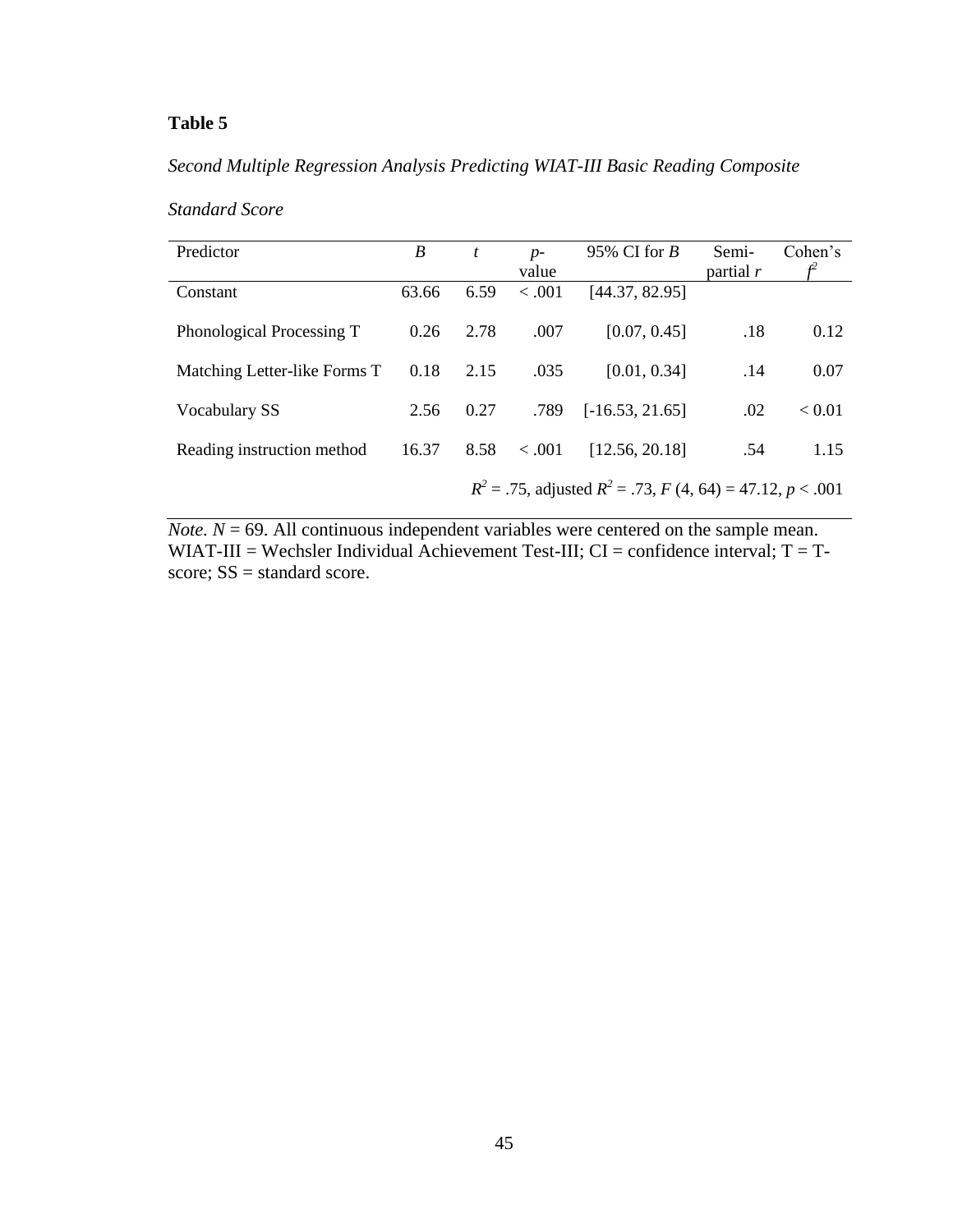#### **Mediation Analysis**

To examine if vocabulary had an indirect longitudinal effect on word reading via phonological awareness, as has been demonstrated for TD children (e.g., Hjetland et al., 2019; Hulme et al., 2015; Storch & Whitehurst, 2002), a simple mediation analysis was conducted using ordinary least squares path analysis (Hayes, 2018). Results indicated that Time 1 Vocabulary SS indirectly influenced Time 2 Basic Reading SS through its effect on Time 1 Phonological Processing T-score. As can be seen in Figure 1 and Table S1, children who had higher Time 1 Vocabulary SSs had higher Time 1 Phonological Processing T-scores ( $a = 0.77$ ), and children who had higher Time 1 Phonological Processing T-scores also had higher Time 2 Basic Reading SSs even after controlling for Time 1 Vocabulary SS ( $b = 0.49$ ). A percentile bootstrap 95% confidence interval for the indirect effect ( $ab = 0.37$ ) based on 5,000 bootstrap samples with seed number 25071990 was entirely above zero (0.18 to 0.61). There was no evidence that Time 1 Vocabulary SS significantly influenced Time 2 Basic Reading SS independent of its effect on Time 1 Phonological Processing T-score ( $c' = 0.21$ ,  $p = .169$ ). As reported in the Appendix, the same pattern of results was found when vocabulary ability was measured by a composite that incorporated performance on a measure of relational (conceptual) vocabulary along with performance on the PPVT-4 and the EVT-2. This composite was similar to the measure used by Storch and Whitehurst (2002).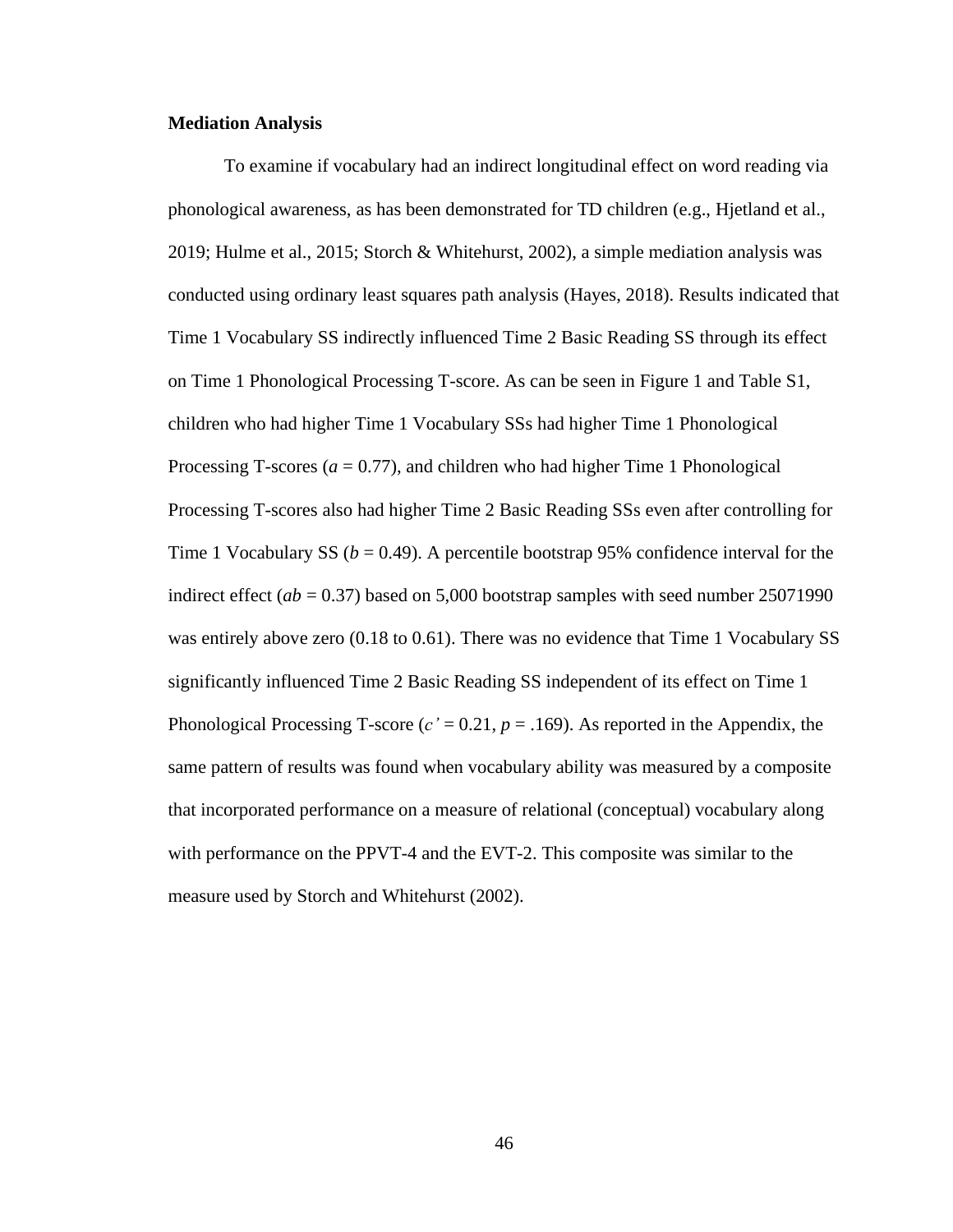# **Figure 1**

*Simple Meditation Model Predicting Time 2 WIAT-III Basic Reading Standard Score*



*Note*. This simple mediation model represents the indirect effect of Time 1 vocabulary standard score on Time 2 WIAT-III Basic Reading standard score through Time 1 Phonological Processing T-score. Statistics are unstandardized regression coefficients. Solid lines indicate statistically significant relations and broken lines indicate statistically nonsignificant relations.  $a =$  effect of X on the mediator;  $b =$  effect of the mediator on Y partialling out the effect of X;  $c'$  = direct effect of X on Y;  $SS =$  standard score; WIAT-III = Wechsler Individual Achievement Test-III.

\*\*\* *p* < .001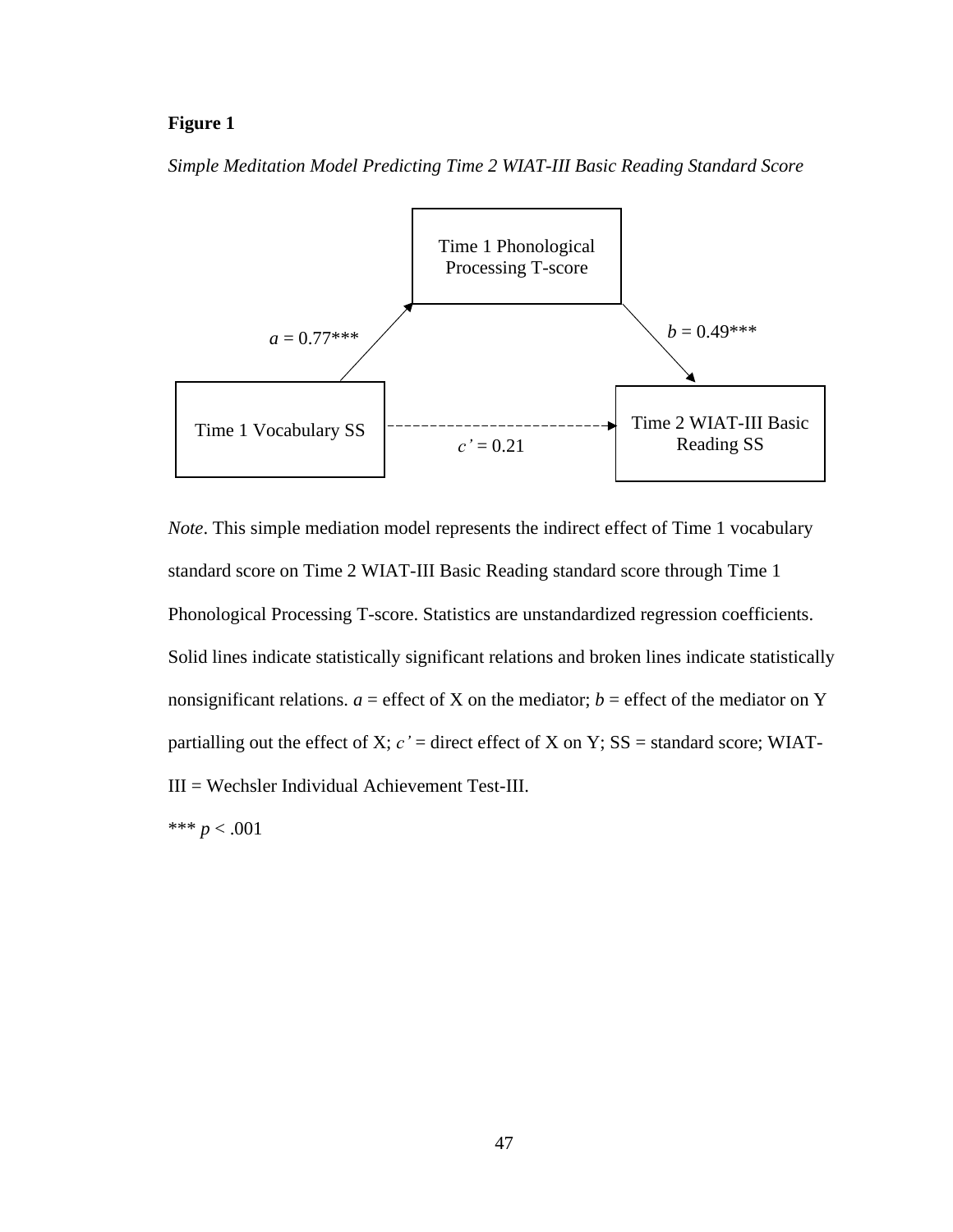### **Discussion**

The present study examined longitudinal predictors of word-reading ability in a relatively large sample of children with WS. Consistent with our predictions, method of reading instruction, phonological awareness, and visual-spatial perception at ages 6–7 years (Time 1) contributed significantly and uniquely to variance in word-reading ability at ages 9–10 years (Time 2), even after the effect of individual differences in overall intellectual ability or vocabulary was taken into account. Furthermore, the results of a simple mediation analysis suggested that individual differences in Time 1 vocabulary contributed significantly to Time 2 word-reading ability indirectly, via its effect on Time 1 phonological awareness. These results along with their theoretical and educational implications are discussed below.

### **Longitudinal Predictors of Word Reading Ability in Williams Syndrome**

A previous cross-sectional study with an overlapping sample of 9-year-olds with WS (Mervis et al., 2021) demonstrated that the primary concurrent predictor of wordreading ability was reading instruction method, with a systematic phonics approach associated with considerably better performance than other reading instruction approaches. This finding is consistent with the literature for TD children (see Castles et al., 2018 for a review and Ehri, Nunes, Stahl, et al., 2001 for a meta-analysis). The present longitudinal finding that a systematic phonics approach at ages 6–7 years was associated with considerably better word-reading performance at ages 9–10 years, even after accounting for the effects of phonological awareness, visual-spatial perception, and either overall intellectual ability or vocabulary at age 6–7 years, extends the prior crosssectional finding and provides longitudinal evidence for the importance of early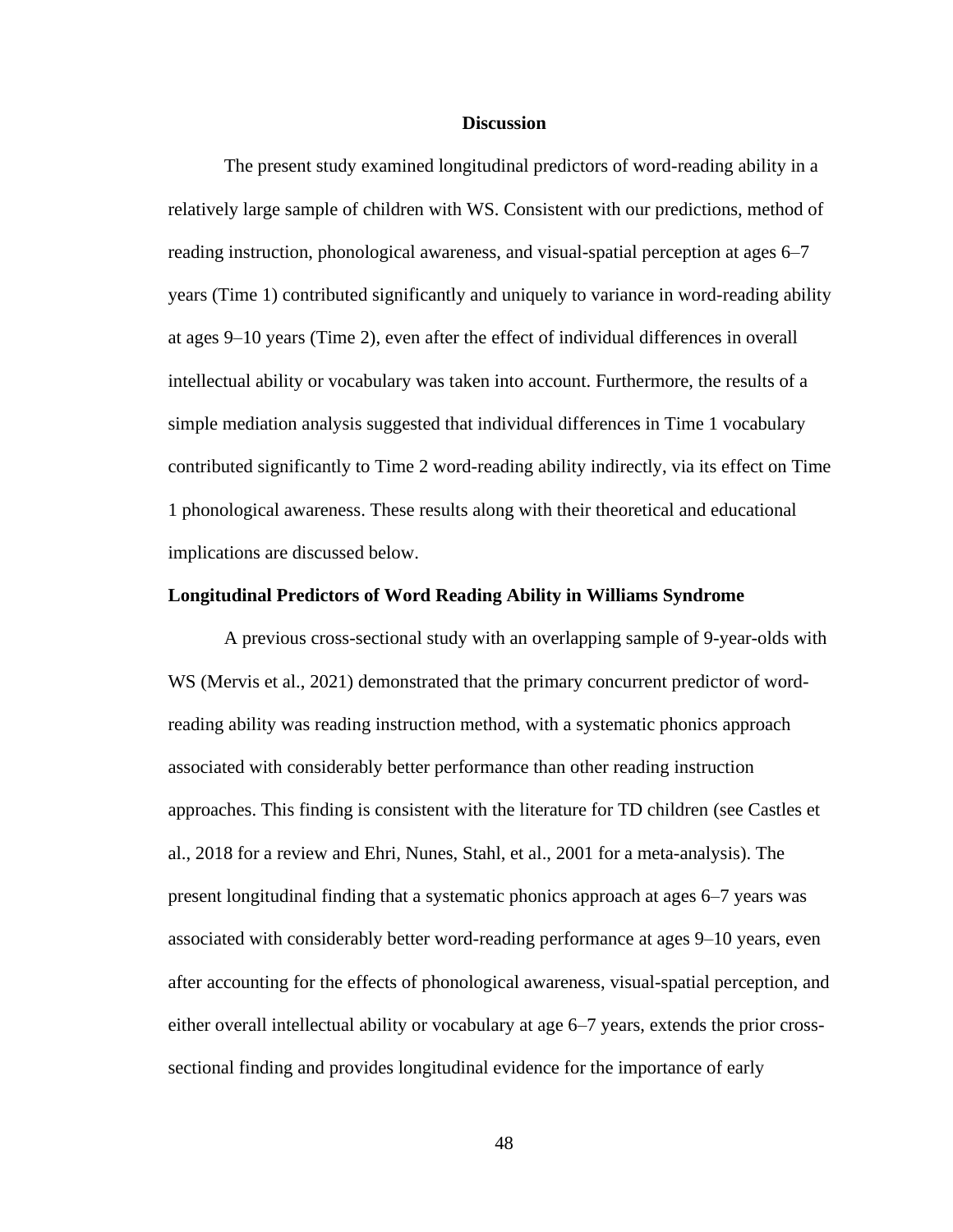systematic phonics instruction. This finding is also consistent with the results of intervention studies for children with ID (Allor et al., 2014; Browder et al., 2012; Hunt et al., 2020).

Phonological awareness was longitudinally associated with word reading and continued to explain significant unique variance in this ability even after we accounted for the effects of visual-spatial perception, reading instruction method, and either overall intellectual ability or vocabulary. These results are consistent with previous crosssectional (see Melby-Lervåg et al., 2012 for a meta-analysis) and longitudinal (Caravolas et al., 2013; Clayton et al., 2020) findings for TD children. Our findings also are in line with previously-reported bivariate associations between phonological awareness and word reading for individuals with WS both in cross-sectional studies (Brawn et al., 2018; Laing et al., 2001; Levy et al., 2003; Levy & Antebi, 2004; Menghini et al., 2004; Mervis et al., 2021), and in the only previous longitudinal study of the reading abilities of children with WS (Steele et al., 2013).

Visual-spatial perception also was longitudinally associated with word-reading ability for the children with WS in our sample. This finding is consistent with those of previous cross-sectional studies of individuals with WS (Brawn et al., 2018; Dessalegn et al., 2013). In the present study, this relation remained significant even after controlling for individual differences in phonological awareness, overall intellectual ability or vocabulary, and reading instruction method. These findings also are consistent with prior cross-sectional (e.g., Fisher et al., 1985; Lee et al., 1986; McBride-Chang et al., 2011) and longitudinal (Ho & Bryant, 1999) findings for TD children. Visual-spatial construction, which depends on visual-spatial perception, has also been associated with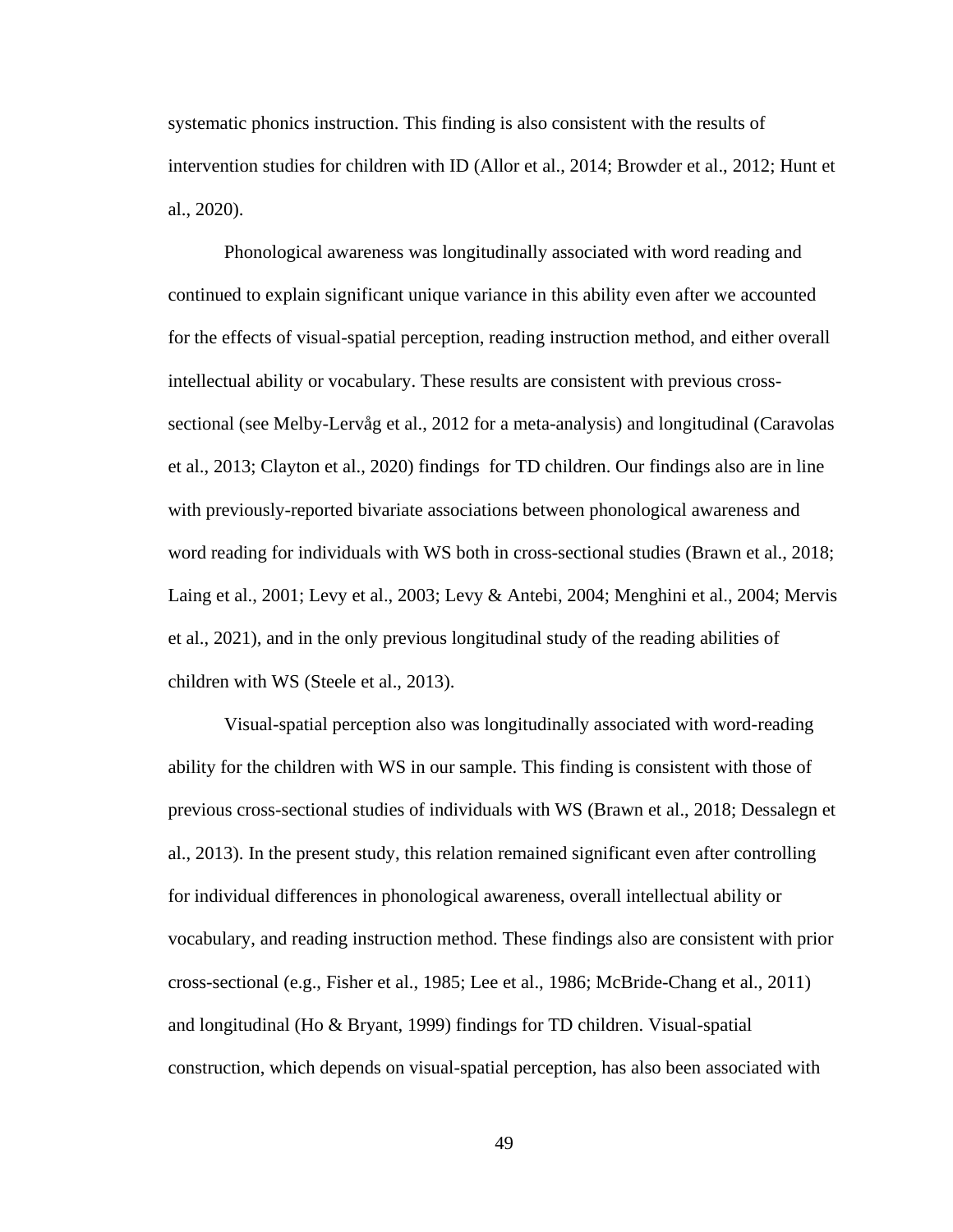word-reading skills for children with WS (Laing et al., 2001; Mervis et al., 2021). These results are likely due in part to individual differences in visual-spatial perception, which was not measured separately in those studies.

Broad language skills, including vocabulary, are clearly important for reading comprehension for both TD children (see Hjetland et al., 2019 for longitudinal findings) and children with WS (see Mervis et al., 2021 for cross-sectional findings). Previous longitudinal studies with TD children have suggested that vocabulary is also important for the development of word reading through its effect on the development of coderelated skills, including letter-name/sound knowledge and phonological awareness (Hjetland et al., 2019; Hulme et al., 2015; Storch & Whitehurst, 2002). Vocabulary at Time 1 did not account for a significant amount of unique variance in word-reading ability at Time 2 after taking into account individual differences in Time 1 phonological awareness, visual-spatial perception, and reading instruction method. The absence of a significant direct effect is consistent with findings from prior longitudinal studies of TD children (Hjetland et al., 2019; Hulme et al., 2015; Storch & Whitehurst, 2002) and a prior cross-sectional study in an overlapping sample of children with WS (Mervis et al., 2021). At the same time, our mediation analysis results indicating a significant indirect effect of Time 1 vocabulary on Time 2 word reading through Time 1 phonological awareness replicated previous findings for TD children (Hjetland et al., 2019; Hulme et al., 2015; Storch & Whitehurst, 2002). Consistent with the Lexical Restructuring Model (Metsala & Walley, 1998), the contribution of vocabulary to reading abilities of children with WS is not restricted to reading comprehension; individual differences in vocabulary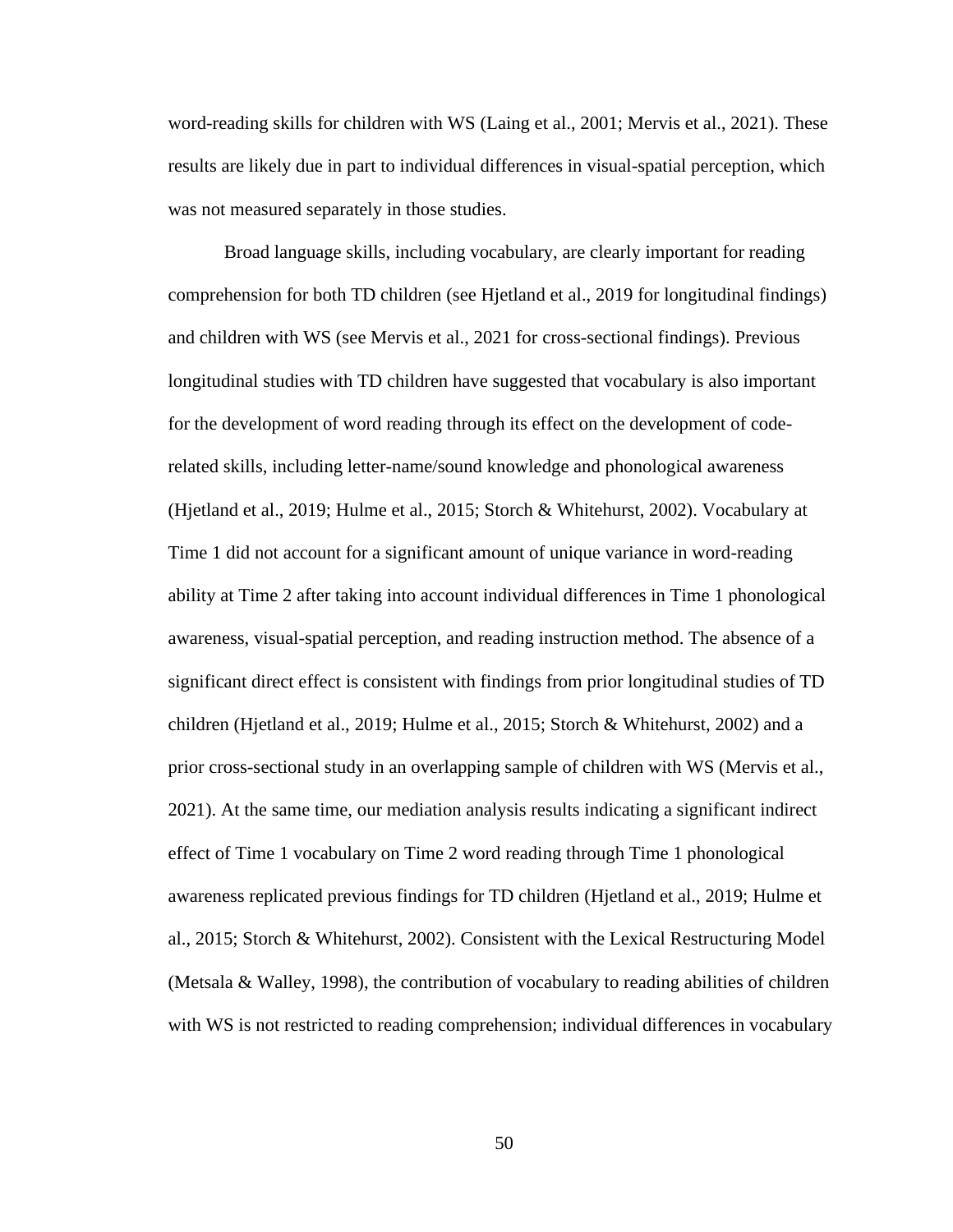skill contributed to individual differences in the development of decoding skills through their effect on individual differences in phonological awareness.

Although overall intellectual ability was strongly correlated with word-reading ability, it did not explain significant unique variance in single-word reading after we took into account the effects of the other variables. These longitudinal findings suggest that limited overall intellectual ability, including IQs in the moderate disability range, does not preclude word-reading acquisition for children with WS. These results are consistent with previous cross-sectional findings for TD struggling readers (Stuebing et al., 2009), individuals with mild, moderate, or severe ID (Pezzino et al., 2019), and children with WS (Mervis et al., 2021).

### **Limitations**

The results of the present study should be interpreted in the context of certain limitations. Most importantly, as word-reading ability was not measured at Time 1, we were not able to include this factor in the regression analyses. In addition, letter-sound knowledge, an important predictor of early reading ability (Clayton et al., 2020) also was not measured at Time 1. This concern is somewhat attenuated by the strong correlation between phonological awareness (which was measured at Time 1) and letter-sound knowledge (e.g., Clayton et al., 2020). Finally, despite efforts to enroll a diverse sample, most of the participants were White non-Hispanic and the majority of their mothers had completed at least a bachelor degree.

### **Theoretical and Educational Implications**

Our findings that early phonological awareness and visual-spatial perception, along with systematic phonics instruction, contributed to later word-reading skills in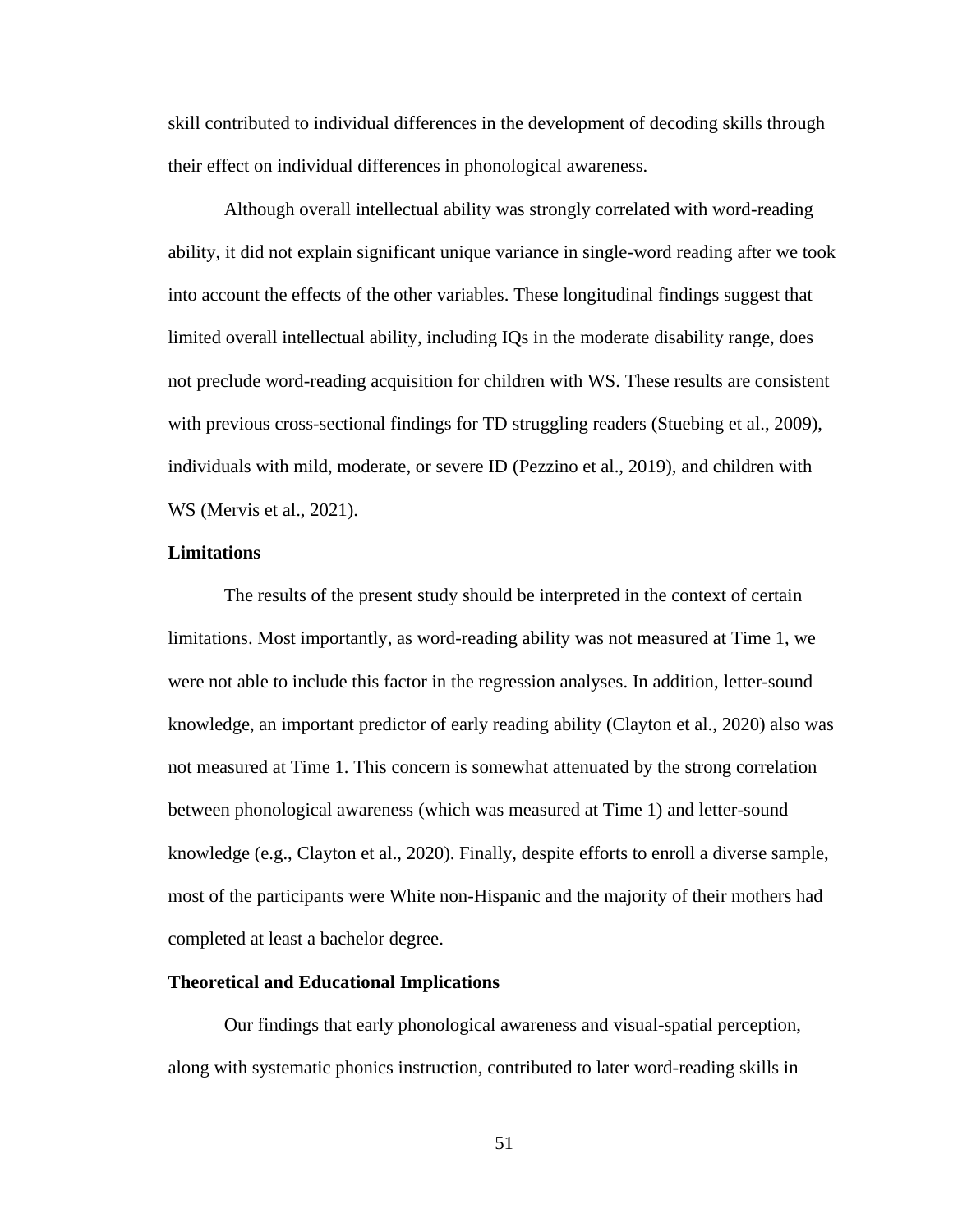children with WS are consistent with Ehri's Phase Theory (Ehri, 1987, 2005), which was developed based on findings from studies of TD children. Ehri's theory highlights the importance of forming grapheme-phoneme connections for successful reading acquisition, an endeavor requiring both the ability to recognize and discriminate letter shapes and the ability to pay conscious attention to the sounds in speech. In addition, our finding of an indirect effect of early vocabulary on later word-reading skills is consistent with the Lexical Restructuring Model (Metsala & Walley, 1998), in which phoneme awareness emerges as a consequence of vocabulary development.

The educational implications of our findings are clear. First, our findings provide further support for the importance of systematic phonics instruction that incorporates systematic phonological and phonemic awareness training for teaching word reading to children with WS. Second, our results for visual-spatial perception suggest that children with WS are likely to benefit from preschool and early primary school programs that incorporate the use of embedded letter mnemonics to teach letter-sound correspondences, a procedure known to support the learning of letter-sound correspondences by TD children (e.g., Ehri, Nunes, Stahl, et al., 2001; Roberts, 2021; Shmidman & Ehri, 2010). In fact, given their marked visual-spatial difficulties, young children with WS should be particularly likely to benefit from the use of embedded letter-mnemonics to learn lettersound correspondences (Mervis, 2009). Third, our results suggest that children with WS also would benefit from preschool programs that address vocabulary and other broad language skills that provide the foundation for acquisition of both code-related and reading comprehension skills (see Mervis et al., 2021 for findings for reading comprehension). Prior findings (Becerra & Mervis, 2019) for considerably younger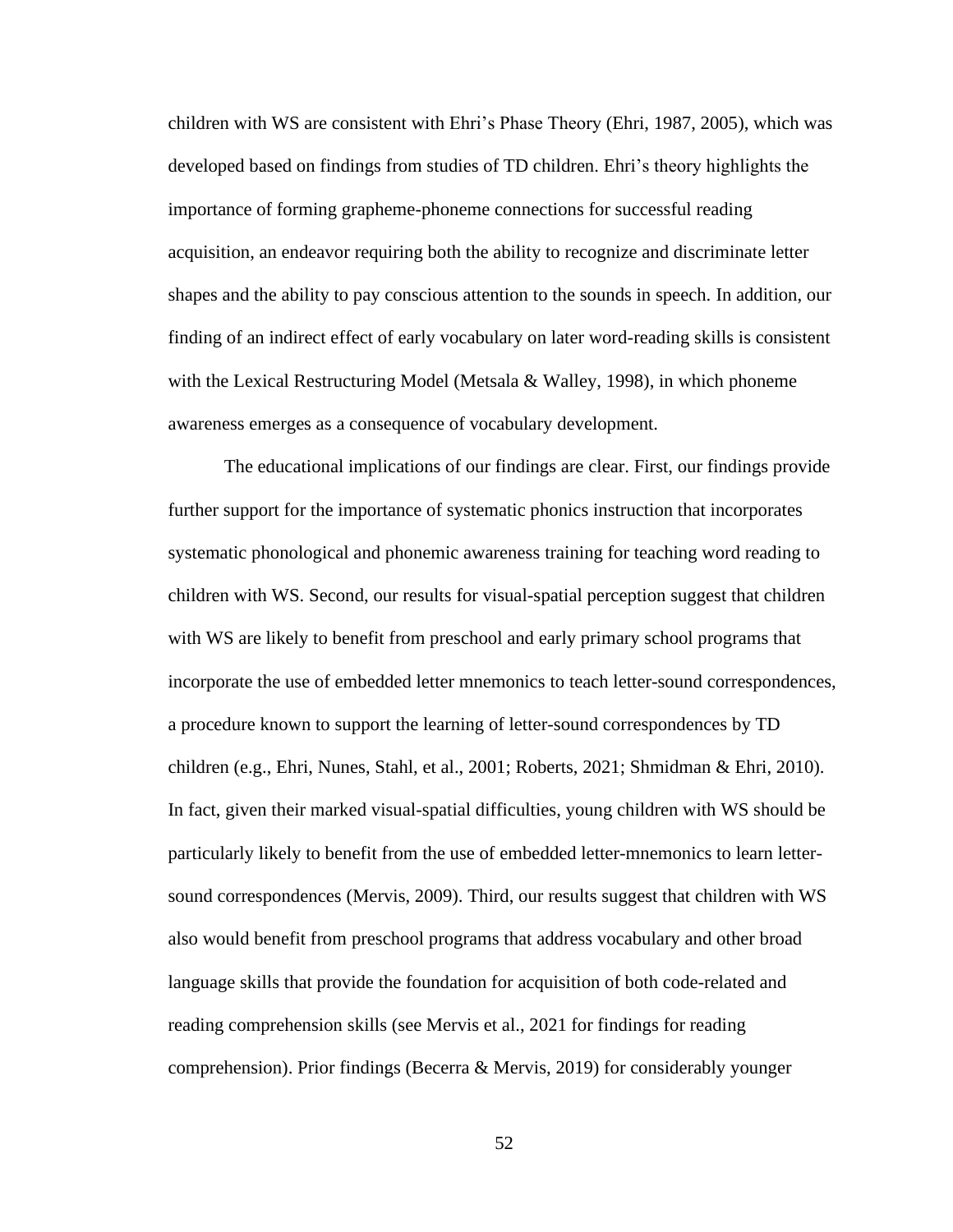children with WS have indicated that 24-month expressive vocabulary size accounts for a significant amount of unique variance in 48-month expressive and receptive vocabulary sizes, even after accounting for age at onset of referential pointing and 24-month nonverbal reasoning ability. For this reason, speech-language intervention for infants and toddlers with WS, by supporting initial language development, also is crucial for providing important foundational skills that will allow them to benefit from later preschool and early primary school programs that directly support early literacy. In sum, integrated preschool and early primary school programs that focus on systematic phonics instruction that incorporates phonological and phonemic awareness training and embedded-letter mnemonics, accompanied by broad language instruction, can offer children with WS the opportunity to optimize their early reading abilities.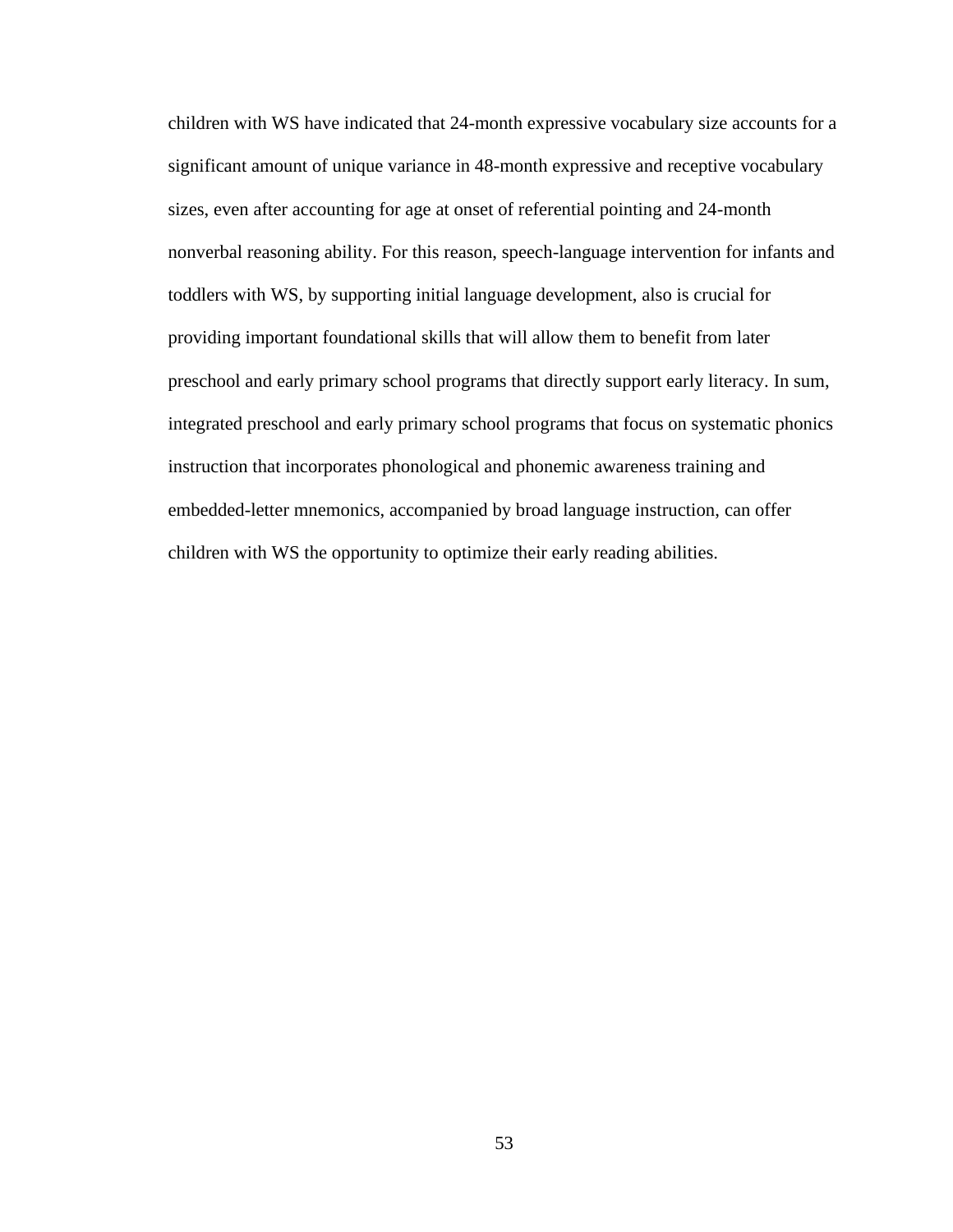### CHAPTER III

# SPELLING ABILITIES OF SCHOOL-AGED CHILDREN WITH WILLIAMS SYNDROME**<sup>2</sup>**

Accurate spelling is an important component of skilled writing, an ability that contributes to both academic and professional success (e.g., Galuschka et al., 2020). Learning about spelling also enhances knowledge of the alphabetic system, which is crucial to the development of skilled reading. Nevertheless, despite its importance, spelling ability has been investigated much less often than reading abilities, either for typically developing (TD) children (Treiman, 2017) or for individuals with intellectual disability (ID; Lindström & Lemons, 2021).

In the present study, we examined the relations between spelling ability, wordreading ability, and method of reading instruction for school-aged children with Williams syndrome (WS), a genetic disorder associated with mild to moderate ID. Spelling difficulty is very common in individuals with WS. For example, in the largest study that measured spelling ability ( $N = 62$ , ages 19 – 39 years), Howlin and her colleagues (Howlin et al., 1998) reported that 26% of the participants were not able to score above basal on a standardized spelling assessment. For the individuals who did meet the basal

<sup>2</sup> This chapter was accepted for publication in *Research in Developmental Disabilities* on November 15, 2021 and is currently in press.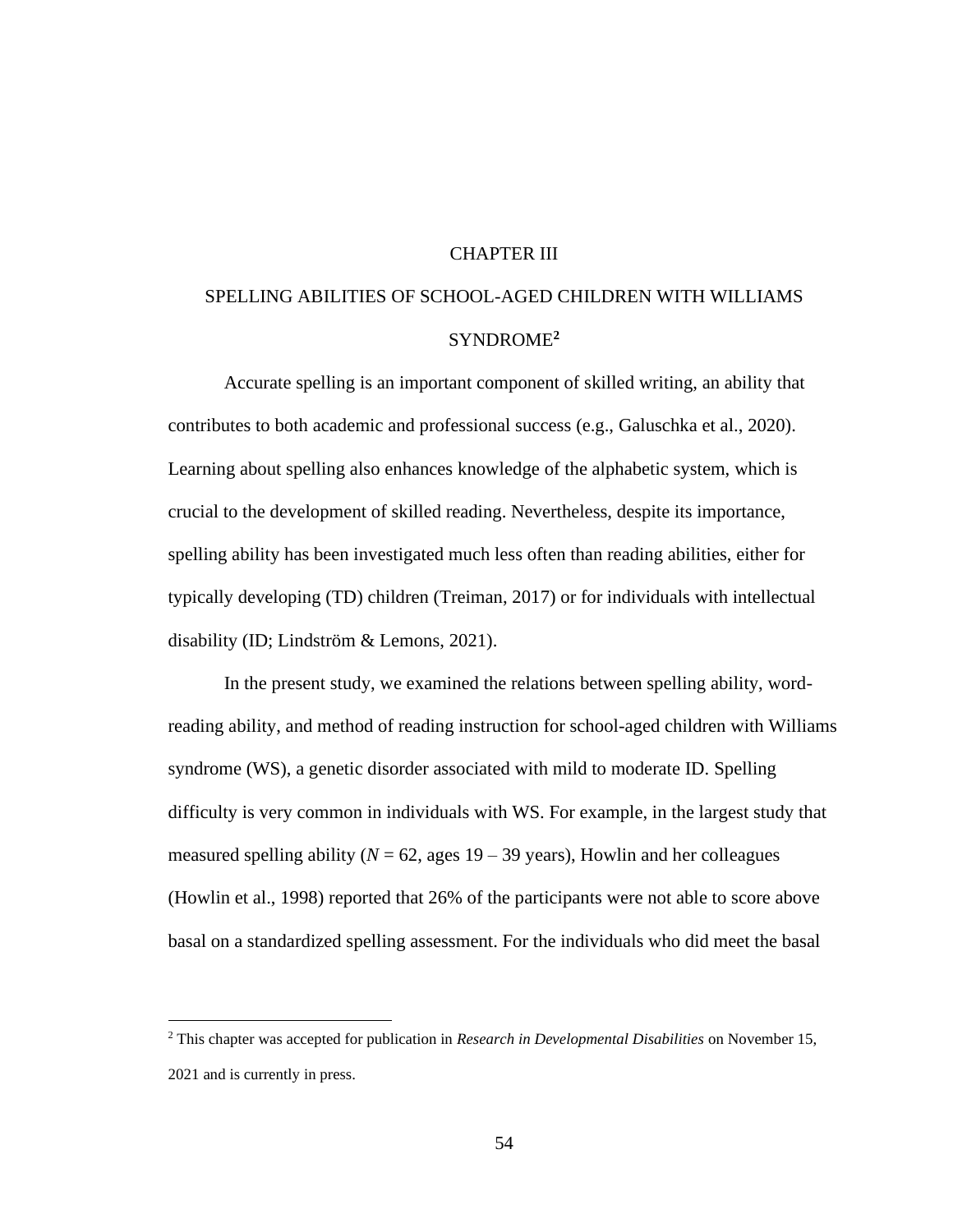criterion, mean spelling age equivalent (AE) was 7.6 years (range: 6.0 – 12.5 years). These findings suggest that at the end of formal schooling, the spelling ability of most individuals with WS is below the level of functional literacy.

To the best of our knowledge, the spelling abilities of individuals with WS have been addressed in only seven published studies (Dessalegn et al., 2013; Howlin et al., 1998; Laing et al., 2001; Pagon et al., 1987; Polse, 2013; Udwin et al., 1987, 1996). All of these studies had methodological limitations such as small sample size and/or the use of AE or grade-equivalent (GE) scores rather than standard scores (SSs). In the present study, we used SSs to measure the spelling abilities of a relatively large sample of schoolaged children with WS.

### **Relations Between Spelling Ability and Reading Ability**

In order to read accurately in an alphabetic orthography, the beginning reader must learn to translate letters or letter units (graphemes) into the sounds (phonemes) they represent in the pronunciation of words; conversely, in order to spell, phonemes need to be converted into their respective graphemes (Ehri, 2000; Treiman, 2017). Therefore, spelling and reading involve the same processes in the opposite order. Not surprisingly, spelling ability and word-reading ability are highly correlated for TD children, with correlations ranging from .50 to .90 (Pan et al., 2021). Relatedly, a confirmatory factor analysis examining the correlations among several reading, writing, and math abilities indicated that spelling clustered with basic reading; the latent trait correlation between word-reading accuracy and word-spelling accuracy was .96 (Peterson et al., 2021).

According to Ehri's (2020) Word Identity Amalgamation Theory, to become a skilled reader, one has to bond the orthography (spelling), phonology (pronunciation),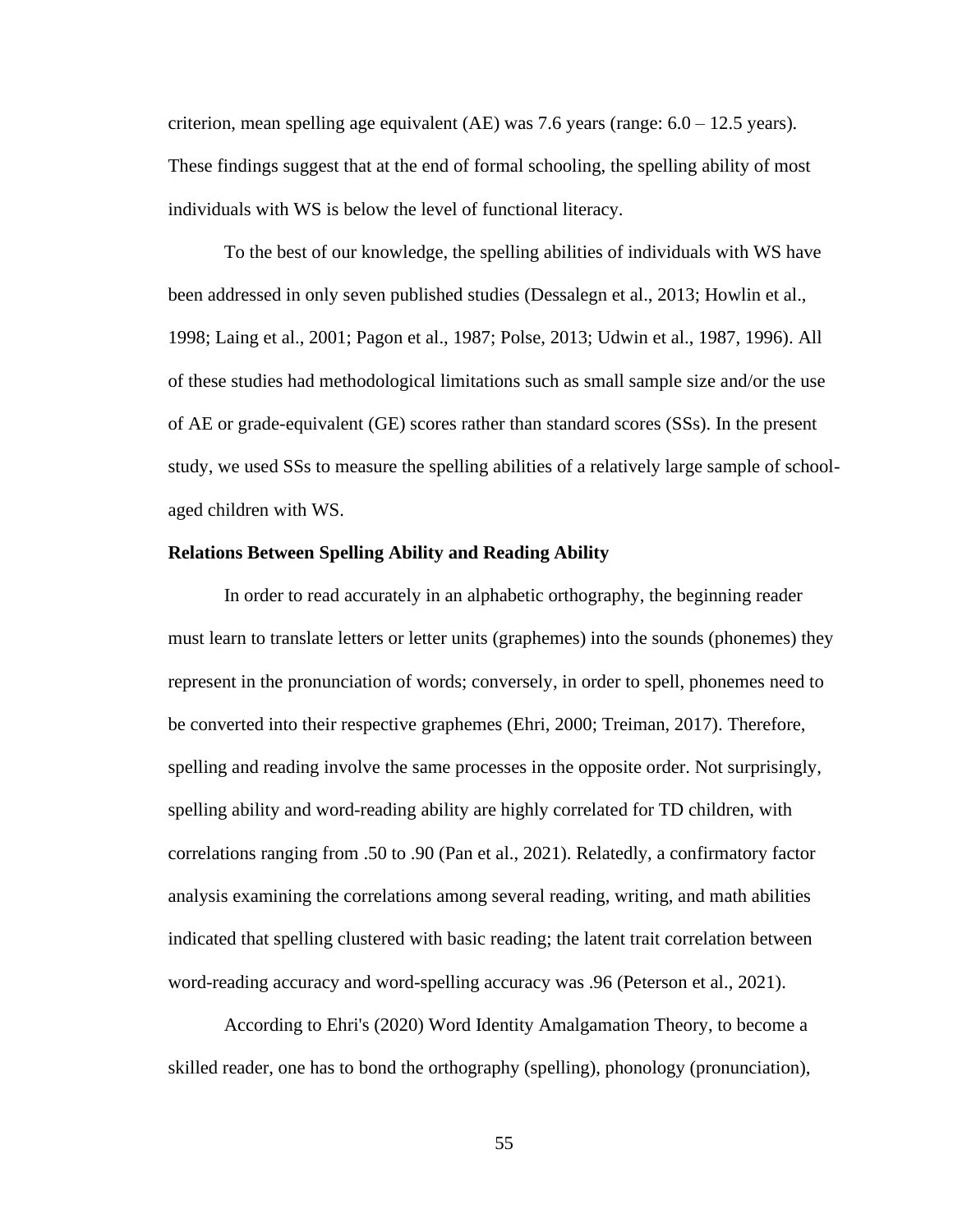morphology, syntax, and semantics of a word together as a lexical unit. In oral language, most of these aspects already have been bonded. However, to complete the bonding process and allow for fluent reading, the child must bond spellings to pronunciations and meanings. According to Ehri (2020; see also Perfetti & Hart, 2002), decoding, which is best learned through systematic phonics instruction (Ehri, 2020; Moats, 2019), plays a crucial role in learning the orthography of words. As Share (1995, p. 173) stated, "This ability [decoding] represents the *sine qua non* of reading acquisition," as it provides a mechanism for forming accurate spellings in memory, obligatorily drawing the reader's attention to the identity and order of the letters and how they map onto sounds in the pronunciation of words. Ehri (2020) has described these grapheme-phoneme mappings as the glue that secures the spellings of individual words in memory. This mechanism helps explain why spelling ability and reading ability are so strongly correlated.

Given this strong correlation, it is not surprising that systematic spelling instruction improves reading. For example, based on their meta-analysis, Graham and Santangelo (2014) reported that children who received explicit and systematic instruction in spelling not only had significantly better spelling (average weighted effect  $[AWE] =$ 0.54), but also significantly better phoneme awareness ( $AWE = 0.51$ ), word reading  $(AWE = 0.40)$ , reading fluency  $(AWE = 0.36)$ , and reading comprehension  $(AWE = 0.40)$ 0.66) skills than children who received no or unrelated (e.g., math) instruction or incidental approaches to improving spelling. Relatedly, Ouellette and Sénéchal (2017) and Treiman and colleagues (2019) have found that early spelling ability predicts later reading performance beyond the effects of well established predictors such as phoneme awareness and vocabulary.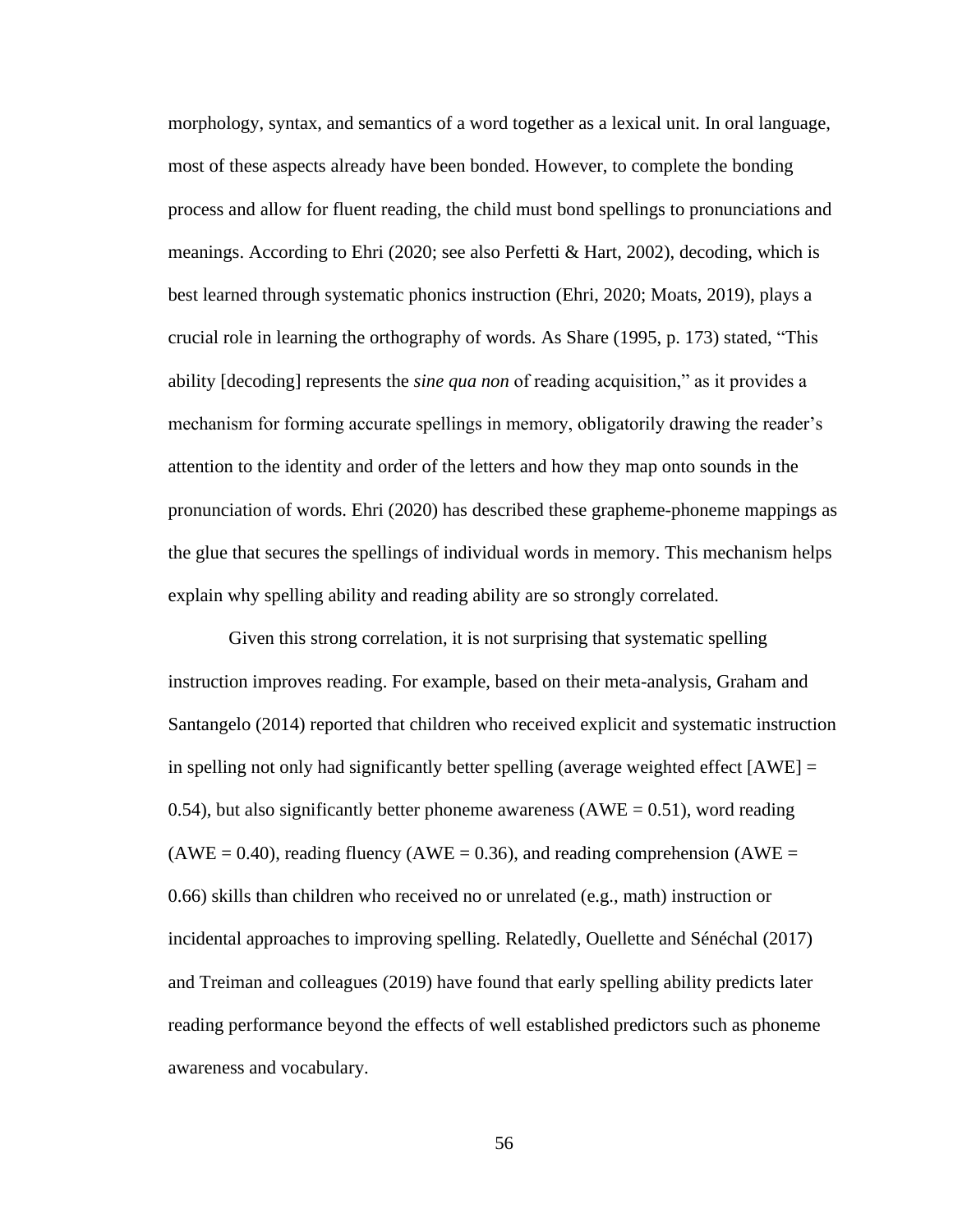For individuals with ID, strong correlations between word-reading ability and spelling ability also have been reported. For example, for individuals with ID of mixed etiology, correlations of .94 (Henry & Winfield, 2010) and .82 (Loveall & Conners, 2013) were found. For individuals with Down syndrome, a correlation of .85 was reported in one study (Byrne et al., 2002), and correlations of .85 (with real-word reading) and .86 (with pseudoword reading) in another (Cardoso-Martins et al., 2009).

# **Impact of Method of Reading Instruction on Spelling Ability**

There is clear evidence that reading interventions focused on systematic phonics instruction enhance students' spelling performance. Based on a meta-analysis, Graham et al. (2018) reported that all 14 studies examining the effect of phonics instruction on spelling produced a positive effect (AWE =  $0.41$ , 95% CI =  $0.21 - 0.55$ ), with no significant heterogeneity. These studies focused on TD children or children with learning disabilities, and participants ranged in grade from preschool to secondary school. Galuschka et al. (2020) also reported a positive effect of phonics instruction on spelling  $(AWE = 0.68, 95\% CI = 0.15 - 1.21)$  in a meta-analysis of studies focusing on individuals with reading disabilities. Although there was substantial heterogeneity in effect sizes, the source(s) of the heterogeneity could not be determined. Based on a randomized clinical trial, Sermier Dessemontet et al. (2021) reported that Frenchspeaking children with moderate ID given systematic phonics instruction made more progress in spelling than children in the control group, most of whom were exposed to unsystematic phonics instruction; the effect size was medium, and the difference was almost statistically significant ( $p = .058$ ).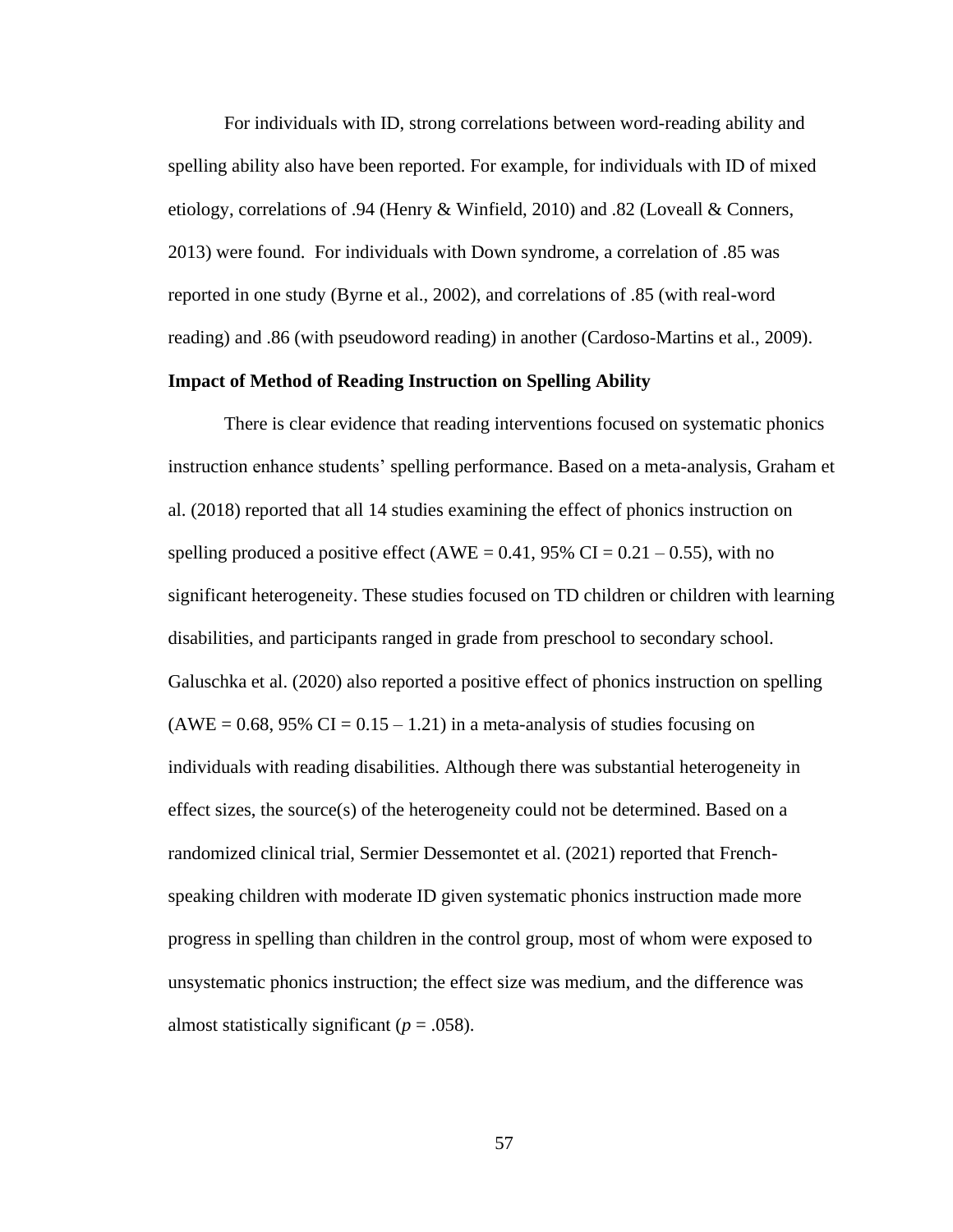#### **Spelling Abilities of Individuals with Williams Syndrome**

WS is a rare neurodevelopmental genetic disorder caused by a hemideletion of 25  $-27$  genes on chromosome 7q11.23 (Kozel et al., 2021). Individuals with WS typically have mild to moderate ID, although the full range is from severe ID to average intellectual ability (Mervis & John, 2010). Relative to their overall intellectual ability, individuals with WS typically show strengths in concrete vocabulary, nonverbal reasoning, verbal short-term memory, and phonological processing but weaknesses in spatial abilities and relational and conceptual language (Kozel et al., 2021; Mervis  $\&$ Greiner de Magalhães, in press).

To the best of our knowledge, there are only seven published studies addressing the spelling abilities of individuals with WS. Pagon and colleagues (1987) described the academic achievement of nine individuals with WS (median age = 13 years, range: 10.17  $-20.67$  years). Spelling GE ranged from 0.5 to 4.4 (median  $= 2.2$ ) and was within one grade of reading GE for seven of the nine participants, with some participants earning higher GE for reading and others for spelling. Dessalegn and colleagues (2013) reported that two 16-year-olds with WS who were closely matched for IQ nevertheless differed considerably in their spelling abilities; one scored at the 1st grade level and the other at the 6th grade level. Laing et al. (2001) reported that the mean spelling AE for 15 individuals with WS (mean age  $= 15.1$  years, range:  $9 - 27$  years) was 5.1 years (*SD* = 3.43), which was considerably lower than their mean word-reading AE of 6.58 years (*SD*  $= 2.61$ ). Spelling AE was strongly correlated with IQ ( $r = .64$ ). In the only study that reported SSs, Polse (2013) provided further evidence for wide variability in spelling skills. For the 10 participants (mean age  $= 10.86$  years; *SD*  $= 1.62$ ), the mean SS for the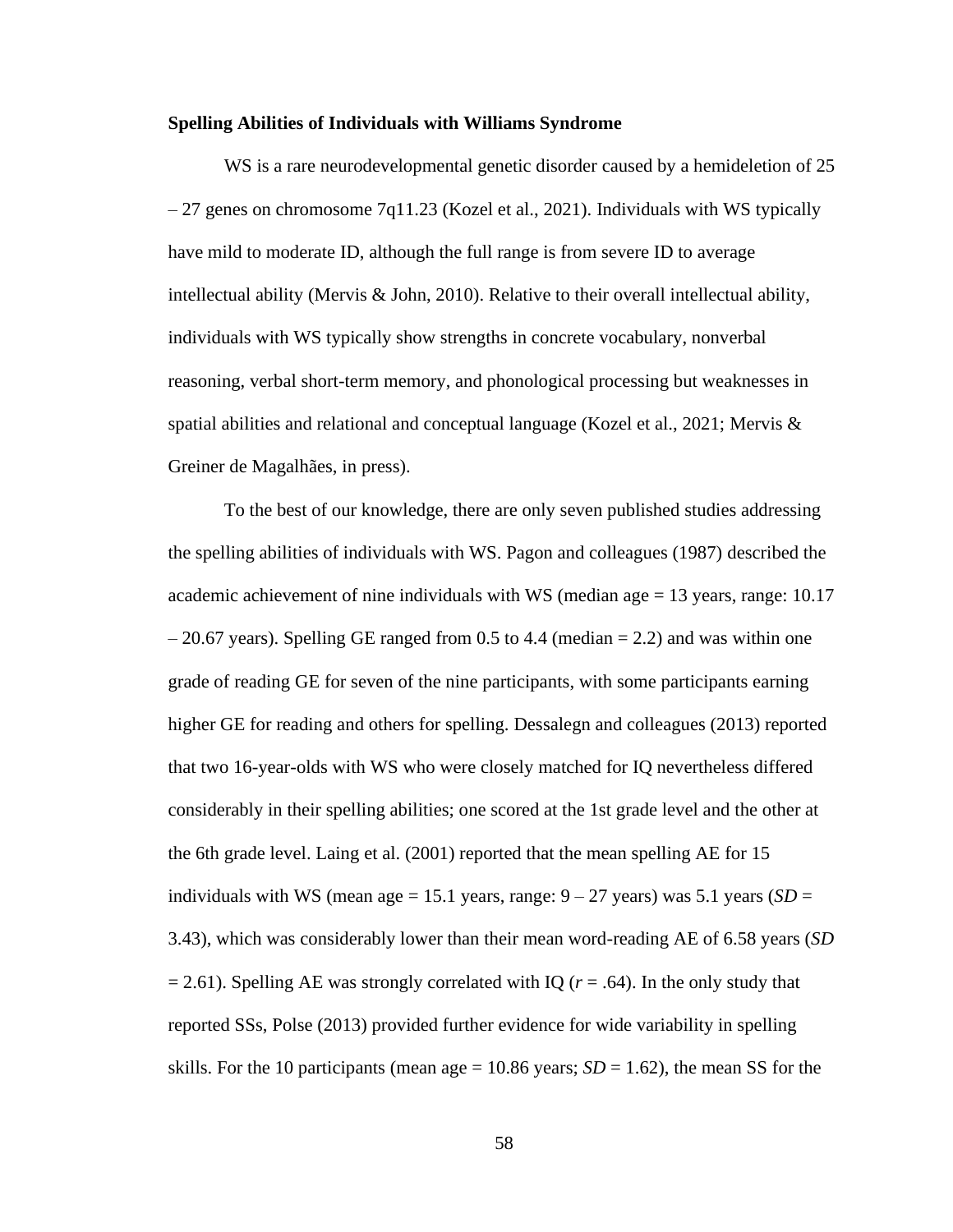Spelling Sounds subtest of the Woodcock-Johnson Tests of Cognitive Abilities-III (Woodcock et al., 2001) was 75.80, with a *SD* of 27.13, which is considerably larger than the general-population *SD* of 15 for this measure.

Udwin and colleagues conducted three studies of overlapping samples of individuals with WS that included assessment of spelling abilities. Udwin et al. (1987) reported that of forty-four  $6 - 15$ -year-olds (mean age = 11.10 years) with WS, 58% were able to obtain a basal on the spelling measure. Their mean Spelling AE was 6.83 years (range: 5.58 – 11.33 years), which was somewhat younger than their mean word-reading AE of 7.83 years (range:  $6.17 - 11.42$  years). The children who were able to obtain a basal had significantly higher IQs than the children who did not meet the basal criterion.

In a longitudinal follow-up (Udwin et al., 1996) of 23 of these participants (mean age  $= 21.90$  years,  $SD = 1.90$ ), 19 were able to obtain a basal. The spelling AE of the 15 participants who met the basal criterion at both assessments increased from 6.62 years  $(SD = 1.15)$  at the first assessment to 7.57 years  $(SD = 1.89)$  at the second, although, as the authors noted, these AEs cannot be directly compared because they were based on different assessments. Howlin, Davies, and Udwin (1998) examined the literacy abilities of 62 adults with WS (mean age  $= 26.49$  years, range:  $19 - 39$ ), including the 23 participants in the previous study. For the 46 participants who met the basal criterion on the spelling test, mean AE for spelling ( $M = 7.60$  years,  $SD = 2.01$ , range  $6.00 - 12.50$ ) was significantly lower than mean AE for word-reading accuracy ( $M = 8.65$  years,  $SD =$ 2.68, range 6.00 – 18.00). Full-scale IQ was significantly higher for the participants who met the basal criterion on the spelling test than for those who did not.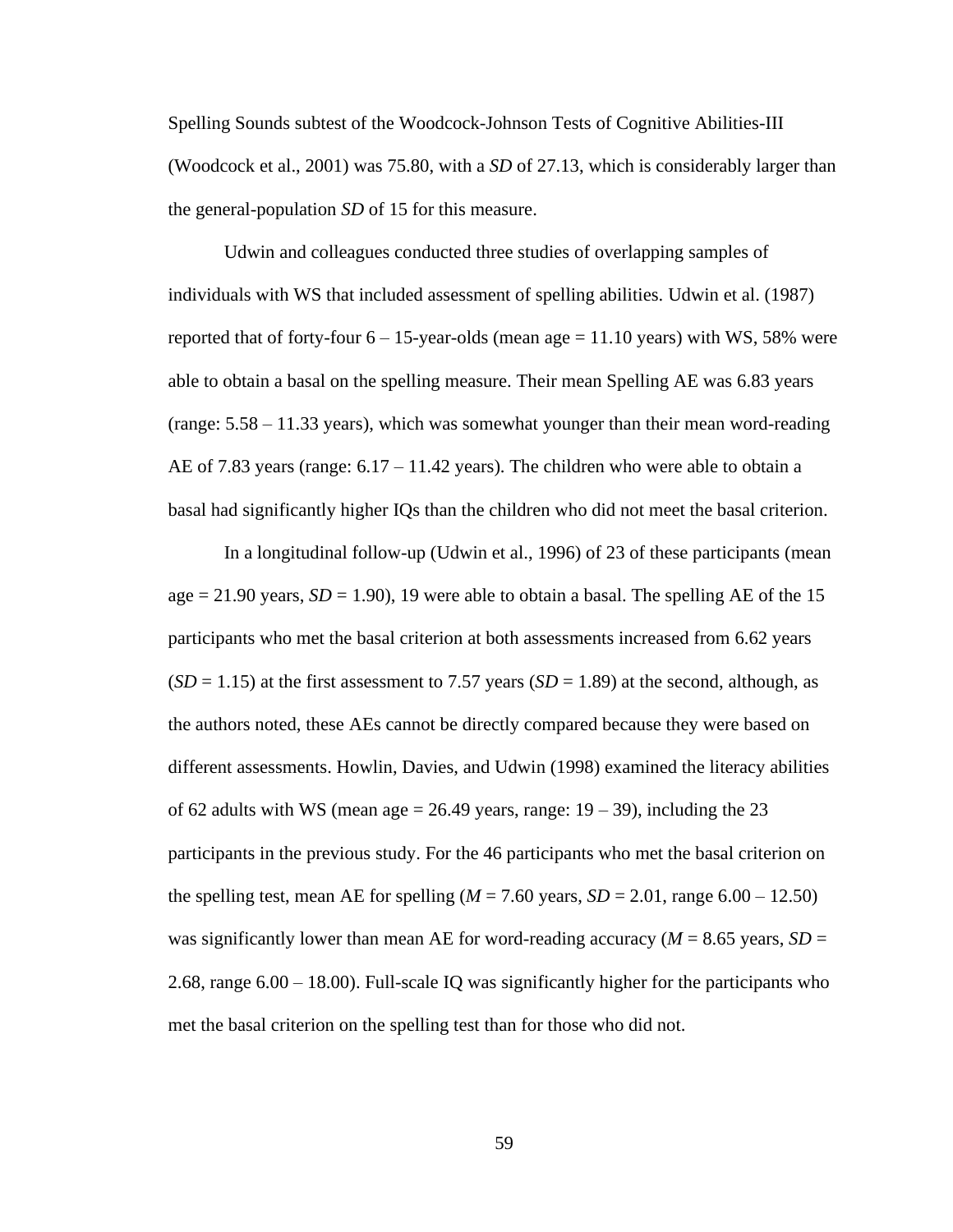# **Current Study**

In the present study, we addressed four research questions focused on the spelling ability of a relatively large sample of school-aged children with WS. In contrast to most of the prior studies addressing the spelling abilities of individuals with WS, our analyses were conducted using SSs. Unlike AE or GE scores, SSs provide both a standardized measure of children's ability relative to same age peers and a psychometrically sound basis for statistical comparisons. (See Brawn et al., 2018; Mervis & Robinson, 2005 for discussion of problems with interpretation of AEs or GEs.)

Our first question was: What is the relation of spelling ability to single-word reading ability for 9 – 17-year-olds with WS? This question was addressed at both the group and the individual levels. Based on prior findings (Howlin et al., 1998; Laing et al., 2001; Udwin et al., 1987) for individuals with WS suggesting that spelling ability lags behind reading ability, we predicted that at the group level, there would be a small but significant difference between spelling SS and word-reading SS favoring reading. At the individual level, based on Pagon et al.'s (1987) report that the GEs for spelling and reading ability were within one grade of each other for most participants, with some participants scoring higher on word reading and others on spelling, we predicted that the most likely pattern would be no significant difference. Based on prior findings at the group level (Udwin et al., 1987) for individuals with WS, we predicted that for cases in which there was a significant difference, the difference would favor reading SSs.

Our second question was: What are the correlations between spelling ability, word-reading ability, and overall intellectual ability for children with WS? Based on Ehri's (2020) theory and prior findings for TD children (Ehri, 2000; Ouellette &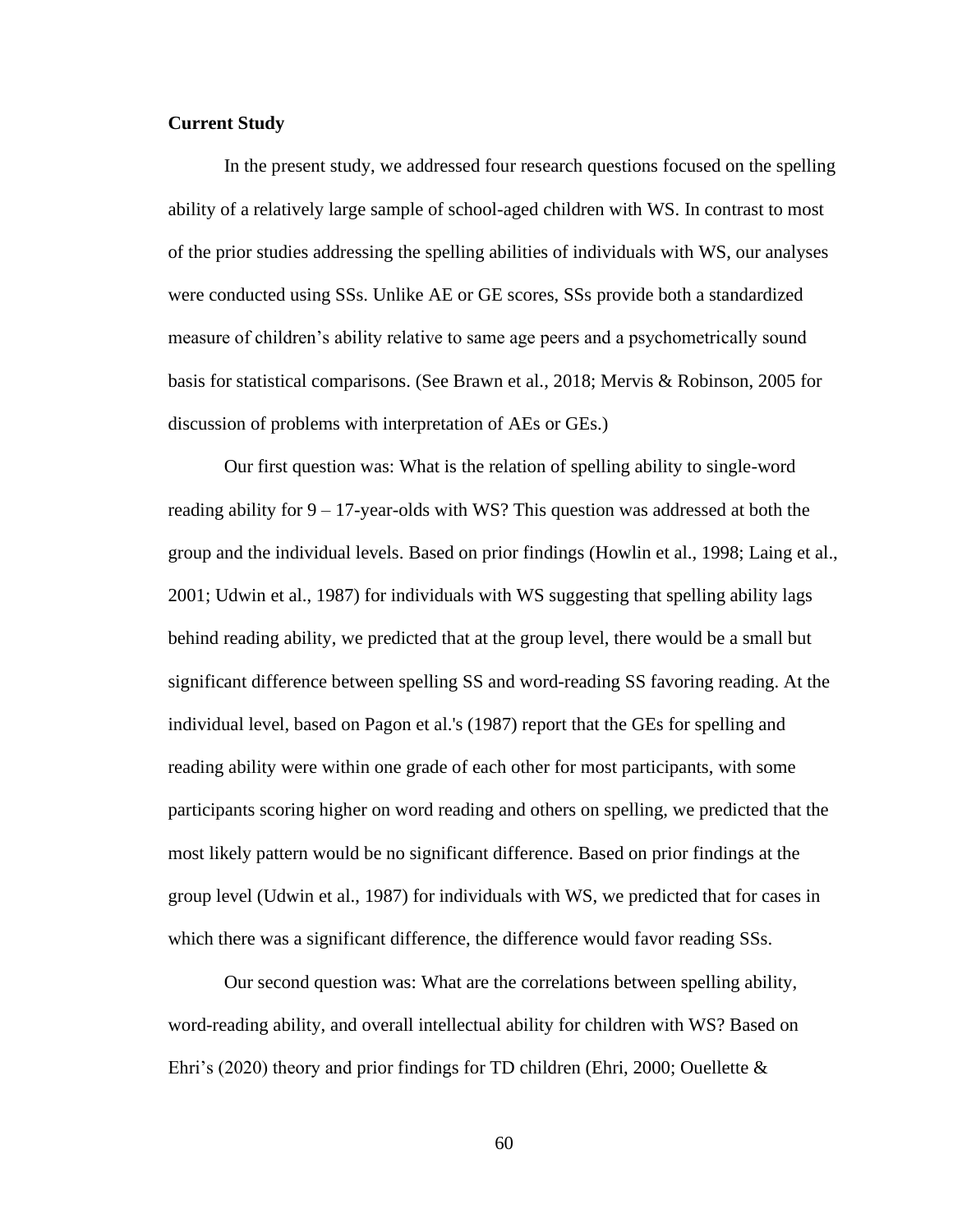Sénéchal, 2017; Treiman et al., 2019) and individuals with ID (Byrne et al., 2002; Cardoso-Martins et al., 2009; Henry & Winfield, 2010; Loveall & Conners, 2013), we expected to find a strong correlation between word-reading ability and spelling ability in school-aged children with WS. Based on prior findings for individuals with WS (Laing et al., 2001), we also expected that spelling ability would be significantly correlated with IQ.

Our third question was: What is the relation between method of reading instruction and spelling ability in children with WS? Based on prior findings for TD children and children with literacy or learning difficulties (Galuschka et al., 2020; Graham et al., 2018), we expected that children with WS who were taught to read through systematic phonics instruction would evidence significantly better spelling abilities than children with WS who were taught to read using other approaches.

Finally, our fourth question was: Is spelling ability a unique concurrent predictor of word-reading ability for children with WS, even after accounting for well-established predictors of word reading for both TD children (e.g., Treiman et al., 2019) and children with WS (Mervis et al., 2021)? Based on previous findings for TD children (e.g., Treiman et al., 2019) we expected to find a unique concurrent contribution of spelling to word-reading ability, even after controlling for phonological awareness and vocabulary.

#### **Method**

## **Participants**

Eighty children (42 females, 38 males) with genetically-confirmed classic-length deletions of the WS region participated in this study. The participants ranged in age from 9.01 to 17.98 years (*M* = 12.84 years, *Mdn* = 12.13, *SD* = 3.07). Their median grade in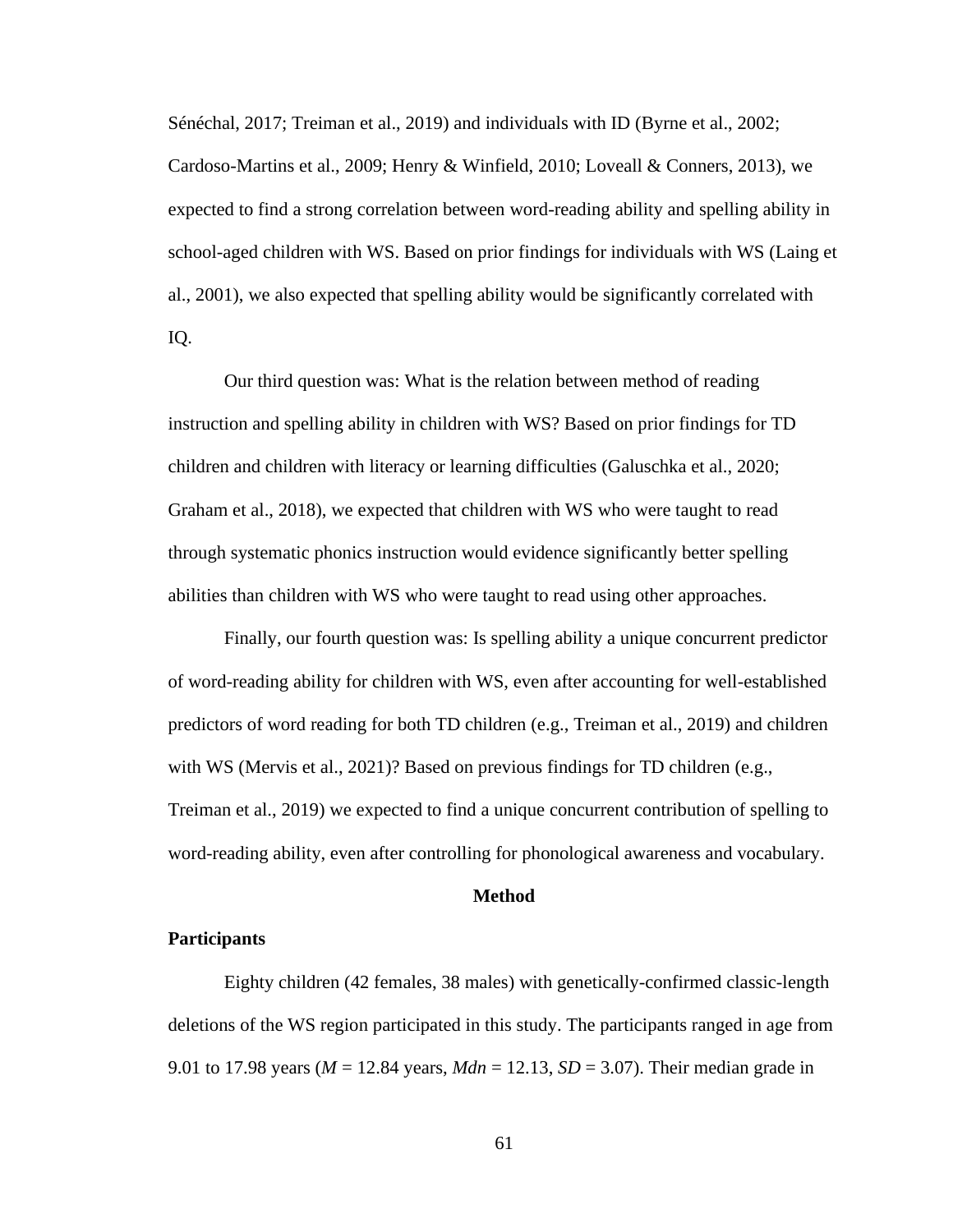school was 5th, with an interquartile range from 4th to 8th grade and a range from 2nd grade to 12th grade. Native language was English for 78 of 80 participants. All participants were fluent in English at the time of their assessment. Primary classroom placement was in a mainstream class for 47 of the 80 participants (27 with reading/language arts instruction primarily in a mainstream classroom, 20 with reading/language arts instruction primarily in a self-contained classroom) and in a special education (self-contained) class for 30 children (all with reading/language arts instruction in a special education classroom). The three remaining children were homeschooled.

Children were from 24 different U. S. states representing all U. S. census regions (31.3% Northeast, 31.3% South, 23.8% Midwest, 10.0% West) and two Canadian provinces (3.8%). The participants' racial/ethnic background was: 81.3% White non-Hispanic, 7.5% White Hispanic, 5.0% multiracial non-Hispanic, 3.8% multiracial Hispanic, 1.3% African American non-Hispanic, and 1.3% Asian non-Hispanic. Twenty of the participants' mothers (25%) did not have a bachelor degree; the remaining 60 (75%) had earned at least a bachelor degree. Participants were recruited for studies of language and cognition in children with WS. Some children were assessed multiple times (with at least 11.5 months between assessments) as part of a longitudinal study. For these children, data from the most recent assessment were used. Data collection began in March 2010 and ended in February 2020.

## **Measures**

# *Spelling Ability*

Spelling ability was measured by the Wechsler Individual Achievement Test-III (WIAT-III; Wechsler, 2009) Spelling subtest. This subtest requires the child to spell letter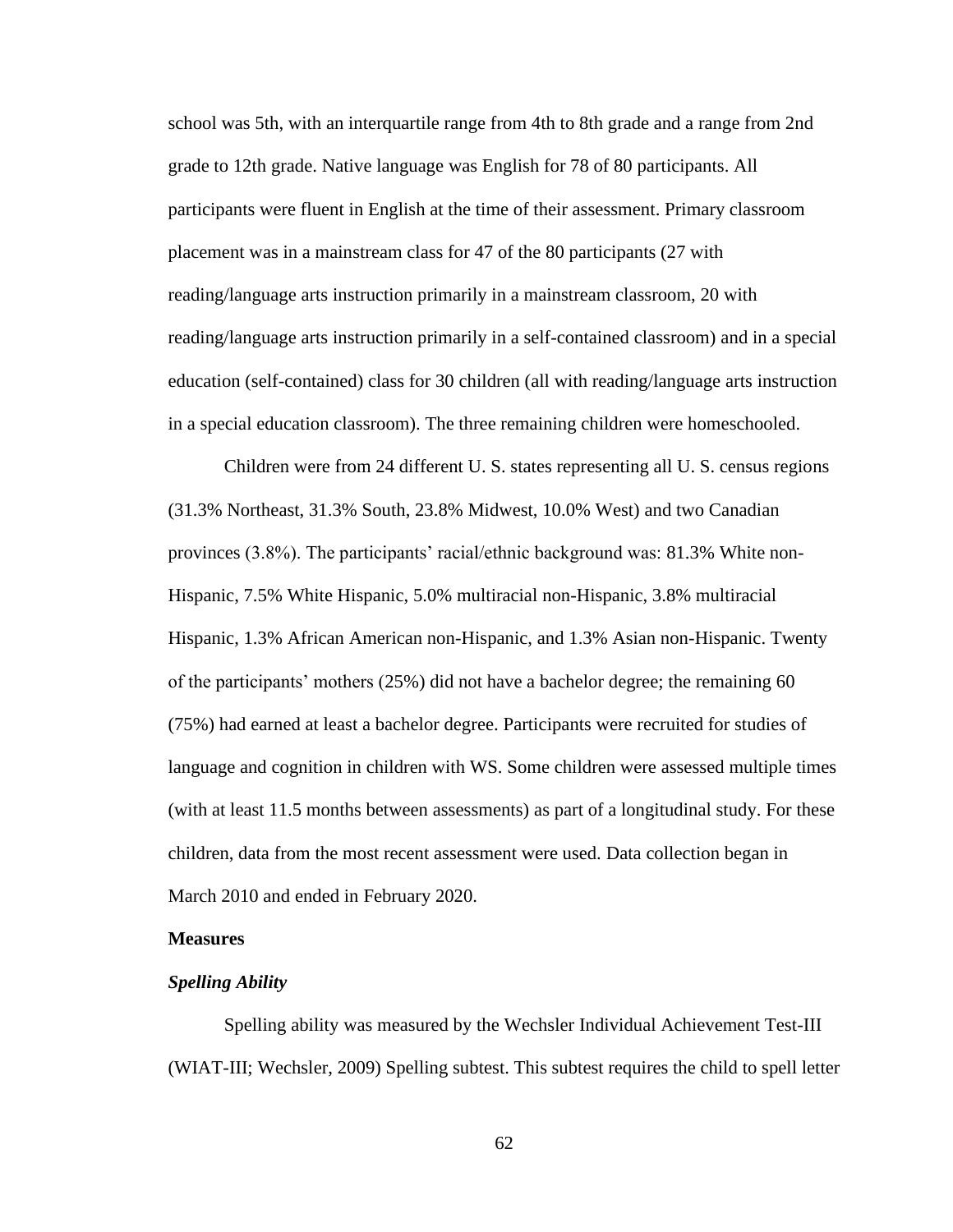sounds or words, arranged in order of difficulty. For the first item, the examiner asks the child to write their first name. For the next four items, the examiner asks the child to write the letter that makes a particular sound. The examiner first produces the sound in isolation, followed by a word that includes that sound (e.g., "write the letter that makes the /a/ sound in *apple"*). For the remaining 57 items, the examiner asks the child to write specific words, each of which is first provided in isolation, then within the context of a sentence, and then in isolation for a second time. The first item that is administered is based on the child's grade level. For the grade levels included in this study, the first item administered was always a word. If a score of 0 (incorrect spelling) was attained on any of the first three items, the preceding items were administered in reverse order until three consecutive scores of 1 (correct) were obtained. If the examiner could not read a letter the child had written, the child was asked what that letter was and the response scored accordingly. The task was discontinued when the child met the ceiling rule of four consecutive incorrectly spelled items. This subtest yields a SS (general population mean  $= 100$ , *SD* = 15). The average split half internal consistency for the WIAT-III norming sample was .95 for the Spelling subtest.

#### *Word Reading Ability*

Word reading was measured by the WIAT-III Basic Reading Composite SS. This measure includes two subtests, one measuring single real-word reading (Word Reading) and one measuring pseudoword decoding (Pseudoword Decoding). The standardized ceiling rule of four consecutive failed items leads to discontinuation of each subtest. For the WIAT-III norming sample, the average split half internal consistency was .97 for both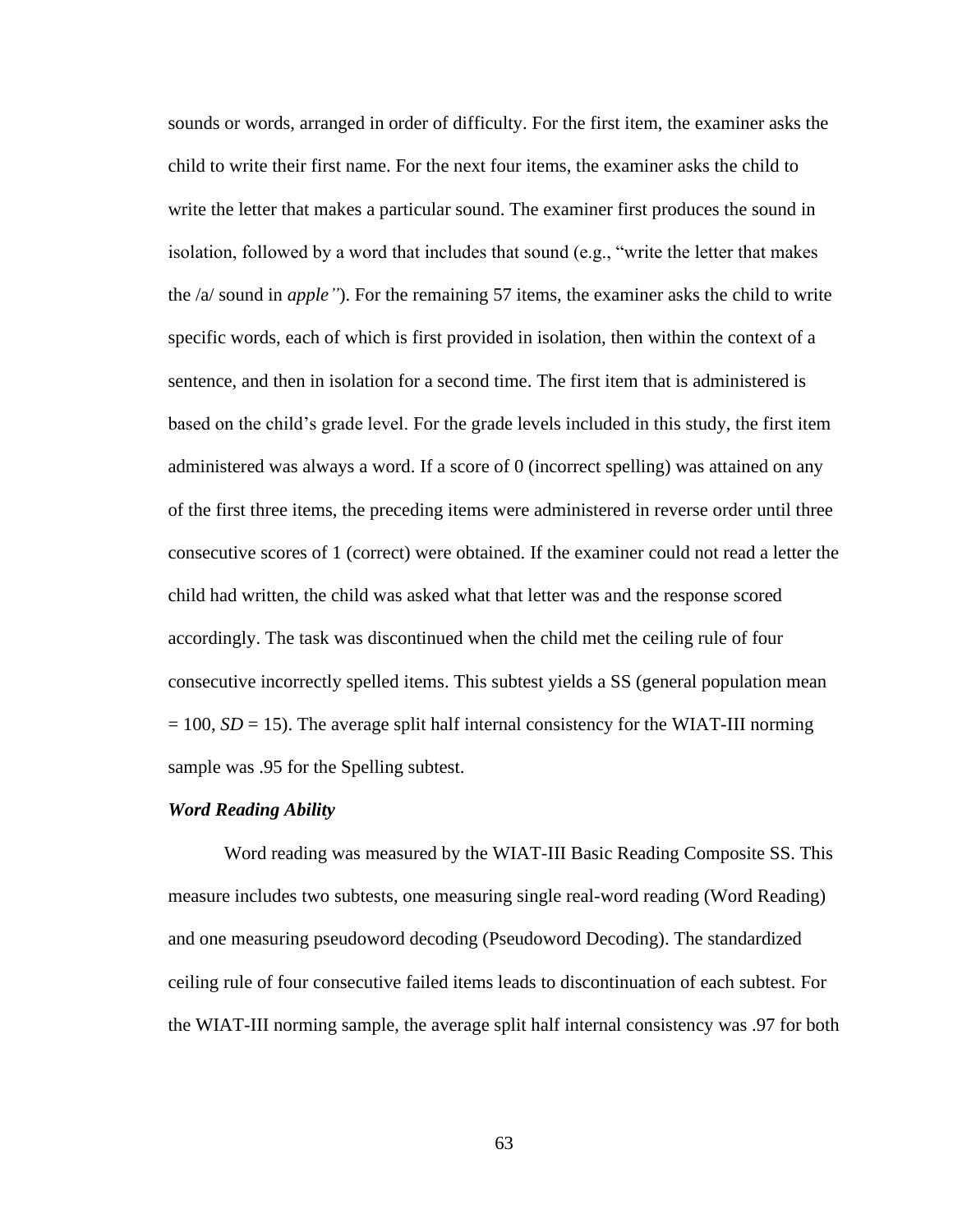Word Reading and Pseudoword Decoding and .98 for Basic Reading Composite. For the present participants, the correlation between the two subtest SSs was  $r = .93$ ,  $p < .001$ .

#### *Phonological Awareness*

The Differential Ability Scales-II (DAS-II; Elliott, 2007) includes a supplemental Phonological Processing subtest which assesses knowledge of the sound structure of the English language and the ability to manipulate sounds. Four types of skills are assessed: rhyming, blending, deletion, and phoneme identification and segmentation. The oldest age for which this subtest is normed is 12.99 years. The 45 participants (24 females) who were this age or younger completed this subtest. This subgroup did not differ significantly from the remaining participants in proportion of females. The Phonological Processing subtest yields an overall T-score (general population mean = 50, *SD* = 10). For the DAS-II School Age version norming sample, the average IRT-based internal consistency for  $9 - 12$ -year-olds on the Phonological Processing subtest was .85. *Vocabulary*

The Peabody Picture Vocabulary Test-4 (PPVT-4; Dunn & Dunn, 2007) is a measure of receptive vocabulary in which participants indicate which of four colored pictures best depicts the word said by the examiner. The Expressive Vocabulary Test-2 (EVT-2; Williams, 2007), which was co-normed with the PPVT-4, is a measure of expressive vocabulary in which participants look at one colored picture and provide a one-word answer to a question about the picture. There are two types of items: one where the child is asked to name an object, action, or attribute depicted in the picture and one where the examiner provides a label and then the child is asked to provide a synonym that goes with the picture. Vocabulary ability was measured by a composite based on the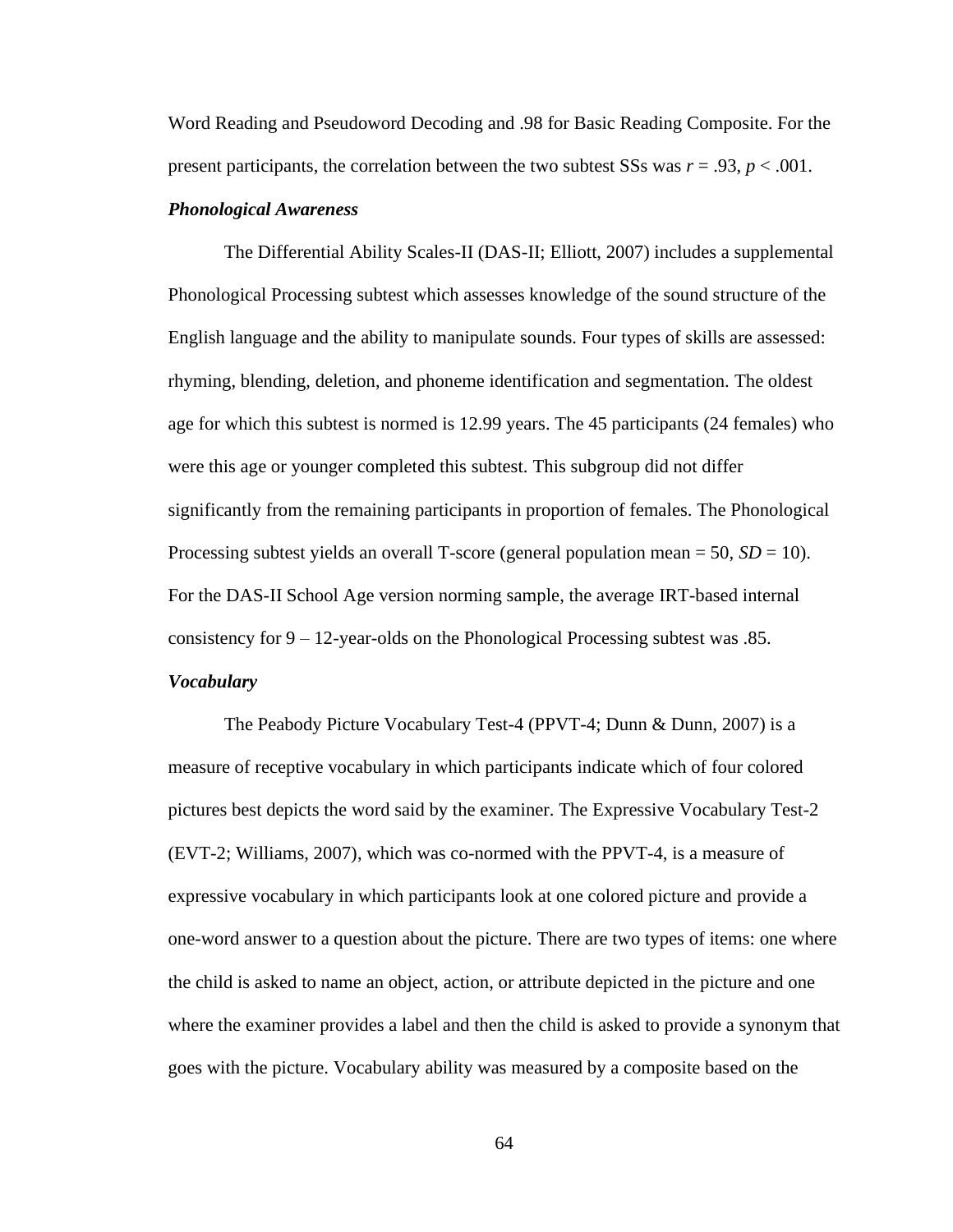mean of the child's PPVT-4 and EVT-2 SSs. For the present participants, the correlation between PPVT-4 and EVT-2 SSs was  $r = .86$ ,  $p < .001$ . Based on the test manuals, average split-half internal consistency for the  $9 - 17$ -year-olds included in the norming sample was .94 for PPVT-4 Form B (the version used in this study) and .93 for EVT-2 Form B.

# *Intellectual Ability*

The DAS-II School Age version was used to evaluate children's overall intellectual ability. The DAS-II estimates a child's General Conceptual Ability (GCA, similar to IQ) based on their performance on the subtests measuring verbal, nonverbal reasoning, and spatial abilities. Performance is reported as a SS (general population mean  $= 100$ , *SD* = 15). For the DAS-II School Age version norming sample, the average IRTbased internal consistency for the GCA was .96.

# *Reading Instruction Method*

The primary approach to teaching word reading to each child was classified as Systematic Phonics (hereafter, Phonics) or Other. All available information related to the students' reading instruction was considered (e.g., reading program [if any] implemented in the primary classroom in which the child received reading instruction, Individualized Education Plan goals and progress reports, worksheets, homework assignments, conversations with parents and reading instructors). Following Mervis et al.'s (2021) procedure, reading instruction was classified as "Phonics" if the primary approach to teaching word reading was based on systematic instruction in English phonics. Reading instruction was classified as "Other" if it took a whole-language, three-cueing, or balanced literacy approach or otherwise emphasized the use of context to figure out a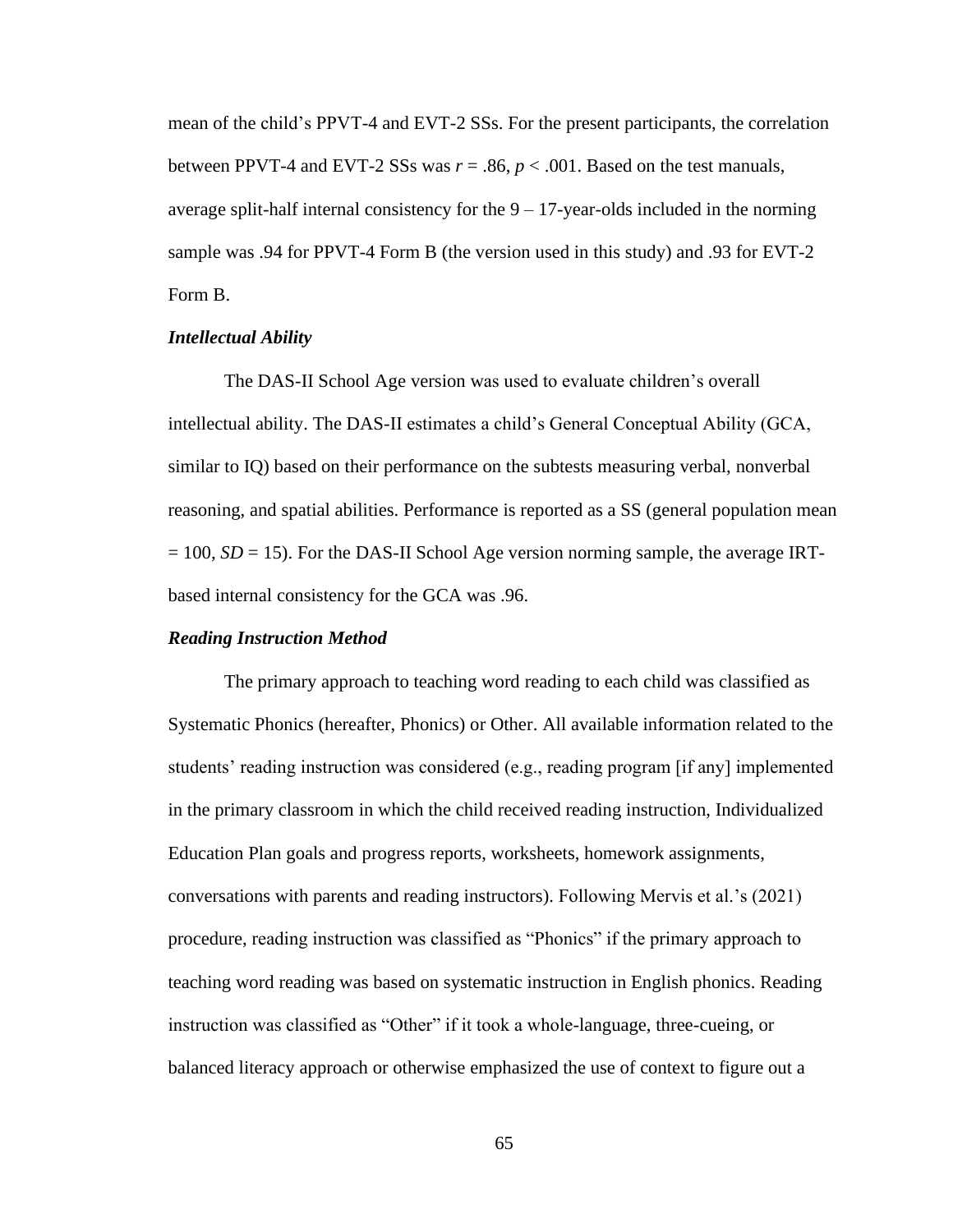word or if it focused on whole-word instruction. For older students who were no longer receiving word reading instruction, the primary approach that had been used to teach word reading was determined using the same criteria, either as documented from earlier assessments (for participants who were enrolled in a longitudinal study) or from prior IEPs or progress reports.

The primary word-reading instruction approach was Phonics for 47 (58.8%) participants (25 with reading/language artsinstruction in a mainstream class, 20 with reading/language artsinstruction in a self-contained class, 2 home schooled) and Other for 33 (41.2%) participants (2 with reading/language artsinstruction in a mainstream class, 30 with reading/language arts instruction in a self-contained class, 1 home schooled). The Phonics group ( $M = 13.57$  years,  $Mdn = 13.38$ ,  $SD = 3.15$ , IQR: 11.03 – 17.35, range:  $9.03 - 17.94$ ) was significantly older than the Other group ( $M = 11.79$ ) years, *Mdn* = 11.19, *SD* = 2.66, IQR: 9.33 – 13.55, range: 9.01 – 17.98), *t*(78) = 2.65, *p* = .010, Cohen's  $d = 0.60$ . A Mann-Whitney U test indicated that the distribution of grade also was significantly higher for the Phonics group ( $Mdn =$  grade 7, IQR:  $4 - 10$ , range: 2  $-12$ ) than the Other group (*Mdn* = grade 5, IQR:  $3 - 6.5$ , range:  $2 - 12$ ),  $z = -2.62$ ,  $p =$ .009, Cohen's  $d = 0.61$ .

#### **Procedures**

The study protocol was reviewed and approved by the university's Institutional Review Board. Parents or legal guardians of all participants provided written informed consent and participants provided oral or written assent. All standardized measures were completed at the senior author's laboratory as part of a larger two-day assessment. All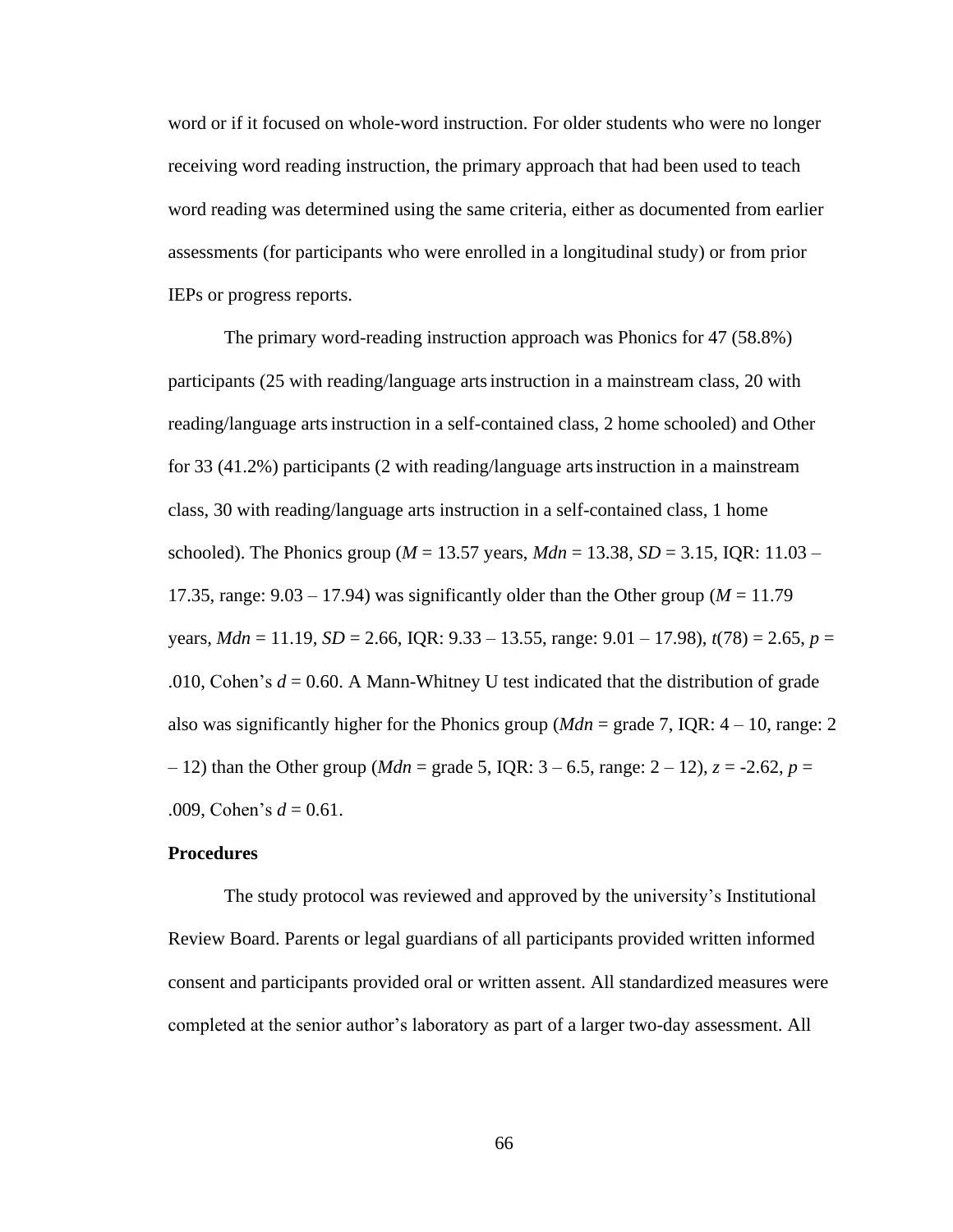measures were administered by trained doctoral students or research assistants and scored according to the standardized procedures.

# **Results**

Data were analyzed using IBM SPSS v. 27. Cohen's *d* was used to measure effect size  $(0.2 = \text{small effect}, 0.5 = \text{medium}, 0.8 = \text{large}; \text{Cohen}, 1988)$ . All assumptions of multiple linear regression analyses were met. Maternal education level was not significantly correlated with WIAT-III Spelling SS ( $r = .09$ ,  $p = .426$ ). Therefore, this variable was not included in the multiple regression models. For the multiple regression analyses, Cohen's  $f^2$  was used to measure effect size (0.02 = small effect, 0.15 = medium,  $0.35 = \text{large}$ ; Cohen, 1988).

# **Relations Between Spelling Ability and Word Reading Ability**

Descriptive statistics for all measures investigated in this study are provided in Table 6. There was considerable variability, with SSs on the spelling and word-reading measures ranging from average or above average for the general population to moderatesevere disability (including inability to spell or read any of the test items), with *SD*s at least as large as for the WIAT-III norming sample. As indicated in the Introduction, there are serious psychometric concerns regarding AE scores (e.g., Brawn et al., 2018; Mervis & Robinson, 2005). However, as AEs are the only statistical measure provided in all but one of the prior studies examining spelling abilities of individuals with WS, nonparametric descriptive statistics for the WIAT-III Spelling, Word Reading, and Pseudoword Decoding subtest AEs are provided in Table 7 for comparison.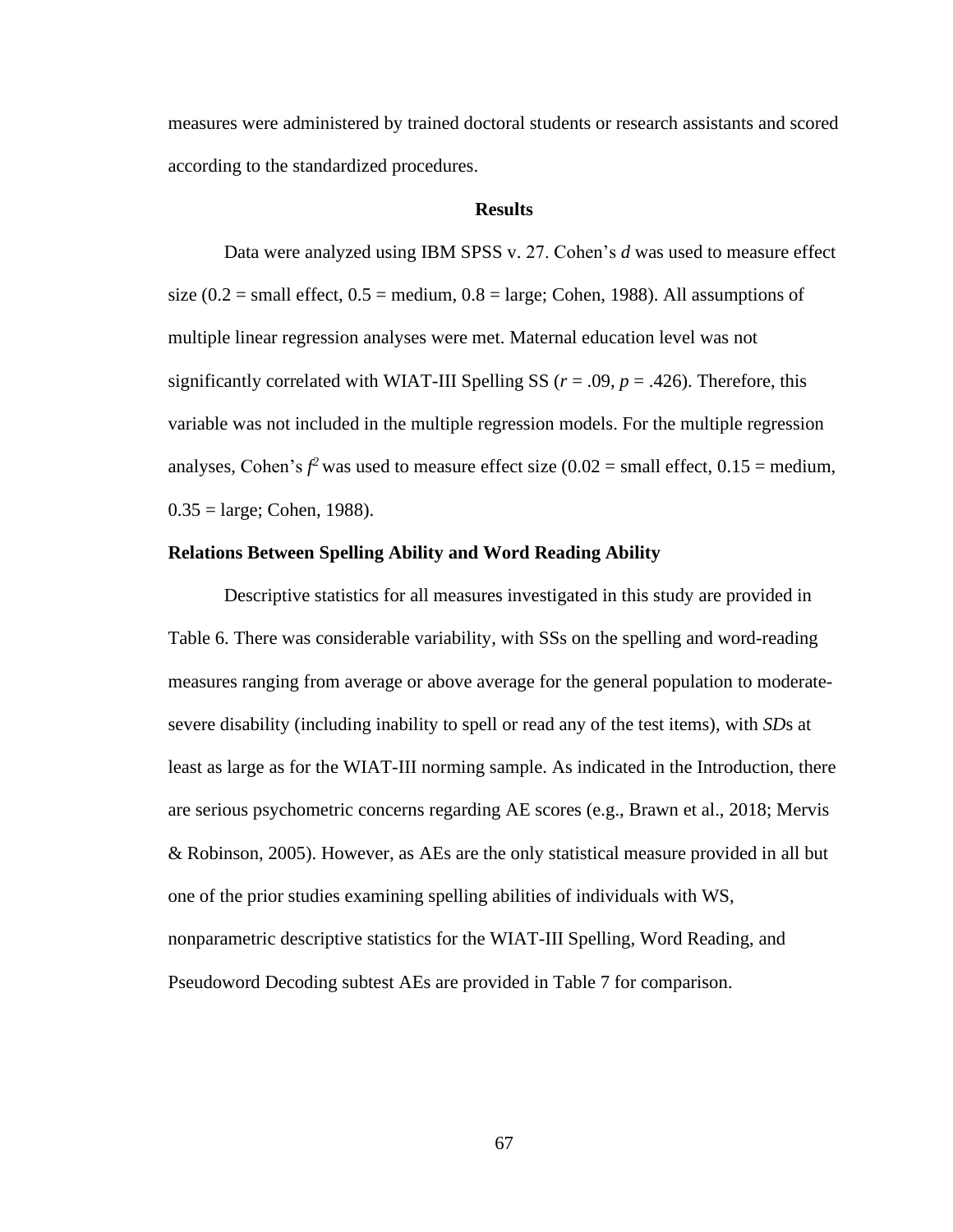*Descriptive Statistics for Measures Included in the Study*

| Variable                                   | N  | Mean  | Median | <b>SD</b> | Range      |
|--------------------------------------------|----|-------|--------|-----------|------------|
| WIAT-III Spelling SS                       | 80 | 71.30 | 69.00  | 15.13     | $40 - 111$ |
| <b>WIAT-III Basic Reading Composite SS</b> | 80 | 75.24 | 75.00  | 16.86     | $43 - 106$ |
| WIAT-III Word Reading SS                   | 80 | 75.74 | 74.00  | 18.52     | $41 - 110$ |
| WIAT-III Pseudoword Decoding SS            | 80 | 76.11 | 76.00  | 15.01     | $50 - 107$ |
| <b>DAS-II GCA</b>                          | 80 | 63.58 | 63.00  | 13.91     | $32 - 94$  |
| DAS-II Phonological Processing T           | 45 | 42.56 | 47.00  | 12.93     | $10 - 63$  |
| <b>Vocabulary SS</b>                       | 45 | 77.03 | 77.00  | 15.31     | $33 - 109$ |

*Note.* WIAT-III = Wechsler Individual Achievement Test-III; SS = standard score; DAS- $II =$  Differential Ability Scales-II;  $GCA =$  General Conceptual Ability;  $T = T$ -score.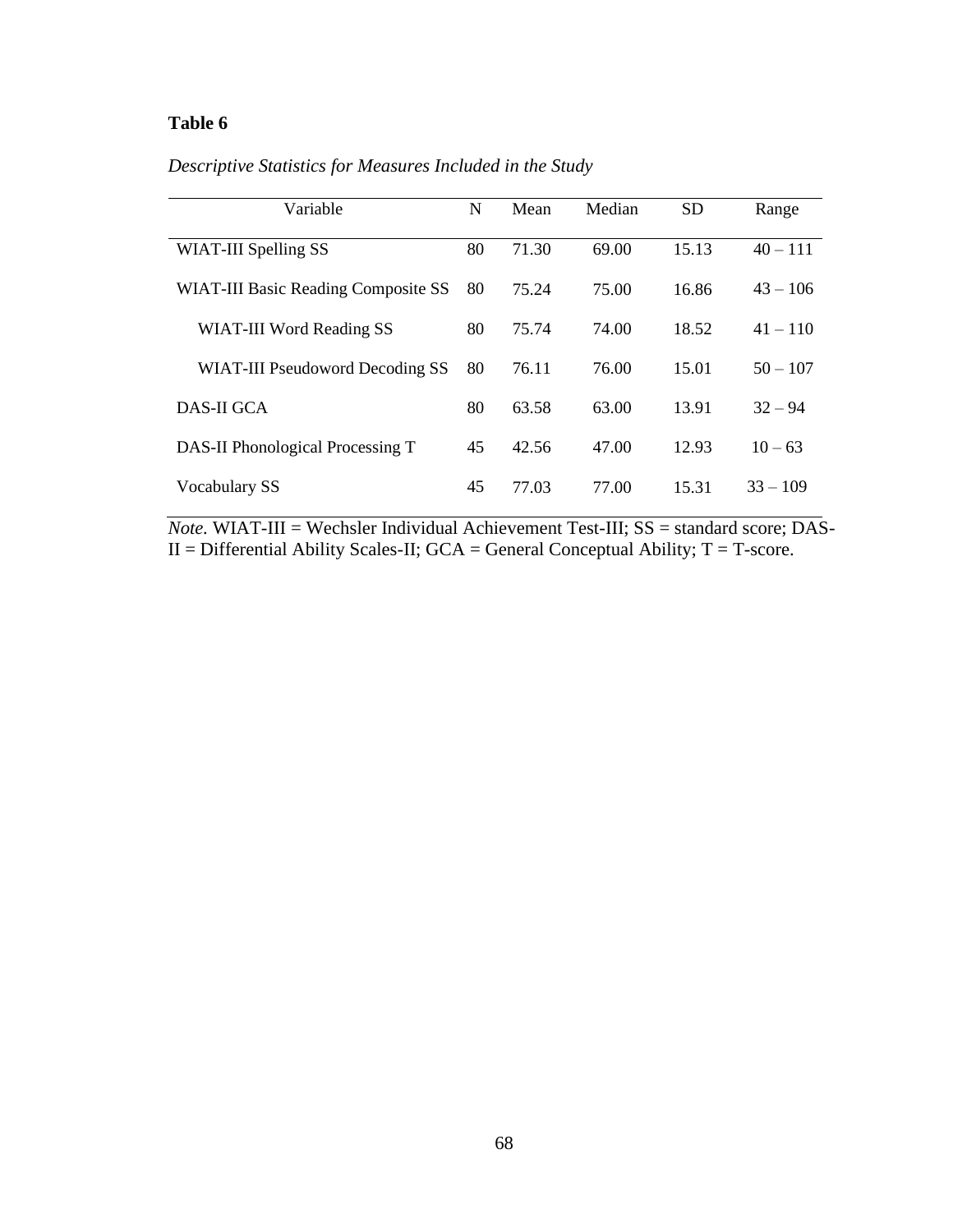| Variable                       | Median     | <b>Interquartile Range</b>              | Range                                   |
|--------------------------------|------------|-----------------------------------------|-----------------------------------------|
| Age Equivalent                 |            |                                         |                                         |
| Spelling                       | 7.84 yrs   | $6.40 - 9.00$ yrs                       | $< 5.00^a - 19.92^b$ yrs                |
| <b>Word Reading</b>            | $7.67$ yrs | $6.40 - 11.25$ yrs                      | $< 6.00^{\rm a} - 19.92^{\rm b}$ yrs    |
| <b>Pseudoword Decoding</b>     | $7.17$ yrs | $< 6.00^{\text{ a}} - 9.00 \text{ yrs}$ | $< 6.00^{\text{a}} - 16.00 \text{ yrs}$ |
| <b>Standard Score</b>          |            |                                         |                                         |
| Spelling                       | 69.00      | $60.00 - 82.75$                         | $40^{\circ} - 111$                      |
| <b>Word Reading</b>            | 74.00      | $61.25 - 91.00$                         | $41 - 110$                              |
| <b>Pseudoword Decoding</b>     | 76.00      | $63.25 - 88.00$                         | $50 - 107$                              |
| <b>Basic Reading Composite</b> | 75.00      | $63.00 - 90.75$                         | $43 - 106$                              |

*Descriptive Statistics for WIAT-III Age Equivalents and Standard Scores*

*Note.*  $N = 80$ . Age equivalents are not available for Basic Reading Composite. WIAT-III = Wechsler Individual Achievement Test-III; yrs = years.

<sup>a</sup> Lowest possible age equivalent.

<sup>b</sup> Highest possible age equivalent.

<sup>c</sup> Lowest possible standard score.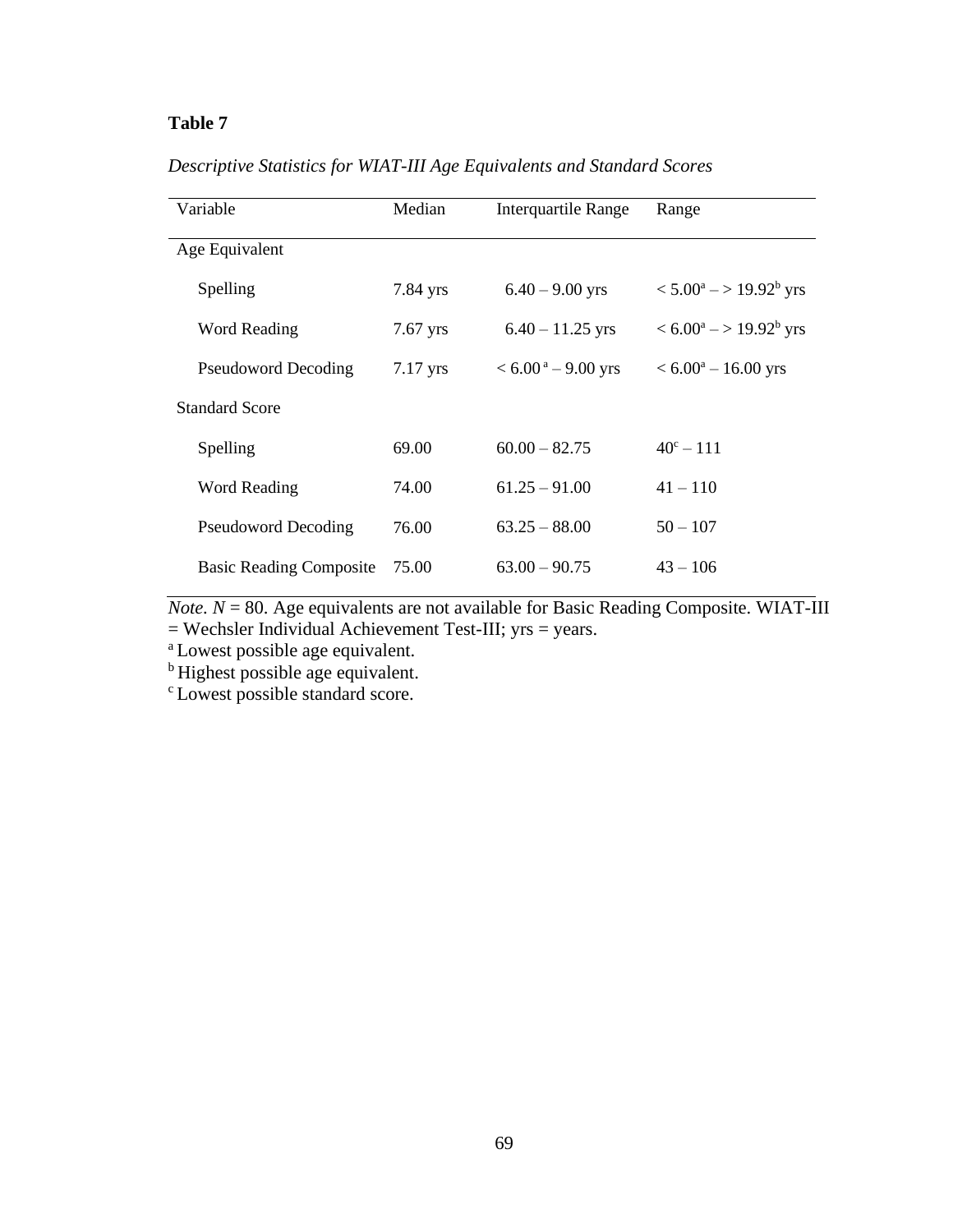To determine if there was a significant difference between spelling and reading SSs for school-aged children with WS, paired sample *t*-tests were conducted. At the group level, Spelling SS was significantly lower than Basic Reading SS, *t*(79) = -4.68, *p*  $< .001$ , Cohen's  $d = 0.23$ . Spelling SS was significantly lower than both Word Reading SS,  $t(79) = -4.66$ ,  $p < .001$ , Cohen's  $d = 0.24$ ; and Pseudoword Decoding SS,  $t(79) = -$ 5.68,  $p < .001$ , Cohen's  $d = 0.32$ . The effect sizes were small.

To investigate the individual patterns of relative strength and weakness between reading ability and spelling ability, each child's Spelling SS was compared to their Word Reading SS and Pseudoword Decoding SS, using the critical values ( $\alpha$  = .05) for a significant difference between SSs provided in the WIAT-III technical manual. For comparisons between Spelling SS and both Word Reading SS and Pseudoword Decoding SS, the critical values were 8 points for  $9 - 11$ -year-olds and 7 points for  $12 - 17$ -yearolds. As shown in Figure 1, for the majority of participants, Spelling SS did not differ significantly from reading SSs. In most cases where the differences were significant, SSs were higher for reading than for spelling.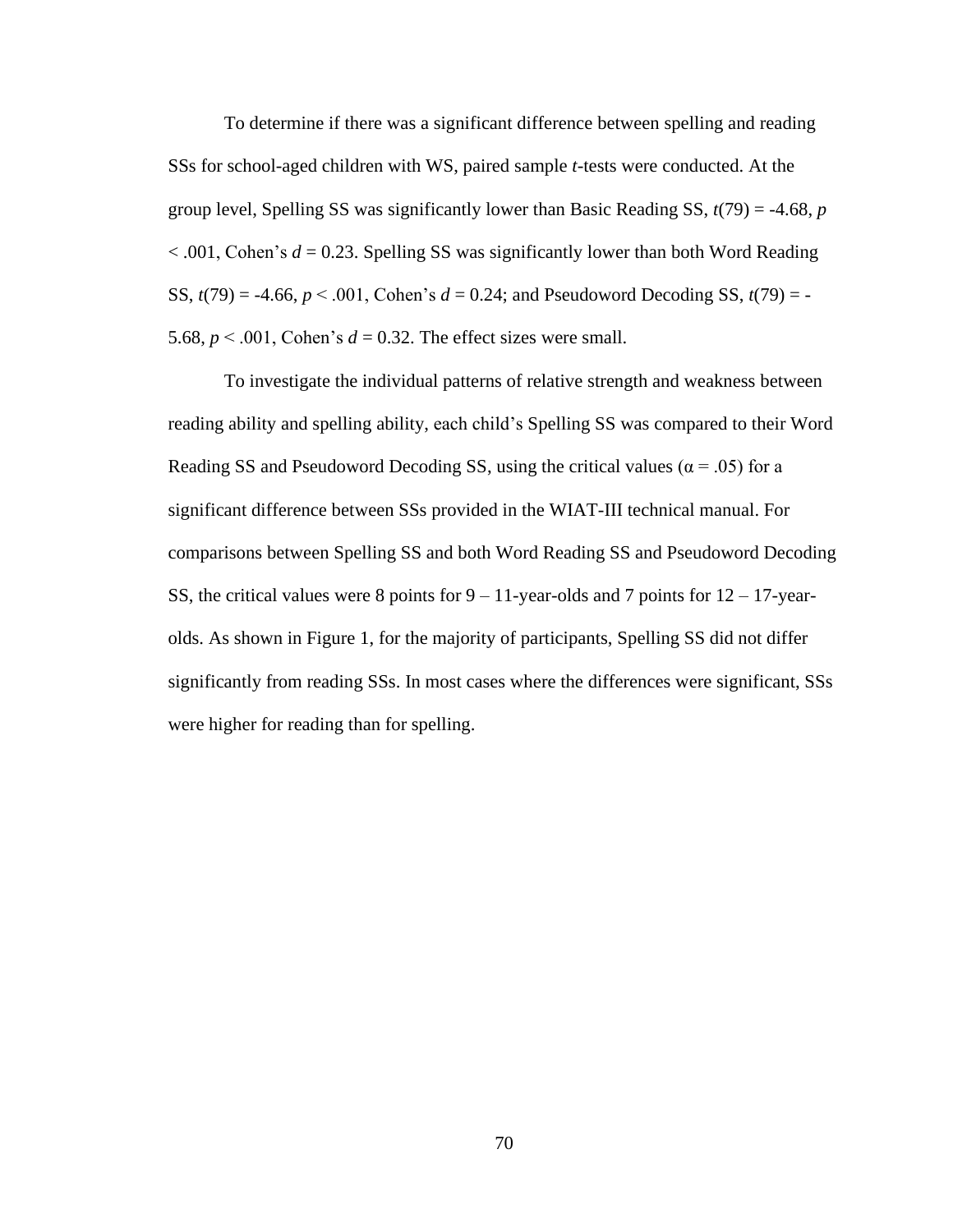# **Figure 2**

*Relations Between WIAT-III Spelling Standard Score and WIAT-III Word Reading or* 





*Note.* Percentages indicate the percent of participants who evidenced a particular relation.  $N = 80$ .  $\lt$  represents significantly lower;  $=$  indicates that the two standard scores do not differ significantly; > represents significantly higher.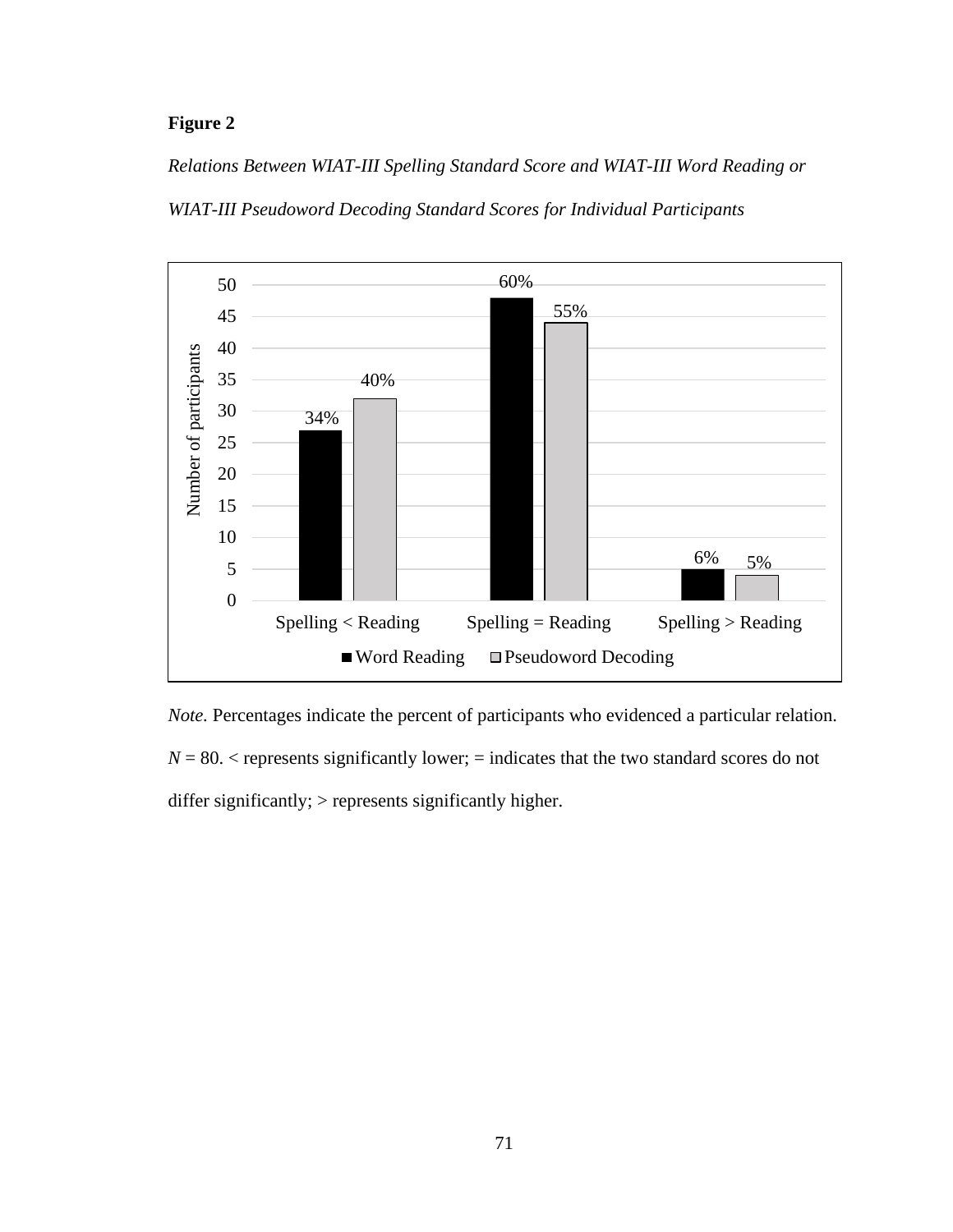# **Correlations Between Spelling Ability, Word Reading Ability, and Overall Intellectual Ability**

Pearson correlations ( $\alpha$  = .01) among the students' chronological age and their scores on the measures included in the study are displayed in Table 8, separately for the full sample and the 45 participants who completed the DAS-II Phonological Processing subtest. All of the correlations were statistically significant and strong, except for the ones involving chronological age, which were weak and not statistically significant. The lack of significant correlations between chronological age and the standardized measures included in this study was not surprising considering that SSs and T-scores take into account the child's chronological age.

The correlation between WIAT-III Spelling SS and WIAT-III Basic Reading SS was very strong  $(r = .90)$ , for both the full sample and the 45 participants who completed all measures). As also illustrated in Table 8, children's scores on these measures also correlated significantly and strongly with their overall intellectual ability, as measured by the DAS-II GCA. In view of this pattern, bootstrapped partial correlations were performed to investigate if the correlation between spelling ability and word-reading ability remained significant after controlling for overall intellectual ability and if the correlation between spelling ability and overall intellectual ability remained significant after controlling for reading ability. Results are shown in Table 9. As evidenced by the lack of overlap between the 95% confidence intervals, the partial correlation between Spelling SS and Basic Reading SS (controlling for GCA) was significantly stronger than the partial correlation between Spelling SS and GCA (controlling for Basic Reading SS). Controlling for GCA resulted in very little change in the correlation between Spelling SS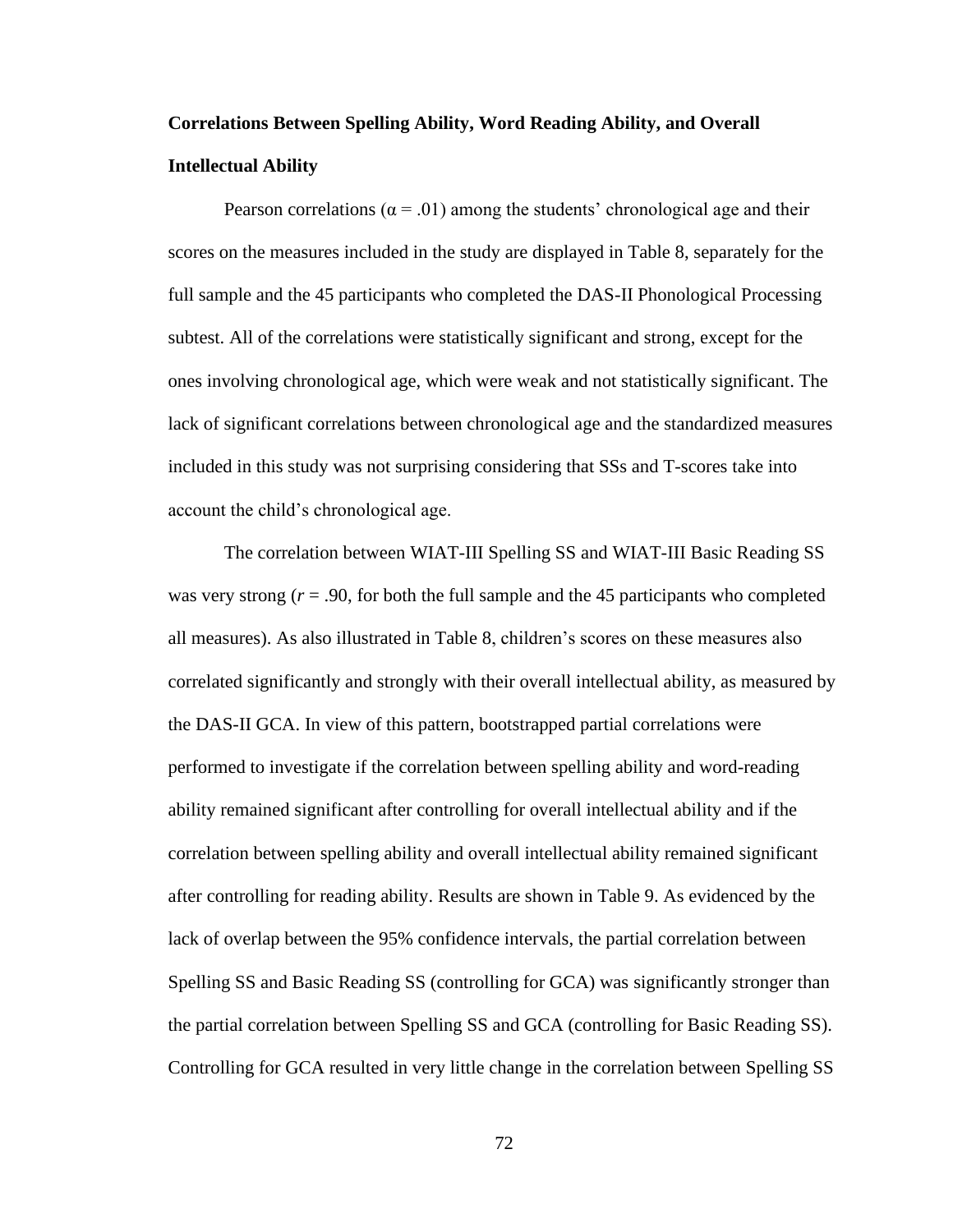and Basic Reading SS. The correlation remained significant and very strong. In contrast, controlling for Basic Reading SS changed the correlation between Spelling SS and GCA – which had been significant and moderate to strong – to very weak and no longer statistically significant. The same pattern of results was found for Word Reading SS and Pseudoword Decoding SS.

# **Analysis of Covariance: Relation Between Method of Reading Instruction and Spelling Ability**

Descriptive statistics for spelling, reading, and overall intellectual ability as a function of reading instruction method are shown in Table 10. As indicated in the Method section, the Phonics group was significantly older than the Other group. The Phonics group also had significantly higher mean GCA than the Other group,  $t(78) = 4.84$ ,  $p <$ .001, Cohen's  $d = 1.10$ . To compare the two groups' Spelling SSs, a between-group ANCOVA with reading instruction method as the between-group factor, controlling for GCA and chronological age, was performed. As would have been expected on the basis of the weak correlation between chronological age and Spelling SS (see Table 8), the effect of chronological age was not significant,  $F(1,76) = 0.19$ ,  $p = .663$ ,  $\eta_p^2 = .003$ , Cohen's  $d = 0.10$ . The effect of GCA was statistically significant,  $F(1,76) = 25.22$ ,  $p <$ .001,  $\eta_p^2$  = .249, Cohen's *d* = 1.16. Mean Spelling SS was significantly higher for the Phonics group than the Other group,  $F(1,76) = 29.66$ ,  $p < .001$ ,  $\eta_p^2 = .281$ , Cohen's  $d =$ 1.25 even after controlling for GCA and chronological age.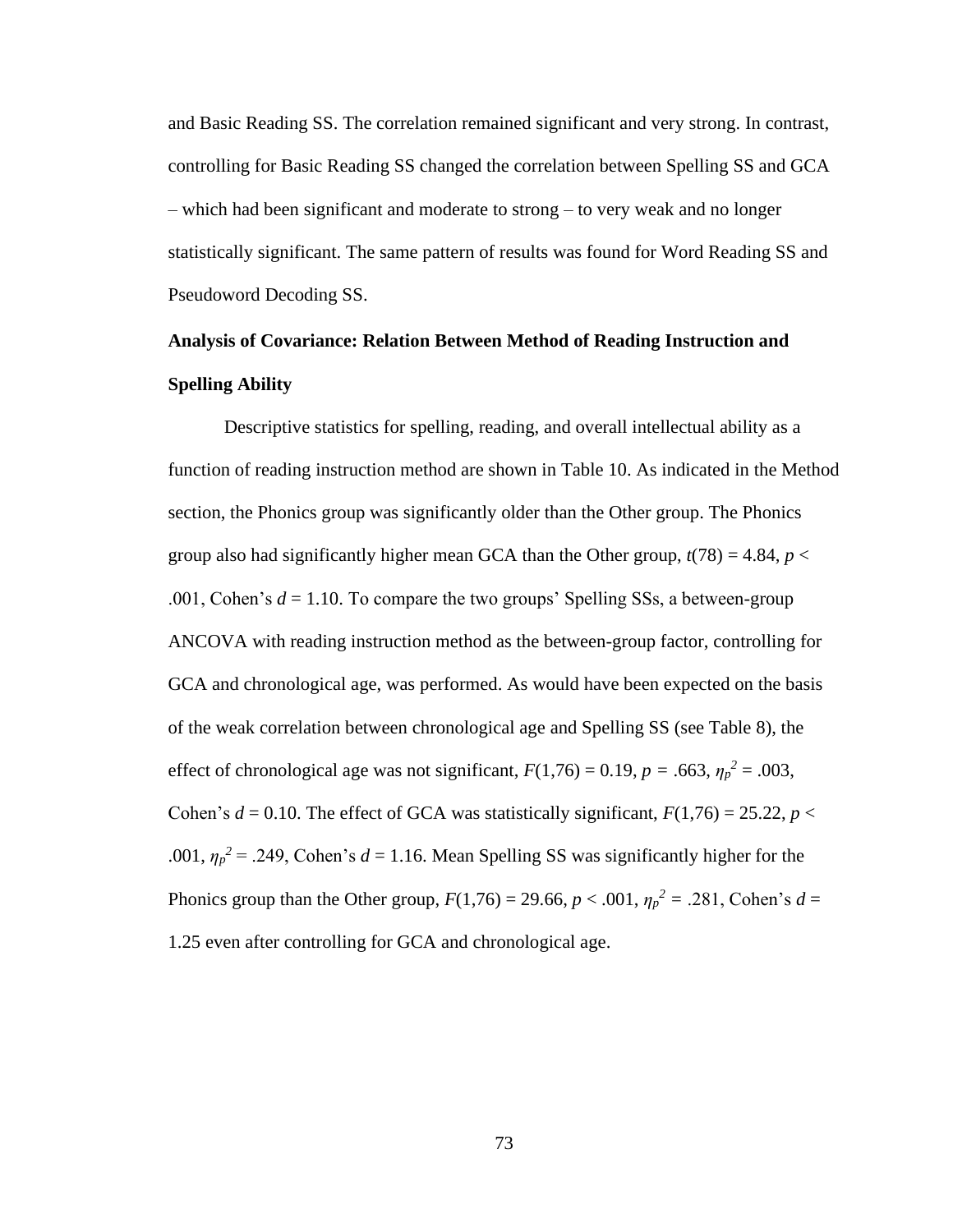*Bivariate Correlations Among Chronological Age, Achievement Test Performance, Cognitive Performance, and Reading Instruction Method*

| Measure                             |     | $\overline{2}$ | 3        | 4        | 5        | 6        | 7        | 8        | 9        |
|-------------------------------------|-----|----------------|----------|----------|----------|----------|----------|----------|----------|
| 1. Chronological age                |     | $-.05$         | $-12$    | $-.10$   | $-.13$   | $-.18$   | $-.04$   | $-.22$   |          |
| 2. WIAT-III Spelling SS             | .18 |                | $.90***$ | .88***   | .89***   | $.68***$ | $.66***$ | $.55***$ | $.69***$ |
| 3. WIAT-III Basic Reading SS        | .14 | .90***         |          |          |          | $.78***$ | $.77***$ | $.63***$ | $.80***$ |
| 4. WIAT-III Word Reading SS         | .18 | .89***         |          |          | .93***   | $.76***$ | $.74***$ | $.62***$ | $.76***$ |
| 5. WIAT-III Pseudoword Decoding SS  | .09 | $.87***$       |          | .93***   |          | $.74***$ | $.73***$ | $.59***$ | $.83***$ |
| 6. DAS-II GCA                       | .01 | $.65***$       | $.70***$ | $.70***$ | $.65***$ |          | $.84***$ | $.83***$ | $.56***$ |
| 7. DAS-II Phonological Processing T |     |                |          |          |          |          |          | $.70***$ | $.61***$ |
| 8. Vocabulary SS                    | .10 | $.53***$       | $.61***$ | $.63***$ | $.55***$ | $.80***$ | $.70***$ |          | $.44***$ |
| 9. Reading instruction method       |     | $.69***$       | .79***   | $.76***$ | $.79***$ | .48***   | $.61***$ | $.44***$ |          |

*Note.* Correlations based on  $N = 80$  are reported below the diagonal; correlations based on  $n = 45$  above the diagonal. WIAT-III = Wechsler Individual Achievement Test-III; SS = standard score; GCA = General Conceptual Ability;  $DAS-II = Differential Ability Scales II; T = T-score.$ \*\*  $p < .01$ ; \*\*\*  $p < .001$ .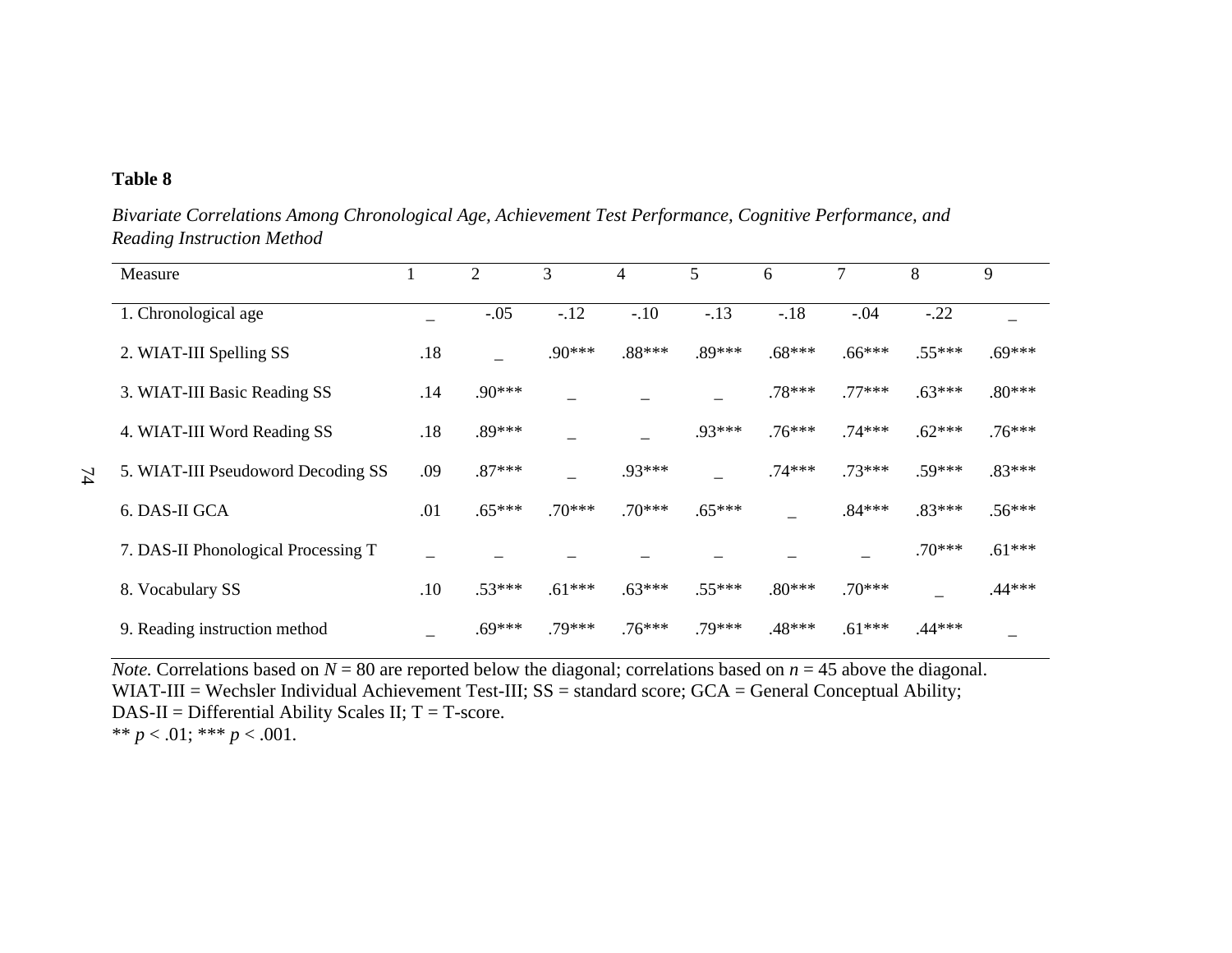*Partial Correlations Between Standard Scores for Spelling Ability, Word Reading Ability, and Overall Intellectual* 

*Ability*

|    | Variables                              | Bivariate | Control    | Partial | $\boldsymbol{p}$ | 95% CI      | Variables           | Bivariate | Control                 | Partial | $\boldsymbol{p}$ | 95% CI      |
|----|----------------------------------------|-----------|------------|---------|------------------|-------------|---------------------|-----------|-------------------------|---------|------------------|-------------|
|    | Correlated                             | corr.     | Variable   | corr.   |                  |             | correlated          | corr.     | Variable                | corr.   |                  |             |
|    | Spelling and<br><b>Basic Reading</b>   | .90       | <b>GCA</b> | .81     | < 0.001          | $.73 - .88$ | Spelling<br>and GCA | .65       | <b>Basic</b><br>Reading | .08     | .488             | $-.11-.27$  |
|    | Spelling and<br>Word Reading           | .89       | <b>GCA</b> | .80     | < .001           | $.71-.88$   | Spelling<br>and GCA | .65       | Word<br>Reading         | .07     | .570             | $-12 - 28$  |
| 75 | Spelling and<br>Pseudoword<br>Decoding | .87       | <b>GCA</b> | .78     | < .001           | $.70-.85$   | Spelling<br>and GCA | .65       | Pseudoword<br>Decoding  | .21     | .066             | $.02 - .39$ |

*Note.*  $N = 80$ . CI = confidence interval; corr. = correlation; GCA = General Conceptual Ability. Spelling ability and word reading ability were measured by the Wechsler Individual Achievement Test-III. Overall intellectual ability was measured by the Differential Ability Scales II GCA.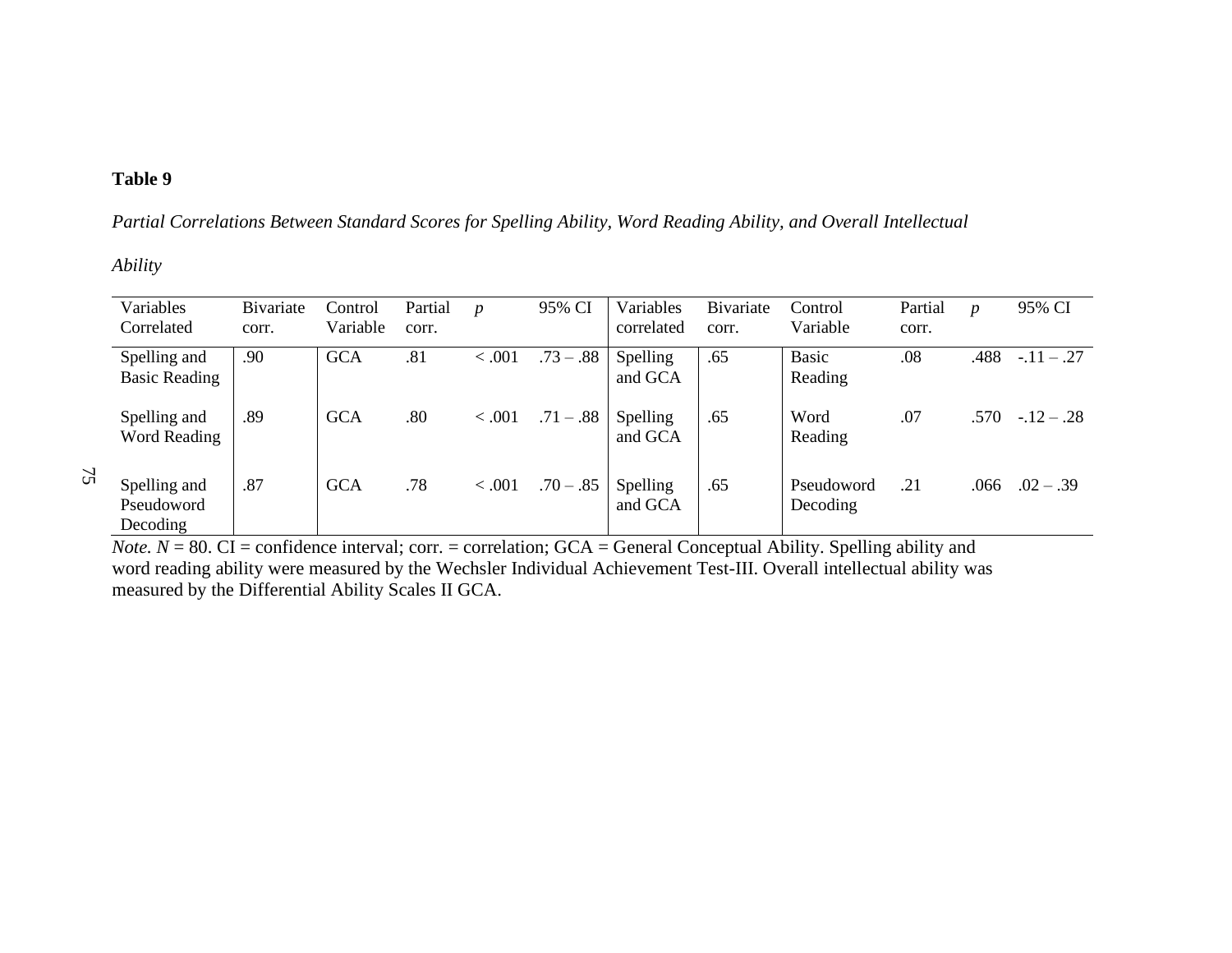*Descriptive Statistics for Spelling, Reading, and Overall Intellectual Ability as a Function of Reading Instruction* 

# *Method*

|                                     | Phonics ( $n = 47$ , 24 girls) |        |           |            |       | Other ( $n = 33$ , 18 girls) |           |           |  |
|-------------------------------------|--------------------------------|--------|-----------|------------|-------|------------------------------|-----------|-----------|--|
| Variable                            | Mean                           | Median | <b>SD</b> | Range      | Mean  | Median                       | <b>SD</b> | Range     |  |
| WIAT-III Spelling SS                | 79.94                          | 81.00  | 12.84     | $43 - 111$ | 59.00 | 60.00                        | 7.91      | $40 - 77$ |  |
| WIAT-III Basic Reading Composite SS | 86.30                          | 88.00  | 11.34     | $55 - 106$ | 59.48 | 61.00                        | 9.04      | $43 - 75$ |  |
| WIAT-III Word Reading SS            | 87.40                          | 89.00  | 13.73     | $58 - 110$ | 59.12 | 60.00                        | 9.53      | $41 - 78$ |  |
| WIAT-III Pseudoword Decoding SS     | 86.04                          | 87.00  | 10.46     | $56 - 107$ | 61.97 | 63.00                        | 6.93      | $50 - 75$ |  |
| DAS-II GCA                          | 69.15                          | 70.00  | 12.62     | $41 - 94$  | 55.64 | 53.00                        | 11.77     | $32 - 79$ |  |

 $Note. N = 80. WIAT-III = Wechsler Individual Achievement Test-III; SS = standard score; DAS-II = Differential Ability$ Scales-II; GCA = General Conceptual Ability.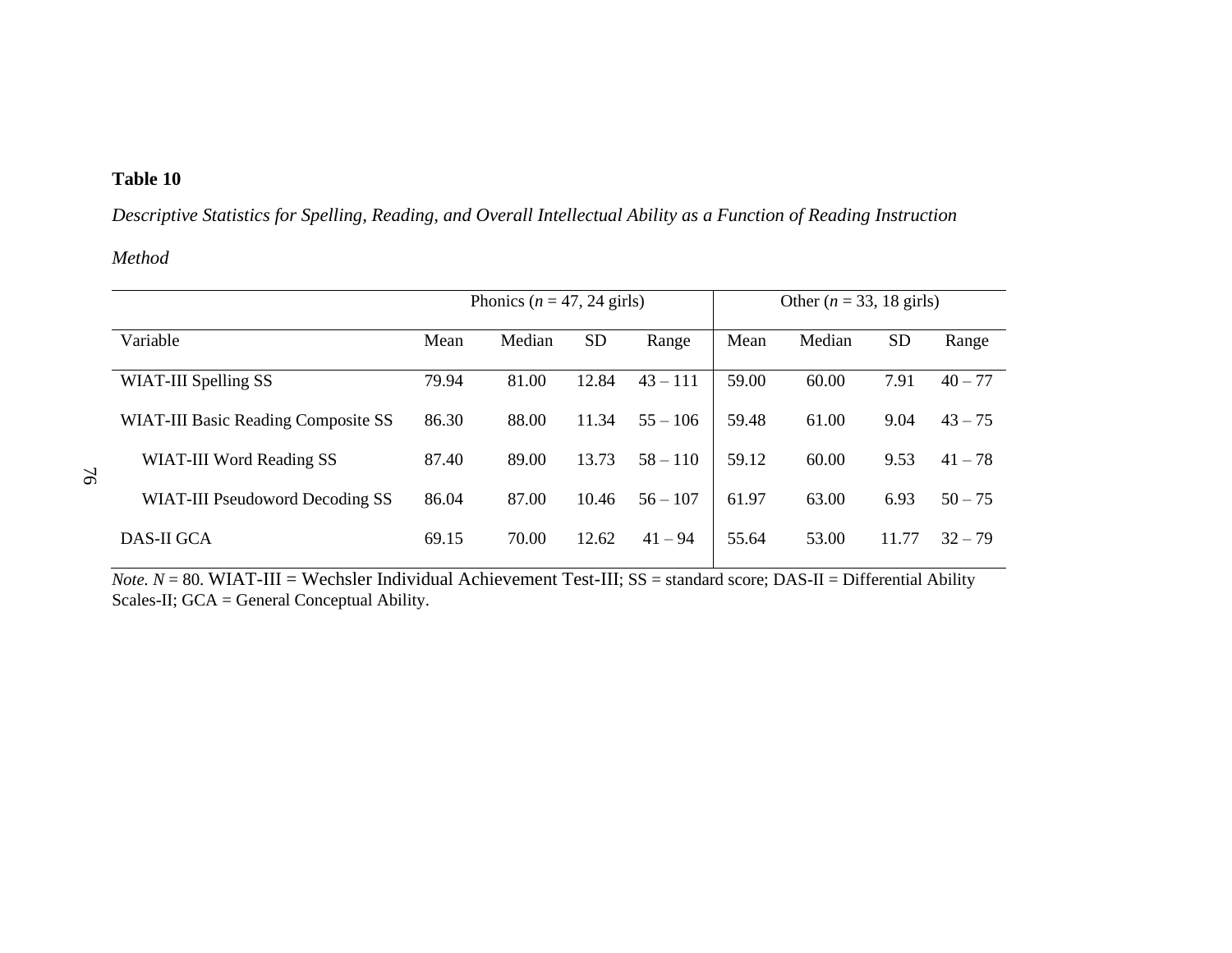# **Multiple Regression Analyses: Concurrent Effect of Spelling Ability on Word Reading Ability**

To determine the concurrent effect of spelling ability on word-reading ability after accounting for phonological awareness, vocabulary, and reading instruction method, multiple regression analyses including the 45 participants who had completed the Phonological Processing measure were performed. Pearson correlations ( $\alpha = .01$ ) among the variables included in the regression analyses are reported in Table 8. All correlations were statistically significant.

We began by computing a multiple regression model with Basic Reading SS as the dependent variable and Phonological Processing T-score and Vocabulary SS as predictors (Model 1). As shown in Table 11, this model explained 60% of the variance in Basic Reading SS, with significant unique variance contributed only by Phonological Processing T-score. To determine if reading instruction method contributes to wordreading ability beyond the effects of phonological awareness and vocabulary, reading instruction method was added to Model 1 (Model 2). As indicated in Table 11, Model 2 accounted for significantly more variance in Basic Reading SS than did Model 1, with large effect sizes for both Phonological Processing T-score and reading instruction method.

Finally, to determine the unique concurrent contribution of spelling ability to word-reading ability beyond the effects of phonological awareness, vocabulary, and reading instruction method, Spelling SS was added to Model 2. As shown in Table 11, Model 3 (the final model) accounted for significantly more variance in Basic Reading SS than did Model 2. Phonological Processing T-score (medium effect), reading instruction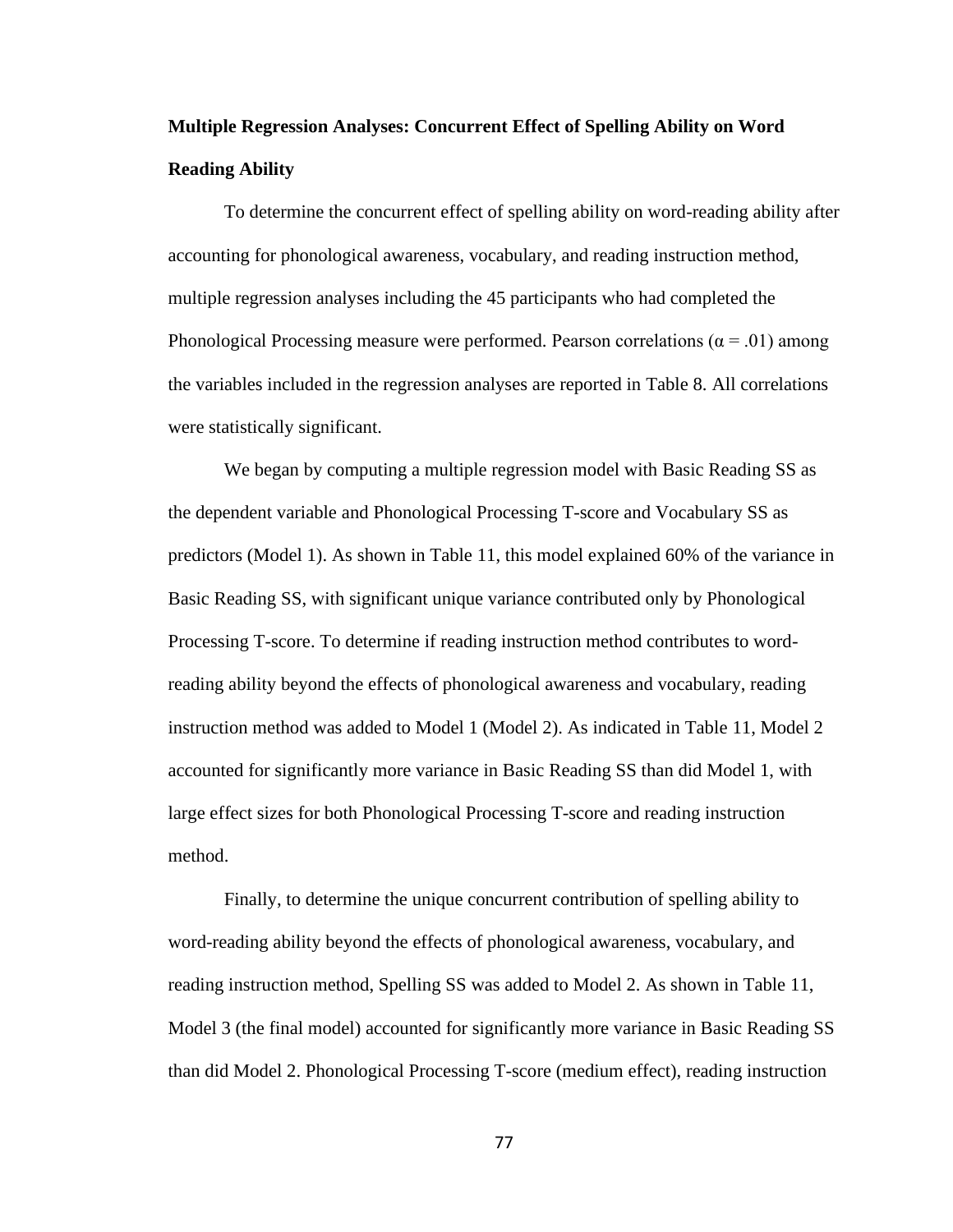method (large effect), and Spelling SS (large effect) made significant independent contributions to the variance in Basic Reading SS. As illustrated in Table 11, after taking into account the contribution of vocabulary, phonological processing, and method of reading instruction, individual differences in spelling ability uniquely explained 12.3% of the variation in word reading.

# **Discussion**

The present study is the first to describe the spelling abilities of a large sample of school- aged children with WS using SSs and to investigate the relations between spelling ability and word-reading ability at the group and individual levels. Results showed that as expected, the spelling abilities of most school-aged children with WS were more limited than those of same-aged children in the general population. However, consistent with the sparse previous literature, spelling ability ranged widely, from inability to spell any words to spelling at age level. At the group level, spelling SS was significantly lower than word-reading SS but at the individual level, for more than half of the participants, spelling SS did not differ significantly from reading SSs. Spelling SS and reading SSs were very highly correlated, even after controlling for overall intellectual ability. Children taught to read using systematic phonics instruction had significantly higher Spelling SSs than children taught to read using other approaches, even after controlling for overall intellectual ability. Spelling ability contributed significant unique variance to word-reading ability, beyond the effects of phonological awareness, vocabulary, and reading instruction method. In the remainder of the Discussion, we discuss these findings, theoretical and educational implications, limitations, and directions for future research.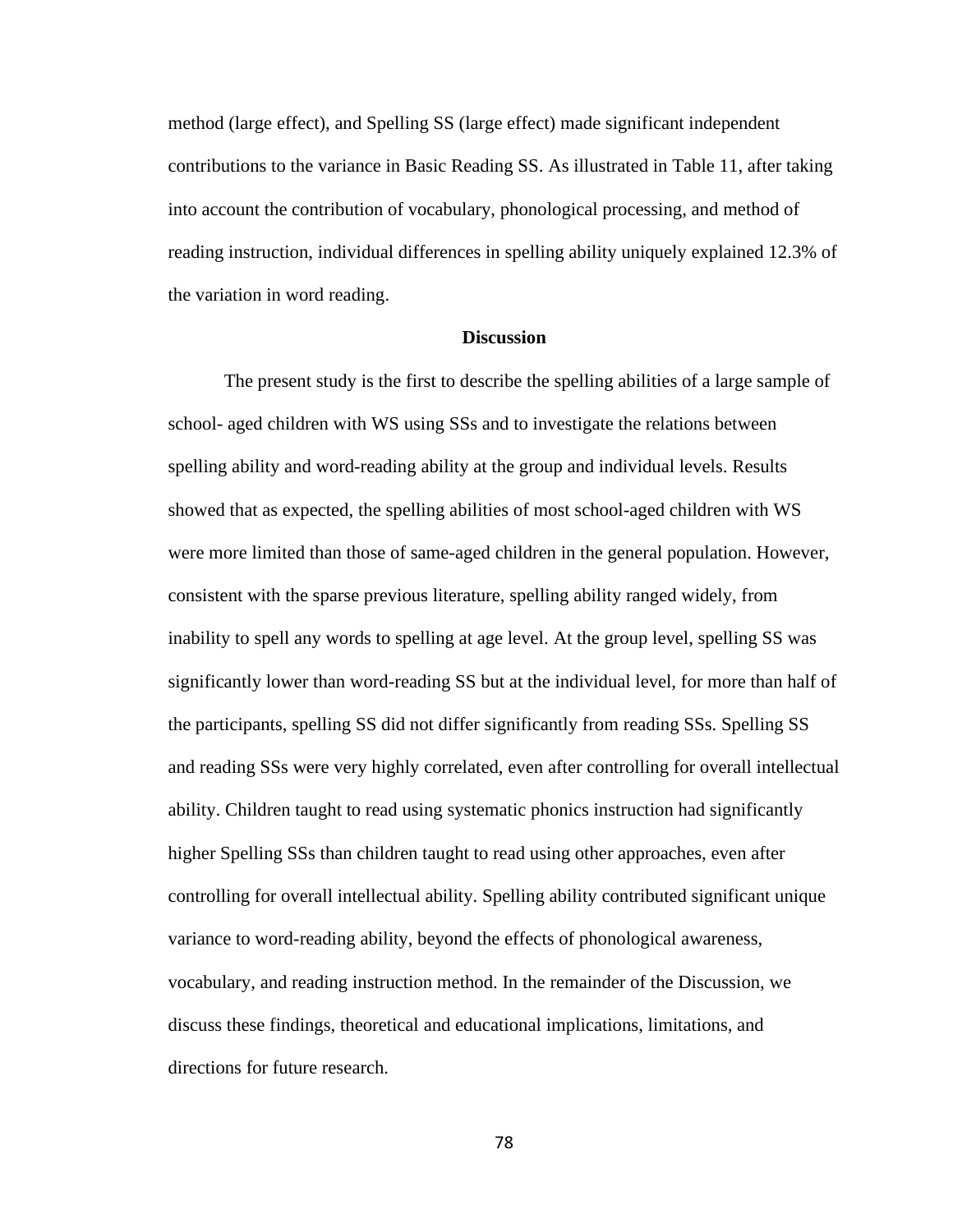# *Multiple Regression Analyses Predicting WIAT-III Basic Reading Composite Standard*

*Score*

| Predictor                                                                                   | $\boldsymbol{B}$ | $\boldsymbol{t}$ | 95% CI for $B$<br>$p-$<br>value |                                                                   | Semi-<br>partial $r$ | Cohen's<br>$\mathcal{L}$ |  |  |  |
|---------------------------------------------------------------------------------------------|------------------|------------------|---------------------------------|-------------------------------------------------------------------|----------------------|--------------------------|--|--|--|
| Model 1                                                                                     |                  |                  |                                 |                                                                   |                      |                          |  |  |  |
| Constant                                                                                    | 72.95            | 46.65            | $<.001$                         | [69.80, 76.11]                                                    |                      |                          |  |  |  |
| Phonological Processing T                                                                   | 0.80             | 4.73             | $<.001$                         | [0.46, 1.14]                                                      | .46                  | 0.60                     |  |  |  |
| Vocabulary SS                                                                               | 0.19             | 1.31             | .199                            | $[-0.10, 0.47]$                                                   | .13                  | 0.04                     |  |  |  |
|                                                                                             |                  |                  |                                 | $R^2$ = .60, adjusted $R^2$ = .59, $F(2, 42)$ = 32.01, $p < .001$ |                      |                          |  |  |  |
| Model 2                                                                                     |                  |                  |                                 |                                                                   |                      |                          |  |  |  |
| Constant                                                                                    | 65.03            | 36.14            | < .001                          | [61.40, 68.67]                                                    |                      |                          |  |  |  |
| Phonological Processing T                                                                   | 0.41             | 2.87             | .007                            | [0.12, 0.70]                                                      | .21                  | 0.36                     |  |  |  |
| <b>Vocabulary SS</b>                                                                        | 0.17             | 1.58             | .122                            | $[-0.05, 0.38]$                                                   | .12                  | $0.06\,$                 |  |  |  |
| Reading instruction method                                                                  | 16.90            | 5.81             | < .001                          | [11.02, 22.78]                                                    | .42                  | 0.82                     |  |  |  |
| $R^2 = .78$ , $R^2$ change = .20, adjusted $R^2 = .77$ , F change (1, 41) = 33.70, p < .001 |                  |                  |                                 |                                                                   |                      |                          |  |  |  |
| <b>Model 3 (Final Model)</b>                                                                |                  |                  |                                 |                                                                   |                      |                          |  |  |  |
| Constant                                                                                    | 70.07            | 49.78            | $<.001$                         | [67.23, 72.92]                                                    |                      |                          |  |  |  |
| Phonological Processing T                                                                   | 0.23             | 2.28             | .028                            | [0.03, 0.43]                                                      | .11                  | 0.29                     |  |  |  |
| Vocabulary SS                                                                               | 0.08             | 1.10             | .279                            | $[-0.07, 0.23]$                                                   | .05                  | 0.02                     |  |  |  |
| Reading instruction method                                                                  | 9.14             | 4.07             | < .001                          | [4.60, 13.69]                                                     | .20                  | 0.40                     |  |  |  |
| WIAT-III Spelling SS                                                                        | 0.57             | 7.08             | $<.001\,$                       | [0.41, 0.73]                                                      | .35                  | 1.24                     |  |  |  |
| $R^2 = .90$ , $R^2$ change = .12, adjusted $R^2 = .89$ , F change (1, 40) = 50.07, p < .001 |                  |                  |                                 |                                                                   |                      |                          |  |  |  |

*Note.*  $n = 45$ . All continuous independent variables were centered on the sample mean. WIAT-III  $=$  Wechsler Individual Achievement Test-III; CI = confidence interval; T = T-score; SS = standard score.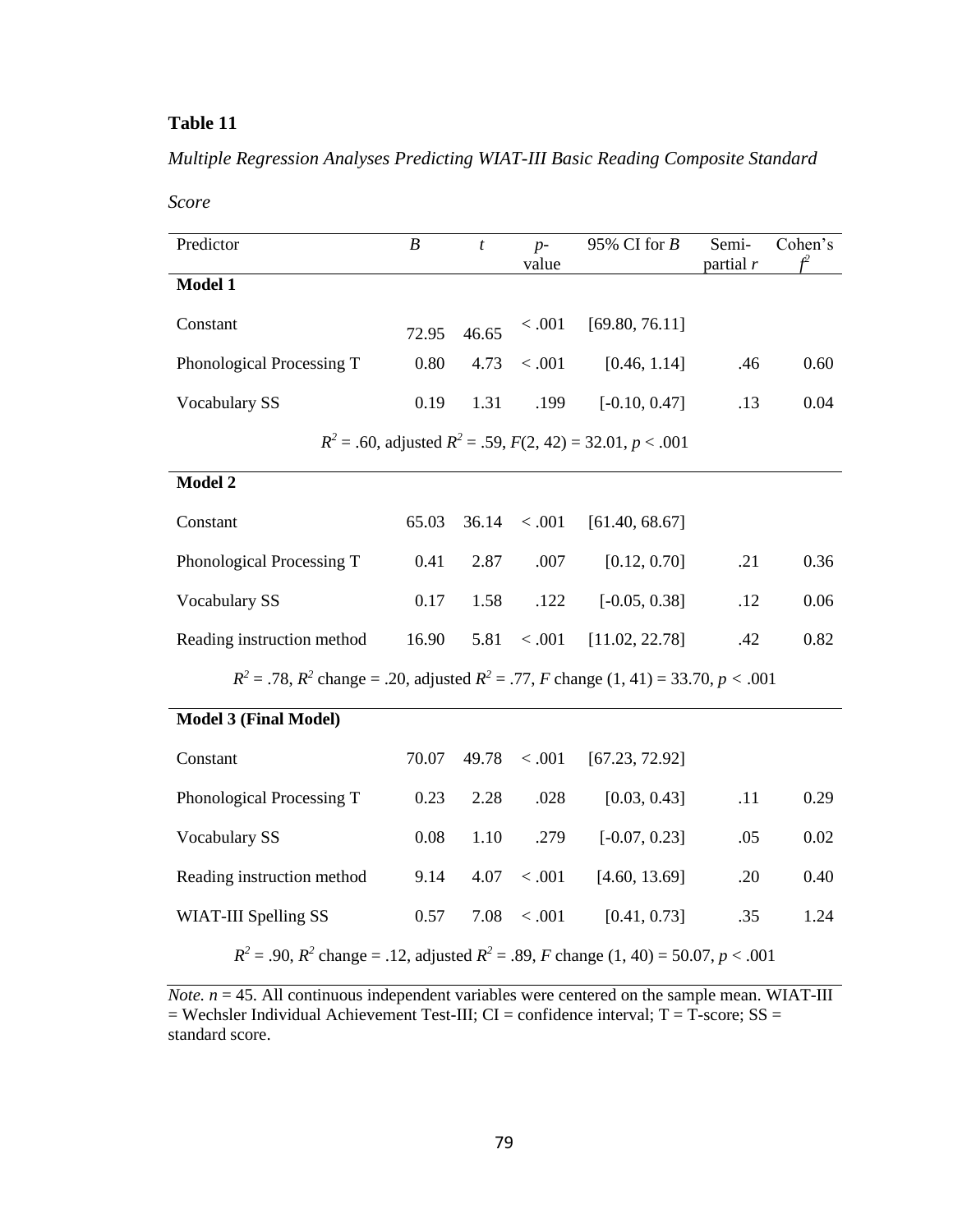# **Relations Between Spelling Ability and Reading Ability**

As hypothesized based on the previous literature for individuals with WS (Howlin et al., 1998; Udwin et al., 1987), at the group level, the single-word reading abilities (as measured by SSs) of school-aged children with WS are a strength relative to their spelling ability (SS), but the effect size is small. The parents of many participants spontaneously reported that their child had never been assigned spelling words, suggesting that spelling either was not being taught or was not being taught systematically. If this pattern characterized a large proportion of participants, the lack of spelling instruction likely would have contributed to the difference in reading and spelling SSs. Consistent with the possibility that a large proportion of the participants had not received systematic spelling instruction, based on a national survey, Cutler and Graham (2008) found that only about one-third of primary grade teachers reported using a systematic spelling program for TD children; and Pan et al. (2021) reported that in recent years, a growing number of schools in the USA have deemphasized or eliminated traditional methods of explicit spelling instruction. Similarly, an observational study of the reading instruction provided to children with ID in self-contained classrooms found that most of the teachers did not spend any time teaching spelling; on average, only 0.1% of the observed time for literacy instruction was spent on spelling instruction (Lindström & Lemons, 2021).

Although the difference between spelling ability and reading ability was significant at the group level, word-reading SSs were on average only 4 SS-points higher than spelling SSs. This is consistent with the result that at the individual level, neither Word Reading SS nor Pseudoword Decoding SS differed significantly from Spelling SS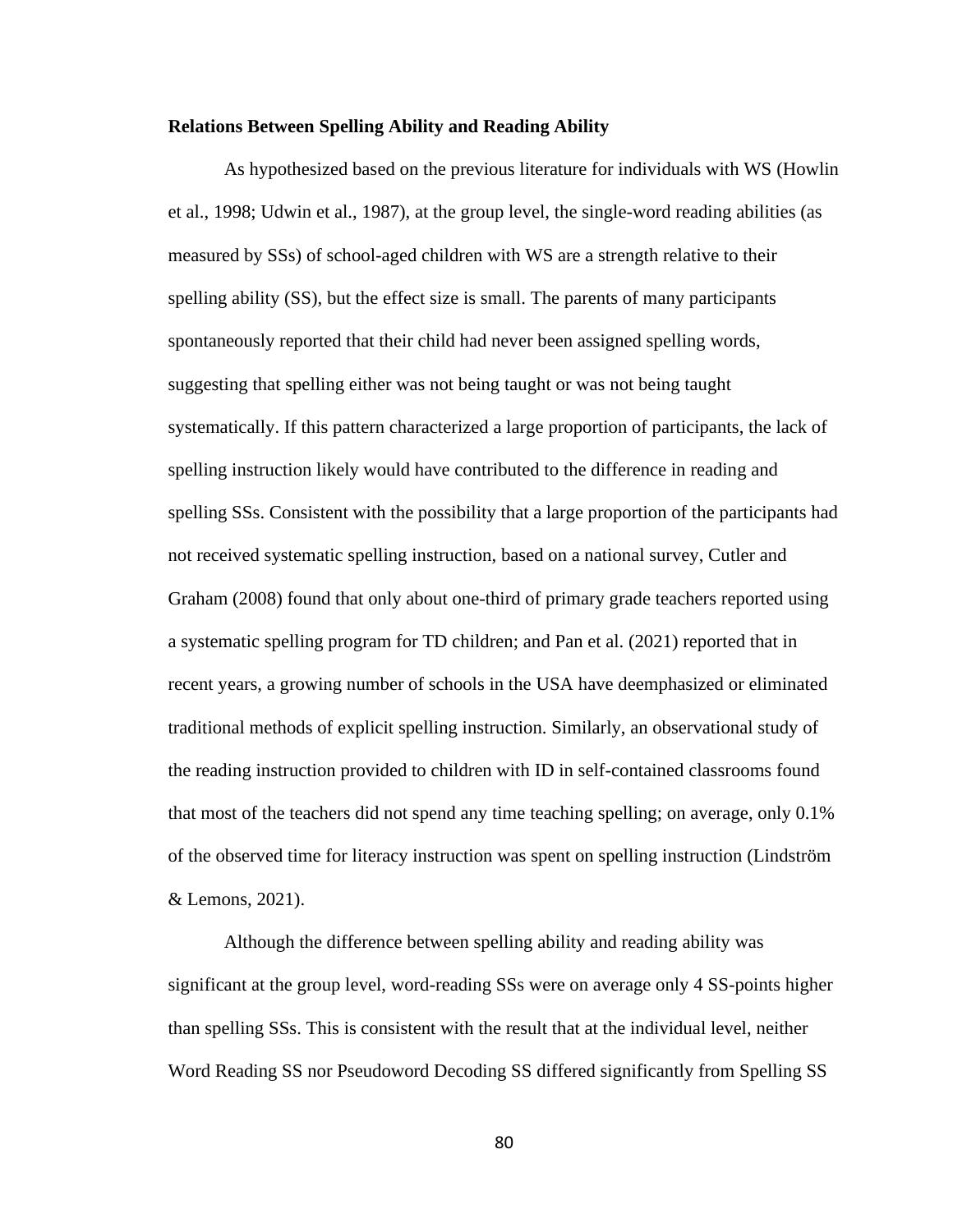for more than half of the participants. As hypothesized based on Udwin et al.'s (1987) findings, most of the remaining participants obtained significantly higher Reading SSs than Spelling SS.

Similar to TD children (e.g., Ehri, 2000; Ouellette & Sénéchal, 2017; Treiman et al., 2019) and children with ID (e.g., Cardoso-Martins et al., 2009; Henry & Winfield, 2010), there was a very strong correlation between reading ability and spelling ability for children with WS. This correlation remained very strong even after controlling for intellectual ability. In contrast, once word-reading ability was controlled, the correlation between spelling ability and IQ became close to 0. The very strong correlation between spelling and word reading suggests that spelling ability and word-reading ability rely on the same learning mechanisms. In line with Ehri's (2020) Word Identity Amalgamation Theory, our finding of a strong correlation between systematic phonics instruction and both spelling and word reading suggests that a major learning mechanism consists of mapping between the graphemes in written words and the phonemes in spoken words.

Similar to previous longitudinal findings for TD children (e.g., Ouellette & Sénéchal, 2017; Treiman et al., 2019), our cross-sectional finding of a unique concurrent contribution of spelling ability to word-reading ability above and beyond the effects of phonological awareness, vocabulary, and reading instruction method provides further evidence for the strong and unique relation between spelling ability and word-reading ability. This finding, in combination with prior meta-analytic findings for TD children (Graham & Santangelo, 2014), also suggests that school-aged children with WS are likely to benefit from systematic instruction in spelling to support learning to read. Given that learning to spell strengthens knowledge of the alphabetic system (Ehri, 2020; Graham et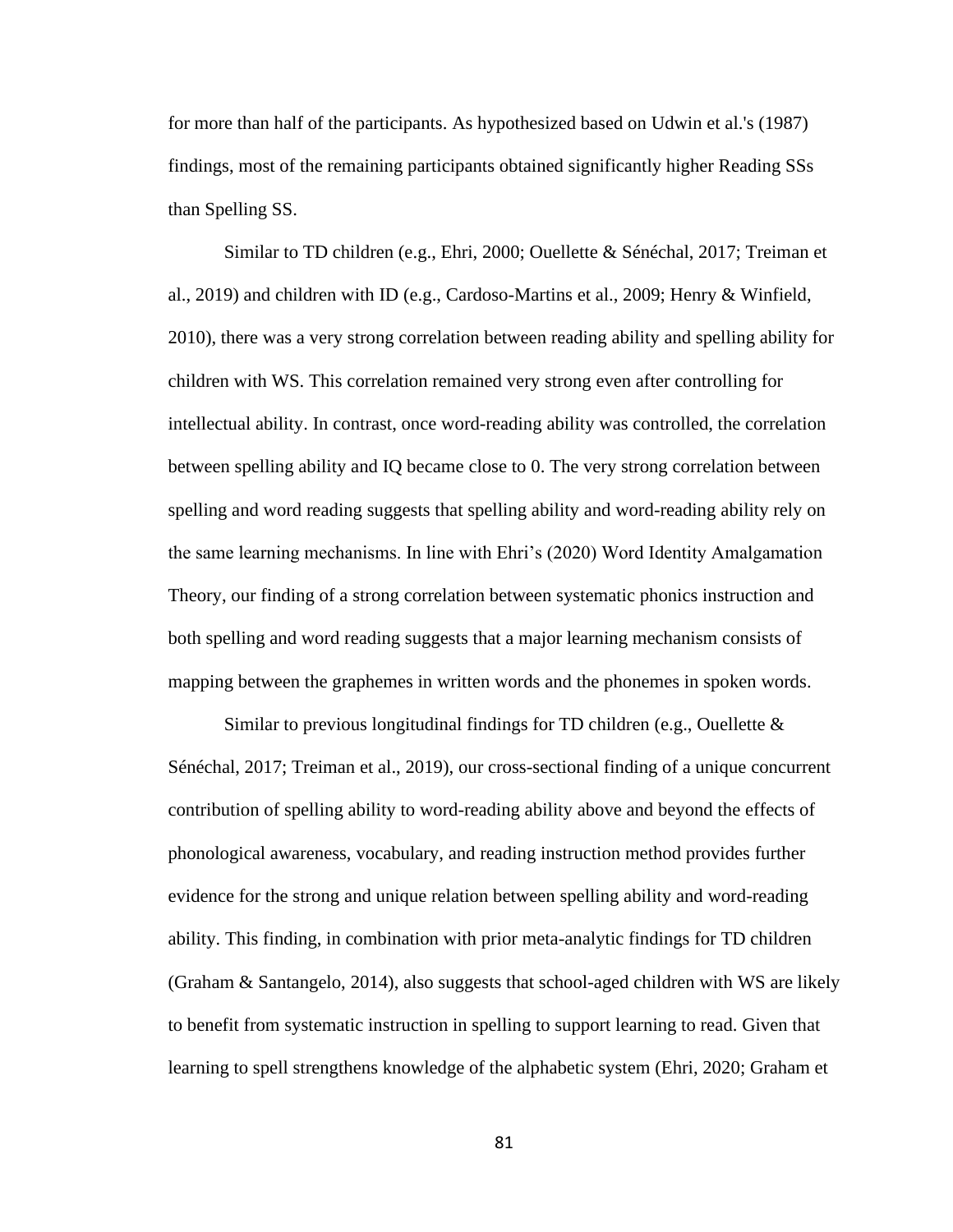al., 2018), systematic instruction in spelling should enhance the bond between spellings and pronunciations in memory, resulting in higher lexical quality and stronger orthographic representations (Ehri, 2020; Perfetti & Hart, 2002), which are key to both skilled reading and accurate spelling (Galuschka et al., 2020; Graham & Santangelo, 2014).

With the advent of spell checkers, some teachers have suggested that spelling instruction is unnecessary (Moats, 2005; Pan et al., 2021). However, for the spell checker to work, spelling abilities need to be reasonably developed. For example, spell checkers correctly identified the target word from the misspellings of students with learning disabilities only 53% of the time (Montgomery et al., 2001; see Pan et al., 2021 for further discussion). Furthermore, as highlighted by Moats (2005, 2019) and evidenced by Graham and Santangelo's (2014) meta-analysis, direct, systematic instruction in spelling is important for the development not only of spelling but also of word reading, phoneme awareness, and reading comprehension, and for understanding of the writing system (Treiman, 2018). We therefore suggest that direct and systematic spelling instruction be incorporated into literacy practices for children with WS. (See Moats, 2005, 2019, for detailed strategies for spelling instruction.)

# **Relation Between Method of Reading Instruction and Spelling and Reading Abilities**

As hypothesized based on prior findings for TD children and children with learning disabilities (Graham et al., 2018), school-aged children with WS being taught to read using a systematic phonics approach also spell significantly better than children taught to read using other methods. This effect remained significant even after controlling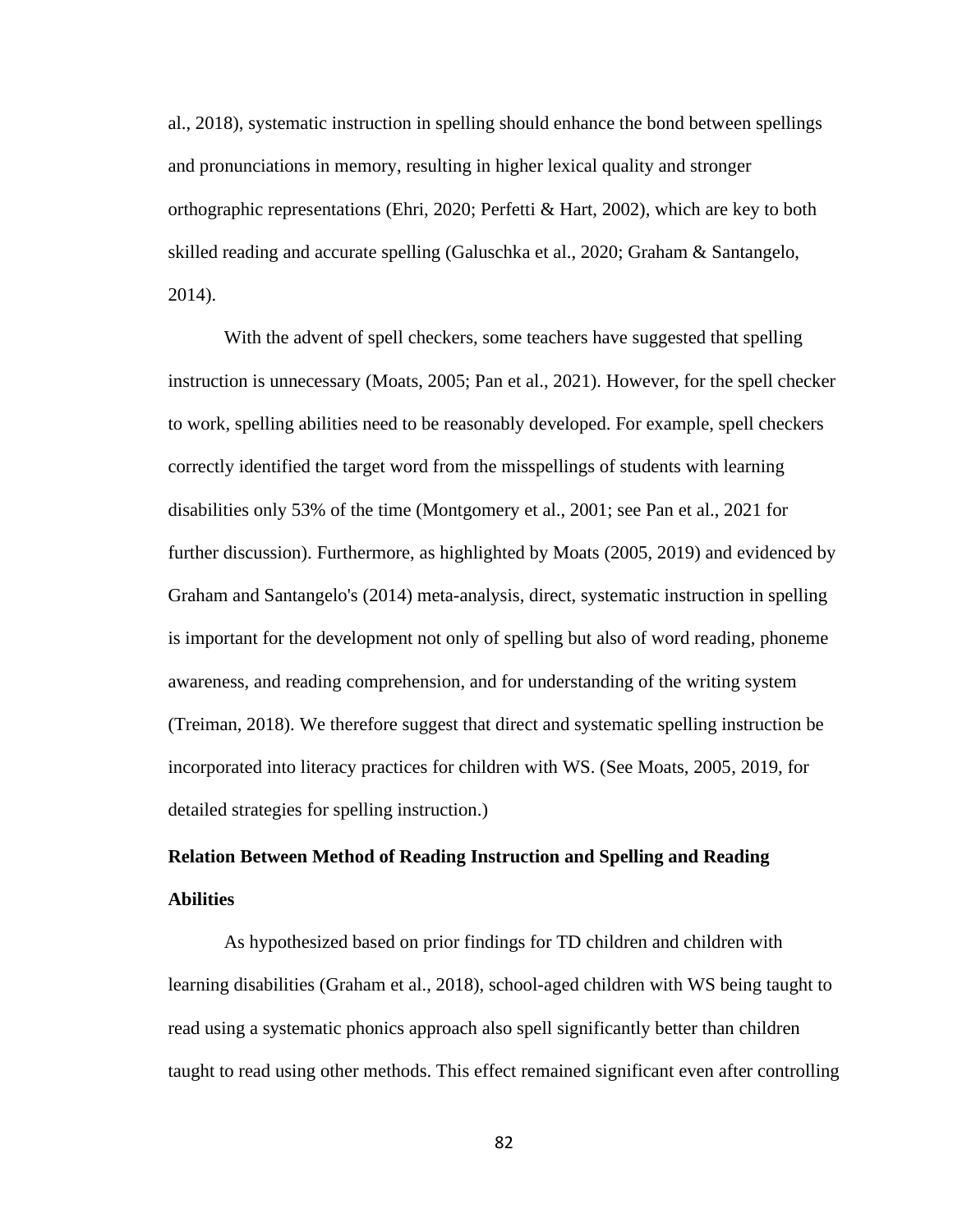for chronological age and IQ. These findings provide further evidence of the value of systematic phonics instruction for children with WS. The finding of a unique concurrent contribution of reading instruction method to word-reading ability, above and beyond the effects of phonological awareness, vocabulary, and spelling, extends Mervis et al.'s (2021) finding of a significant positive effect of systematic phonics instruction on the word-reading abilities of 9-year-olds with WS to a considerably broader age range. Given the importance of word reading for reading comprehension (e.g., Castles et al., 2018), this benefit would be expected to extend to reading comprehension. As Moats (2005, 2019) has noted, the teaching of spelling would be enhanced by an approach that includes teaching about the structure of the language, phonological awareness, phonemegrapheme correspondence, orthographic patterns, morphology, and etymology, in addition to systematic instruction in phonics (see also Galuschka et al., 2020).

#### **Limitations and Future Directions**

The results of the present study should be interpreted in the context of certain limitations. Despite efforts to enroll a diverse sample and the strength of including participants who resided across a very wide geographical area, most of the participants were White non-Hispanic and the majority of the participants' mothers had completed at least a bachelor's degree. Future research with more diverse samples would be valuable.

The cross-sectional nature and correlational design of the present study do not allow us to draw conclusions about causality. Longitudinal studies in which spelling abilities at one age are predicted from hypothesized predictor abilities measured at a younger age would be valuable to address the hypothesis that spelling ability and reading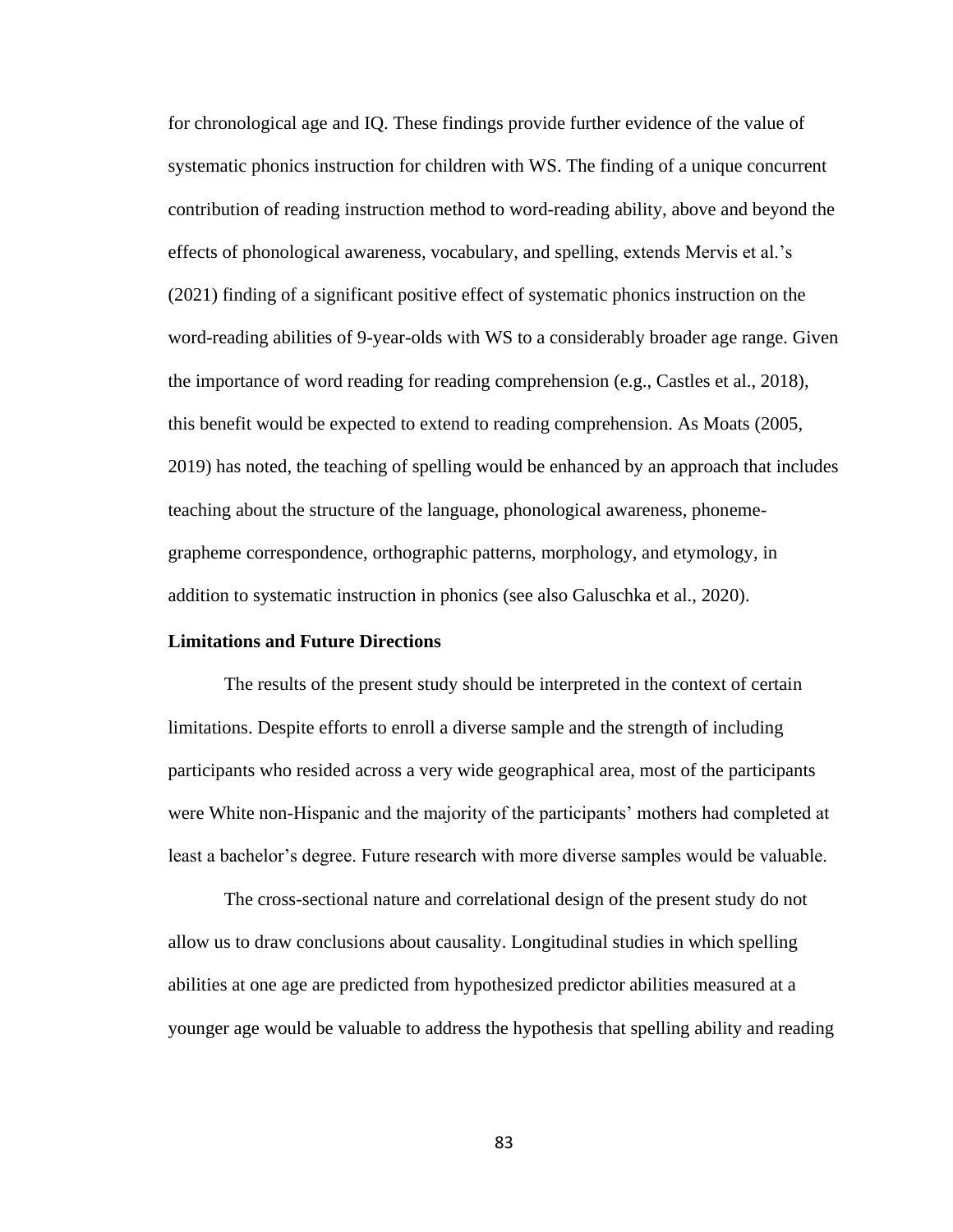ability rely on similar processes. This type of study is crucial for beginning to address causal relations in the development of spelling abilities in individuals with WS.

# **Conclusions**

The spelling ability of school-aged children with WS is characterized by considerable variability, ranging from inability to spell any words to spelling at age level. Spelling ability and reading ability are very highly correlated and remain very highly correlated even after controlling for IQ. Furthermore, the advantage of systematic phonics instruction for facilitating word-reading development and, by extension, reading comprehension previously found for a large sample of 9-year-olds with WS (Mervis et al., 2021) extends to spelling skills for  $9 - 17$ -year-olds with this syndrome. Our findings have a clear educational implication: Literacy instruction for children with WS should include a systematic phonics component that incorporates systematic spelling instruction.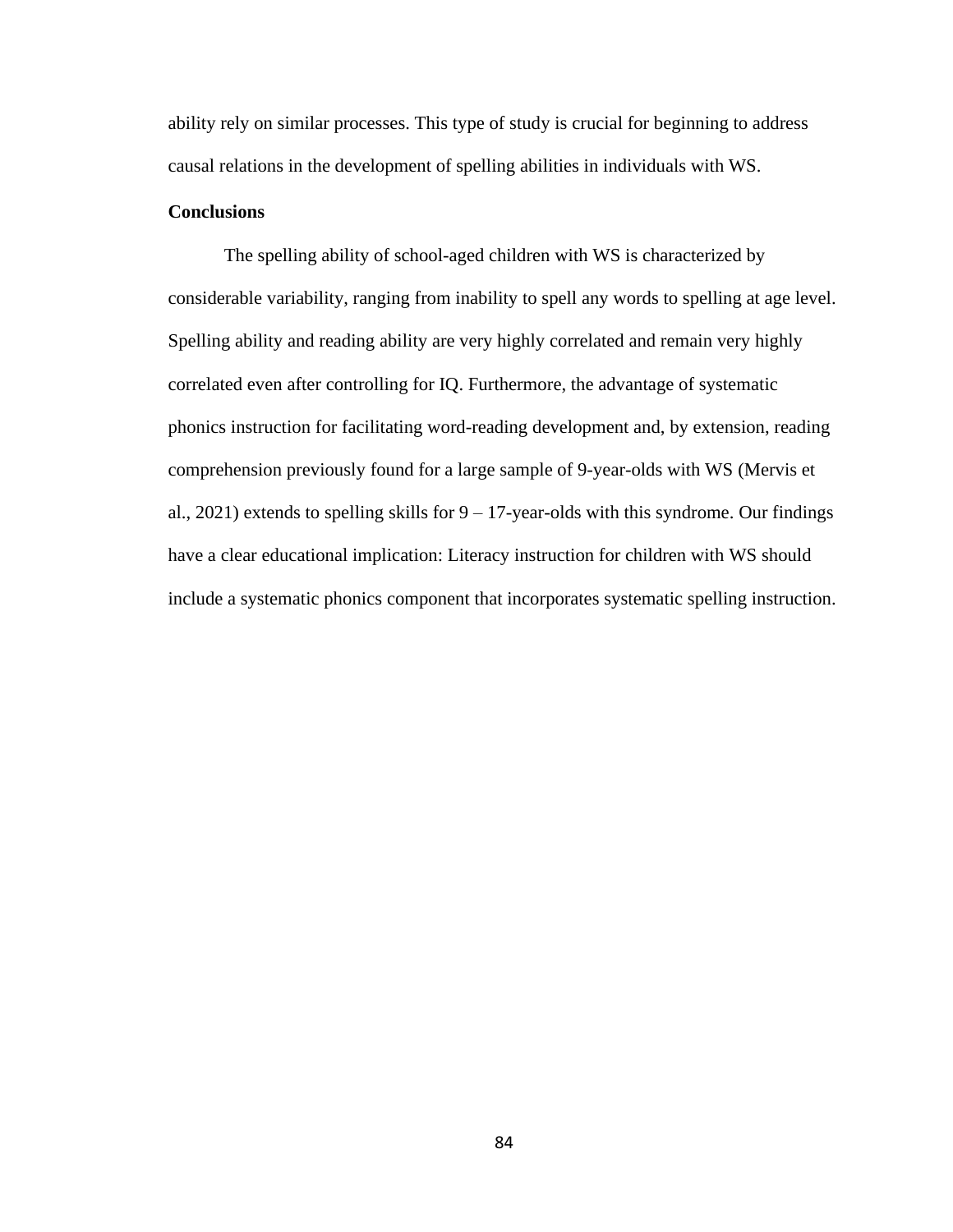## CHAPTER IV

# GENERAL DISCUSSION

The purpose of the present dissertation was to examine and characterize the wordreading and spelling abilities of children with WS and to identify their cognitive, language, and instructional correlates. I took two different approaches to characterize these abilities. In Study 1, individual differences in phonological awareness, visual spatial perception, vocabulary, overall intellectual abilities, and reading instruction approach (systematic phonics vs. other approaches) for sixty-nine  $6 - 7$ -year-olds (most of whom were in kindergarten) were used to predict word-reading abilities three years later. In Study 2, relations between spelling, word reading, and vocabulary abilities and method of reading instruction were investigated for eighty  $9 - 17$ -year-olds. Findings from both Study 1 and Study 2 provide further evidence that the word-reading ability and spelling ability of individuals with WS vary broadly, ranging from inability to read or spell any of the words on the standardized assessment to word-reading or spelling ability at age level. The magnitude of the individual differences among children with WS was similar to the magnitude of individual differences found in the general population, as evidenced by the fact that the SDs for the WS sample on the standardized measures used in Study 1 were almost as large as for the general population and in Study 2 were as large as for the general population. At the same time, the means for the academic achievement measures for the samples included in this dissertation are almost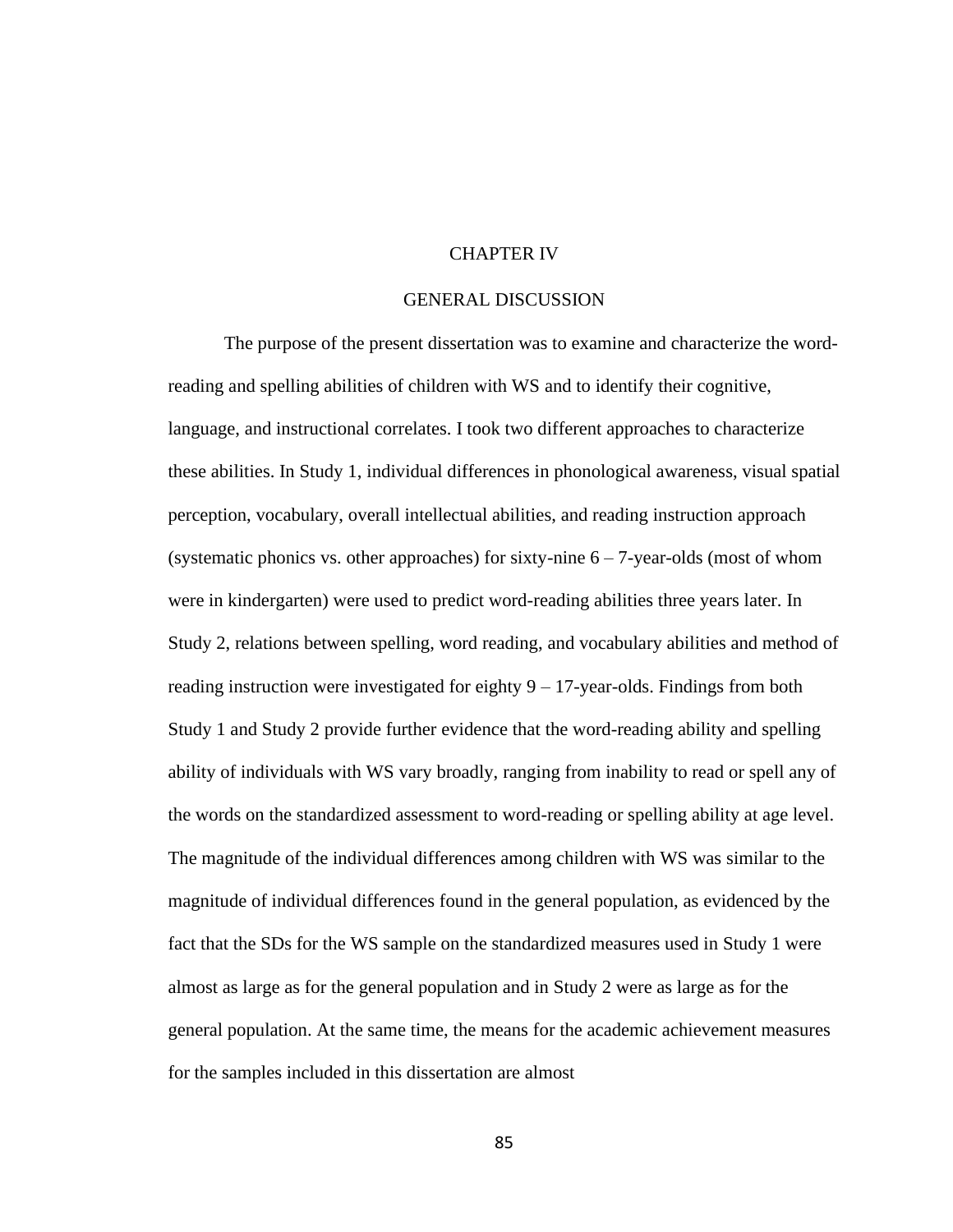two SDs below the mean for the WIAT-III norming sample, indicating that, on average, the word-reading and spelling abilities of children and adolescents with WS are well below the average level of their chronological age peers from the general population.

The results reported in my dissertation extend previous findings regarding the literacy abilities of individuals with WS in at least six ways. First, Study 1 was the first longitudinal study to use standardized scores (SSs or T-scores) for both predictors and word-reading measures. The only previous longitudinal study of the reading abilities of children with WS (Steele et al., 2013) used raw scores (despite the 3-year range in age among the participants) and age equivalents. Second, Study 1 was the first to demonstrate, for children with WS, the indirect effect of vocabulary on later word reading through its effect on phonological awareness for children with WS. Third, Study 1 was also the first to document the positive longitudinal relation between systematic phonics instruction and later word-reading skills. Fourth, Study 2 characterized the spelling skills of children with WS using SSs for a considerably larger sample than the only previous study that reported SSs (Polse, 2013). Fifth, Study 2 was the first to systematically investigate the relations between word-reading and spelling skills for children and adolescents with WS. Finally, Study 2 was the first to demonstrate the relevance of systematic phonics instruction for individuals with WS not only for word reading but also for spelling skills.

As indicated in Chapter 1, I had two overarching goals for my dissertation research: 1) evaluate the applicability of theories of reading and spelling acquisition developed based on TD children for children with WS; and 2) provide results that will inform the development of targeted assessments and interventions. Regarding my first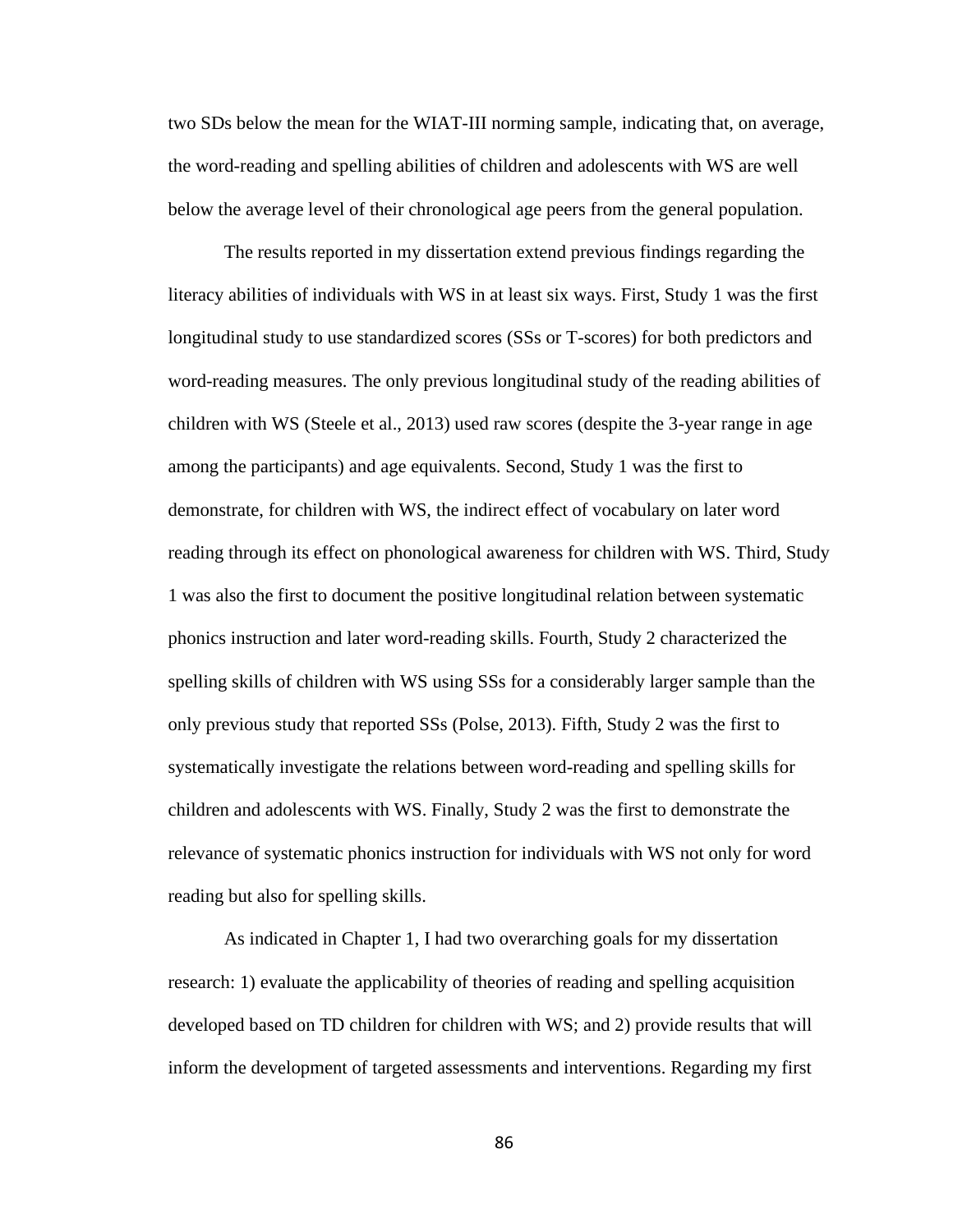overarching goal, the findings from the two studies reported on children with WS provide support for the universality of theoretical models of reading development developed based on TD children. Regarding my second overarching goal, findings from my dissertation suggest that educational approaches known to be effective for children who are having difficulty learning to read are likely to be appropriate for children with WS. In the remainder of the Discussion, I consider the findings from both studies, highlighting the similarities between the early literacy of children with WS and TD children. Theoretical and educational implications and directions for future research are addressed.

# **Early Literacy of Children with Williams syndrome is Similar to Typically**

# **Developing Children**

Broadly, the findings from Study 1 and Study 2 indicate that the correlates of the word-reading and spelling abilities of children with WS are similar to those for TD children. This was demonstrated in at least four ways. First, I demonstrated a positive relation between systematic phonics instruction and both word-reading ability (Study 1) and spelling ability (Study 2) for children with WS. Systematic phonics has been shown to be more effective than less-systematic phonics or no phonics for teaching word reading to TD children as demonstrated by a large body of research (e.g., Castles et al., 2018; Ehri, 2020; NRP, 2000). Second, similar to what has been demonstrated for TD children (Hjetland et al., 2019; Hulme et al., 2015; Storch & Whitehurst, 2002) and children at familial risk for reading difficulties (Hulme et al., 2015), the contribution of vocabulary to word reading of children with WS, rather than being direct, was indirect through phonological awareness. Third, in Study 2 spelling ability and reading ability were highly correlated, which is consistent with findings for TD children (e.g., Ehri, 2000; Pan et al.,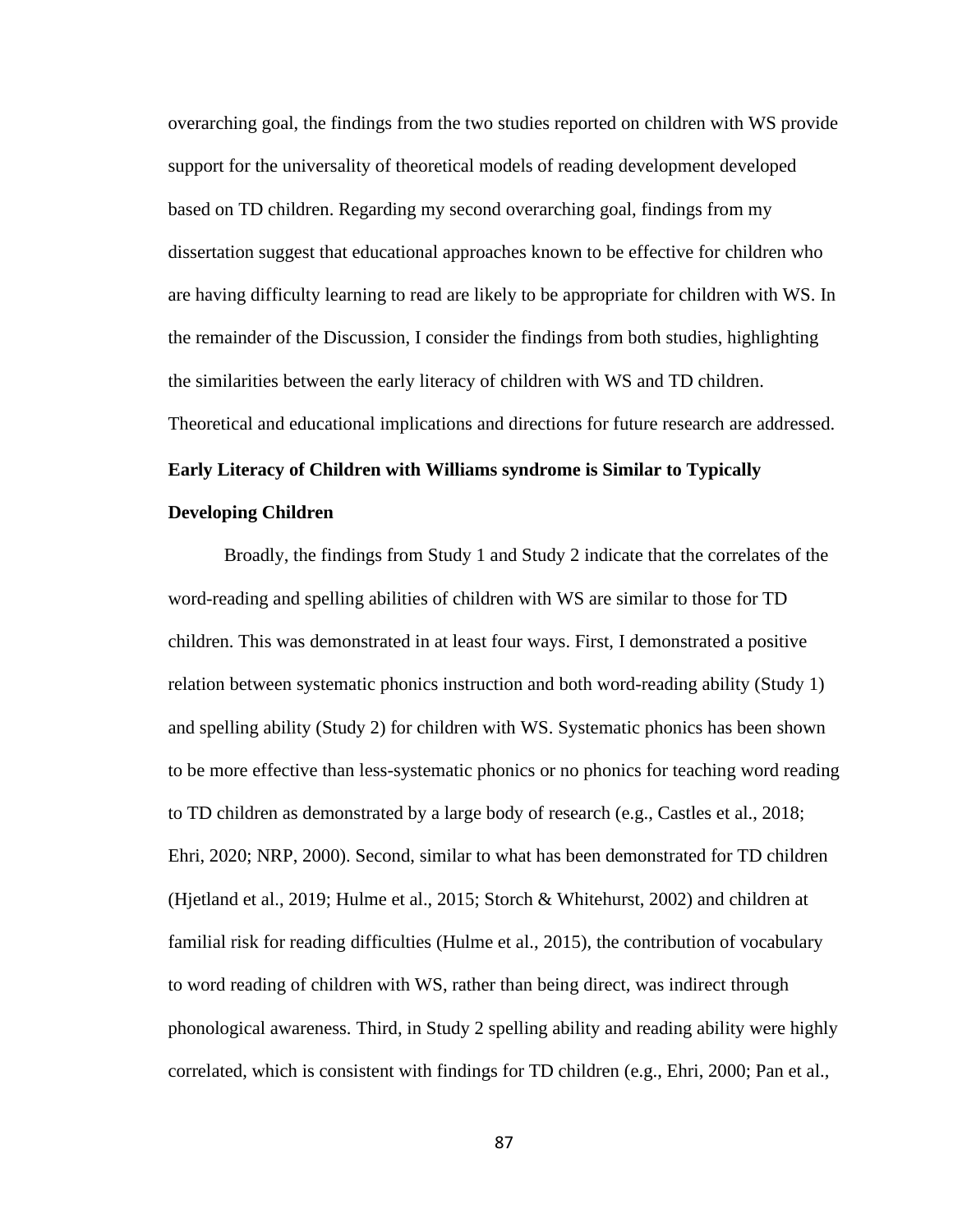2021; Peterson et al., 2021). Fourth, as would be expected given these findings, the results reported for children with WS are consistent with theories that were developed for children from the general population.

# **Theoretical Implications**

The findings for children with WS presented in this dissertation fit with the previous results that were used to develop theoretical models of reading development (described in the previous chapters) for TD children or for children with reading difficulties. These models include: Phase Theory (Ehri, 1987, 2005, 2020), Word Identity Amalgamation Theory (Ehri, 2020), the lexical quality hypothesis (Perfetti & Hart, 2002), the triangle model (Seidenberg & McClelland, 1989), and the self-teaching hypothesis (Share, 1995). In addition, findings from Study 1 fit with the Lexical Restructuring Model (Metsala & Walley, 1998), a theoretical model of phonological awareness development. Consequently, my findings for children with WS provide support for the universality of these models, as described in the remainder of this section.

According to Ehri's Phase Theory (Ehri, 1987, 2005, 2020; see Chapter 1), phonological awareness is a central foundational skill for learning to read. In addition, although I was not able to investigate letter name/sound knowledge in my dissertation, this skill has been shown repeatedly to be essential for beginning to read (Clayton et al., 2020; Ehri, 2020; Ehri, Nunes, Stahl, et al., 2001; Ehri, Nunes, Willows, et al., 2001). To move from the pre-alphabetic phase to the partial and full alphabetic phases, the beginning reader needs to form grapheme-phoneme connections. To be successful in this task, young children need to be able to recognize and discriminate letter shapes and be aware of the sounds in speech. The Word Identity Amalgamation Theory (Ehri, 2020)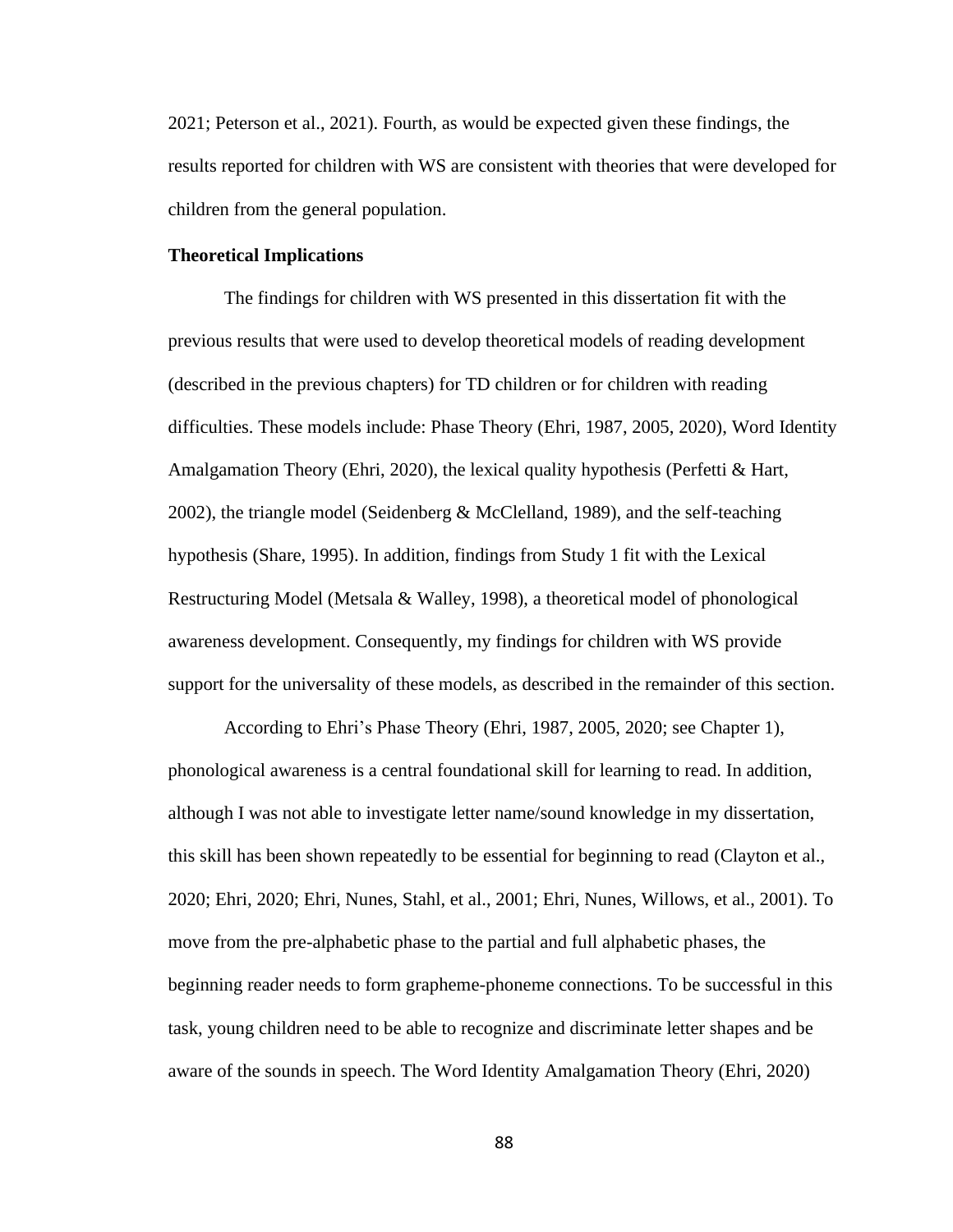explains the last phase of Ehri's Phase Theory (consolidated alphabetic phase), stating that to become a fluent reader, the child must bond the various aspects of a word together as a lexical unit. These aspects include orthography (spelling), phonology, morphology, syntax, and semantics (vocabulary). In oral language, most of these aspects have already been bonded together. However, to complete the bonding process and allow for fluent reading, the child must bond spellings to pronunciations. Knowledge of the alphabetic system is the glue that bonds orthography to phonology. Decoding has a crucial role in this process. (See also Share's [1995] self-teaching hypothesis.) As a result of decoding, the spellings of words are stored in memory by forming connections between letter-sound subunits within individual words. My findings for Study 1 and 2 are consistent with Ehri's theories.

In addition to Ehri's (2020) theories, the lexical quality hypothesis (Perfetti  $\&$ Hart, 2002) and the triangle model (Seidenberg & McClelland, 1989) both emphasize the importance of forming connections between orthography, phonology, and semantics in order to read words automatically. All three theories also predict the high correlation observed between spelling and reading ability for children with WS in Study 2. These theories have in common that learning to spell allows for better understanding of the alphabetic principle (i.e., the understanding that graphemes represent phonemes) and facilitates learning letter-sound regularities, which are necessary for children to be able to read words that they have not encountered before.

# *Phonological Awareness*

Consistent with all the above-mentioned theories, the findings from both Study 1 and Study 2 demonstrated the key role of phonological awareness in word reading for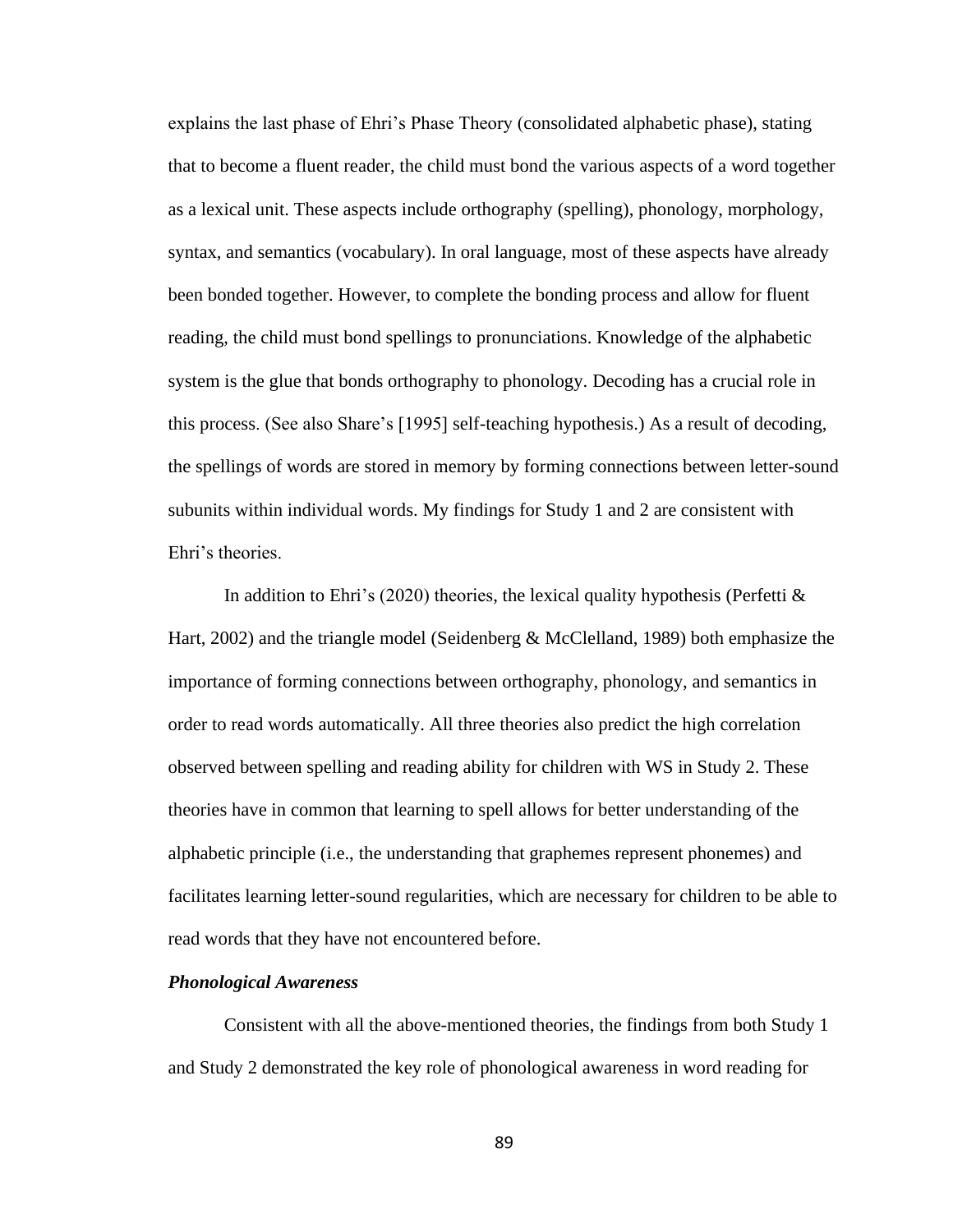children with WS. In Study 1 (see Table 3), early phonological awareness was strongly correlated with word-reading ability measured three years later  $(r = .62, p < .001)$  and continued to explain significant unique variance in word reading even after accounting for visual-spatial perception, overall intellectual ability, and reading instruction method. In Study 2 (see Table 8), phonological awareness was strongly correlated with both word reading  $(r = .77, p < .001)$  and spelling  $(r = .66, p < .001)$  and continued to explain significant unique variance in word reading even after accounting for vocabulary, reading instruction method, and spelling performance. Theoretically, these findings suggest that phonological awareness has a central role in learning to read for children with WS, providing support for the universality of the central role of phonological awareness in learning to read. These results are consistent with previous studies of TD children (e.g., Caravolas et al., 2013; Clayton et al., 2020; see Melby-Lervåg et al., 2012 for a metaanalysis) and individuals with WS (Brawn et al., 2018; Laing et al., 2001; Levy et al., 2003; Levy & Antebi, 2004; Menghini et al., 2004; Mervis et al., 2021; Pezzino et al., 2021).

# *Visual-spatial Perception*

As stated previously, to transition from the pre-alphabetic phase to the partial alphabetic phase (Phase Theory; Ehri, 1987, 2005, 2020), recognizing and differentiating letter shapes is key for the beginning reader to be able to start forming graphemephoneme connections. Consistent with Ehri's Phase Theory, in Study 1, the visual-spatial perception task – in which children had to match identical letter-like forms by discriminating among forms that differed only by spatial rotation – was strongly correlated with word reading ( $r = .55$ ,  $p < .001$ ) and continued to explain significant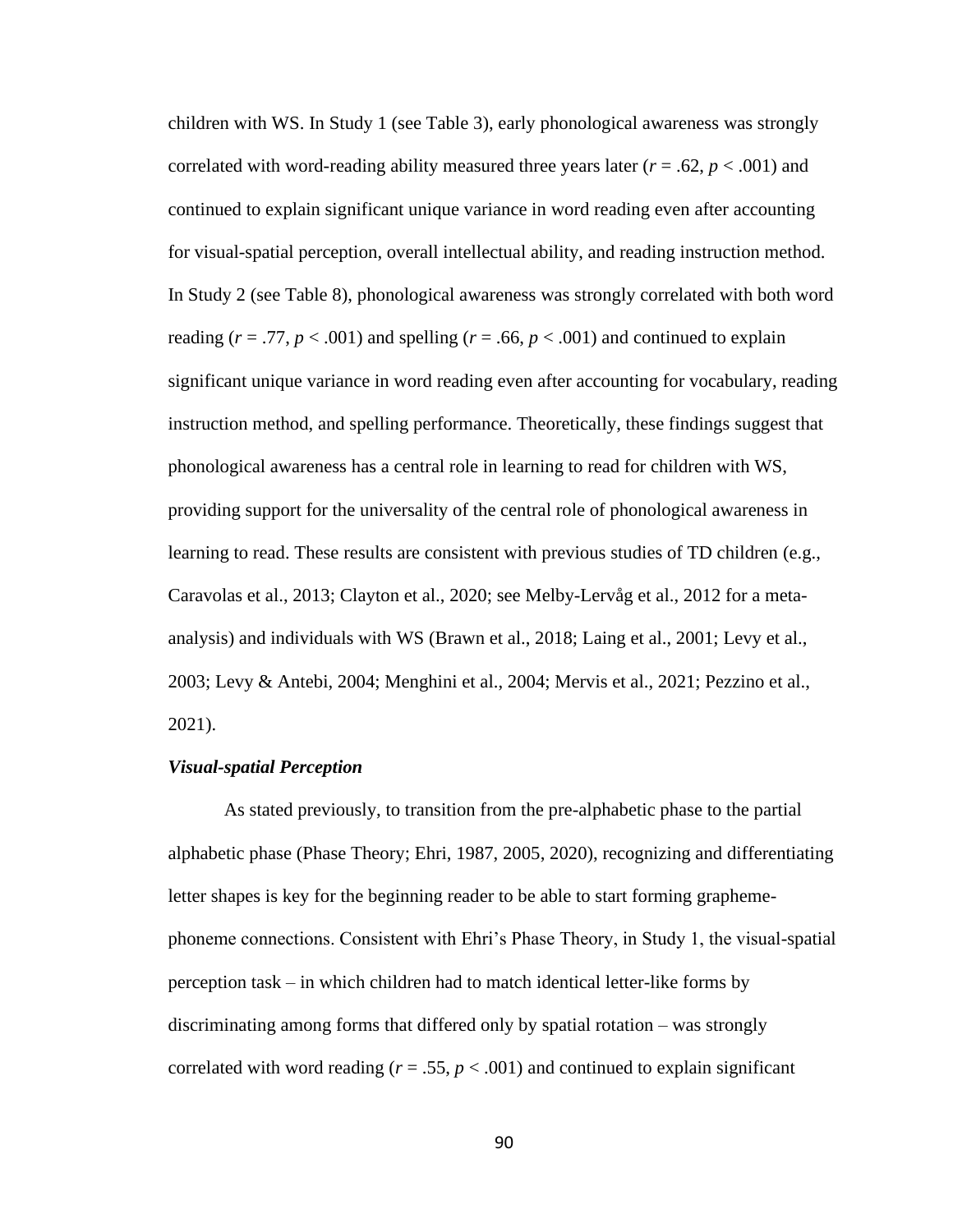unique variance in word reading even after accounting for phonological awareness, overall intellectual ability, and reading instruction method. These findings are consistent with Dessalegn et al.'s (2013) conclusions based on the two cases they reported. The two 16-year-olds with WS in their study differed considerably in their visual-spatial perception skills, which the authors suggest could be driving the striking difference in their word-reading skills. In sum, our results suggest that visual-spatial perception skills are particularly important in the early stages of learning to read, allowing children to differentiate letters that differ only in spatial orientation (e.g., *b* and *d*). Telling letters apart is difficult for very young TD children (e.g., Kaufman, 1980; Lachmann & Geyer, 2003) and considering the hallmark weakness in visual-spatial skills in individuals with WS (Mervis et al., 1999), differentiating letters might be particularly challenging and will probably be mastered more slowly.

#### *Vocabulary*

The simple correlation between vocabulary and word-reading skills was strong in both Study 1 ( $r = .51$ ,  $p < .001$ ) and Study 2 ( $r = .61$ ,  $p < .001$ ). However, consistent with findings from studies of TD children (e.g., Hjetland et al., 2019; Hulme et al., 2015; Storch & Whitehurst, 2002), the direct effect of vocabulary was not statistically significant after accounting for other relevant variables (phonological awareness, visualspatial perception, intellectual ability, and reading instruction method in Study 1; phonological awareness, reading instruction method, and spelling in Study 2). On the other hand, the results of the mediation analysis presented in Study 1 demonstrated that vocabulary had an indirect effect on word-reading ability through phonological awareness. This finding is consistent with the Lexical Restructuring Model (Metsala &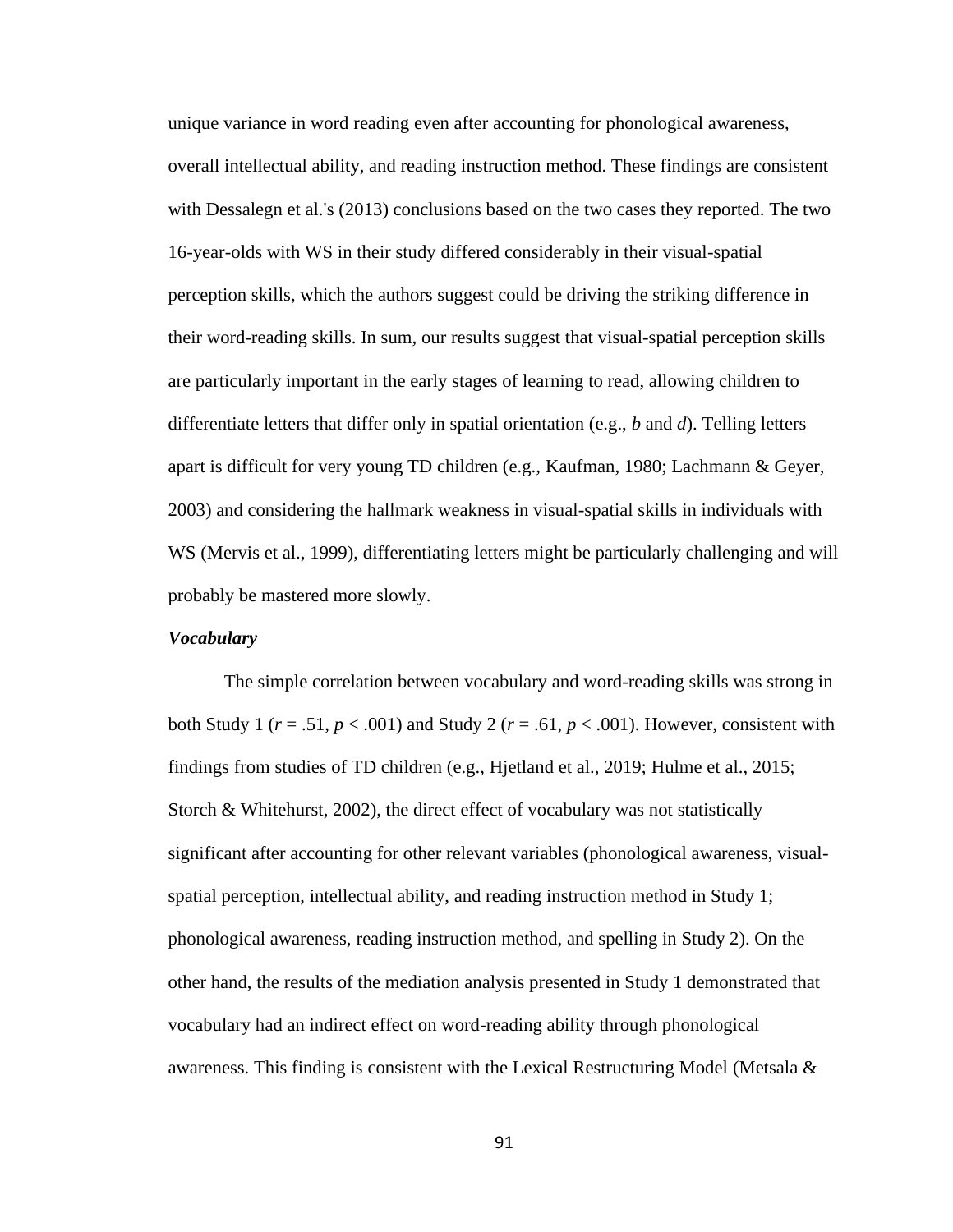Walley, 1998) that was developed based on TD children and also with previous longitudinal studies of TD children (e.g., Hjetland et al., 2019; Hulme et al., 2015; Storch & Whitehurst, 2002). According to the Lexical Restructuring Model, vocabulary development contributes to phonemic segmentation. As vocabulary size increases, children's phonological representations need to become more segmented to allow for the differentiation of words that are phonologically similar. According to this model, phoneme awareness emerges as a consequence of vocabulary development (Walley et al., 2003). Based on Ehri's theories, the lexical quality hypothesis (Perfetti & Hart, 2002), the triangle model (Seidenberg & McClelland, 1989), and findings from previous studies, I expect that vocabulary will play a central role not only in word-reading, but also in spelling development for children with WS and therefore should also be emphasized in their literacy instruction. Consistently, van Rijthoven et al. (2021) demonstrated that children with reading disability who have better semantic skills (including vocabulary) not only performed better in spelling but were also able to make more progress during a phonics intervention that incorporated direct spelling instruction than their peers with reading disability with weaker semantic representations.

Although reading comprehension was not investigated in this dissertation, I have previously demonstrated in a cross-sectional study (Mervis et al., 2021) that the Simple View of Reading (Gough & Tunmer, 1986) applies to children with WS. According to the Simple View of Reading, reading comprehension is the product of decoding and listening comprehension. Therefore, both are necessary for successful reading comprehension. In Mervis et al.'s (2021) study, 79% of the variance in reading comprehension of 9-year-olds with WS was explained by the combination of word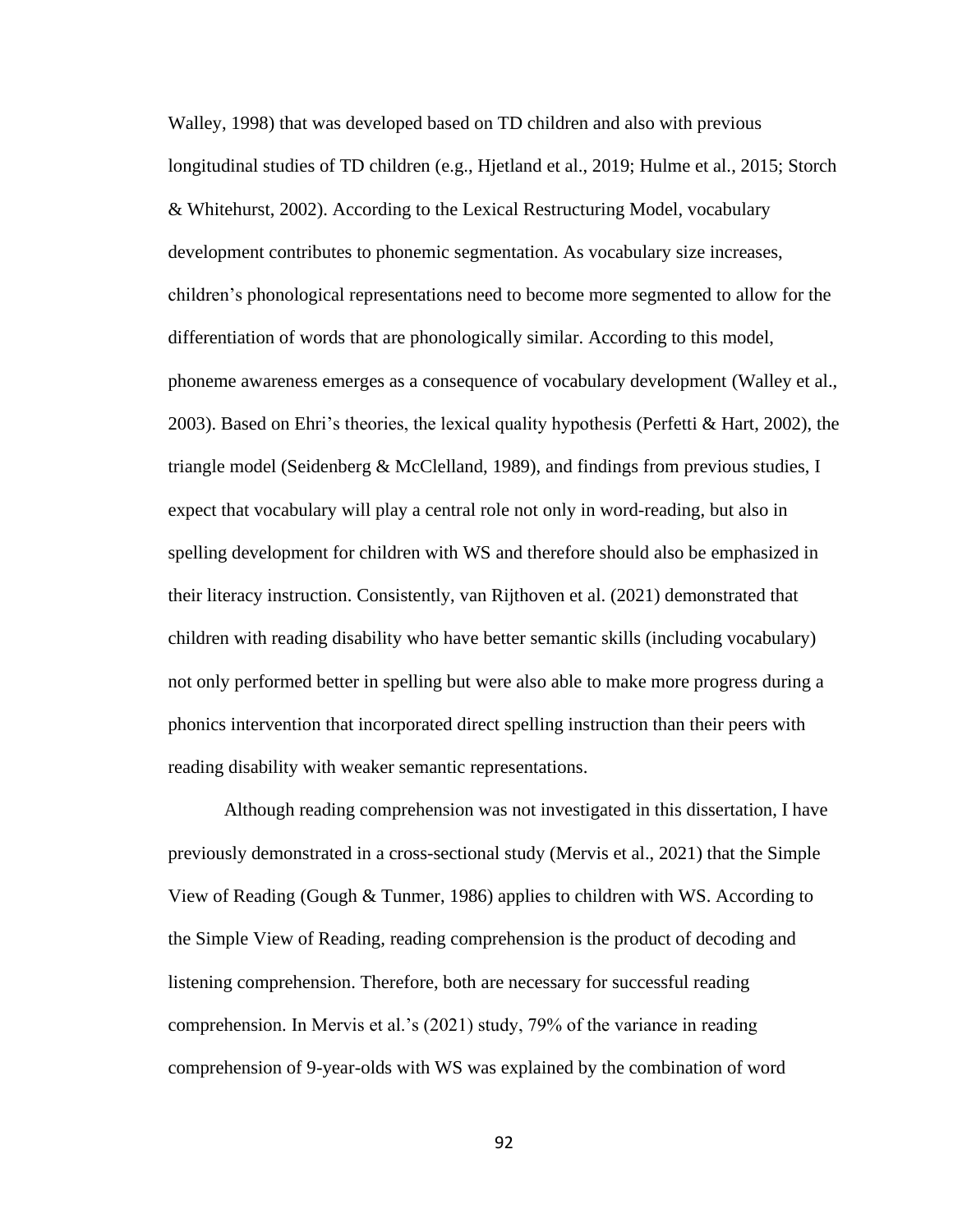reading and listening comprehension. Considering that comprehension is the final goal of reading, this finding adds to the theoretical implications of this dissertation.

#### *Overall Intellectual Ability*

Overall intellectual ability was strongly correlated with word reading in both Study 1 ( $r = .54$ ,  $p < .001$ ) and Study 2 ( $r = .70$ ,  $p < .001$ ) and with spelling in Study 2 ( $r = .70$ )  $= .65, p < .001$ ). Despite these strong bivariate correlations, overall intellectual ability did not explain a statistically significant amount of unique variance in word-reading skills in Study 1, above and beyond what was explained by phonological awareness and visualspatial perception (see Table 4). Findings from both Study 1 and Study 2 demonstrated that variations in overall intellectual ability did not play a central role in accounting for individual differences in word reading and spelling for the groups of children with WS who participated in these studies, whose intellectual ability ranged from severe intellectual disability to average intellectual ability. The partial correlations reported in Study 2 (see Table 9) further demonstrate that word reading and spelling are strongly correlated above and beyond overall intellectual ability. Together, these findings are consistent with Pezzino et al.'s (2021) finding that many individuals with ID learn to read. My results support this same conclusion for spelling. These findings are also consistent with the reading models previously described given that these models do not consider the role played by overall intellectual ability.

Along these lines, for the Study 1 sample, as demonstrated in the scatterplot in Figure 3, despite having a GCA below 40, one child with WS who was receiving systematic phonics instruction attained a word-reading SS of 76. Similarly, two children with GCAs below 60 who were receiving systematic phonics instruction attained word-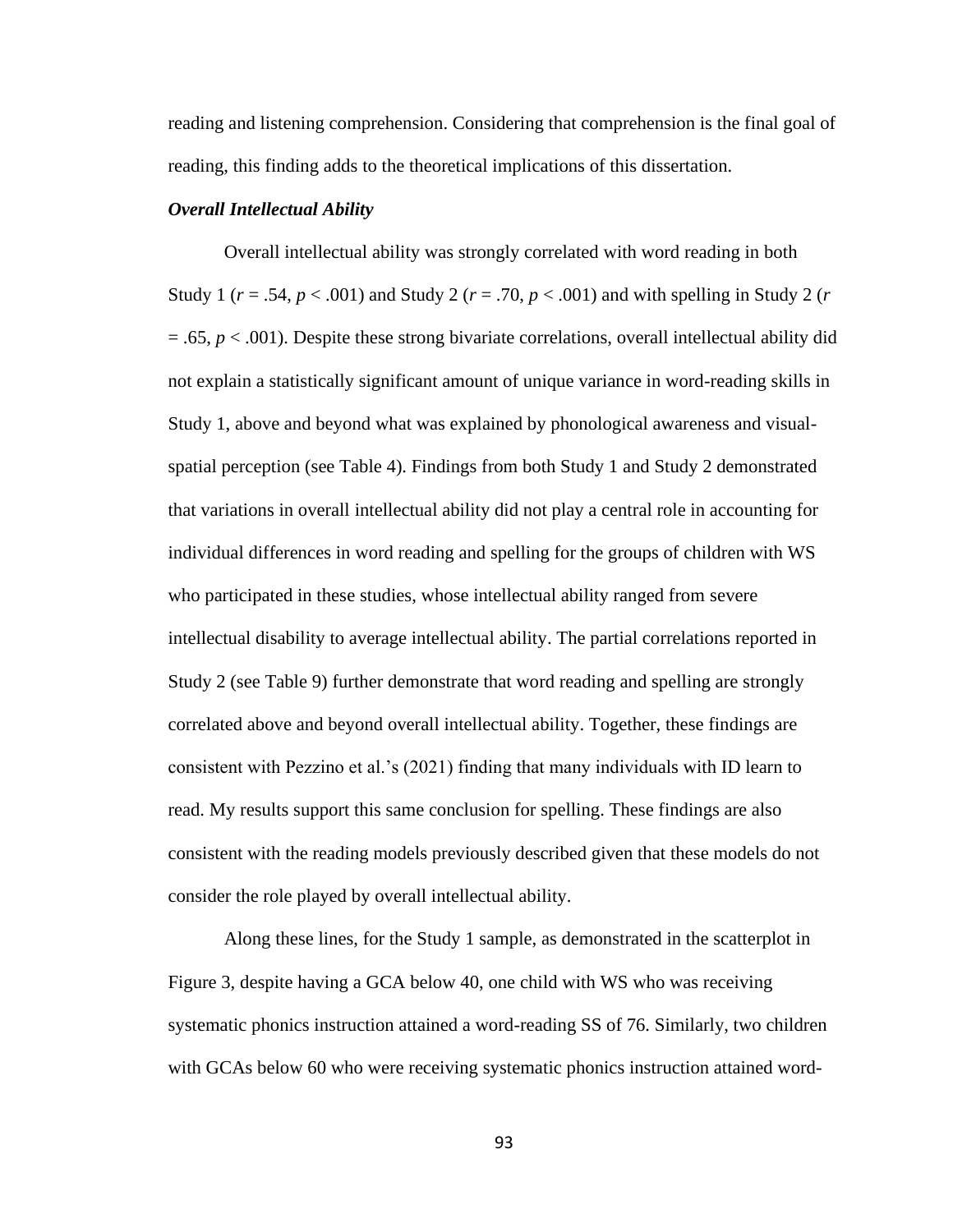reading SSs of at least 85. For Study's 2 sample, one child whose GCA was below 50 attained a spelling SS above 85 (See Figure 4). This child was also receiving systematic phonics instruction. Finally, three children in the phonics instruction group whose GCA was below 60 attained a spelling SS above 70.

#### *Method of Reading Instruction*

My findings of a major contribution of systematic phonics instruction to both word reading in Study 1 (see Tables 4 and 5) and spelling in Study 2 (see Table 10) for children with WS are consistent with previous findings for TD children (e.g., Castles et al., 2018; National Reading Panel, 2000) and for individuals with ID (Reichow et al., 2019). These findings are also in alignment with Ehri's theories (Ehri, 1987, 2005; 2020) and provide further support for the use of systematic phonics instruction, integrated with systematic spelling instruction (Graham & Santangelo, 2014) for children with WS. These findings along with the findings for overall intellectual ability, provide hope for families of children with WS that if provided with adequate systematic phonics instruction integrated with systematic spelling instruction, their child will be able to attain their full potential in word reading, which in turn will likely have a positive impact on their community living skills (Brawn et al., 2018; Greiner de Magalhães & Mervis, 2021).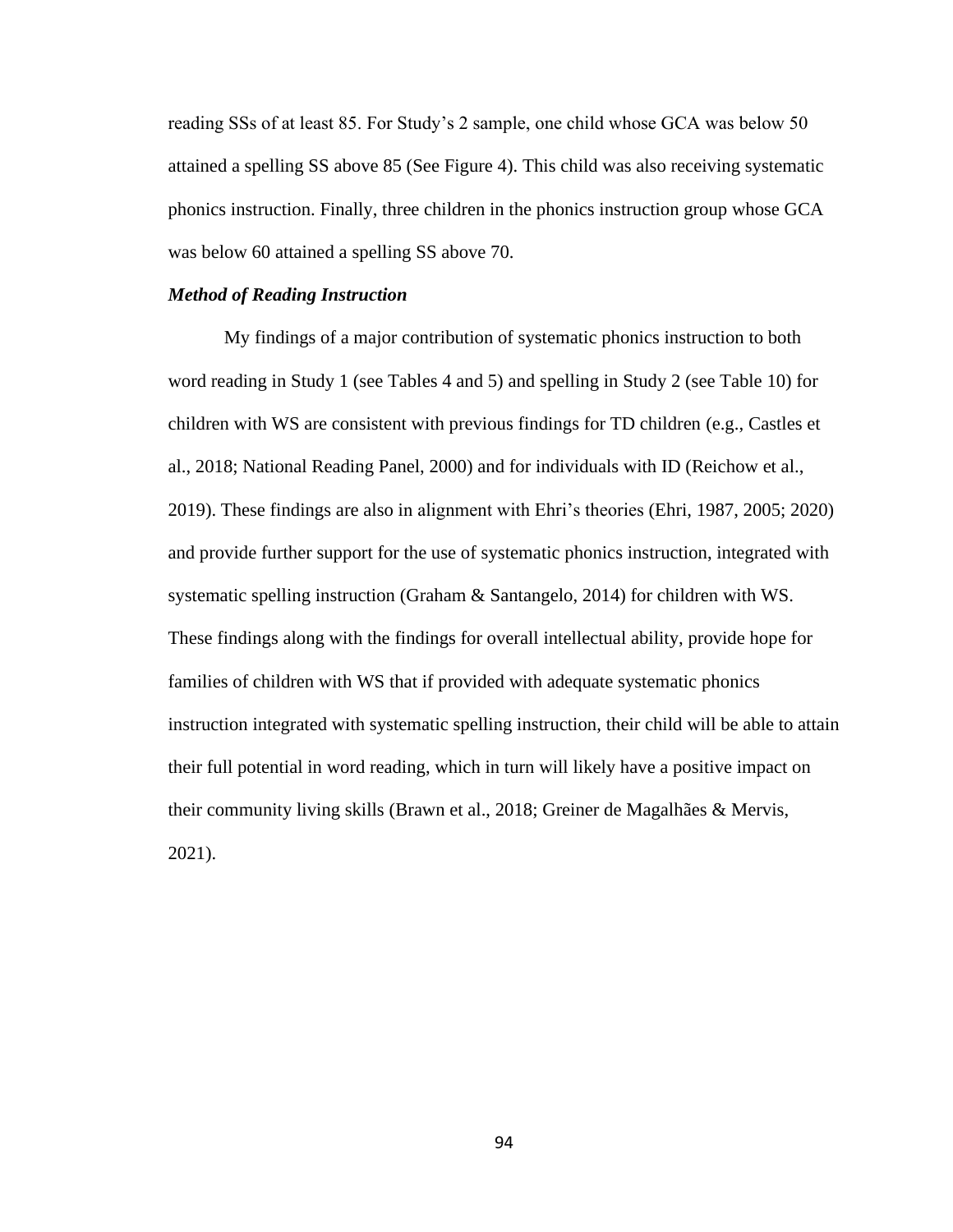## **Figure 3**

*Association Between Overall Intellectual Ability at Time 1 and WIAT-III Basic Reading* 

*Standard Score at Time 2 as a function of Reading Instruction Method: Study 1*



*Note*. Each dot represents an individual participant. Children in the Phonics instruction group are shown in red and children in the Other instruction group are shown in blue.  $N =$ 69.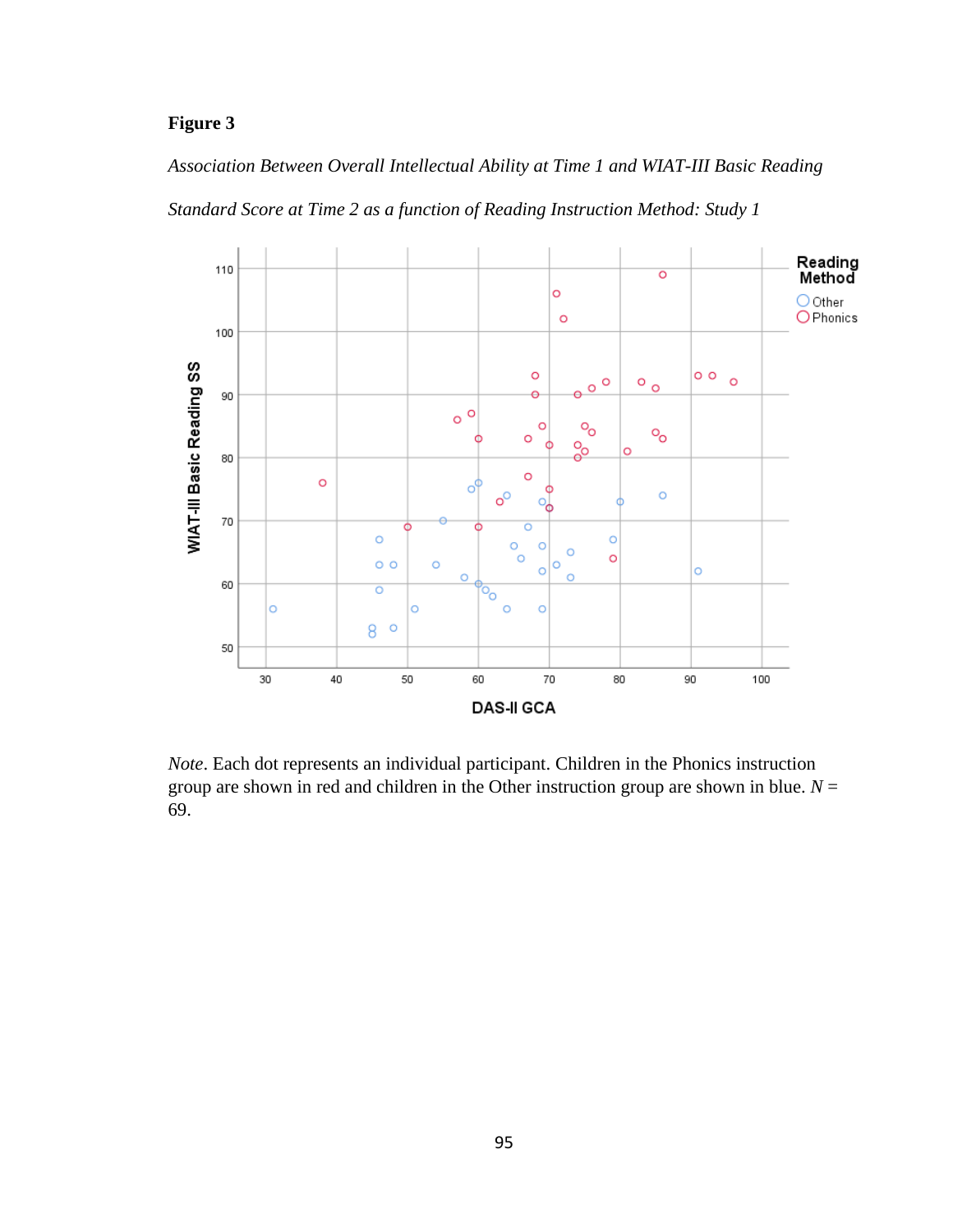# **Figure 4**

*Association Between Overall Intellectual Ability and Concurrent WIAT-III Spelling*

*Standard Score as a function of Reading Instruction Method: Study 2*



*Note*. Each dot represents an individual participant. Children in the Phonics group are shown in red and children in the Other instruction group are shown in blue.  $N = 80$ .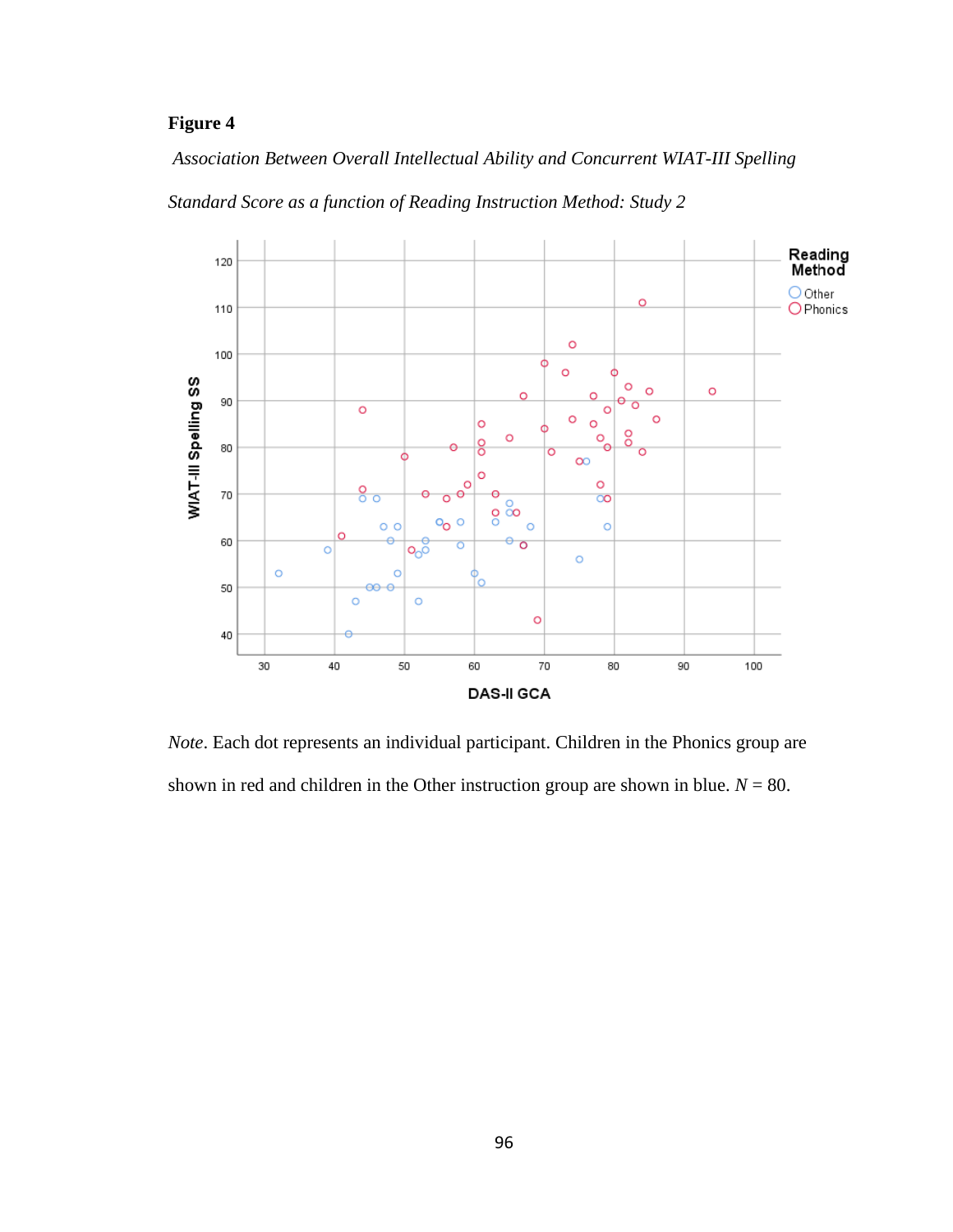#### **Educational Implications**

The first important point to make relative to practical educational implications is the presence of very large individual differences for both the children included in Study 1 and those included in Study 2. Individual differences were present not only for the academic achievement measures but also for all the correlates considered. Given this variability, it is important that well-designed individual assessments be performed using standardized assessments to address both the child's performance relative to the general population (as measured by SSs) and also the child's pattern of relative strengths and weaknesses among skills shown to be important for the development of literacy. A carefully designed assessment will inform the design of an intervention that is best suited for each child with WS. However, the general guidelines presented in this dissertation should be suitable for most children with WS and may be used as a basis for the intervention, keeping the unique characteristics of each individual child in mind. In sum, my findings suggest that a targeted word reading and spelling assessment for children with WS should include (at least) word reading and spelling, phonological awareness, letter name and letter sound knowledge, vocabulary, and visual-spatial perception (whether the child is able to differentiate the orientation of letter-like forms).

Regarding literacy intervention, the fact that my findings for children with WS fit with prior findings for TD children suggests that educational approaches that have been shown to be effective for TD children who are having difficulty learning to read are likely to be appropriate for children with WS. Therefore, literacy intervention should focus on explicitly teaching grapheme-phoneme relations for young children, which is best accomplished through systematic phonics instruction that integrates systematic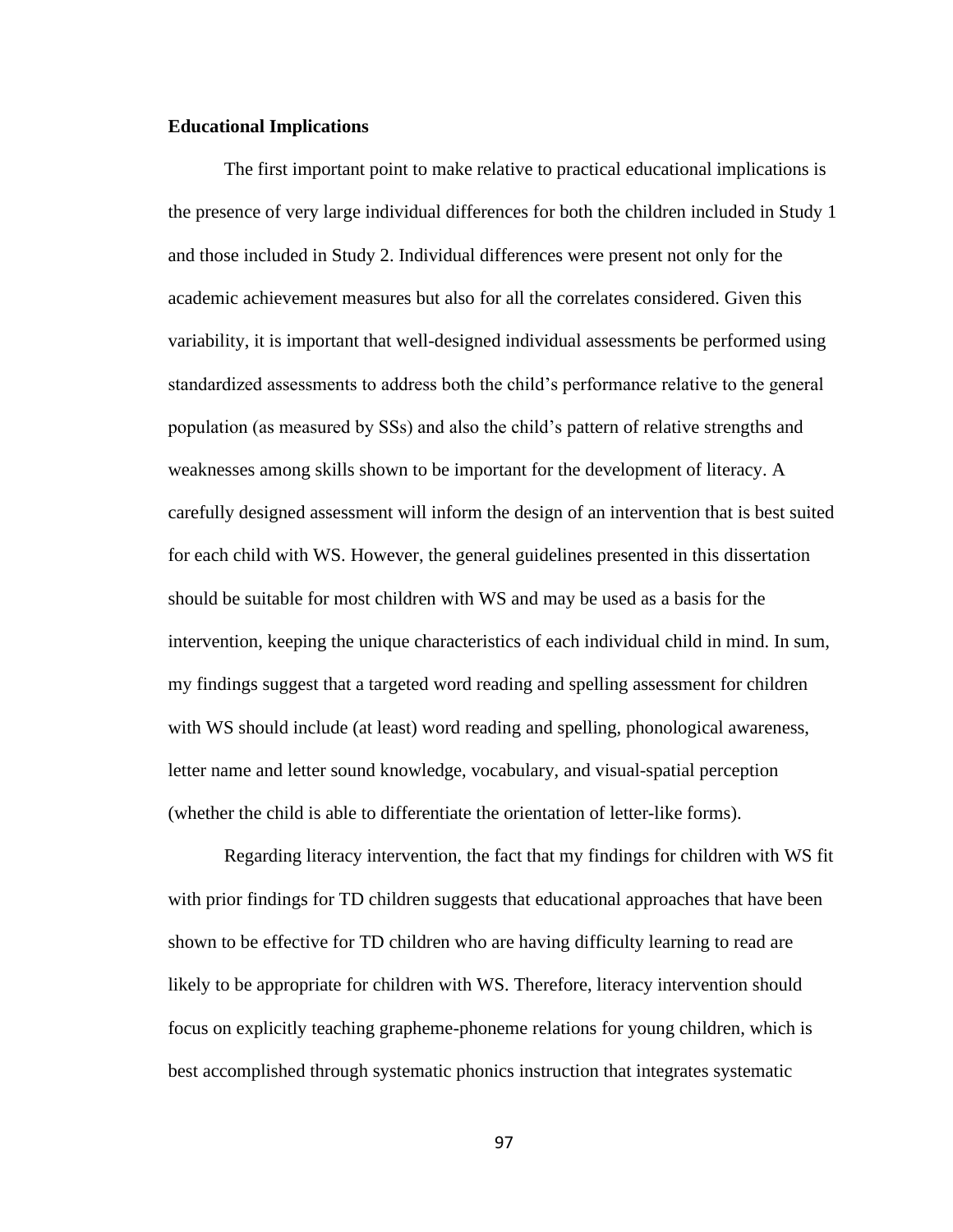spelling instruction. In addition, phonological awareness training should be a key part of instruction, in addition to vocabulary and broad language skills. As emphasized by Ehri (2020), orthography (spelling), phonology, semantics (vocabulary), syntax, and morphology are all relevant to learning to read. In particular, studying morphology (e.g., '*ology'* means 'the study of') can lead to improvements in children's vocabulary and help with both reading and spelling skills (Joshi, 2019; Moats, 2019). Along these lines, Moats (2019) provided a detailed guide on how to integrate systematic phonics instruction with instruction that focuses on the structure of the language. As suggested by Mervis et al. (2021), such instruction is likely to be effective for children with WS.

#### *Translating Findings from Research to Practice*

The biggest challenge that the science of reading faces is translating the findings from research to practice (e.g., Seidenberg et al., 2020). It is my hope that the findings of this dissertation can be used by educational and clinical psychologists, principals, and teachers to address the needs of children with WS so they can attain their full potential in the area of literacy, which is likely to have a positive impact on other aspects of their lives (Brawn et al., 2018; Greiner de Magalhães & Mervis, 2021).

Although addressing the issue of translation is not easy, it is possible. For example, Ehri and Flugman (2018) demonstrated that a very intensive (135 hours) training for kindergarten – third grade teachers in urban, low SES schools, composed of a 45-hour course on how to teach phonics explicitly and systematically followed by a 90 hour year-long in-school mentoring, led to statistically significant improvements in teachers' ability to provide systematic phonics instruction to their students. In the instruction used in Ehri and Flugman (2018)'s study, teachers were taught to deliver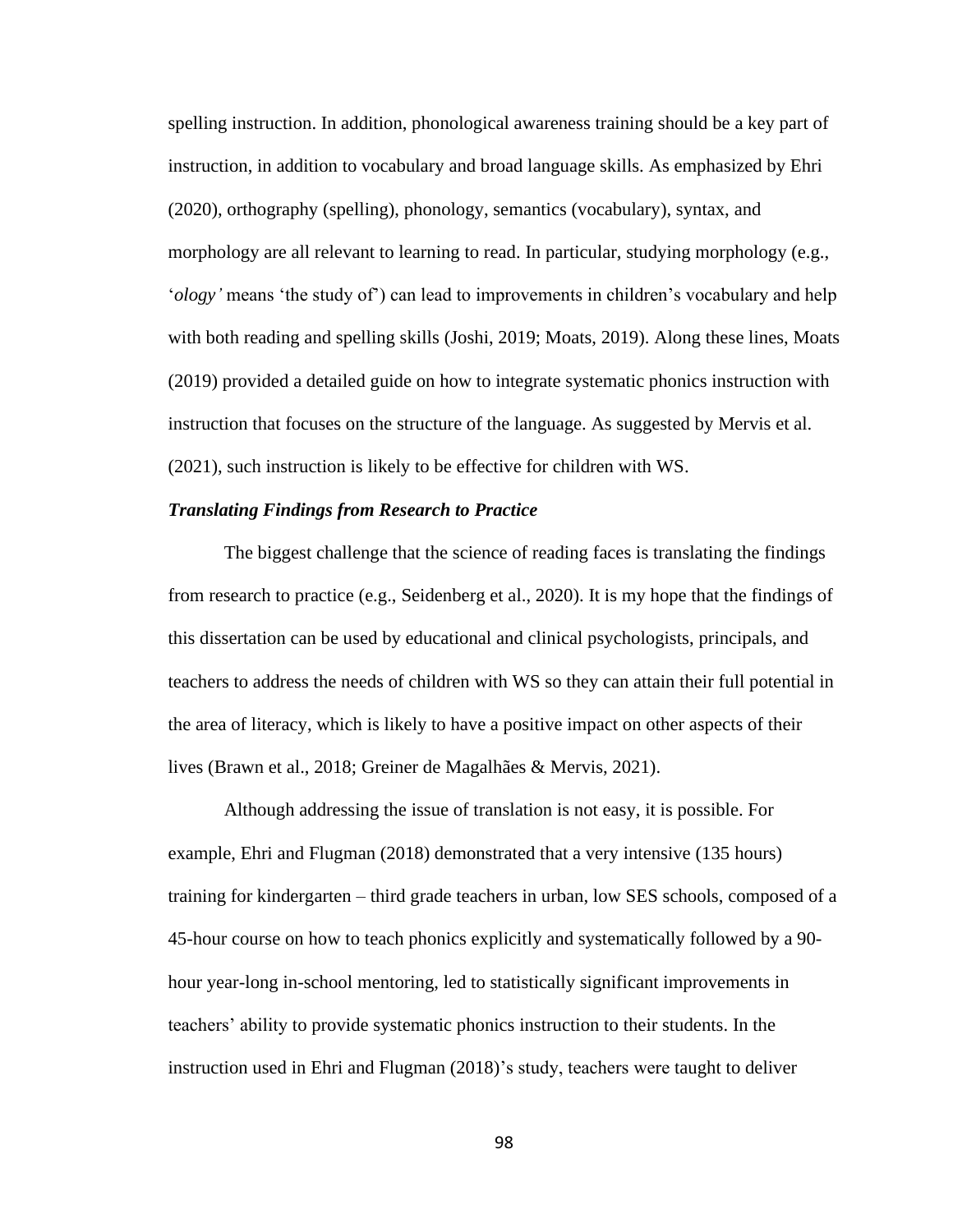instruction that integrated the teaching of reading, spelling, and handwriting. In order to investigate if the gains in performance made from Fall to Spring by the students who participated in this intervention study were significantly larger than the typical gain expected, the gains made by this sample were compared to those in previous studies and to normative samples representative of the U.S. population. Results indicated that participants in Ehri and Flugman (2018)'s study had significantly greater growth in reading than might be expected if students had not received this intervention. These results suggest that the intensive training teachers received transferred to children's reading and spelling skills. For children with WS, elevating the knowledge of special education teachers on both *what* (academic content knowledge), and *how* (knowledge of instructional methods, or pedagogical knowledge) to teach their students is particularly important (Porter et al., 2021). Adequate implementation of teacher instruction is likely to lead to improvement in the word-reading and spelling performance of children with WS.

### *Protective Factors*

According to Catts and Petscher's (2021) Cumulative Risk and Resilience Model, learning to read includes both risk and resilience factors that interact in complex ways to influence the reading development of children who are having difficulty learning to read. Their model is rooted in models that propose that no single deficit is necessary or sufficient to cause reading disability and that multiple risk and protective factors interact to cause difficulty in learning to read (e.g., Multiple Deficit Model; Pennington, 2006). The Cumulative Risk and Resilience Model is consistent with the proposal that developmental disorders are best explained by a constellation of strengths and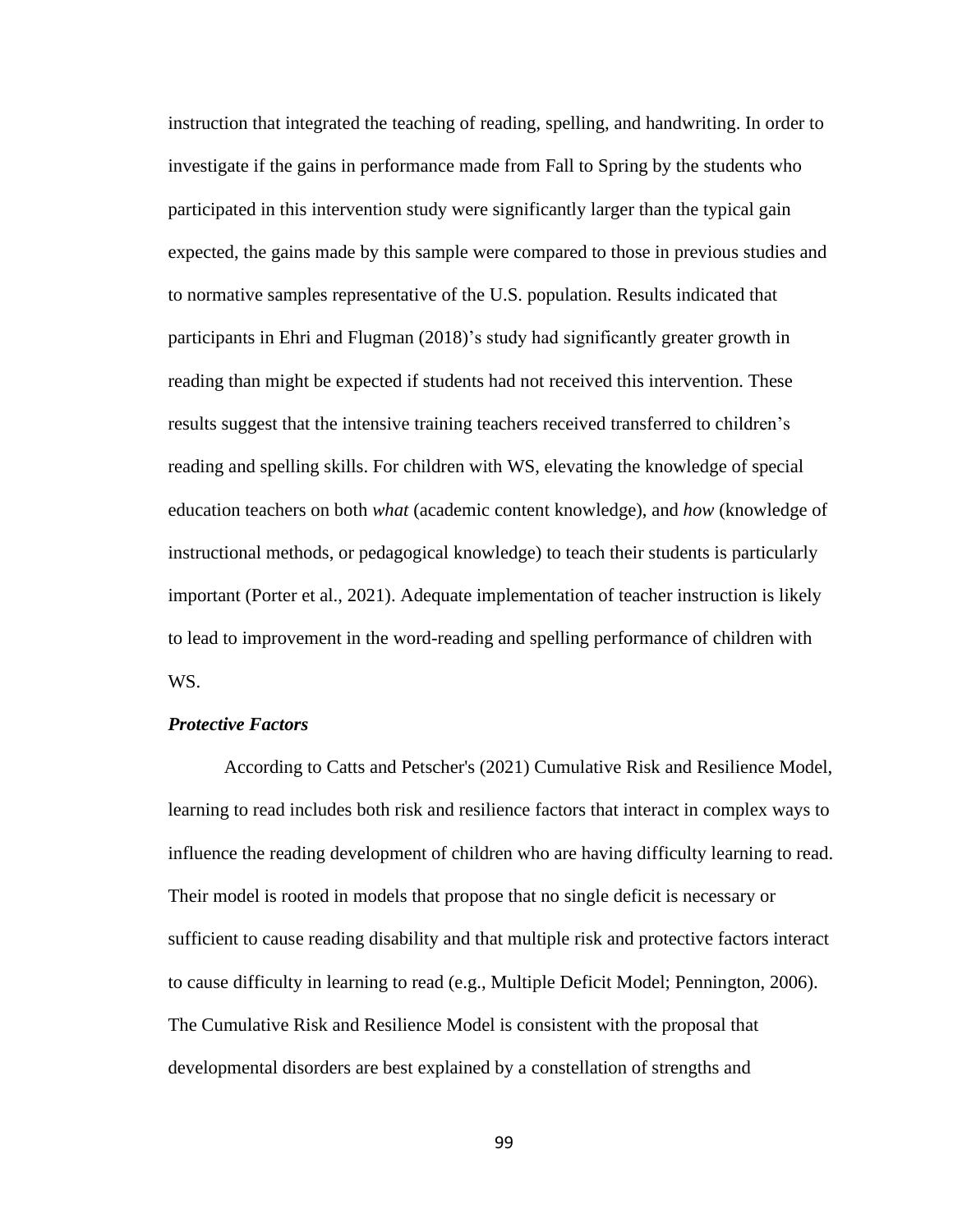weaknesses, all of which must be taken into account in designing effective interventions (Astle & Fletcher-Watson, 2020). A similar model that applied the concept of resilience to understanding protective factors for children at high risk of developing a reading disability, who sometimes thrive in learning to read and comprehend despite their high risk, was proposed by Haft et al. (2016). In that model, cognitive protective factors included, among others, oral language skills, vocabulary, morphological awareness, and executive functioning. In addition, Haft et al. (2016) emphasized that low levels of taskfocused behavior and high levels of task avoidance differentiated children who later developed reading difficulties from those who did not. Finally, in Haft et al. (2016)'s model, socio-emotional protective factors included, among others, positive peer relationships and teacher and parental support.

The Componential Model of Reading (Joshi, 2019) similarly emphasizes three domains that are important for reading development: cognitive, psychological, and ecological. The cognitive domain consists of the above-mentioned components of the Simple View of Reading (i.e., decoding and oral language). The psychological domain includes factors such as motivation and teacher knowledge, and the ecological domain includes factors such as home environment and socioeconomic status. Thus, beyond the cognitive and instructional factors investigated in this dissertation, psychological and ecological factors are also important for reading development.

The results of both Study 1 and 2 are consistent with these models, considering the interaction of factors that are considered a relative strength (phonological awareness) and a relative weakness (visual-spatial skills) in WS, and the central role of reading instruction in both studies. The results of this dissertation suggest that focusing on the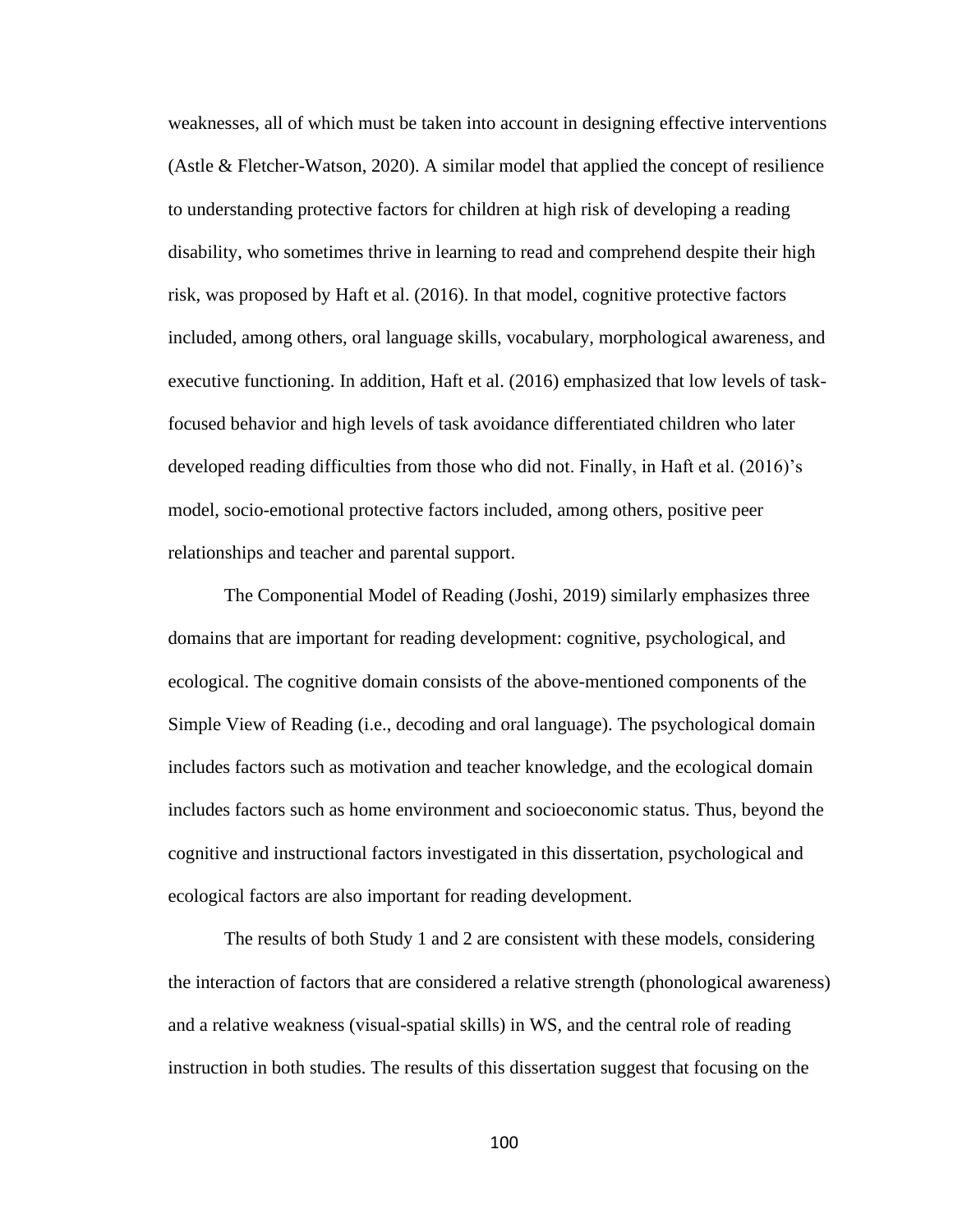resilience factors proposed by Catts and Petscher (2021), such as instruction, growth mindset, task-focused behavior, adaptive coping and strategies, and family and peer support might be particularly important so individuals with WS can better face and overcome challenges in attaining satisfactory literacy skills, which in turn would likely have a positive impact on their adaptive skills (Brawn et al., 2018; Greiner de Magalhães & Mervis, 2021).

Another important resilience factor highlighted by the Cumulative Risk and Resilience Model (Catts & Petscher, 2021) and the Componential Model of Reading (Joshi, 2019) and that was the focus of this dissertation is literacy instruction. As demonstrated in both Study 1 and Study 2, having adequate literacy instruction via systematic phonics instruction is a major predictor of word reading and is also strongly related to spelling ability for children with WS. As demonstrated by Graham and Santangelo's (2014) meta-analysis, for TD children, explicit and systematic instruction in spelling has positive effects not only on spelling but also on reading skills. Considering these meta-analytic findings, similar to what is recommended for TD children (Graham & Santangelo, 2014), systematic phonics instruction for children with WS should incorporate systematic spelling instruction. However, as described in Chapter 1, a substantial proportion of early childhood teachers do not themselves know phonics (Brady et al., 2009; Campbell et al., 2014; Cunningham et al., 2004, 2009; Nelson & Machek, 2007; Porter et al., 2021), making translation of these research findings into practice even harder. Along these lines, as part of the psychological domain, intensive teacher training in systematic phonics can improve teachers' knowledge, which would be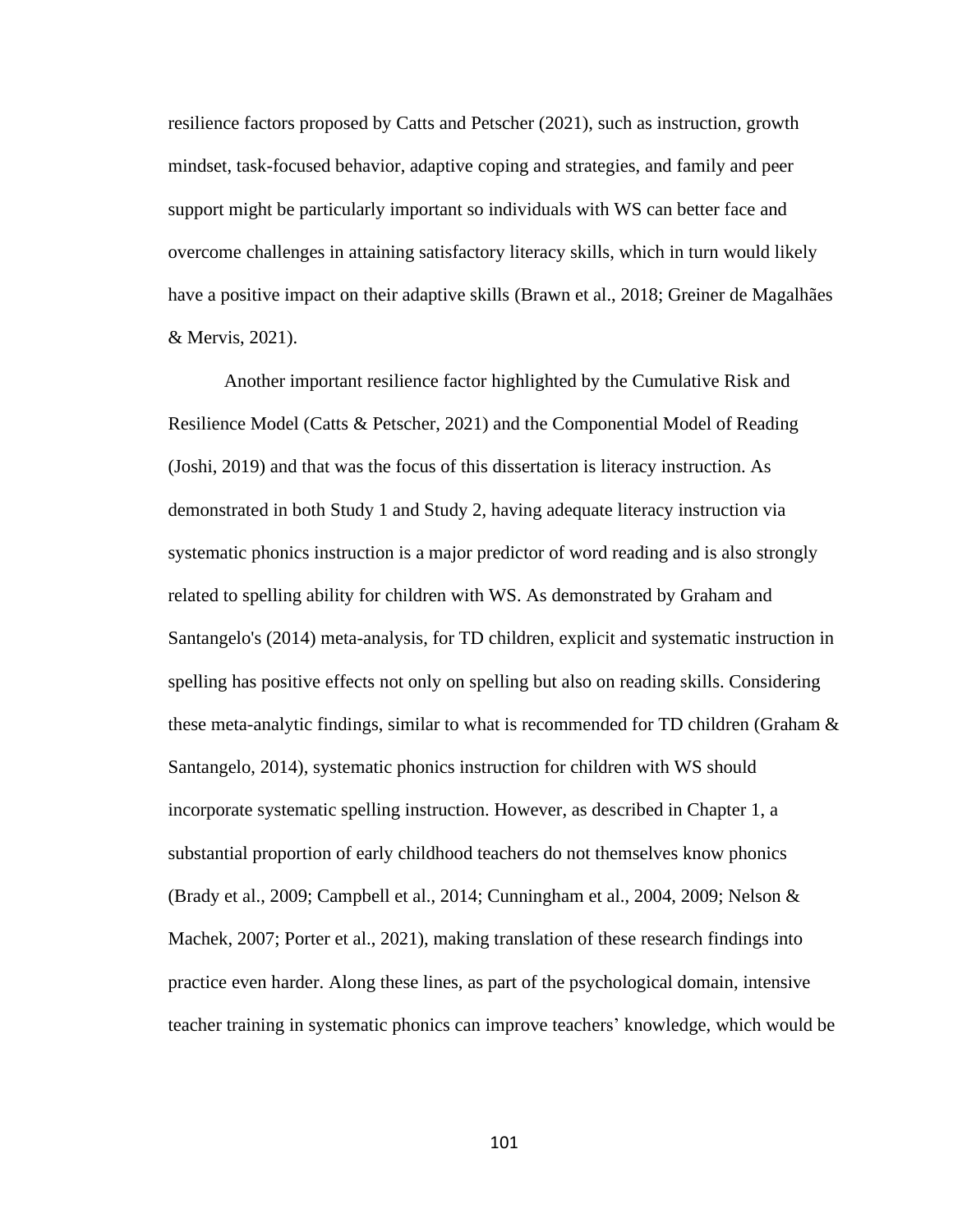expected to lead to improved instruction which in turn can improve students' academic performance (Joshi, 2019; see also Ehri & Flugman, 2018).

Considering the above-described models, strengthening protective factors may help children to thrive despite their risk for having reading difficulties. In this context, improving children's grit and resilience might be particularly important. In a 3-year longitudinal cohort study, Hossain et al. (2021) demonstrated that improved grit and resilience was associated with improved academic performance in children with reading difficulties. Despite their high levels of social motivation, children with WS have low levels of mastery motivation, "or the willingness to persevere on a moderately difficult task [that is not social in nature] and the expression of pleasure upon mastery the task" (Mervis & John, 2010, p. 241). Considering the importance of high levels of task-focused behavior and low levels of task avoidance for the successful development of reading skills (Eklund et al., 2013), interventions addressing the low levels of mastery motivation that are typical of children with WS (Rowe, 2007) may lead to increased persistence on task-related behavior, which in turn would be likely to have a positive impact on their academic performance as well as on their levels of independent living and employment success (Rowe, 2007).

#### *Prevention and Early Intervention*

Considering that the median age of diagnosis for children with WS in the United States is about 12 months (Kozel et al., 2021), opportunities to develop pre-literacy skills are present from an early age, which gives the child a much better chance to successfully learn to read. Focusing on prevention strategies (e.g., Catts & Hogan, 2021) such as implementing a validated curriculum like Letterland (Manson & Wendon, 2003;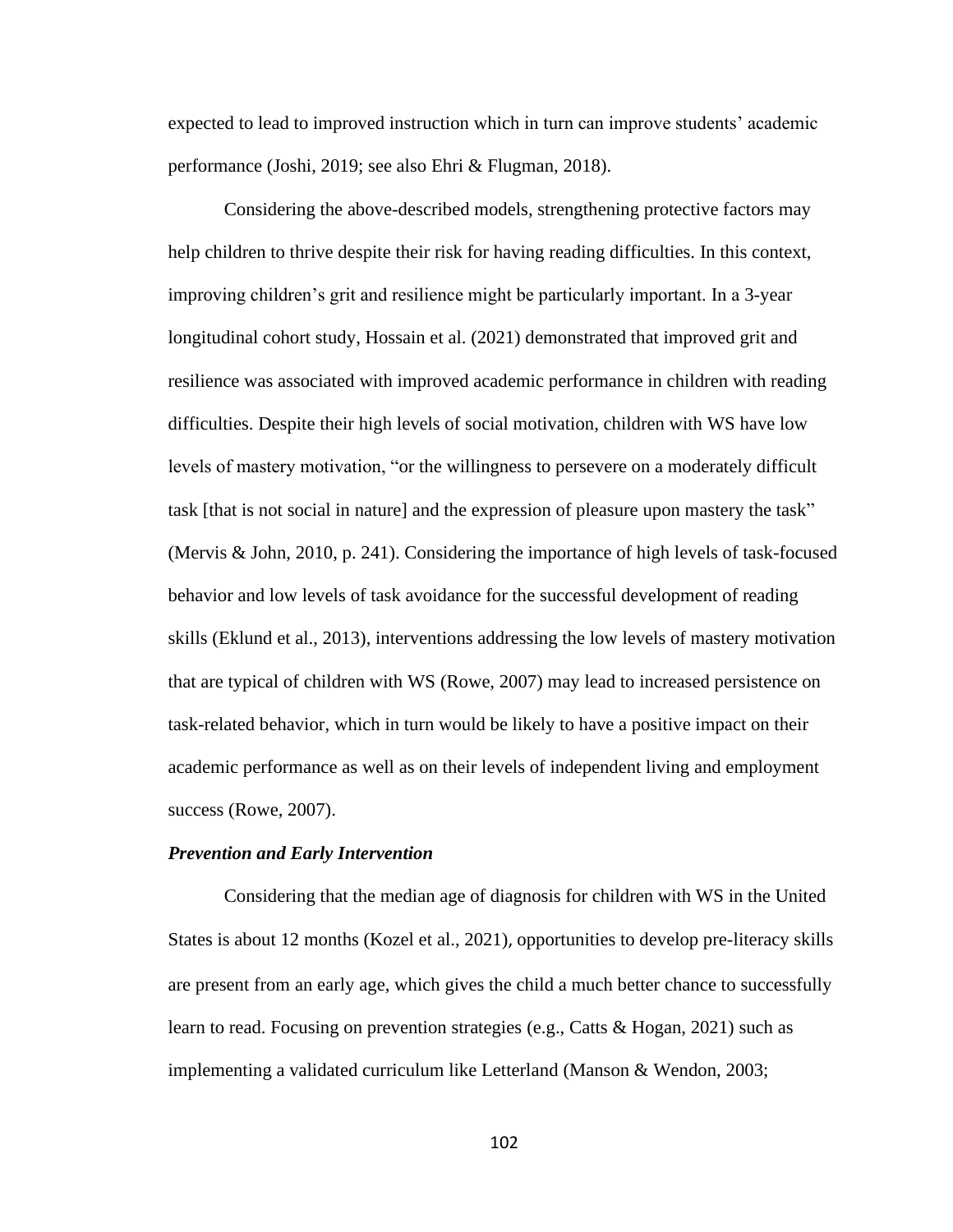Wendon, 1992) in preschool is particularly important. In most U.S. states, the diagnosis of WS makes any child with this syndrome eligible for free public preschool, and families and schools can use this opportunity to focus on the early protective factors that will help children with WS develop successful reading and spelling skills later. These protective factors include providing the child with a literacy-rich environment that fosters oral language and curiosity to learn. The findings from this dissertation suggest that the early literacy strategies shown to be effective for TD children (e.g., Ehri, 2020; National Reading Panel, 2000) are likely to be well suited for children with WS. As described by Dennis and Horn (2011), these include instruction that focuses on oral language, vocabulary, word combinations (grammar, syntax, morphology), phonological awareness, print awareness, and letter name/sound knowledge. Finally, a strategy that is likely to work for improving oral language is careful selection of books that are age and developmentally appropriate for each child and use of dialogic reading to engage young children with WS in book reading (Dennis & Horn, 2011).

**Embedded letter mnemonics.** Considering the crucial importance of explicitly teaching children letter-sound correspondences at a young age, strategies that support this process might be particularly helpful. For instance, the commercially available Letterland curriculum (Manson & Wendon, 2003; Wendon, 1992; see https://us.letterland.com/), a systematic phonics and foundational literacy program, provides a guide for teaching letter-sound correspondences to young children using embedded letter mnemonics. These letter shapes are embedded in a familiar object, action, or character whose name begins with that sound. For example, the letter S is drawn as the body of "Sammy Snake." This curriculum not only efficiently teaches letter-sound relations, which is the *sine qua non*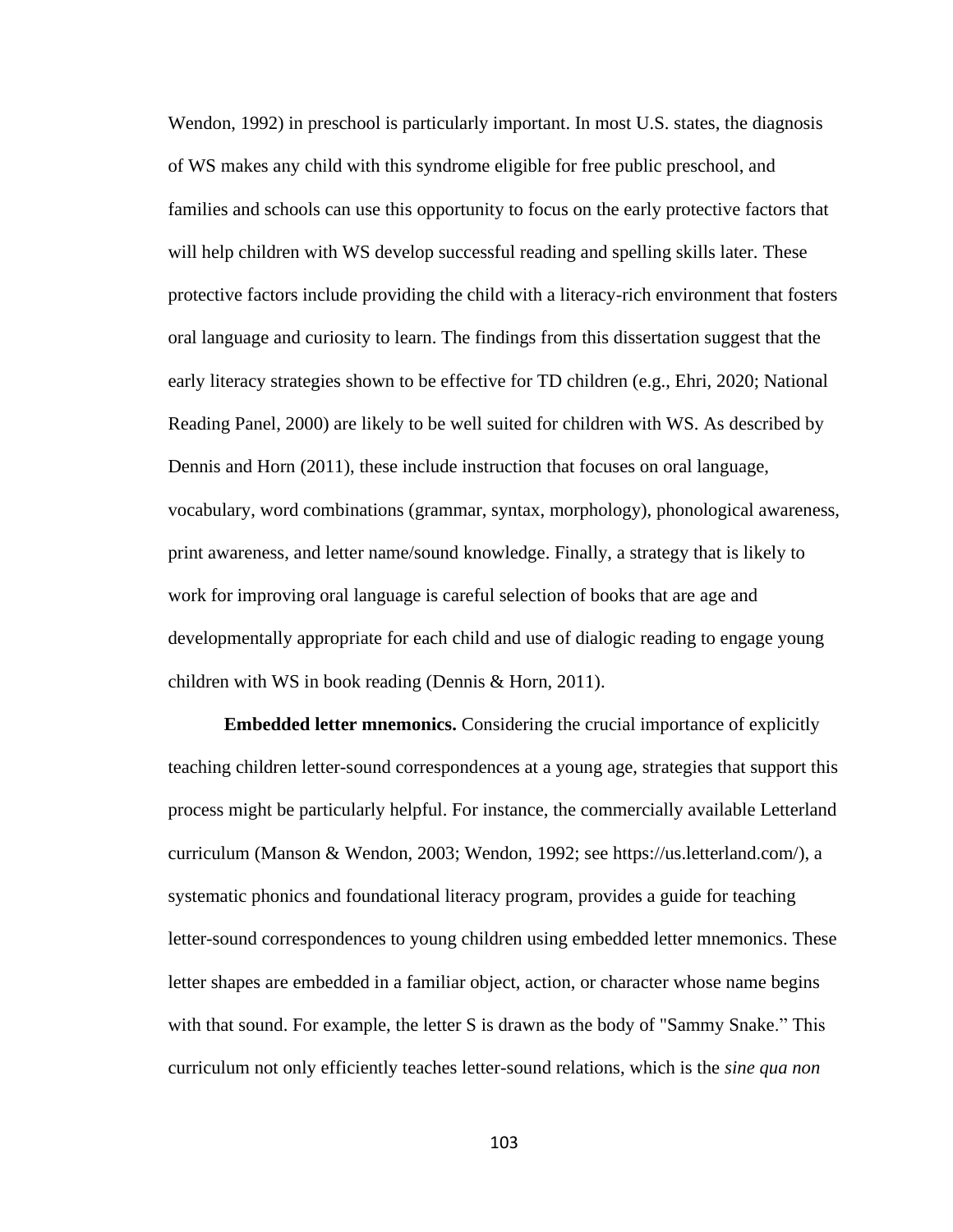skill for learning to read, but it also has positive effects on motivation and engagement of preschoolers during instruction (Roberts, 2021). The value of this curriculum has been supported by research with TD preschoolers (Roberts, 2021; Shmidman & Ehri, 2010), by the National Reading Panel (Ehri, Nunes, Stahl, et al., 2001), and by Ehri (2020). Mervis (2009) previously suggested that this curriculum might be especially useful for children with WS. In particular, considering the relation between visual-spatial perception and word reading found in Study 1, for young children with WS, embedding hard-to-differentiate letters (such as *d* and *b*) in objects, actions or characters might help to reinforce the visual-spatial differences between similar-appearing letters representing different sounds. Another advantage of this curriculum is its positive effect on motivation for learning to read (Roberts, 2021) which might help to address the low levels of mastery motivation of children with WS (Rowe, 2007), providing a fun and enjoyable way to learn letter-sound correspondences.

## **Future Directions**

Future directions that are specific to each of the studies are described in chapters 2 and 3. In this section, general future directions are described.

There has been no research regarding the impact that difficulty learning to read has on the mental health of children with WS. However, it is known that having WS is associated with increased mental health problems, in particular anxiety (Kozel et al., 2021; Leyfer et al., 2006) and that reading ability is positively associated with community living skills in individuals with WS (Brawn et al., 2018; Greiner de Magalhães & Mervis, 2021). Considering the results of Haft et al.'s (2019) study that peer mentoring has a positive effect on socio-emotional and health outcomes of children with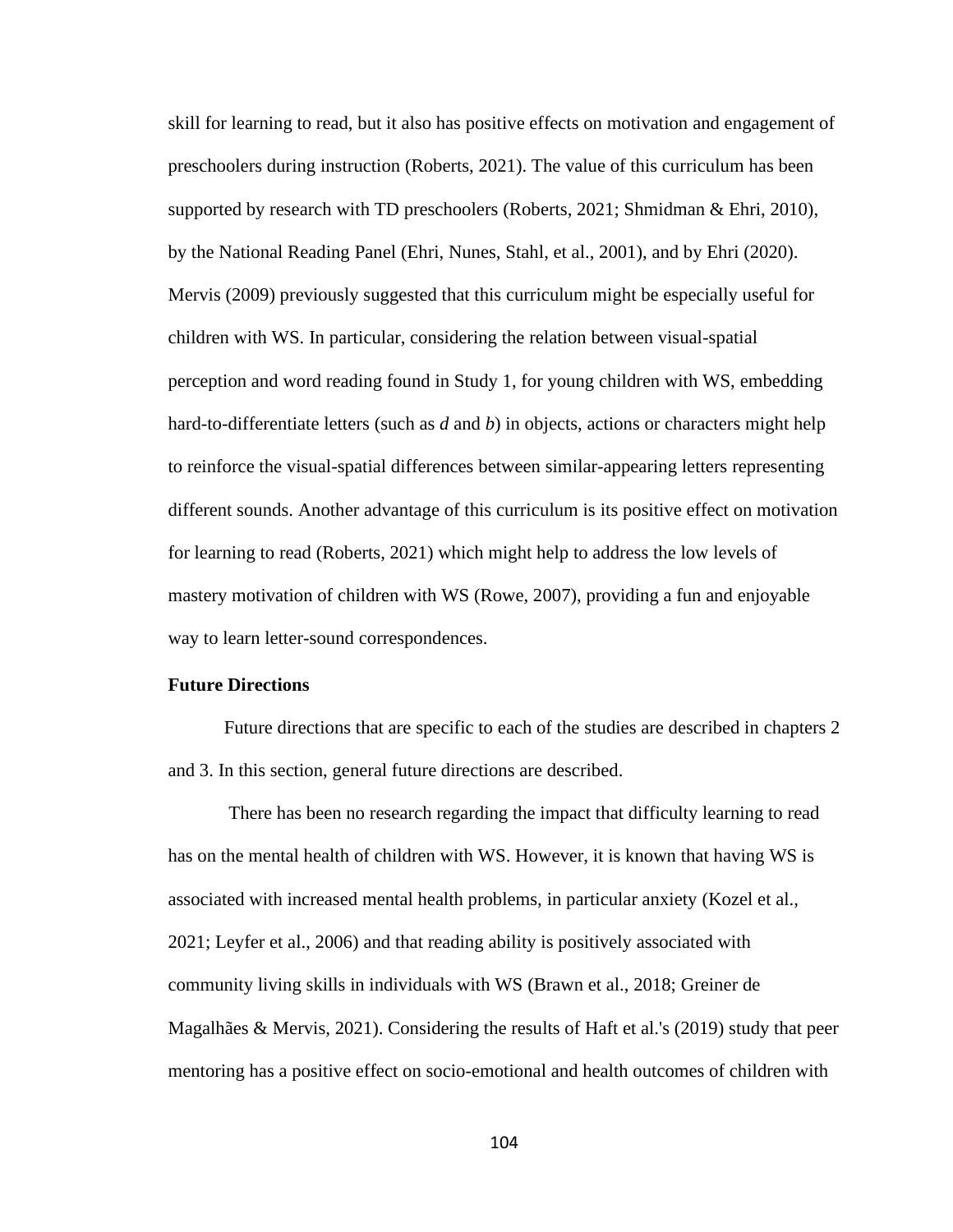learning disabilities, an intervention designed to train TD peers to support the learning of children with WS may be valuable. Further research is needed in this area, including the effects of this type of support on social-emotional and health outcomes of children with WS. The focus should be on the strengths of the individuals with WS, such as high social motivation and a relative strength in phonological awareness, and how these can be used to address the challenges in acquiring literacy that these children might encounter. In addition, peer mentors should be provided with ongoing training and support (Lansey et al., 2021). A program like this could also be suitable to address the mastery motivation problems children with WS face (Rowe, 2007) and might provide valuable support for individuals with WS in the transition between high school to post-secondary education) (college or vocational training) and/or meaningful employment.

Intervention studies that are adapted to the individual and general needs of children with WS should be performed to identify best practices in teaching children with WS letter-sound relations, word reading, spelling, and reading comprehension. Given the low level of mastery motivation characteristic of children with WS, which presumably has a negative impact on their academic skills, adaptive skills, and employability (Rowe, 2007), studies addressing whether interventions focusing on improving grit and resilience would have a positive impact on their academic performance, as Hossain et al. (2021) found for children with learning disabilities, would be valuable.

In Study 2, to describe the characteristics of the spelling skills of children and adolescents with WS relative to the general population, I scored the spellings of the children dichotomously – as correct or incorrect – following standardized procedures. However, there is more information available in children's spellings that could be further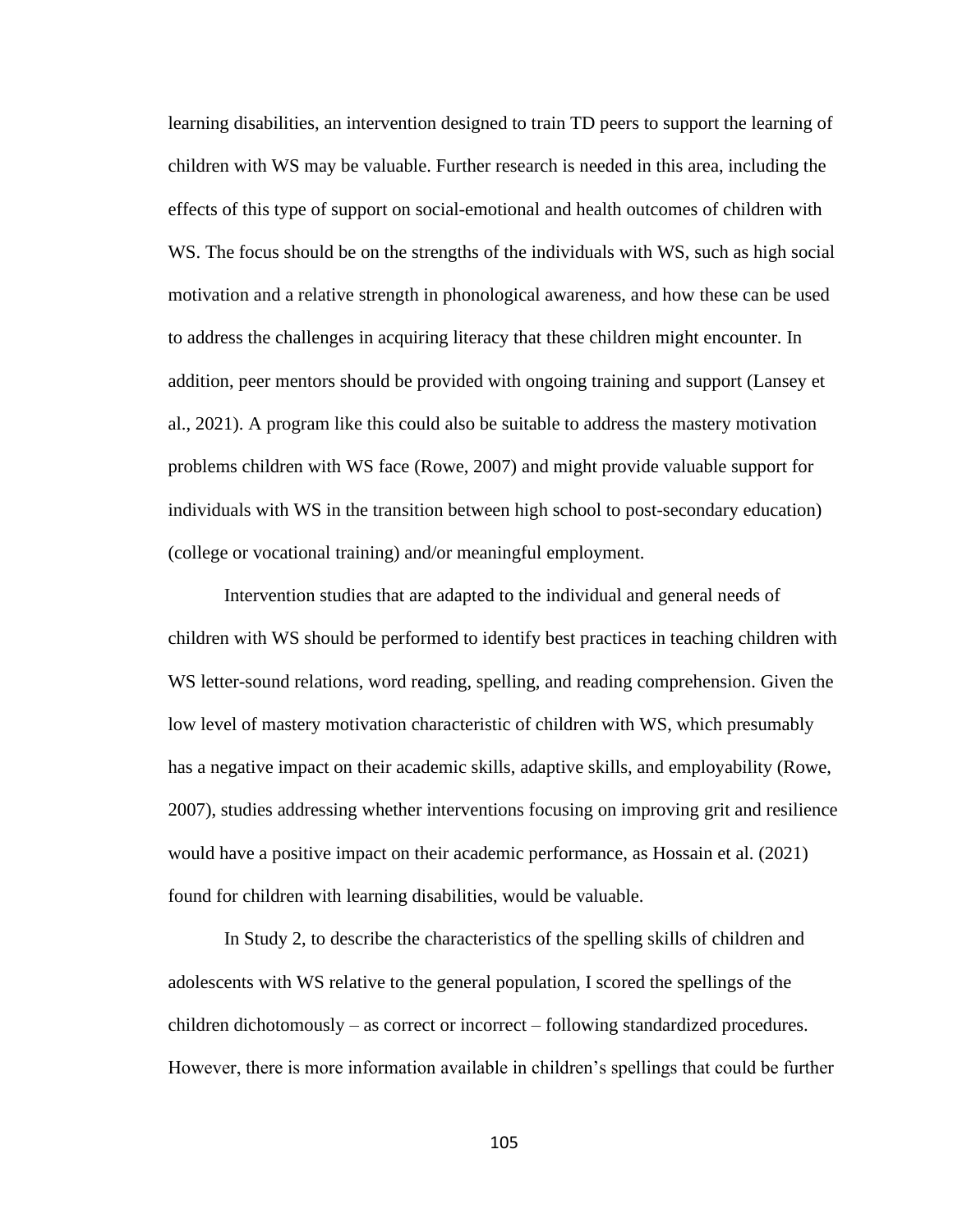studied. Future studies could investigate the types of spelling errors committed by children with WS using scoring procedures that take into consideration the plausibility of misspellings (Treiman et al., 2016), allowing researchers to address the hypothesis that, similar to TD children, children with WS base their spellings on English orthographic rules. Consistent with this hypothesis, in a pilot study conducted in my mentor's laboratory, Williamson et al. (2021) demonstrated that most school-aged children and adolescents with WS have some knowledge of English orthographic spelling rules.

#### **Conclusions**

The results presented in this dissertation demonstrate that the reading and spelling skills of children and adolescents with WS are on average considerably more limited than those of same-aged children in the general population. However, there is considerable variability among children with WS, with some not able to read or spell any words and others able to read and/or spell at age level. Several variables that account for much of this variability were investigated in my dissertation, including cognitive, language, and instructional factors. Cognitive factors investigated in this dissertation that are relevant to intervention in preschool and kindergarten years include vocabulary, phonological awareness, and visual-spatial perception. Systematic phonics instruction emerged as a key factor that positively contributed to better word-reading and spelling outcomes. Spelling is an important skill that reinforces the child's knowledge of the alphabetic principle and strengthens the connections between the various components involved in learning to read. Therefore, spelling should be explicitly taught as part of literacy instruction.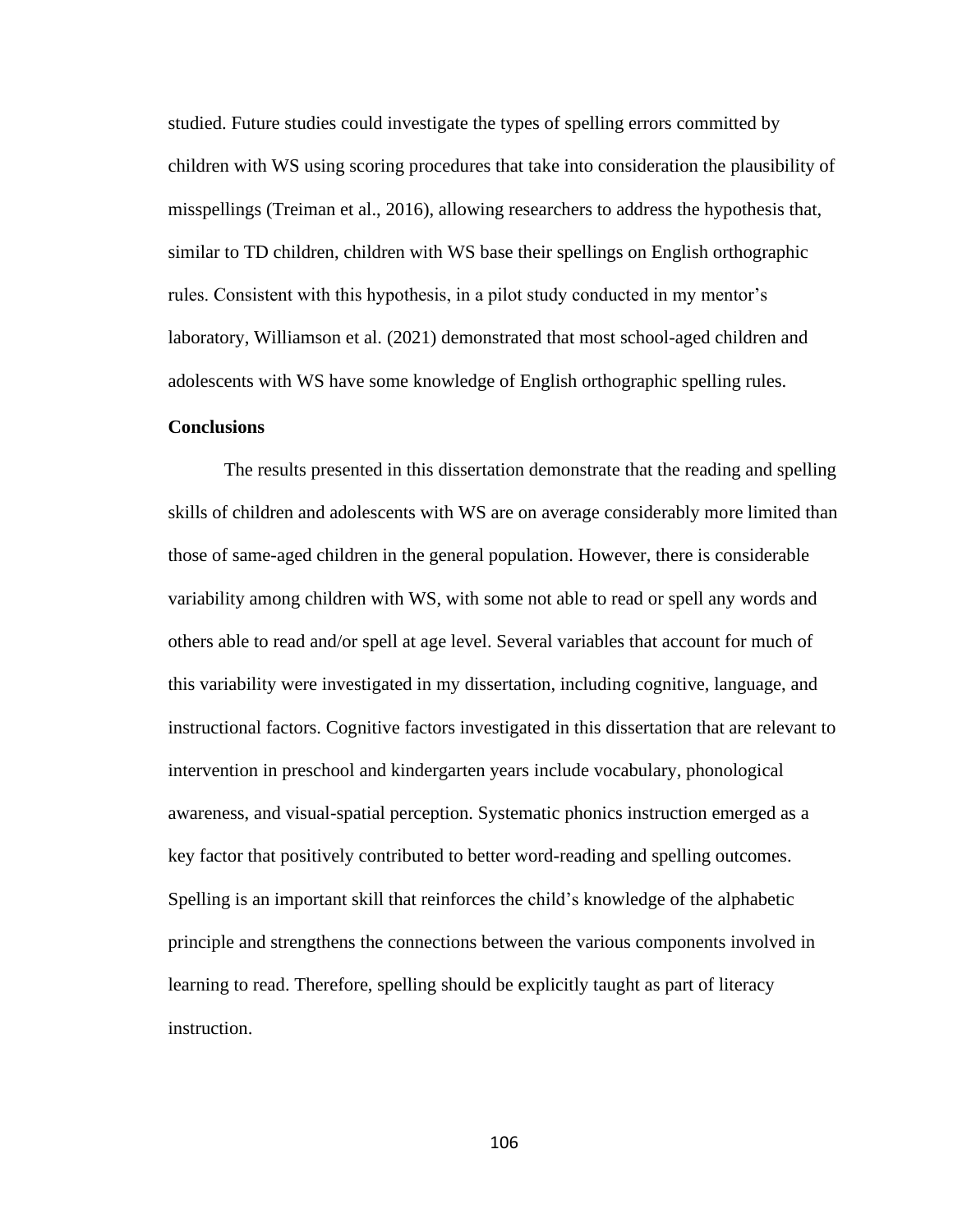The findings for children with WS presented in this dissertation fit with previous results for children in the general population that were used to develop theoretical models of reading development for TD children or children with reading difficulties. This fact suggests that educational approaches shown to be effective for children who are having difficulty learning to read are likely to be appropriate for children with WS. Adaptations should be made to take into account the patterns of relative strengths and weaknesses in each child's abilities. Other factors that were discussed in this chapter but were not investigated in this dissertation – including mastery motivation, task-focused behavior, family/school and peer support, and intensive teacher instruction in evidence-based literacy practices – should also be considered so that children with WS have the opportunity to attain their full potential.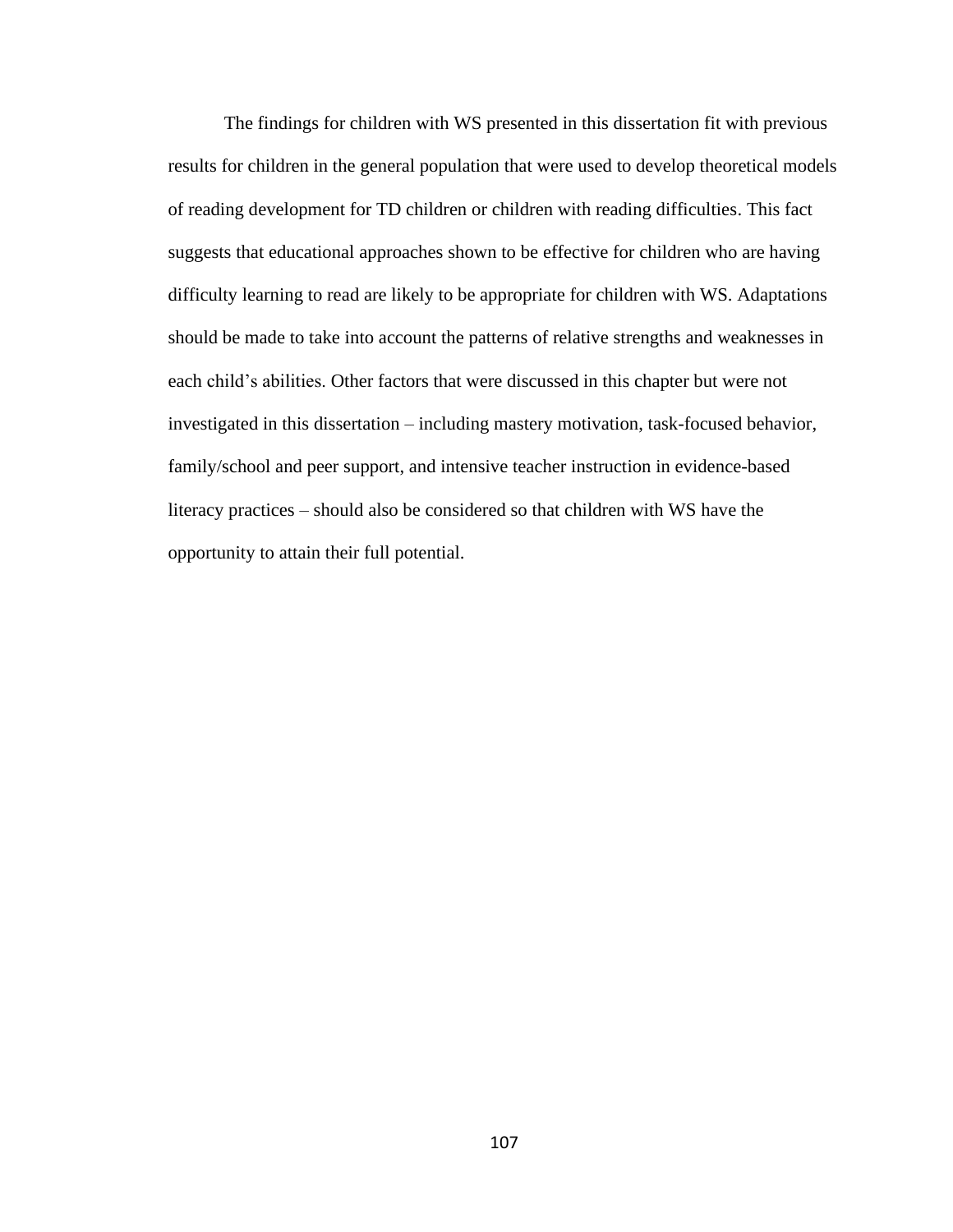#### REFERENCES

Adlof, S. M., Klusek, J., Hoffmann, A., Chitwood, K. L., Brazendale, A., Riley, K., Abbeduto, L. J., & Roberts, J. E. (2018). Reading in children with fragile X syndrome: Phonological awareness and feasibility of intervention. *American Journal on Intellectual and Developmental Disabilities*, *123*(3), 193–211. https://doi.org/10.1352/1944-7558-123.3.193

Adlof, S. M., Klusek, J., Shinkareva, S. V., Robinson, M. L., & Roberts, J. E. (2015). Phonological awareness and reading in boys with fragile X syndrome. *Journal of Child Psychology and Psychiatry and Allied Disciplines*, *56*(1), 30–39. https://doi.org/10.1111/jcpp.12267

Allor, J. H., Mathes, P. G., Roberts, J. K., Cheatham, J. P., & Al Otaiba, S. (2014). Is scientifically based reading instruction effective for students with below-average IQs? *Exceptional Children*, *80*(3), 287–306. https://doi.org/10.1177/0014402914522208

- Astle, D. E., & Fletcher-Watson, S. (2020). Beyond the core-deficit hypothesis in developmental disorders. *Current Directions in Psychological Science*, *29*(5), 431– 437. https://doi.org/10.1177/0963721420925518
- Becerra, A. M., & Mervis, C. B. (2019). Age at onset of declarative gestures and 24 month expressive vocabulary predict later language and intellectual abilities in young children with Williams syndrome. *Frontiers in Psychology*, *10*(2648), 1–14.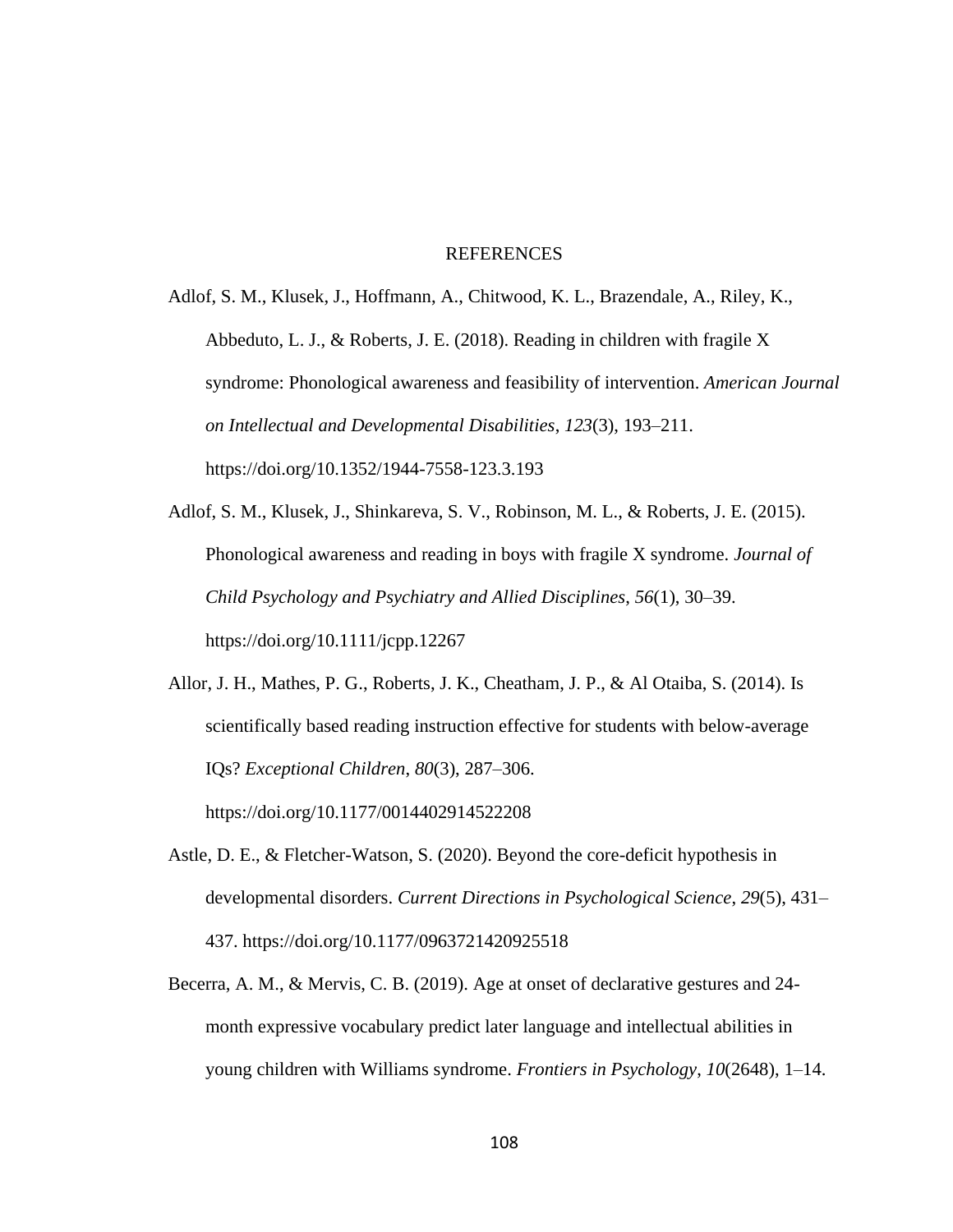https://doi.org/10.3389/fpsyg.2019.02648

Boudreau, D. (2002). Literacy skills in children and adolescents with Down syndrome. *Reading and Writing: An Interdisciplinary Journal*, *15*(5), 497–525. https://doi.org/10.1023/A:1016389317827

- Brady, S., Gillis, M., Smith, T., Lavalette, M., Liss-Bronstein, L., Lowe, E., North, W., Russo, E., & Wilder, T. D. (2009). First grade teachers' knowledge of phonological awareness and code concepts: Examining gains from an intensive form of professional development and corresponding teacher attitudes. *Reading and Writing: An Interdisciplinary Journal*, *22*(4), 425–455. https://doi.org/10.1007/s11145-009- 9166-x
- Brawn, G., Kohnen, S., Tassabehji, M., & Porter, M. (2018). Functional basic reading skills in Williams syndrome. *Developmental Neuropsychology*, *43*(5), 454–477. https://doi.org/10.1080/87565641.2018.1455838
- Brawn, G., & Porter, M. (2018). Adaptive functioning in Williams syndrome: A systematic review. *International Journal of Disability, Development and Education*, *65*, 123–147. https://doi.org/10.1080/1034912X.2017.1353680
- Browder, D., Ahlgrim-Delzell, L., Flowers, C., & Baker, J. (2012). An evaluation of a multicomponent early literacy program for students with severe developmental disabilities. *Remedial and Special Education*, *33*(4), 237–246. https://doi.org/10.1177/0741932510387305
- Byrne, A., MacDonald, J., & Buckley, S. (2002). Reading, language and memory skills: A comparative longitudinal study of children with Down syndrome and their mainstream peers. *British Journal of Educational Psychology*, *72*(4), 513–529.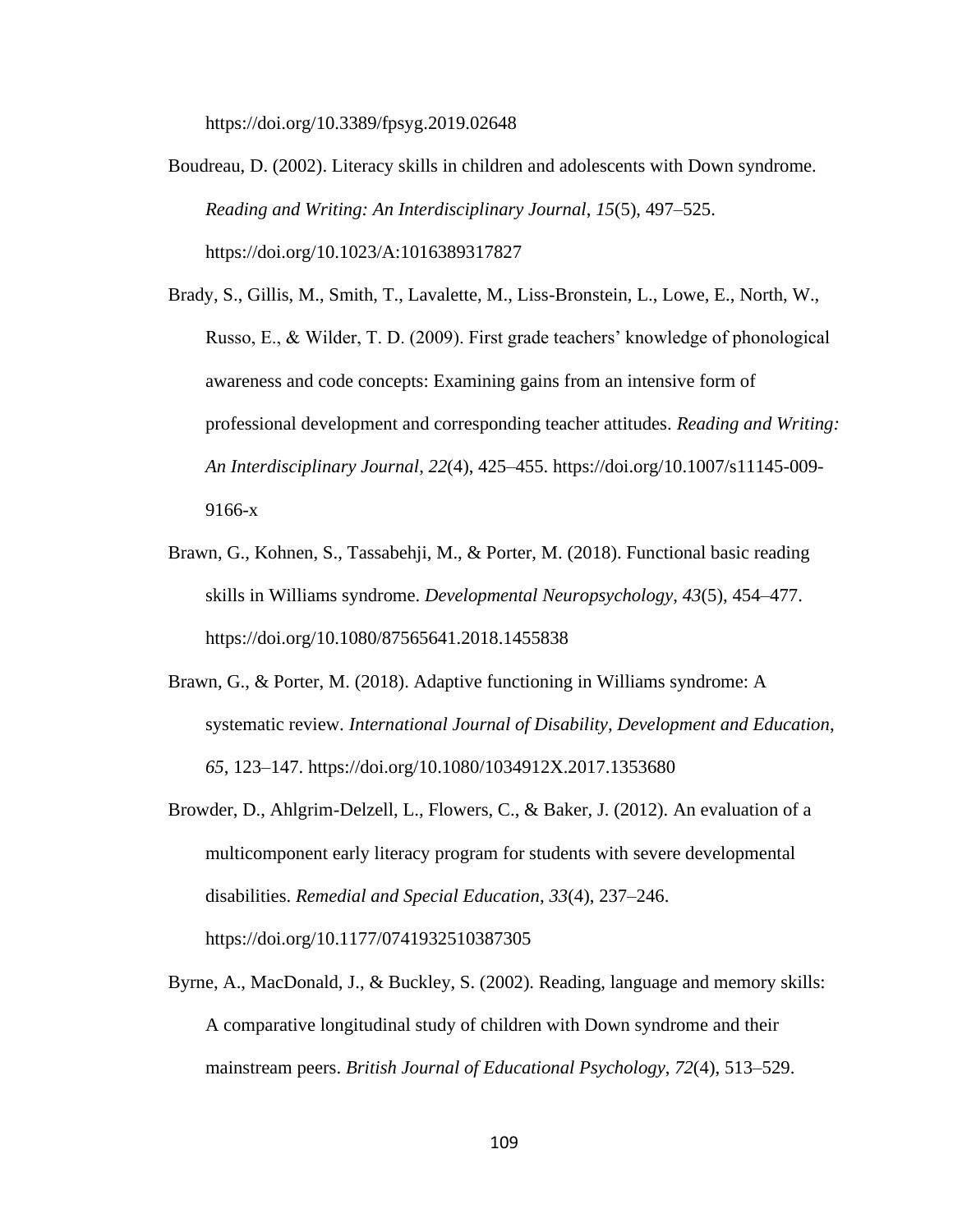https://doi.org/10.1348/00070990260377497

- Campbell, S. (2020). Teaching phonics without teaching phonics: Early childhood teachers' reported beliefs and practices. *Journal of Early Childhood Literacy*, *20*(4), 783–814. https://doi.org/10.1177/1468798418791001
- Campbell, S., Torr, J., & Cologon, K. (2014). Pre-packaging preschool literacy: What drives early childhood teachers to use commercially produced phonics programs in prior to school settings. *Contemporary Issues in Early Childhood*, *15*(1), 40–53. https://doi.org/10.2304/ciec.2014.15.1.40
- Caravolas, M., Lervåg, A., Defior, S., Seidlová Málková, G., & Hulme, C. (2013). Different patterns, but equivalent predictors, of growth in reading in consistent and inconsistent orthographies. *Psychological Science*, *24*(8), 1398–1407. https://doi.org/10.1177/0956797612473122
- Cardoso-Martins, C., & Frith, U. T. A. (2001). Can individuals with Down syndrome acquire alphabetic literacy skills in the absence of phoneme awareness? *Reading and Writing: An Interdisciplinary Journal*, *14*(3–4), 361–375.

https://doi.org/10.1023/A:1011132124630

- Cardoso-Martins, C., Peterson, R., Olson, R., & Pennington, B. (2009). Component reading skills in Down syndrome. *Reading and Writing: An Interdisciplinary Journal*, *22*(3), 277–292. https://doi.org/10.1007/s11145-007-9114-6
- Castles, A., Rastle, K., & Nation, K. (2018). Ending the reading wars: Reading acquisition from novice to expert. *Psychological Science in the Public Interest*, *19*(1), 5–51. https://doi.org/10.1177/1529100618772271

Catts, D. H. W., & Hogan, T. P. (2021). Dyslexia: An ounce of prevention is better than a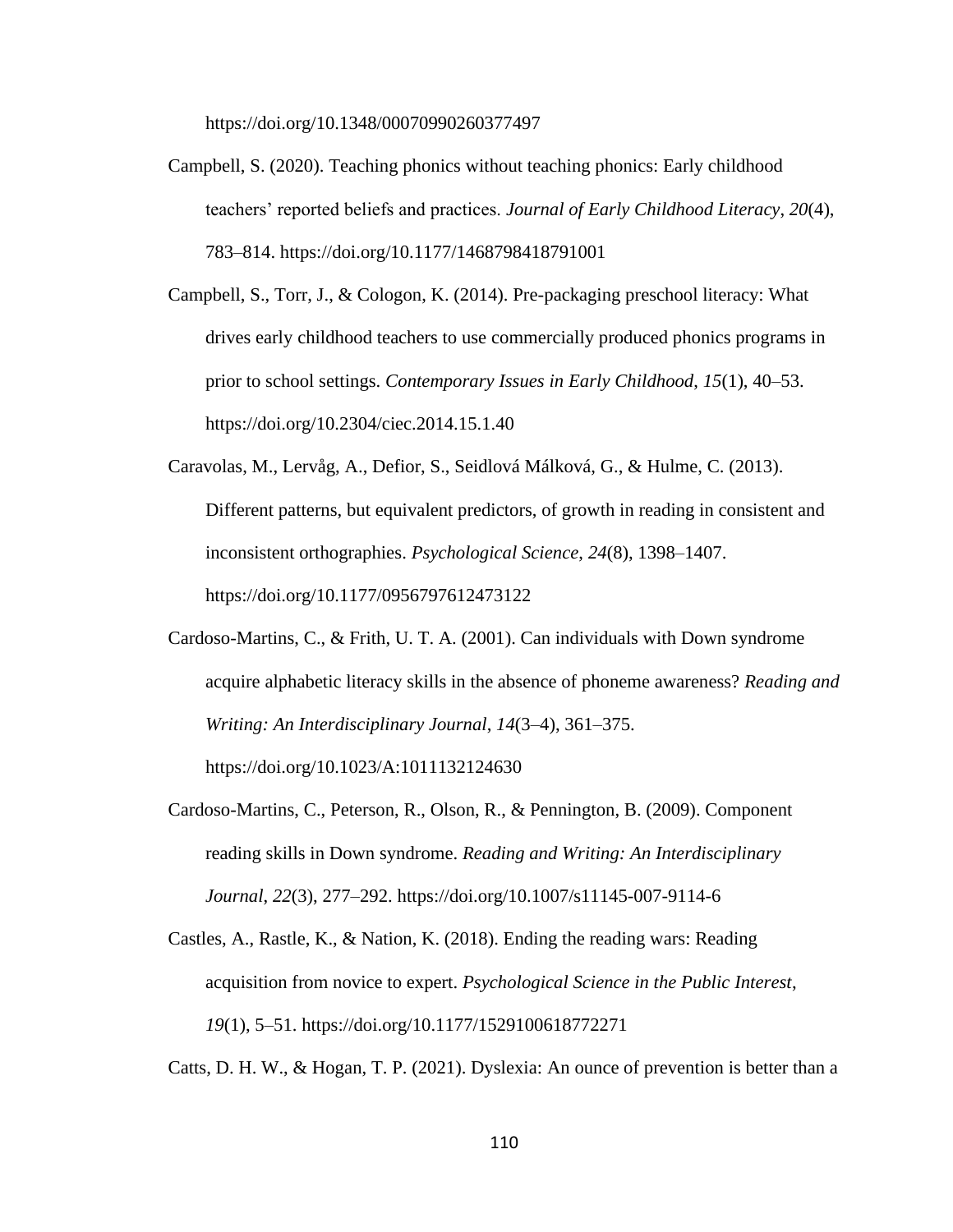pound of diagnosis and treatment. *Reading League Journal*, *2*, 6–13. https://doi.org/10.31234/OSF.IO/NVGJE

Catts, H. W., & Petscher, Y. (2021). A cumulative risk and resilience model of dyslexia. *Journal of Learning Disabilities (Advance Online Publication)*, 1–14. https://doi.org/10.1177/00222194211037062

Clayton, F. J., West, G., Sears, C., Hulme, C., & Lervåg, A. (2020). A longitudinal study of early reading development: Letter-sound knowledge, phoneme awareness and RAN, but not letter-sound integration, predict variations in reading development. *Scientific Studies of Reading*, *24*(2), 91–107.

https://doi.org/10.1080/10888438.2019.1622546

- Cohen, J. (1988). *Statistical power analysis for the behavioral sciences* (2nd ed.). Erlbaum.
- Conners, F. A., Atwell, J. A., Rosenquist, C. J., & Sligh, A. C. (2001). Abilities underlying decoding differences in children with intellectual disability. *Journal of Intellectual Disability Research*, *45*(4), 292–299. https://doi.org/10.1046/j.1365- 2788.2001.00319.x
- Cunningham, A. E., & O'Donnell, C. R. (2015). Teachers' knowledge about beginning reading development and instruction. In A. Pollatsek & R. Treiman (Eds.), *The Oxford Handbook of Reading* (pp. 447–462). Oxford University Press. https://doi.org/10.1093/OXFORDHB/9780199324576.013.26
- Cunningham, A. E., Perry, K. E., Stanovich, K. E., & Stanovich, P. J. (2004). Disciplinary knowledge of K-3 teachers and their knowledge calibration in the domain of early literacy. *Annals of Dyslexia*, *54*(1), 139–167.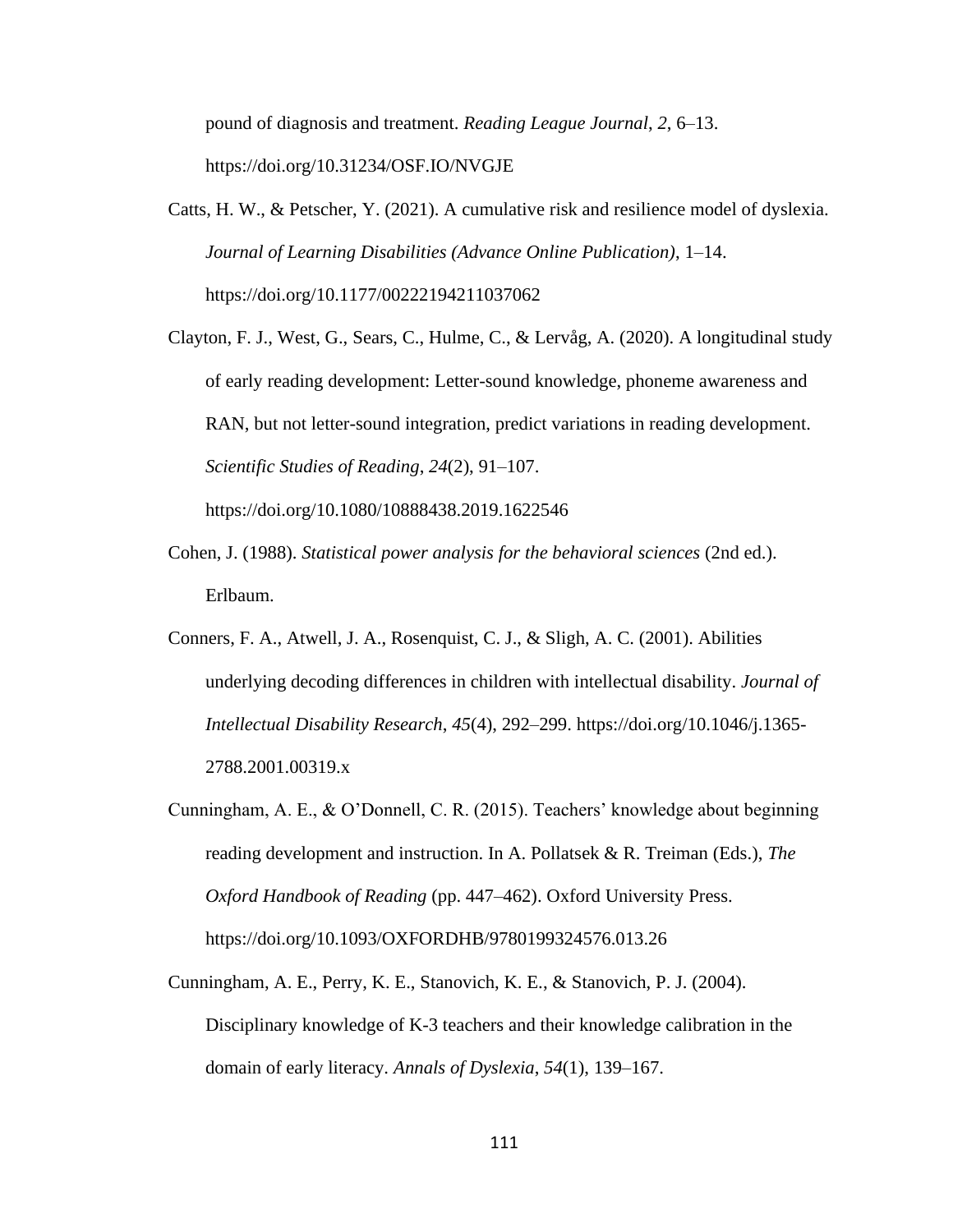https://doi.org/10.1007/s11881-004-0007-y

Cunningham, A. E., Zibulsky, J., Stanovich, K. E., & Stanovich, P. J. (2009). How teachers would spend their time teaching language arts: The mismatch between selfreported and best practices. *Journal of Learning Disabilities*, *42*(5), 418–430. https://doi.org/10.1177/0022219409339063

Cutler, L., & Graham, S. (2008). Primary grade writing instruction: A national survey. *Journal of Educational Psychology*, *100*(4), 907–919. https://doi.org/10.1037/a0012656

- Daffern, T., Mackenzie, N. M., & Hemmings, B. (2017). Predictors of writing success: How important are spelling, grammar and punctuation? *Australian Journal of Education*, *61*(1), 75–87. https://doi.org/10.1177/0004944116685319
- Dennis, L. R., & Horn, E. (2011). Strategies for supporting early literacy development. *Young Exceptional Children*, *14*(3), 29–40. https://doi.org/10.1177/1096250611420553
- Dessalegn, B., Landau, B., & Rapp, B. (2013). Consequences of severe visual-spatial deficits for reading acquisition: Evidence from Williams syndrome. *Neurocase: The Neural Basis of Cognition*, *19*(4), 328–347.

https://doi.org/10.1080/13554794.2012.667127

- Dunn, L. E., & Dunn, D. M. (2007). *Peabody Picture Vocabulary Test-4*. Pearson.
- Dunn, L. M., & Dunn, L. M. (1981). *Peabody Picture Vocabulary Test— Revised.* American Guidance Service.
- Edmonston, N. K., & Litchfield Thane, N. (1988). *TRC: Test of Relational Concepts*. Pro-Ed.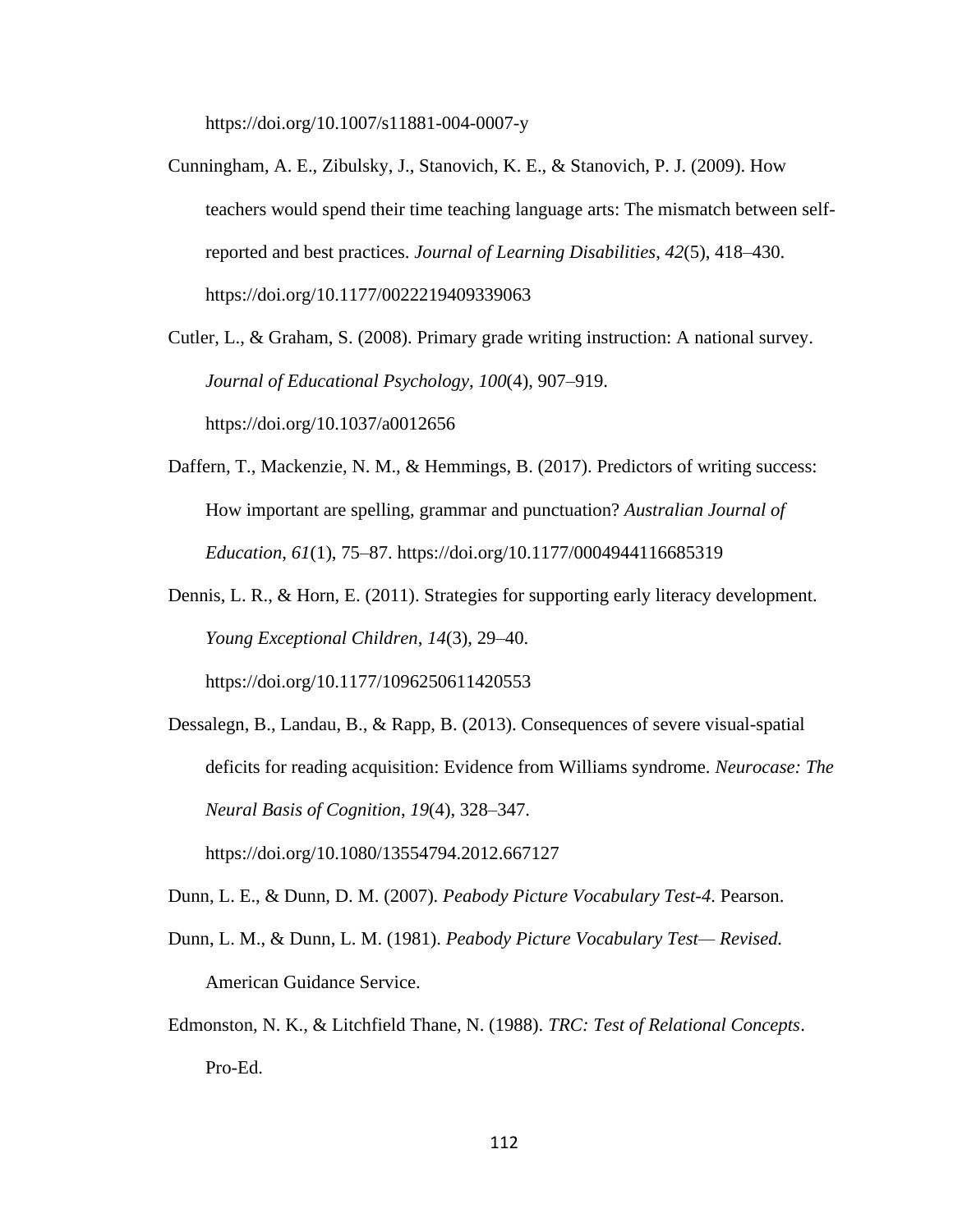- Ehri, L. C. (1987). Learning to read and spell words. *Journal of Literacy Research*, *19*(1), 5–31. https://doi.org/10.1080/10862968709547585
- Ehri, L. C. (1992). Reconceptualizing the development of sight word reading and its relationship to recoding. In P. B. Gough, L. C. Ehri, & R. Treiman (Eds.), *Reading acquisition* (pp. 107–143). Erlbaum.
- Ehri, L. C. (2000). Learning to read and learning to spell: Two sides of a coin. *Topics in Language Disorders*, *20*(3), 19–36. https://doi.org/10.1097/00011363-200020030- 00005
- Ehri, L. C. (2005). Learning to read words: Theory, findings, and issues. *Scientific Studies of Reading*, *9*(2), 167–188. https://doi.org/10.1207/s1532799xssr0902\_4
- Ehri, L. C. (2014). Orthographic mapping in the acquisition of sight word reading, spelling memory, and vocabulary learning. *Scientific Studies of Reading*, *18*(1), 5– 21. https://doi.org/10.1080/10888438.2013.819356
- Ehri, L. C. (2020). The science of learning to read words: A case for systematic phonics instruction. *Reading Research Quarterly*, *55*(S1), S45–S60. https://doi.org/10.1002/rrq.334
- Ehri, L. C., & Flugman, B. (2018). Mentoring teachers in systematic phonics instruction: Effectiveness of an intensive year-long program for kindergarten through 3rd grade teachers and their students. *Reading and Writing: An Interdisciplinary Journal*, *31*(2), 425–456. https://doi.org/10.1007/s11145-017-9792-7
- Ehri, L. C., Nunes, S. R., Stahl, S. A., & Willows, D. M. (2001). Systematic phonics instruction helps students learn to read: Evidence from the National Reading Panel's meta-analysis. *Review of Educational Research*, *71*(3), 393–447.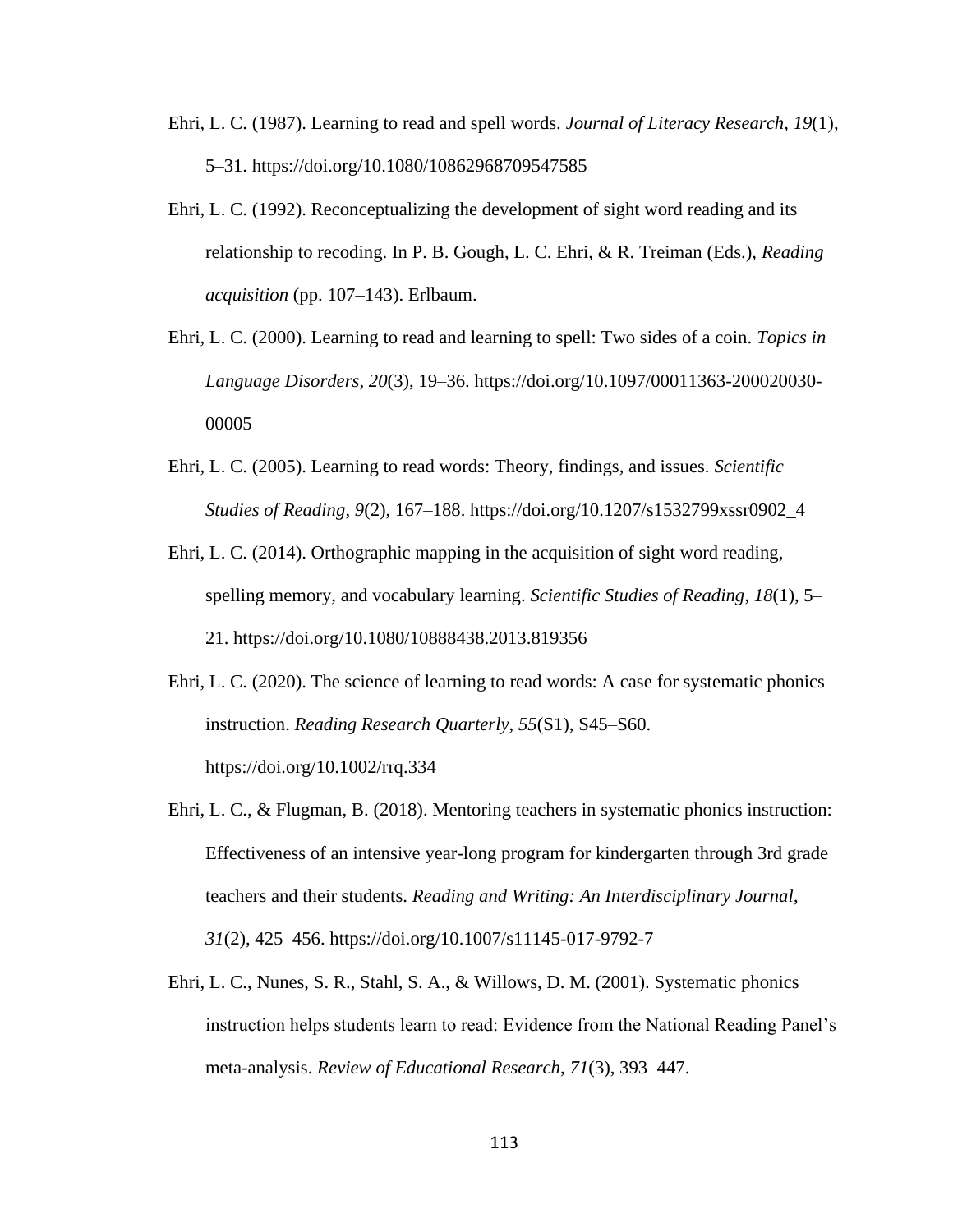https://doi.org/10.3102/00346543071003393

- Ehri, L. C., Nunes, S. R., Willows, D. M., Schuster, B. V., Yaghoub-Zadeh, Z., & Shanahan, T. (2001). Phonemic awareness instruction helps children learn to read: Evidence from the National Reading Panel's meta-analysis. *Reading Research Quarterly*, *36*(3), 250–287. https://doi.org/10.1598/rrq.36.3.2
- Eklund, K. M., Torppa, M., & Lyytinen, H. (2013). Predicting reading disability: Early cognitive risk and protective factors. *Dyslexia*, *19*(1), 1–10. https://doi.org/10.1002/DYS.1447
- Elliott, C. D. (2007a). *Differential Ability Scales-II*. Psychological Corporation.
- Elliott, C. D. (2007b). *Differential Ability Scales: Introductory and technical handbook.* (2nd ed.). Psychological Corporation.
- Farran, E. K., & Formby, S. C. (2012). Visual perception and visuospatial cognition. In *Neurodevelopmental disorders across the lifespan: A neuroconstructivist approach*. Oxford University Press.

https://doi.org/10.1093/ACPROF:OSO/9780199594818.003.0060

Fisher, C. B., Bornstein, M. H., & Gross, C. G. (1985). Left-right coding and skills related to beginning reading. *Journal of Developmental and Behavioral Pediatrics*, *6*(5), 279–283. https://doi.org/10.1097/00004703-198510000-00009

Fisher, M. H., Josol, C. K., & Shivers, C. M. (2020). An examination of social skills, friendship quality, and loneliness for adults with Williams syndrome. *Journal of Autism and Developmental Disorders*, *50*(10), 3649–3660. https://doi.org/10.1007/s10803-020-04416-4

Galuschka, K., Görgen, R., Kalmar, J., Haberstroh, S., Schmalz, X., & Schulte-Körne, G.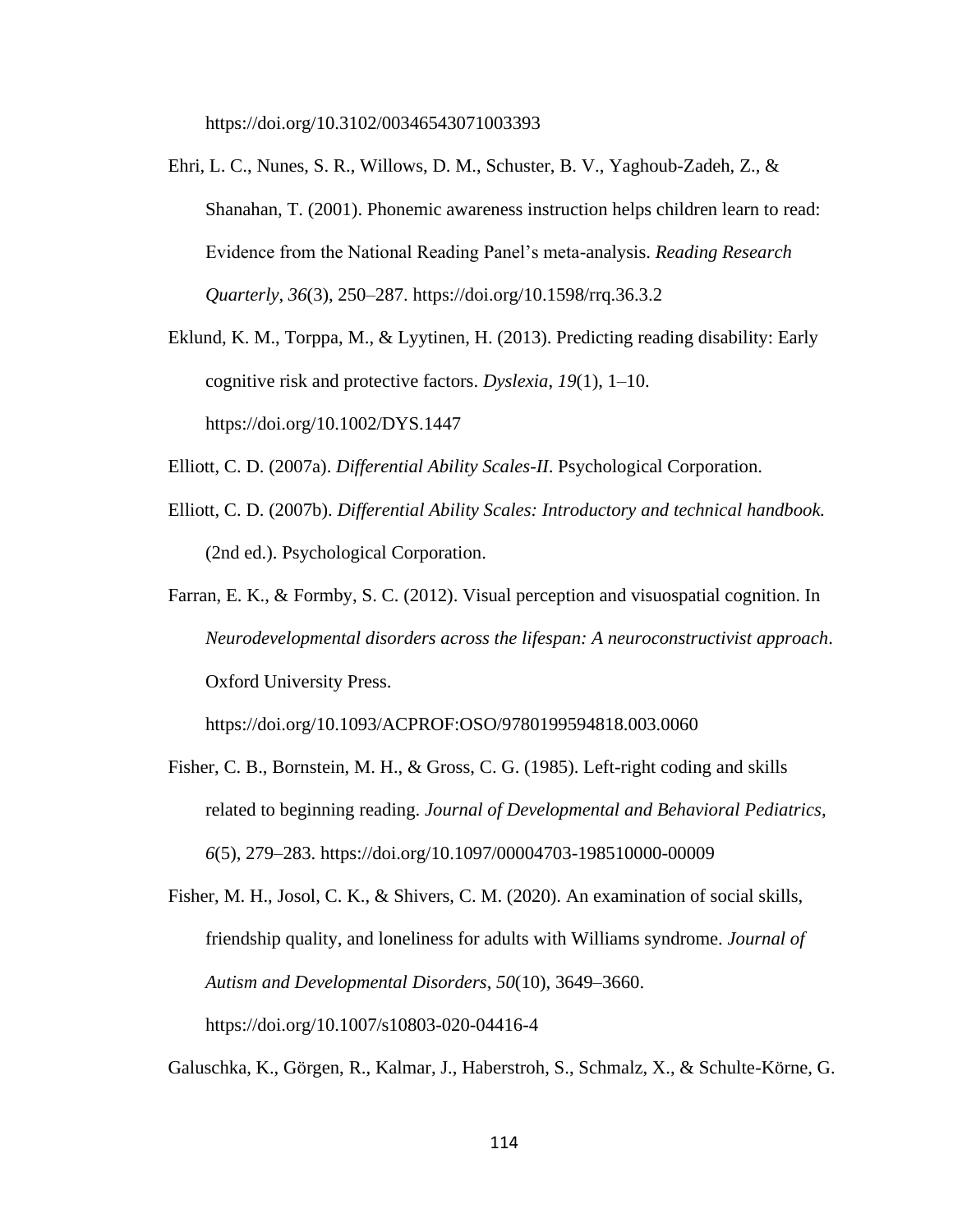(2020). Effectiveness of spelling interventions for learners with dyslexia: A metaanalysis and systematic review. *Educational Psychologist*, *55*(1), 1–20. https://doi.org/10.1080/00461520.2019.1659794

- Gardner, M. F. (1990). *Expressive One-Word Picture Vocabulary Test— Revised.* Academic Therapy.
- Gibson, E. P., Gibson, J. J., Pick, A. D., & Osser, H. (1962). A developmental study of the discrimination of letter-like forms. *Journal of Comparative and Physiological Psychology*, *55*(6), 897–906. https://doi.org/10.1037/H0043190
- Gough, Philip B., & Tunmer, W. E. (1986). Decoding, reading, and reading disability. *Remedial and Special Education*, *7*(1), 6–10. https://doi.org/10.1177/074193258600700104
- Graham, S., Liu, X., Bartlett, B., Ng, C., Harris, K. R., Aitken, A., Barkel, A., Kavanaugh, C., & Talukdar, J. (2018). Reading for writing: A meta-analysis of the impact of reading interventions on writing. *Review of Educational Research*, *88*(2), 243–284. https://doi.org/10.3102/0034654317746927
- Graham, S., & Santangelo, T. (2014). Does spelling instruction make students better spellers, readers, and writers? A meta-analytic review. *Reading and Writing: An Interdisciplinary Journal*, *27*(9), 1703–1743. https://doi.org/10.1007/s11145-014- 9517-0
- Gregory, M. D., Mervis, C. B., Elliott, M. L., Shane Kippenhan, J., Nash, T., Czarapata, J. B., Prabhakaran, R., Roe, K., Eisenberg, D. P., Kohn, P. D., & Berman, K. F. (2019). Williams syndrome hemideletion and LIMK1 variation both affect dorsal stream functional connectivity. *Brain: A Journal of Neurology*, *142*(12), 3963–3974.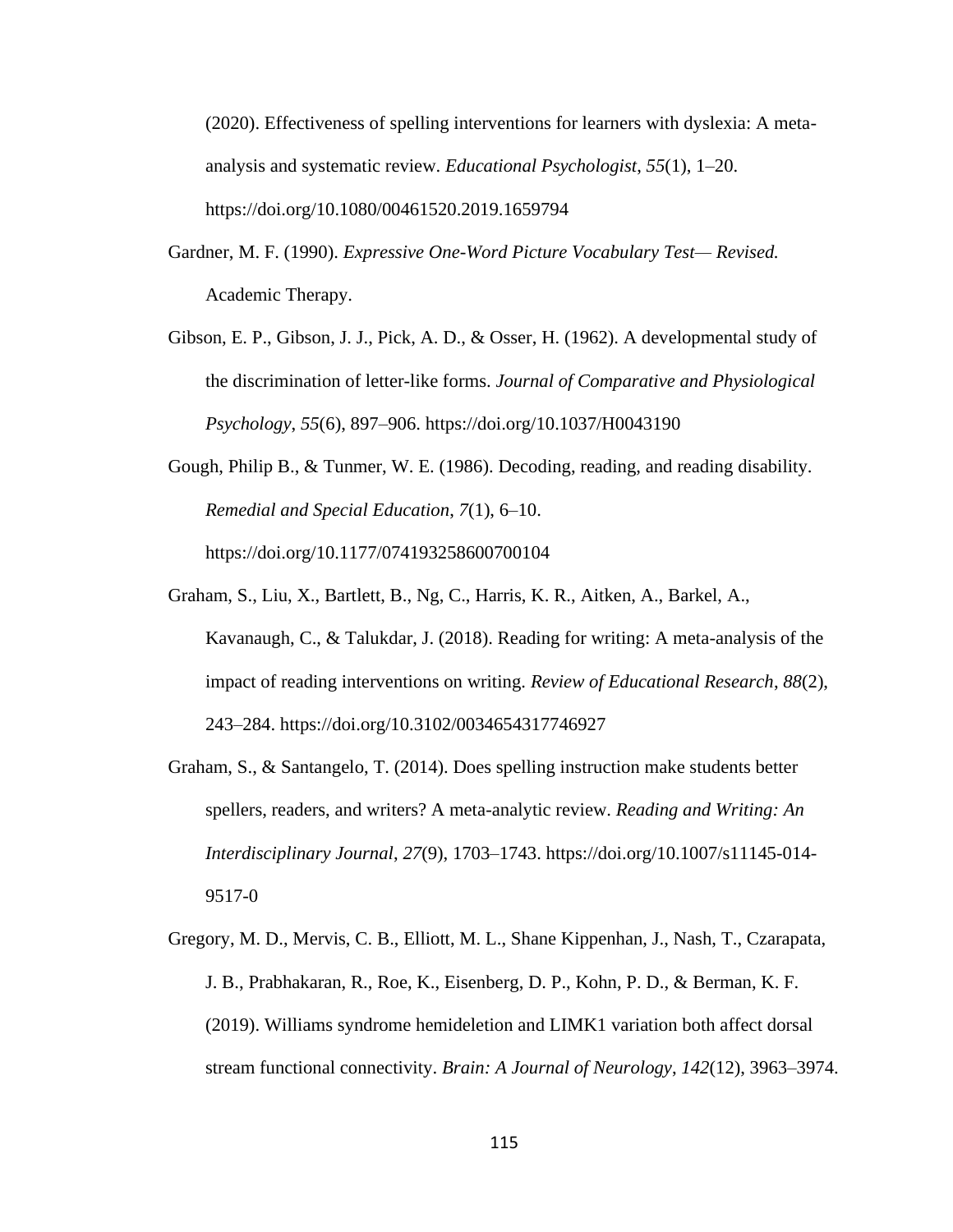https://doi.org/10.1093/brain/awz323

- Greiner de Magalhães, C., & Mervis, C. B. (2021). Emotion regulation and word reading ability as concurrent predictors of community living skills for children and adolescents with Williams syndrome. *Poster presented at the Gatlinburg Conference on Research and Theory in Intellectual and Developmental Disabilities (Online)*. https://research.lsi.ku.edu/gatlinburg/posters/050.pdf
- Greiner de Magalhães, C., Mervis, C. B., & Cardoso-Martins, C. (2021). Cognitive predictors of arithmetic, reading, and spelling in Brazilian Portuguese-speaking children. *Reading and Writing: An Interdisciplinary Journal*, *34*(1), 171–198. https://doi.org/10.1007/s11145-020-10062-0
- Haft, S. L., Chen, T., Leblanc, C., Tencza, F., & Hoeft, F. (2019). Impact of mentoring on socio-emotional and mental health outcomes of youth with learning disabilities and attention-deficit hyperactivity disorder. *Child and Adolescent Mental Health*, *24*(4), 318–328. https://doi.org/10.1111/camh.12331
- Haft, S. L., Myers, C. A., & Hoeft, F. (2016). Socio-emotional and cognitive resilience in children with reading disabilities. *Current Opinion in Behavioral Sciences*, *10*, 133– 141. https://doi.org/10.1016/J.COBEHA.2016.06.005
- Hayes, A. F. (2018). *Introduction to mediation, moderation, and conditional process analysis: A regression-based approach* (2nd ed.). Guilford Press.
- Hayiou-Thomas, M. E., Harlaar, N., Dale, P. S., & Plomin, R. (2006). Genetic and environmental mediation of the prediction from preschool language and nonverbal ability to 7-year reading. *Journal of Research in Reading*, *29*(1), 50–74. https://doi.org/10.1111/j.1467-9817.2006.00292.x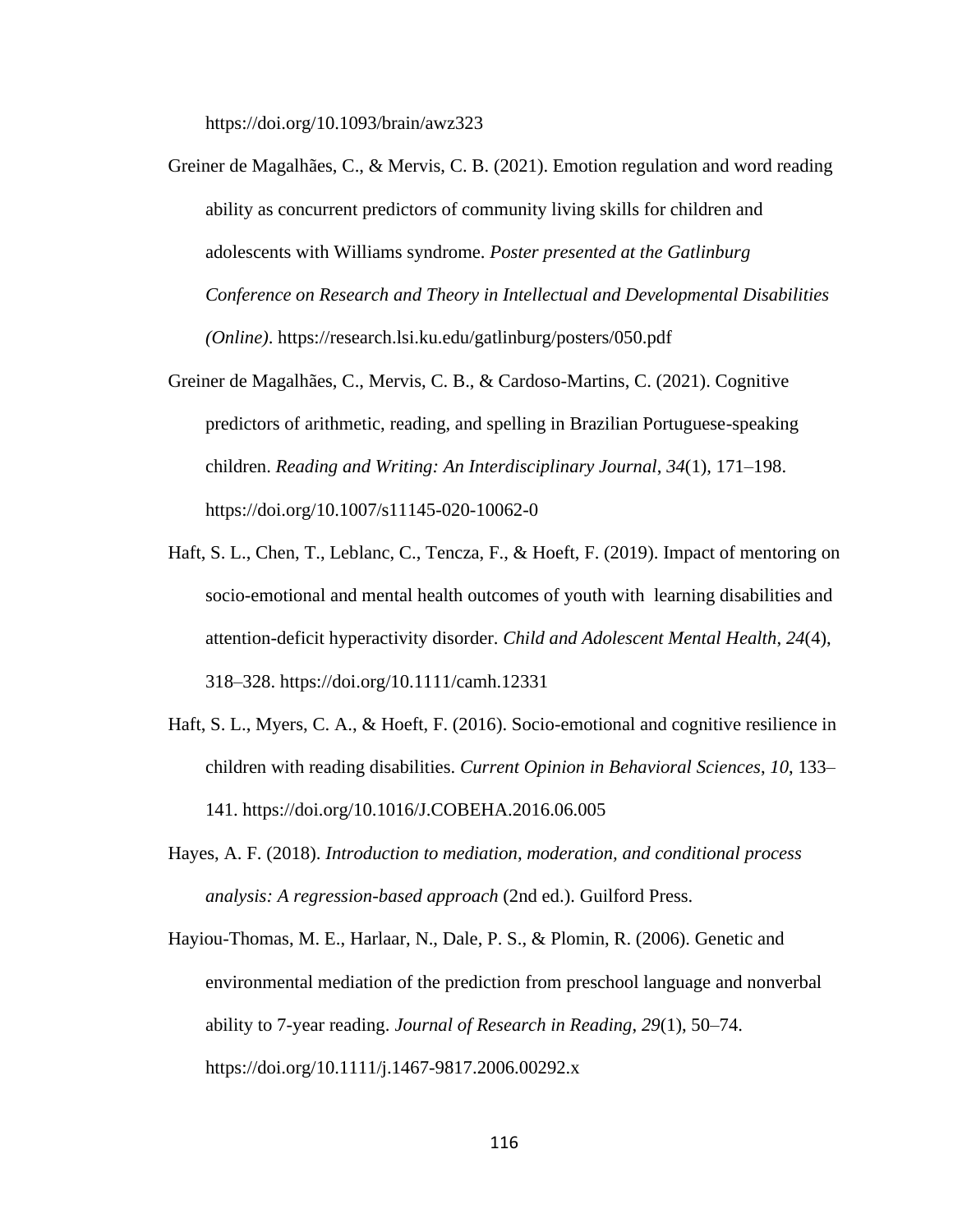- Hendren, R. L., Haft, S. L., Black, J. M., White, N. C., & Hoeft, F. (2018). Recognizing psychiatric comorbidity with reading disorders. *Frontiers in Psychiatry*, *9*(101), 1– 10. https://doi.org/10.3389/fpsyt.2018.00101
- Henry, L., & Winfield, J. (2010). Working memory and educational achievement in children with intellectual disabilities. *Journal of Intellectual Disability Research*, *54*(4), 354–365. https://doi.org/10.1111/j.1365-2788.2010.01264.x

Hjetland, H. N., Lervåg, A., Lyster, S. A. H., Hagtvet, B. E., Hulme, C., & Melby-Lervåg, M. (2019). Pathways to reading comprehension: A longitudinal study from 4 to 9 years of age. *Journal of Educational Psychology*, *111*(5), 751–763. https://doi.org/10.1037/edu0000321

- Ho, C. S.-H., & Bryant, P. (1999). Different visual skills are important in learning to read English and Chinese. *Educational and Child Psychology*, *16*(4), 4–14.
- Hossain, B., Chen, Y., Bent, S., Parenteau, C., Widjaja, F., Haft, S., Hoeft, F., & Hendren, R. (2021). The role of grit and resilience in children with reading disorder: A longitudinal cohort study. *Annals of Dyslexia. (Advance Online Publication)*. https://doi.org/10.1007/S11881-021-00238-W
- Howlin, P., Davies, M., & Udwin, O. (1998). Cognitive functioning in adults with Williams syndrome. *Journal of Child Psychology and Psychiatry*, *39*(2), 183–189. https://doi.org/10.1111/1469-7610.00312
- Hulme, C., Goetz, K., Brigstocke, S., Nash, H. M., Lervåg, A., & Snowling, M. J. (2012). The growth of reading skills in children with Down Syndrome. *Developmental Science*, *15*(3), 320–329. https://doi.org/10.1111/j.1467-7687.2011.01129.x

Hulme, C., Nash, H. M., Gooch, D., Lervåg, A., & Snowling, M. J. (2015). The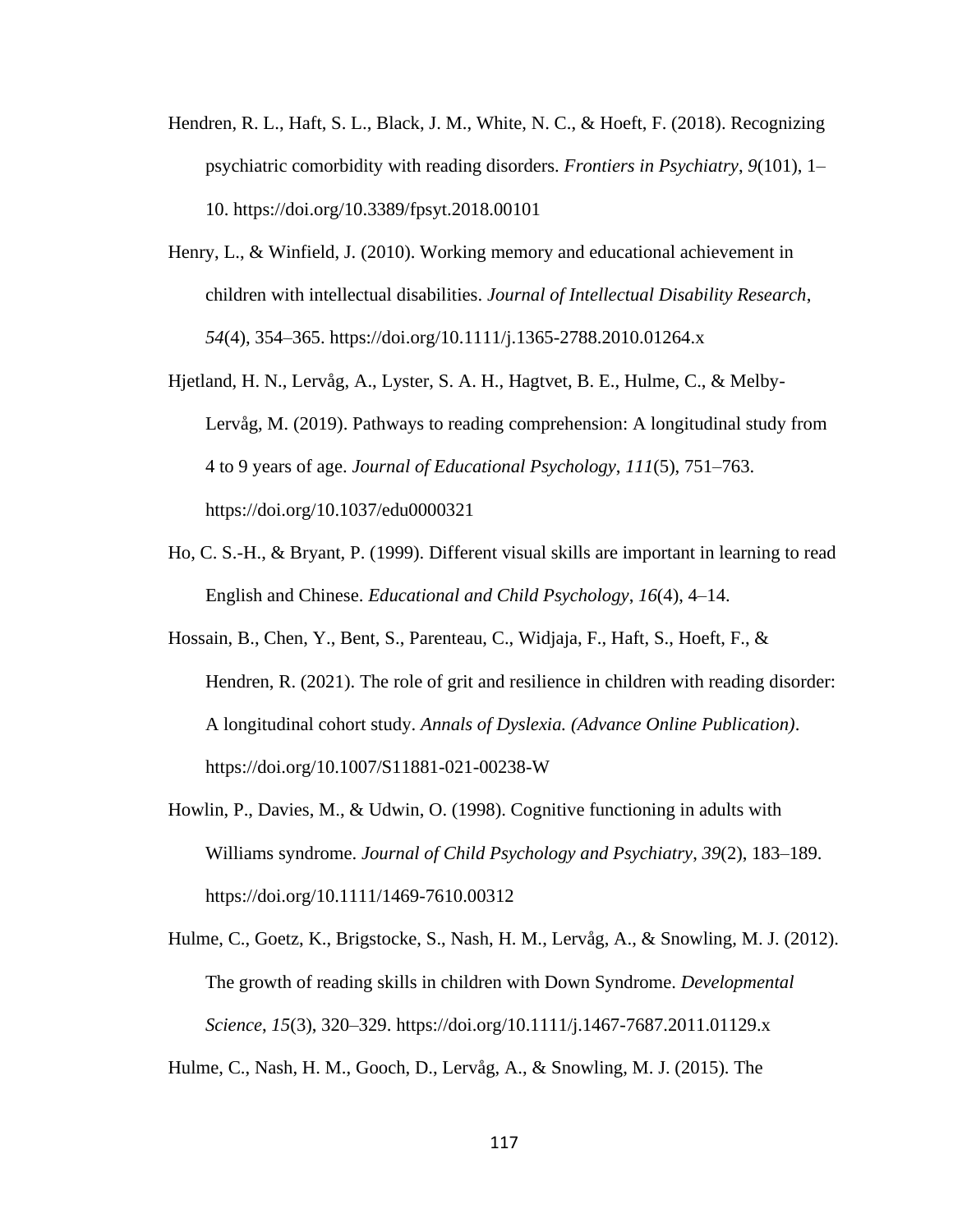foundations of literacy development in children at familial risk of dyslexia.

*Psychological Science*, *26*(12), 1877–1886.

https://doi.org/10.1177/0956797615603702

- Hunt, P., Kozleski, E., Lee, J., Mortier, K., Fleming, D., Hicks, T., Balasubramanian, L., Leu, G., Bross, L. A., Munandar, V., Dunlap, K., Stepaniuk, I., Aramburo, C., & Oh, Y. (2020). Implementing comprehensive literacy instruction for students with severe disabilities in general education classrooms. *Exceptional Children*, *86*(3), 330–347. https://doi.org/10.1177/0014402919880156
- Joshi, R. M. (2019). The Componential Model of Reading (CMR): Implications for assessment and instruction of literacy problems. In *Reading development and difficulties: Bridging the gap between research and practice* (pp. 3–18). Springer Nature.
- Kaufman, A. S., & Kaufman, N. L. (1990). *Kaufman Brief Intelligence Test*. AGS.
- Kaufman, N. L. (1980). Review of research on reversal errors. *Perceptual and Motor Skills*, *51*(1), 55–79. https://doi.org/10.2466/PMS.1980.51.1.55
- Kilpatrick, D. A. (2020). How the phonology of speech is foundational for instant word recognition. *Perspectives on Language and Literacy - A Quarterly Publication of the International Dyslexia Association*, *46*(3), 11–15.
- Koritsas, S., & Iacono, T. (2011). Secondary conditions in people with developmental disability. *American Journal on Intellectual and Developmental Disabilities*, *116*(1), 36–47. https://doi.org/10.1352/1944-7558-116.1.36
- Kozel, B., Barak, B., Kim, C., Mervis, C. B., Osborne, L. R., Porter, M., & Pober, B. R. (2021). Williams syndrome. *Nature Review Disease Primers*, *7*(1), 1–22.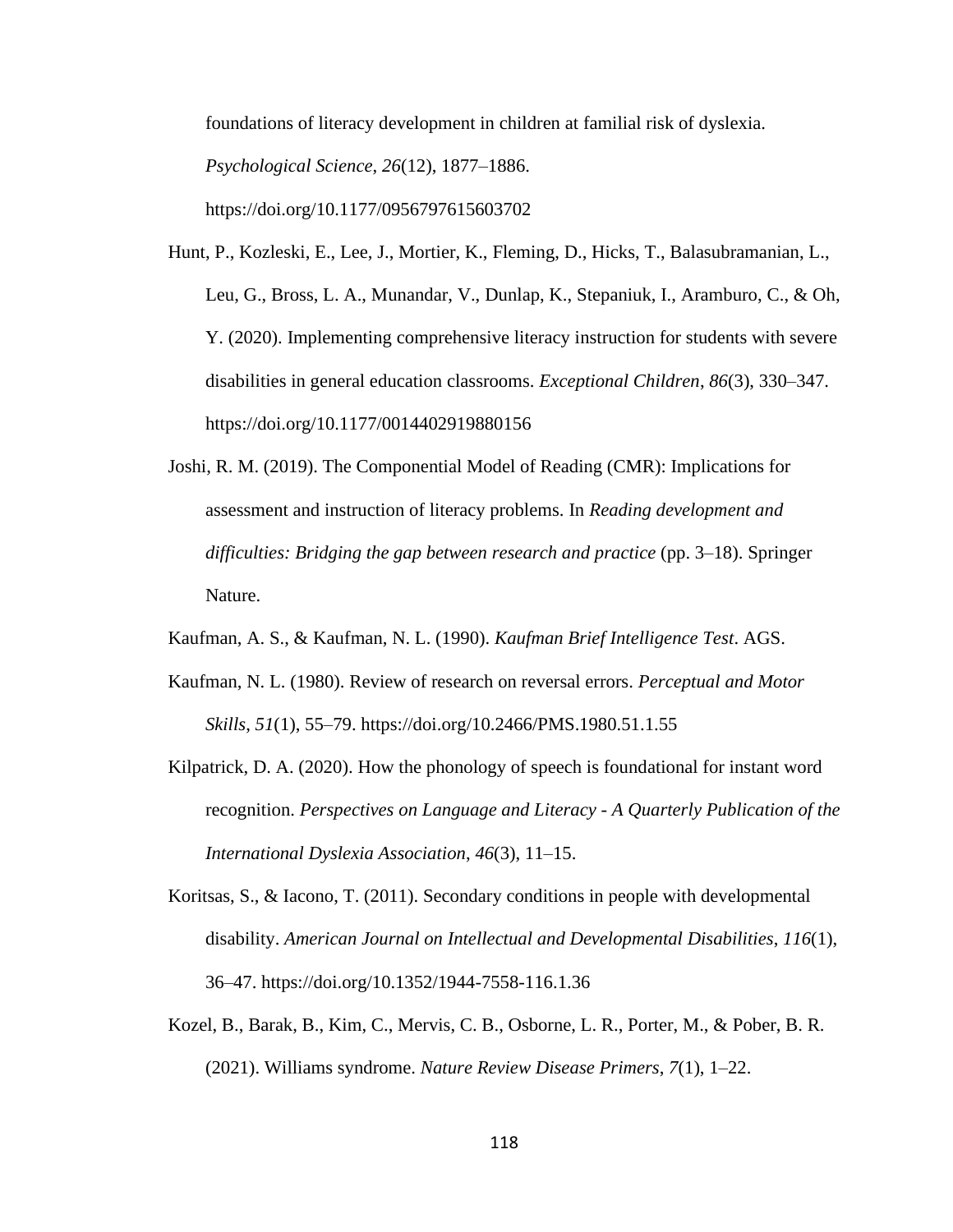https://doi.org/10.1038/S41572-021-00276-Z

- Lachmann, T., & Geyer, T. (2003). Letter reversals in dyslexia: Is the case really closed? A critical review and conclusions. *Psychology Science*, *45*(Suppl1), 50–70.
- Laing, E., Hulme, C., Grant, J., & Karmiloff-Smith, A. (2001). Learning to read in Williams syndrome: Looking beneath the surface of atypical reading development. *Journal of Child Psychology and Psychiatry and Allied Disciplines*, *42*(6), 729–739. https://doi.org/10.1111/1469-7610.00769
- Landau, B., & Ferrara, K. (2013). Space and language in Williams syndrome: Insights from typical development. *Wiley Interdisciplinary Reviews: Cognitive Science*, *4*(6), 693–706. https://doi.org/10.1002/WCS.1258
- Landau, B., Hoffman, J. E., & Kurz, N. (2006). Object recognition with severe spatial deficits in Williams syndrome: Sparing and breakdown. *Cognition*, *100*(3), 483– 510. https://doi.org/doi.org/10.1016/j.cognition.2005.06.005
- Lansey, K. R., Antia, S. D., Macfarland, S. Z. C., & Umbreit, J. (2021). Training and coaching: Impact on peer mentor fidelity and behavior of postsecondary students with autism and intellectual disability. *Education and Training in Autism and Developmental Disabilities*, *56*(3), 328–340.
- Lee, S.-Y., Stigler, J. W., & Stevenson, H. W. (1986). Beginning reading in Chinese and English. In B. R. Foorman & A. W. Siegel (Eds.), *Acquisition of reading skills: Cultural constraints and cognitive universals* (pp. 93–115). Lawrence Erlbaum.
- LeJeune, L. M., Gesel, S. A., & Lemons, C. J. (2018). Explicit phonological awareness instruction for preschoolers with Down syndrome. *Inclusion*, *6*(4), 239–257. https://doi.org/10.1352/2326-6988-6.4.239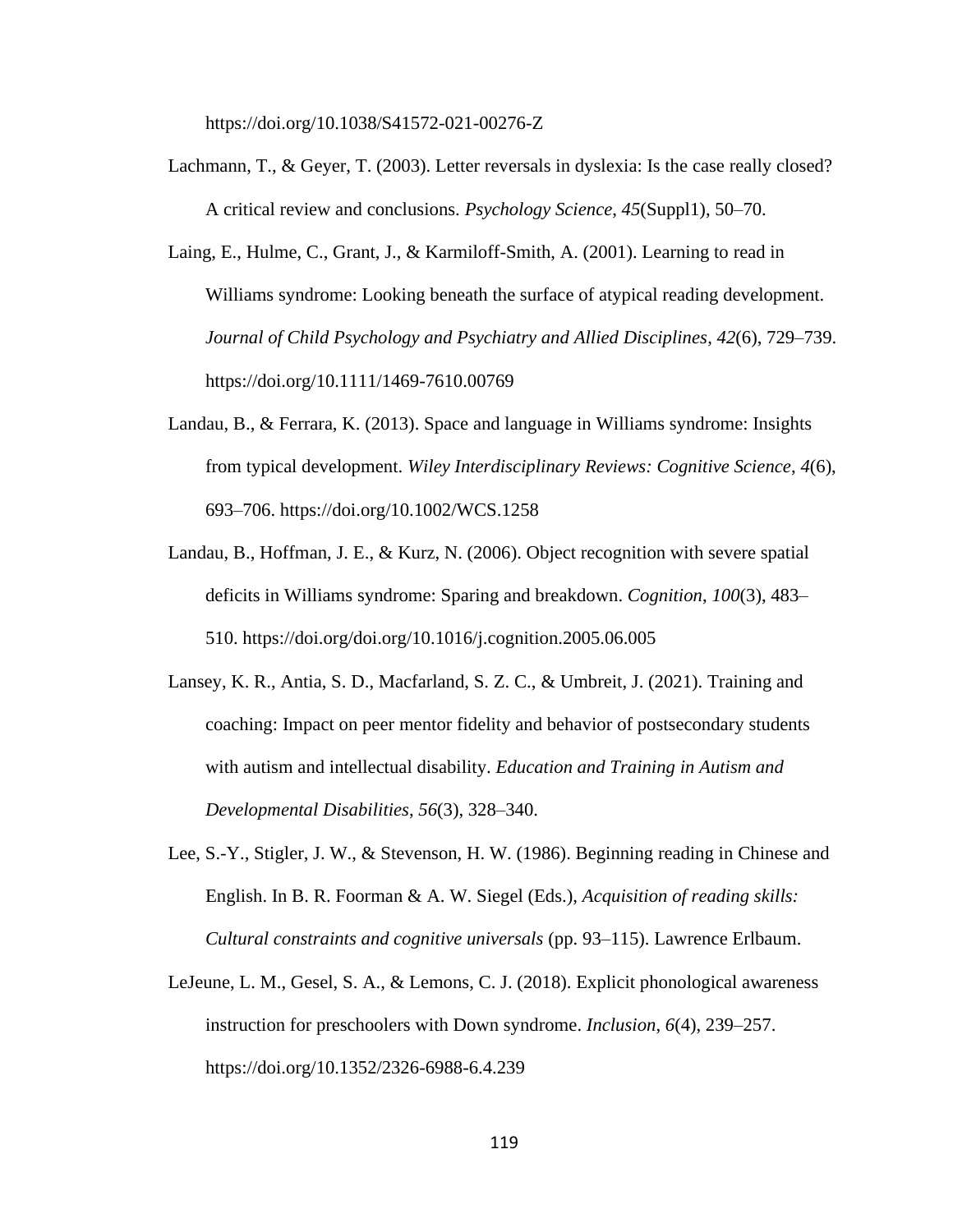- Lemons, C. J., & Fuchs, D. (2010). Phonological awareness of children with Down syndrome: Its role in learning to read and the effectiveness of related interventions. *Research in Developmental Disabilities*, *31*(2), 316–330. https://doi.org/10.1016/j.ridd.2009.11.002
- Levy, Y., & Antebi, V. (2004). Word reading and reading-related skills in Hebrewspeaking adolescents with Williams syndrome. *Neurocase: The Neural Basis of Cognition*, *10*(6), 444–451. https://doi.org/10.1080/13554790490894048
- Levy, Y., Smith, J., & Tager-Flusberg, H. (2003). Word reading and reading-related skills in adolescents with Williams syndrome. *Journal of Child Psychology and Psychiatry and Allied Disciplines*, *44*(4), 576–587. https://doi.org/10.1111/1469- 7610.00146
- Leyfer, O. T., Woodruff-Borden, J., Klein-Tasman, B. P., Fricke, J. S., & Mervis, C. B. (2006). Prevalence of psychiatric disorders in 4 to 16-year-olds with Williams syndrome. *American Journal of Medical Genetics, Part B: Neuropsychiatric Genetics*, *141*, 615–622. https://doi.org/10.1002/ajmg.b.30344
- Lindström, E. R., & Lemons, C. J. (2021). Teaching reading to students with intellectual and developmental disabilities: An observation study. *Research in Developmental Disabilities*, *115*(103990), 1–15. https://doi.org/10.1016/j.ridd.2021.103990
- Loveall, S. J., & Conners, F. A. (2013). Individuals with intellectual disability can selfteach in reading. *American Journal on Intellectual and Developmental Disabilities*, *118*(2), 108–123. https://doi.org/10.1352/1944-7558-118.2.108
- Manson, J., & Wendon, M. (2003). *Letterland early years handbook.* Letterland. https://us.letterland.com/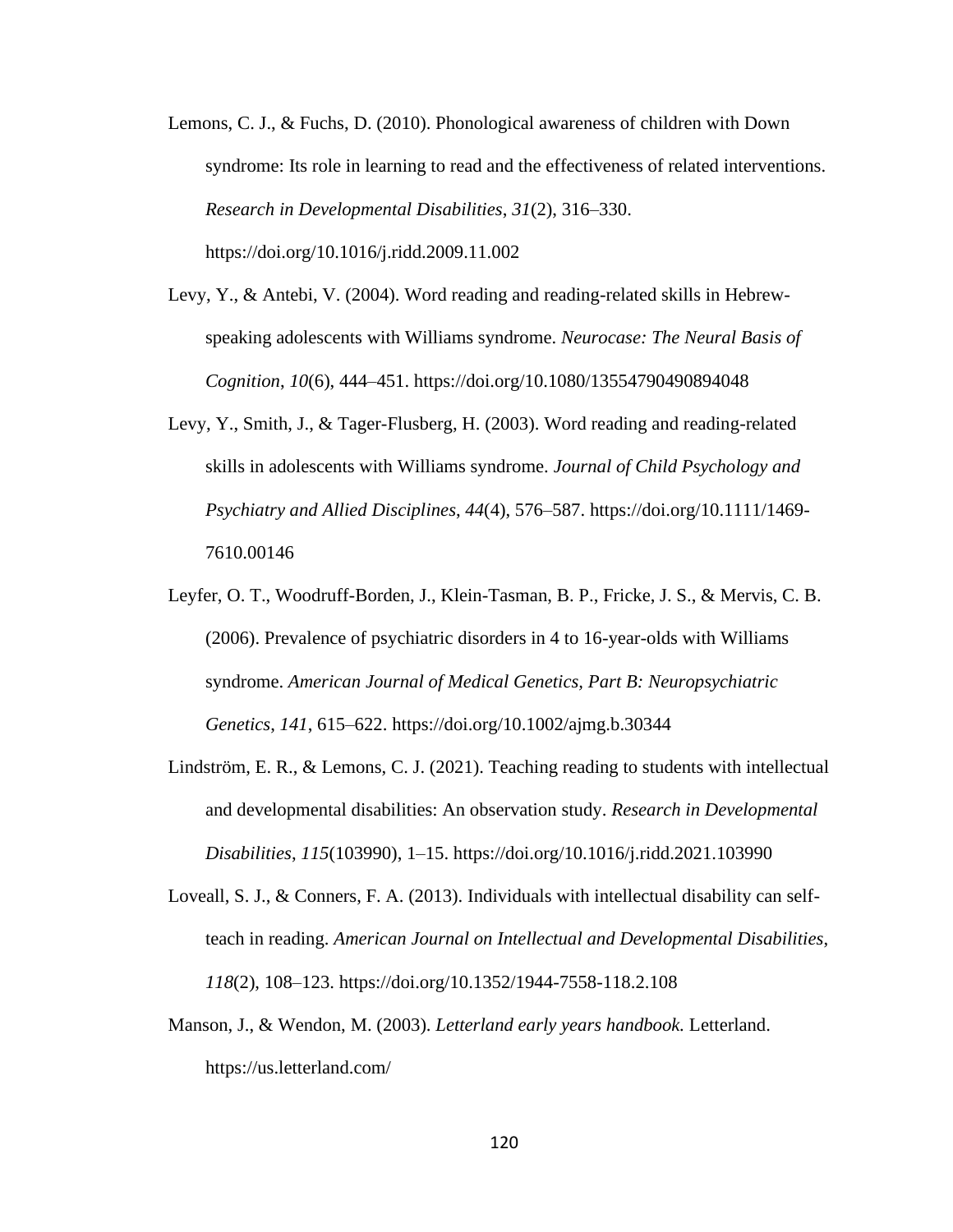- McBride-Chang, C., Zhou, Y., Cho, J.-R., Aram, D., Levin, I., & Tolchinsky, L. (2011). Visual spatial skill: A consequence of learning to read? *Journal of Experimental Child Psychology*, *109*(2), 256–262. https://doi.org/10.1016/J.JECP.2010.12.003
- Melby-Lervåg, M., Lyster, S. A. H., & Hulme, C. (2012). Phonological skills and their role in learning to read: A meta-analytic review. *Psychological Bulletin*, *138*(2), 322–352. https://doi.org/10.1037/a0026744
- Menghini, D., Verucci, L., & Vicari, S. (2004). Reading and phonological awareness in Williams syndrome. *Neuropsychology*, *18*(1), 29–37. https://doi.org/10.1037/0894- 4105.18.1.29
- Mervis, C. B. (2009). Language and literacy development of children with Williams syndrome. *Topics in Language Disorders*, *29*(2), 149–169. https://doi.org/10.1097/TLD.0b013e3181a72044
- Mervis, C. B., & Greiner de Magalhães, C. (in press). Williams Syndrome. In M. Beauchamp, R. Peterson, M. D. Ris, H. G. Taylor, & K. O. Yeates (Eds.), *Pediatric neuropsychology: Research, theory, and practice* (3rd ed.). Guilford.
- Mervis, C. B., Greiner de Magalhães, C., & Cardoso-Martins, C. (2021). Concurrent predictors of word reading and reading comprehension for 9-year-olds with Williams syndrome. *Reading and Writing: An Interdisciplinary Journal. (Advance Online Publication)*. https://doi.org/10.1007/s11145-021-10163-4
- Mervis, C. B., & John, A. E. (2010). Cognitive and behavioral characteristics of children with Williams syndrome: Implications for intervention approaches. *American Journal of Medical Genetics, Part C: Seminars in Medical Genetics*, *154C*(2), 229– 248. https://doi.org/10.1002/ajmg.c.30263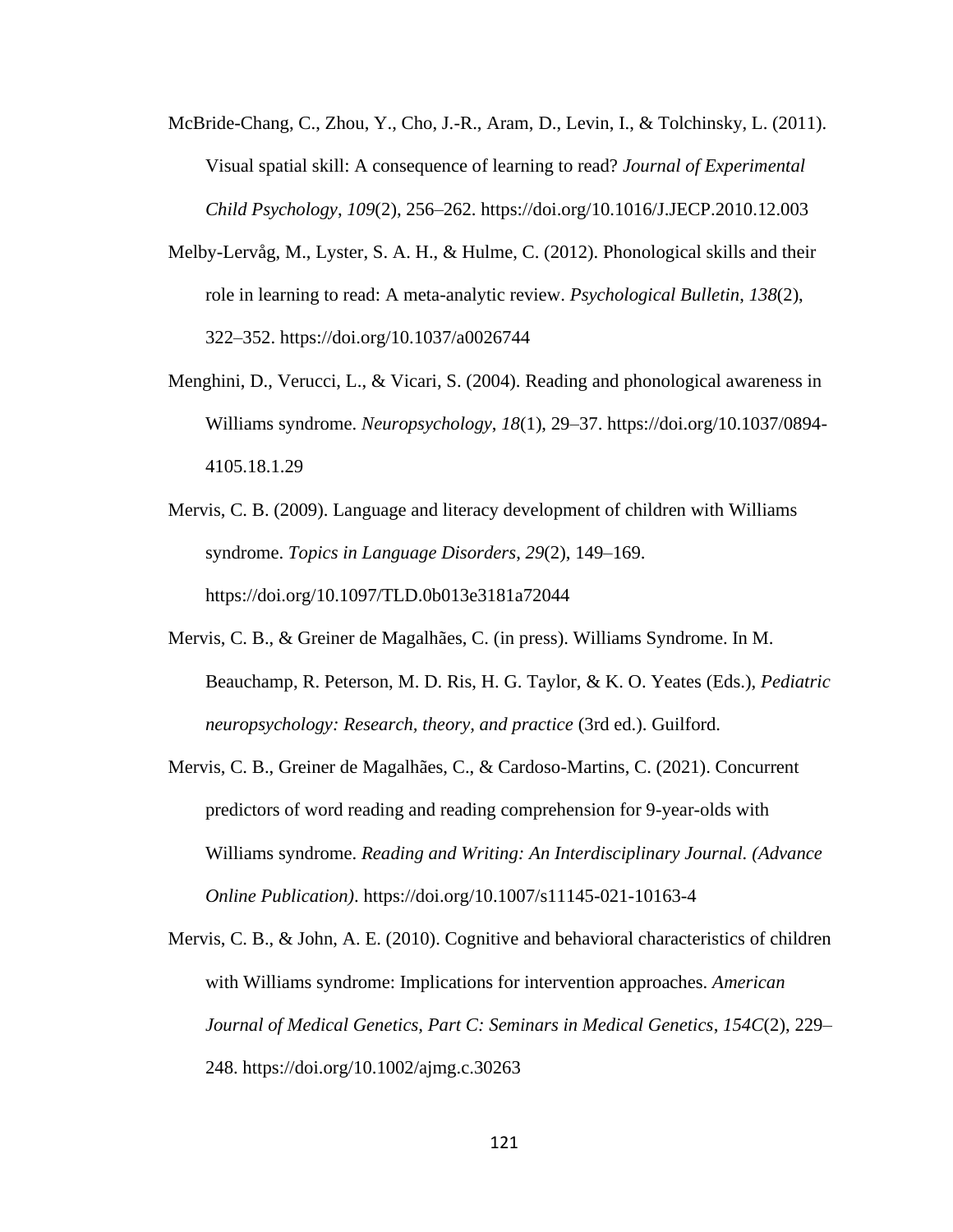- Mervis, C. B., & Klein-Tasman, B. P. (2000). Williams syndrome: Cognition, personality, and adaptive behavior. *Mental Retardation and Developmental Disabilities Research Reviews*, *6*(2), 148–158. https://doi.org/10.1002/1098-2779
- Mervis, C. B., & Klein-Tasman, B. P. (2004). Methodological issues in group-matching designs: α levels for control variable comparisons and measurement characteristics of control and target variables. *Journal of Autism and Developmental Disorders*, *34*(1), 7–17. https://doi.org/10.1023/B:JADD.0000018069.69562.b8
- Mervis, C. B., & Robinson, B. F. (2005). Designing measures for profiling and genotype/phenotype studies of individuals with genetic syndromes or developmental language disorders. *Applied Psycholinguistics*, *26*(1), 41–64. https://doi.org/10.1017.S0142716405050058
- Mervis, C. B., Robinson, B. F., & Pani, J. R. (1999). Visuospatial construction. *American Journal of Human Genetics*, *65*(5), 1222–1229. https://doi.org/10.1086/302633

Mervis, C. B., & Velleman, S. L. (2011). Children with Williams syndrome: Language, cognitive, and behavioral characteristics and their implications for intervention. *Perspectives on Language Learning and Education*, *18*(3), 98–107. https://doi.org/10.1044/lle18.3.98

- Metsala, J. L., & Walley, A. C. (1998). Spoken vocabulary growth and the segmental restructuring of lexical representations: Precursors to phonemic awareness and early reading ability. In J. L. Metsala & L. C. Ehri (Eds.), *Word recognition in beginning literacy* (pp. 89–120). Lawrence Erlbaum Associates Publishers.
- Miezah, D., Porter, M., Batchelor, J., Boulton, K., & Campos Veloso, G. (2020). Cognitive abilities in Williams syndrome. *Research in Developmental Disabilities*,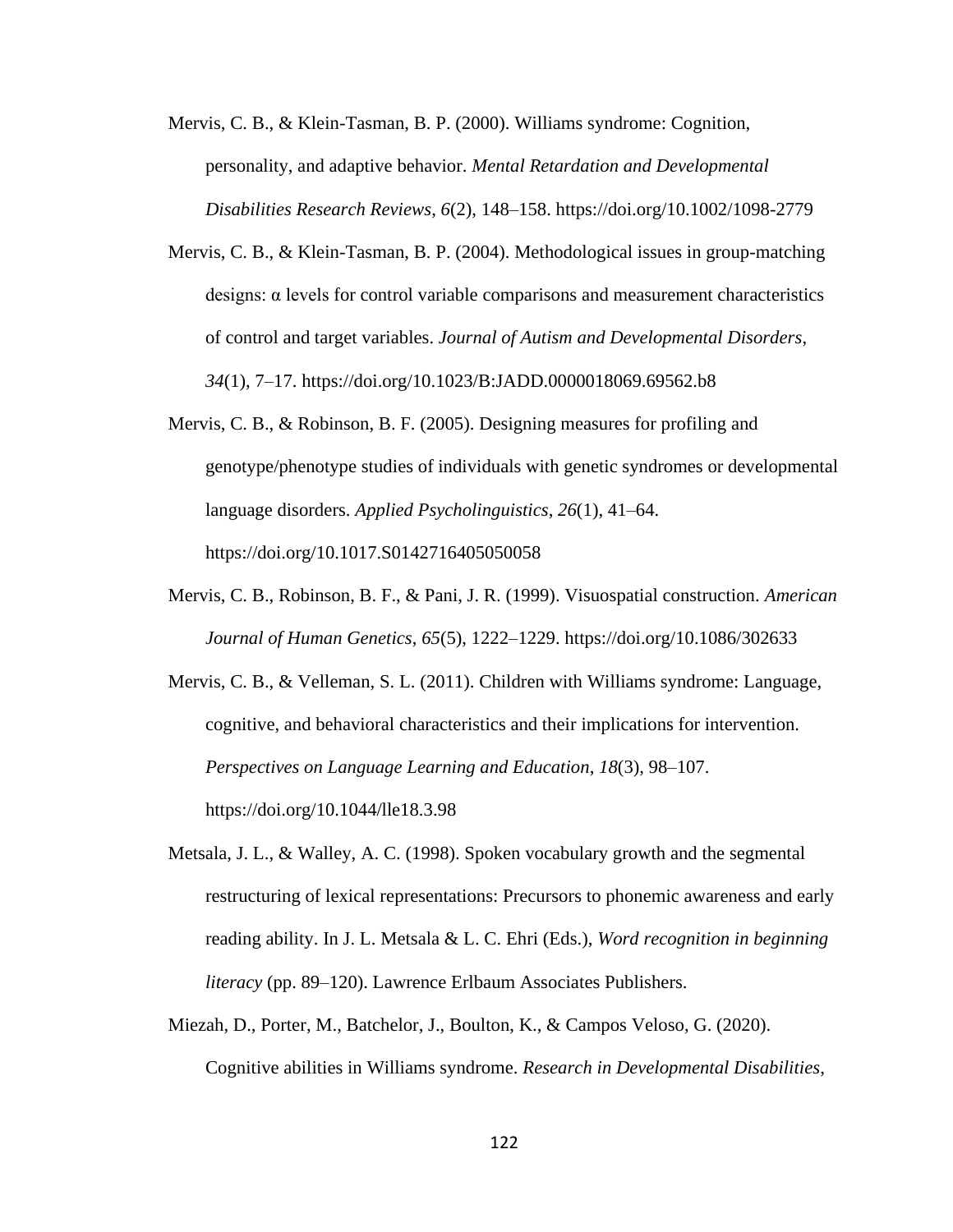*104*(103701), 1–13. https://doi.org/10.1016/j.ridd.2020.103701

- Moats, L. (2005). How spelling supports reading. *American Educator, Winter*, *2005/06*, 12–43.
- Moats, L. (2019). Phonics and spelling: Learning the structure of language at the word level. In D. A. Kilpatrick, R. M. Joshi, & R. K. Wagner (Eds.), *Reading development and difficulties: Bridging the gap between research and practice* (pp. 39–62). Springer Nature.
- Montgomery, D. J., Karlan, G. R., & Coutinho, M. (2001). The effectiveness of word processor spell checker programs to produce target words for misspellings generated by students with learning disabilities. *Journal of Special Education Technology*, *16*(2), 27–42. https://doi.org/10.1177/016264340101600202
- Muter, V., Hulme, C., Snowling, M. J., & Stevenson, J. (2004). Phonemes, rimes, vocabulary, and grammatical skills as foundations of early reading development: Evidence from a longitudinal study. *Developmental Psychology*, *40*(5), 665–681. https://doi.org/10.1037/0012-1649.40.5.665
- Næss, K. A. B. (2016). Development of phonological awareness in Down syndrome: A meta-analysis and empirical study. *Developmental Psychology*, *52*(2), 177–190. https://doi.org/10.1037/a0039840
- Nation, K., & Snowling, M. J. (2004). Beyond phonological skills: Broader language skills contribute to the development of reading. *Journal of Research in Reading*, *27*(4), 342–356. https://doi.org/10.1111/j.1467-9817.2004.00238.x
- National Reading Panel. (2000). *Report of the National Reading Panel: Teaching children to read: An evidence-based assessment of the scientific research literature*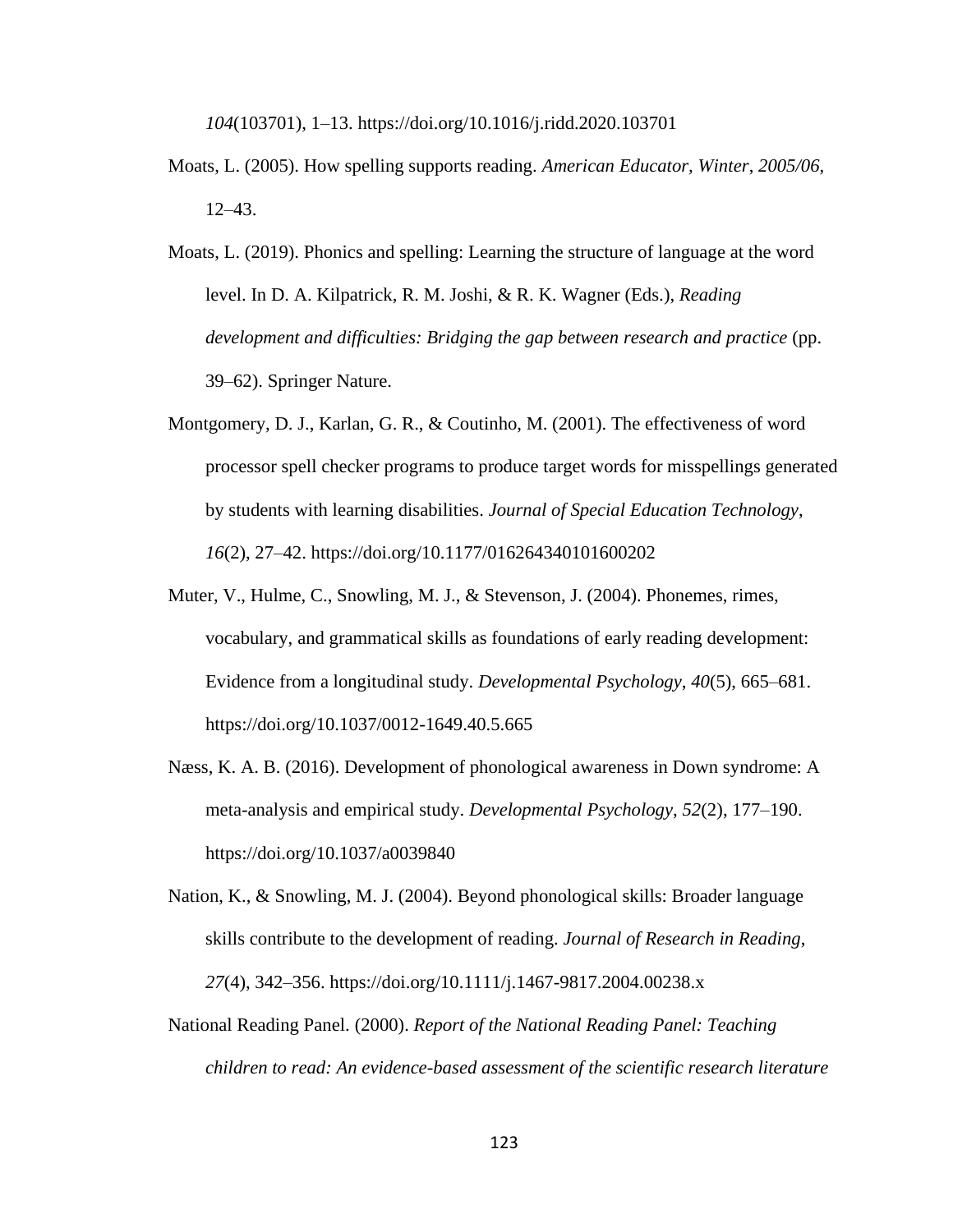*on reading and its implications for reading instruction: Reports of the subgroups.* https://www.nichd.nih.gov/publications/product/247

- Nelson, J. M., & Machek, G. R. (2007). A survey of training, practice, and competence in reading assessment and intervention. *School Psychology Review*, *36*(2), 311–327. https://doi.org/10.1080/02796015.2007.12087948
- Ouellette, G., & Beers, A. (2009). A not-so-simple view of reading: How oral vocabulary and visual-word recognition complicate the story. *Reading and Writing: An Interdisciplinary Journal*, *23*(2), 189–208. https://doi.org/10.1007/S11145-008- 9159-1
- Ouellette, G., & Sénéchal, M. (2017). Invented spelling in kindergarten as a predictor of reading and spelling in grade 1: A new pathway to literacy, or just the same road, less known? *Developmental Psychology*, *53*(1), 77–88. https://doi.org/10.1037/dev0000179
- Pagon, R. A., Bennett, F. C., LaVeck, B., Stewart, K. B., & Johnson, J. (1987). Williams syndrome: Features in late childhood and adolescence. *Pediatrics: Official Journal of the American Academy of Pediatrics*, *80*(1), 85–91.
- Pan, S. C., Rickard, T. C., & Bjork, R. A. (2021). Does spelling still matter—and if so, how should it be taught? Perspectives from contemporary and historical research. *Educational Psychology Review. (Advance Online Publication)*, 1–30. https://doi.org/10.1007/S10648-021-09611-Y
- Pennington, B. F. (2006). From single to multiple deficit models of developmental disorders. *Cognition*, *101*(2), 385–413. https://doi.org/10.1016/j.cognition.2006.04.008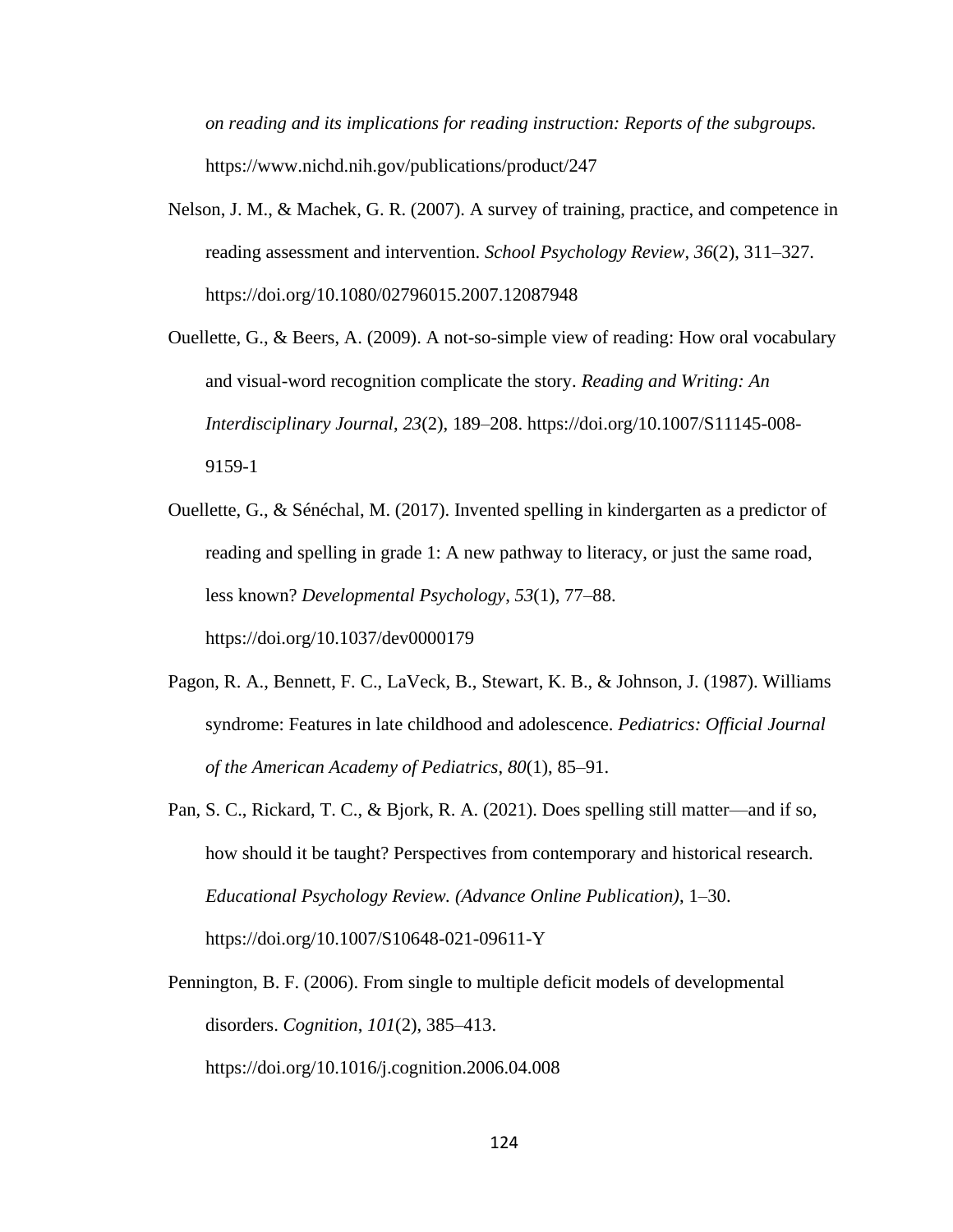- Perfetti, C. A., & Hart, L. (2002). The lexical quality hypothesis. In L. Verhoeven, C. Elbro, & P. Reitsma (Eds.), *Precursors of functional literacy* (pp. 189–213). John Benjamins. https://doi.org/doi.org/10.1075/swll.11
- Peterson, R. L., McGrath, L. M., Willcutt, E. G., Keenan, J. M., Olson, R. K., & Pennington, B. F. (2021). How specific are learning disabilities? *Journal of Learning Disabilities. (Advance Online Publication)*, 1–18. https://doi.org/10.1177/0022219420982981
- Pezzino, A.-S., Marec-Breton, N., Gonthier, C., & Lacroix, A. (2021). Factors explaining deficits in reading acquisition: The case of Williams syndrome. *Journal of Speech, Language, and Hearing Research. (Advance Online Publication)*, 1–15. https://doi.org/10.1044/2021\_JSLHR-19-00404
- Pezzino, A. S., Marec-Breton, N., & Lacroix, A. (2019). Acquisition of reading and intellectual development disorder. *Journal of Psycholinguistic Research*, *48*(3), 569–600. https://doi.org/10.1007/s10936-018-9620-5
- Polse, L. R. (2013). On the relations among linguistic subsystems in typically developing children and children with neurodevelopmental disorders. *(Publication No. 3567718) [Doctoral Dissertation, San Diego State University]. ProQuest Dissertations & Theses Global.*
- Porter, S. B., Odegard, T. N., McMahan, M., & Farris, E. A. (2021). Characterizing the knowledge of educators across the tiers of instructional support. *Annals of Dyslexia. (Advance Online Publication)*, 1–18. https://doi.org/10.1007/S11881-021-00242-0
- Randel, A., Adlof, S., Klusek, J., & Roberts, J. (2015). Teaching reading to youth with fragile X syndrome: Should phonemic awareness and phonics instruction be used?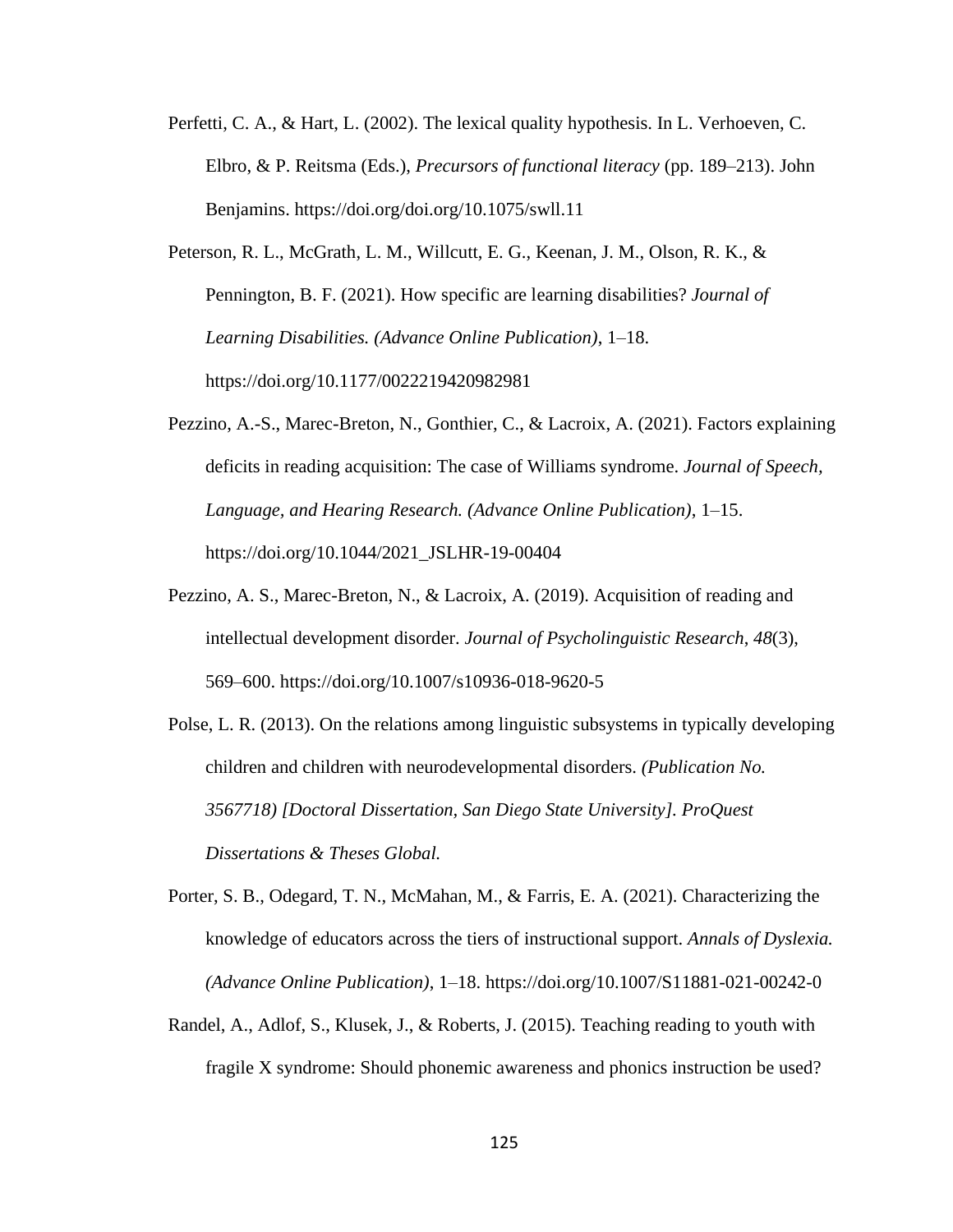*EBP Briefs*, *9*(6), 47–61.

Reichow, B., Lemons, C. J., Maggin, D. M., & Hill, D. R. (2019). Beginning reading interventions for children and adolescents with intellectual disability. *Cochrane Database of Systematic Reviews*, *12*, 1–57.

https://doi.org/10.1002/14651858.CD011359.pub2

Ricketts, J., Nation, K., & Bishop, D. V. M. (2007). Vocabulary is important for some, but not all reading skills. *Scientific Studies of Reading*, *11*(3), 235–257. https://doi.org/10.1080/10888430701344306

- Roberts, T. A. (2021). Learning letters: Evidence and questions from a science-of-reading perspective. *Reading Research Quarterly*, *56*(S1), S171–S192. https://doi.org/10.1002/RRQ.394
- Rowe, M. (2007). Mastery motivation in young children with Williams syndrome or Down syndrome. *(Publication No. 3267110) [Doctoral Dissertation, University of Louisville]. ProQuest Dissertations and Theses Global*.
- Saunders, K. J., & DeFulio, A. (2007). Phonological awareness and rapid naming predict word attack and word identification in adults with mild mental retardation. *American Journal on Mental Retardation*, *112*(3), 155–166. https://doi.org/10.1352/0895- 8017(2007)112[155:PAARNP]2.0.CO;2

Seidenberg, M. S., Cooper Borkenhagen, M., & Kearns, D. M. (2020). Lost in translation? Challenges in connecting reading science and educational practice. *Reading Research Quarterly*, *55*(S1), S119–S130. https://doi.org/doi.org/10.1002/rrq.341

Seidenberg, M. S., & McClelland, J. L. (1989). A distributed, developmental model of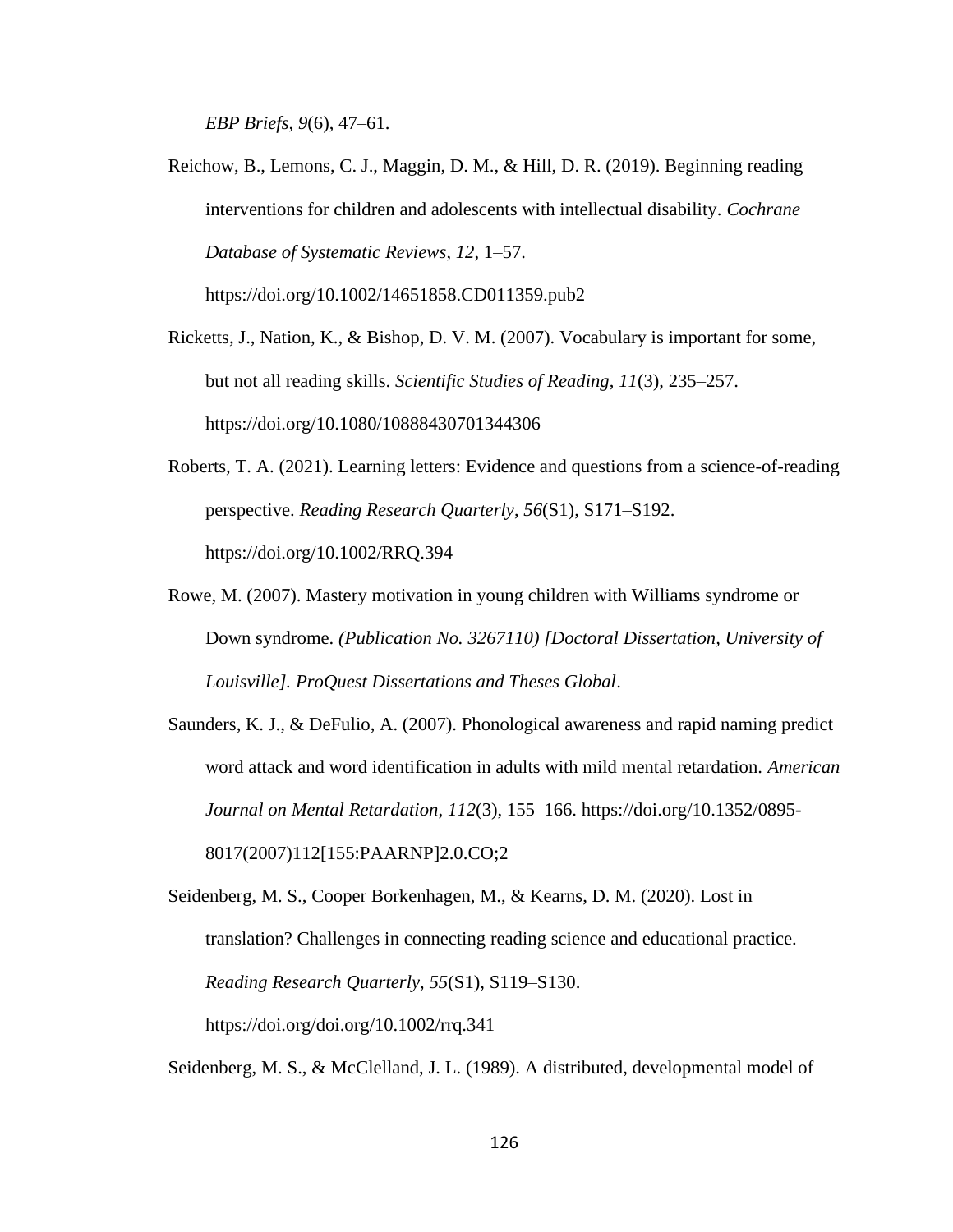word recognition and naming. *Psychological Review*, *96*(4), 523–568. https://doi.org/10.1037/0033-295X.96.4.523

- Sermier Dessemontet, R., de Chambrier, A.-F., Martinet, C., Meuli, N., & Linder, A.-L. (2021). Effects of a phonics-based intervention on the reading skills of students with intellectual disability. *Research in Developmental Disabilities*, *111*(103883), 1–10. https://doi.org/10.1016/j.ridd.2021.103883
- Share, D. L. (1995). Phonological recoding and self-teaching: Sine qua non of reading acquisition. *Cognition: International Journal of Cognitive Science*, *55*(2), 151–218. https://doi.org/10.1016/0010-0277(94)00645-2
- Share, D., McGee, R., & Silva, P. A. (1989). IQ and reading progress: A test of the capacity notion of IQ. *Journal of the American Academy of Child & Adolescent Psychiatry*, *28*(1), 97–100. https://doi.org/10.1097/00004583-198901000-00018
- Shmidman, A., & Ehri, L. (2010). Embedded picture mnemonics to learn letters. *Sientific Studies of Reading*, *14*(2), 159–182. https://doi.org/10.1080/10888430903117492
- Stanovich, K. E. (1987). Introduction. [Special issue: Children's reading and the development of phonological awareness]. *Merrill-Palmer Quarterly*, *33*(3).
- Steele, A., Scerif, G., Cornish, K., & Karmiloff-Smith, A. (2013). Learning to read in Williams syndrome and Down syndrome: Syndrome-specific precursors and developmental trajectories. *Journal of Child Psychology and Psychiatry and Allied Disciplines*, *54*(7), 754–762. https://doi.org/10.1111/jcpp.12070
- Storch, S. A., & Whitehurst, G. J. (2002). Oral language and code-related precursors to reading: Evidence from a longitudinal structural model. *Developmental Psychology*, *38*(6), 934–947. https://doi.org/10.1037/0012-1649.38.6.934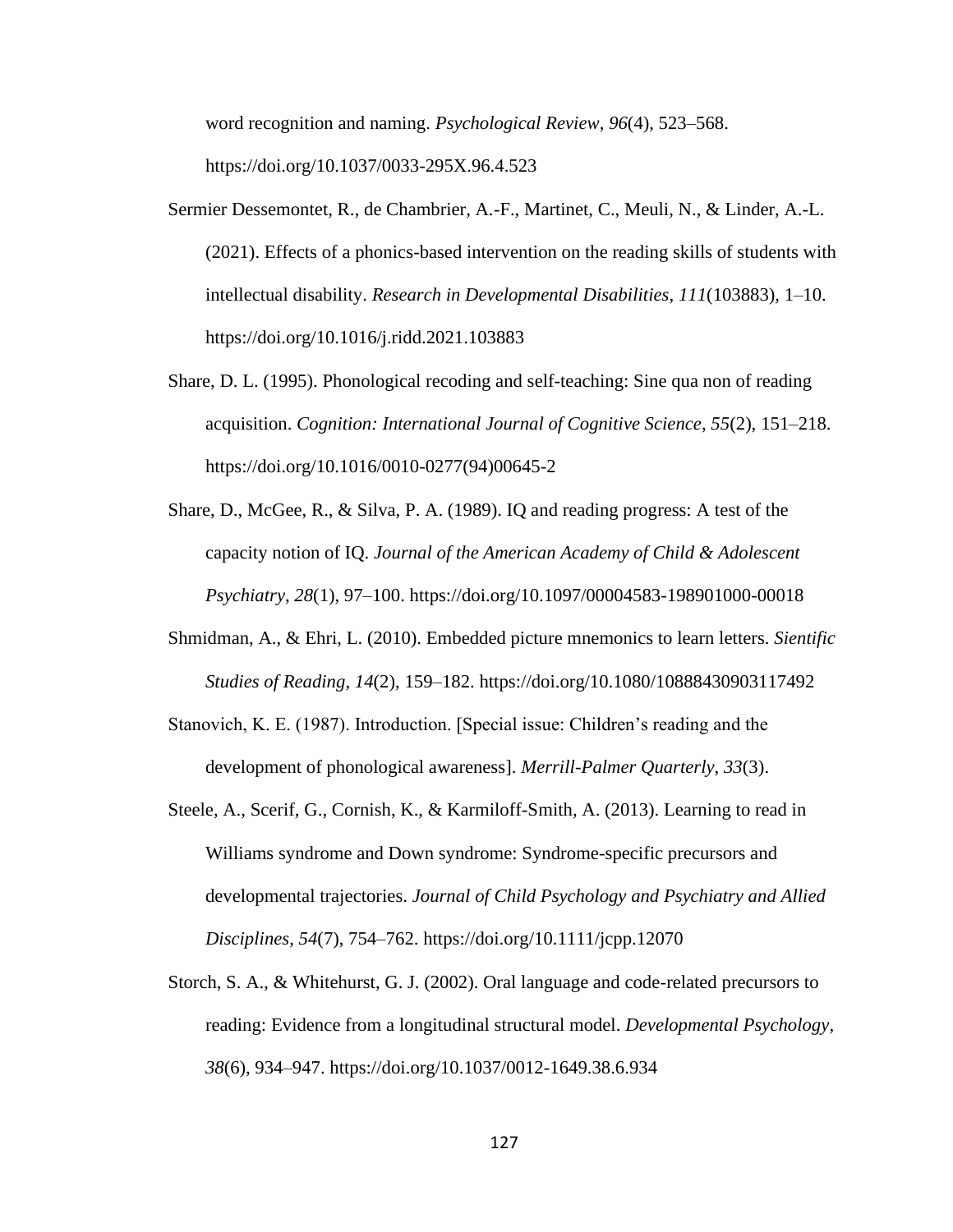- Strømme, P., Bjørnstad, P. G., & Ramstad, K. (2002). Prevalence estimation of Williams syndrome. *Journal of Child Neurology*, *17*(4), 269–271. https://doi.org/10.1177/088307380201700406
- Stuebing, K., Barth, A., Molfese, P., Weiss, B., & Fletcher, J. M. (2009). IQ is not strongly related to response to reading instruction: A meta-analytic interpretation. *Exceptional Children*, *76*(1), 31–51. https://doi.org/10.1177/001440290907600102

Treiman, R. (2017). Learning to spell words: Findings, theories, and issues. *Scientific Studies of Reading*, *21*(4), 265–276.

https://doi.org/10.1080/10888438.2017.1296449

- Treiman, R. (2018). Teaching and learning spelling. *Child Development Perspectives*, *12*(4), 235–239. https://doi.org/10.1111/cdep.12292
- Treiman, R., Gordon, J., Boada, R., Peterson, R. L., & Pennington, B. F. (2014). Statistical learning, letter reversals, and reading. *Scientific Studies of Reading*, *18*(6), 383–394. https://doi.org/10.1080/10888438.2013.873937

Treiman, R., Hulslander, J., Olson, R. K., Willcutt, E. G., Byrne, B., & Kessler, B. (2019). The unique role of early spelling in the prediction of later literacy performance. *Scientific Studies of Reading*, *23*(5), 437–444. https://doi.org/10.1080/10888438.2019.1573242

Treiman, R., Kessler, B., Pollo, T. C., Byrne, B., & Olson, R. K. (2016). Measures of kindergarten spelling and their relations to later spelling performance. *Scientific Studies of Reading*, *20*(5), 349–362.

https://doi.org/10.1080/10888438.2016.1186168

Udwin, O., Davies, M., & Hosylin, P. (1996). A longitudinal study of cognitive abilities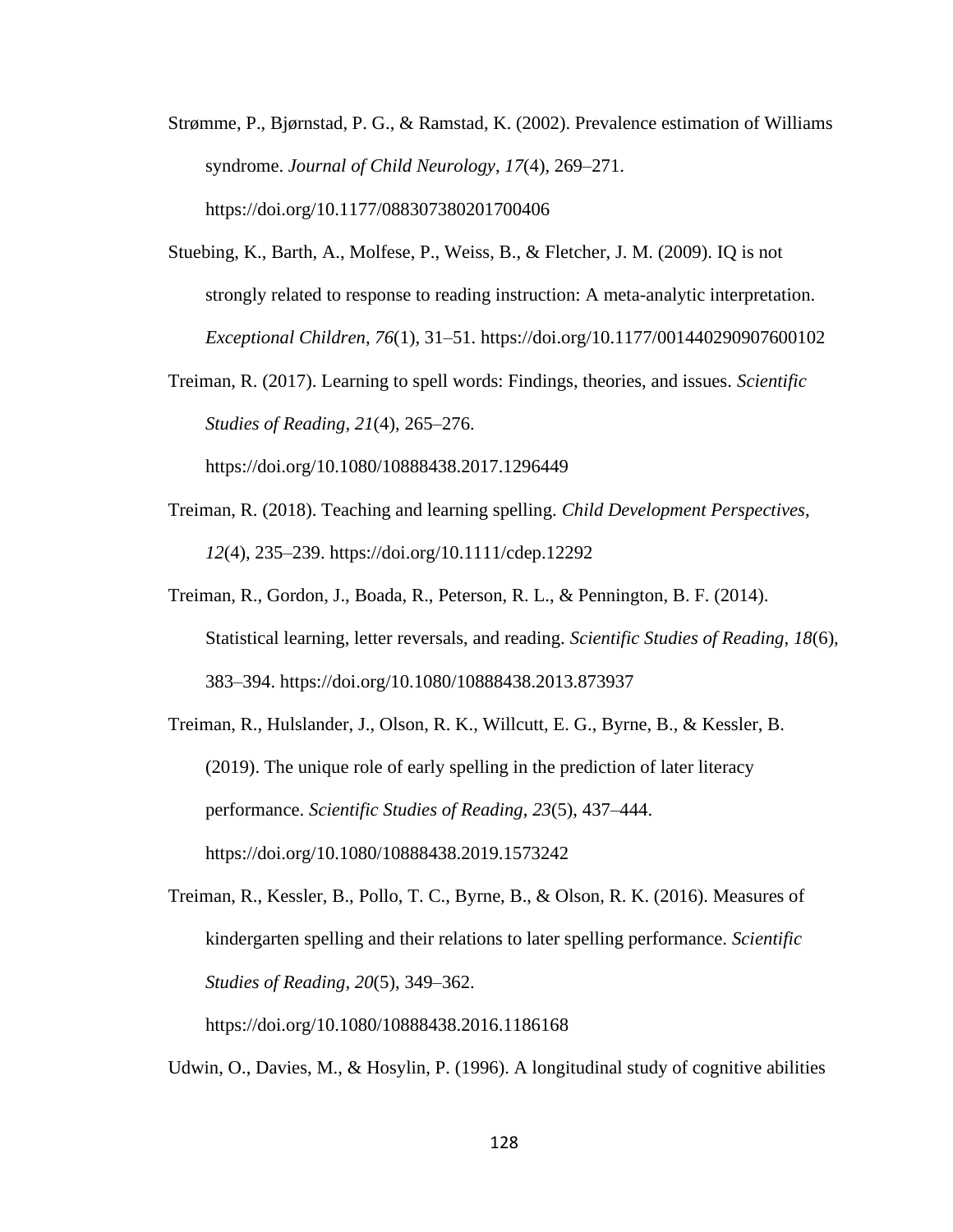and educational attainment in Williams syndrome. *Developmental Medicine and Child Neurology*, *38*(11), 1020–1029. https://doi.org/10.1111/j.1469- 8749.1996.tb15062.x

- Udwin, O., Yule, W., & Martin, N. (1987). Cognitive abilities and behavioural characteristics of children with idiopathic infantile hypercalcaemia. *Journal of Child Psychology and Psychiatry*, *28*(2), 297–309. https://doi.org/10.1111/j.1469- 7610.1987.tb00212.x
- *UNESCO*. (2021). http://uis.unesco.org/en/glossary-term/functional-literacy
- van Rijthoven, R., Kleemans, T., Segers, E., & Verhoeven, L. (2021). Semantics impacts response to phonics through spelling intervention in children with dyslexia. *Annals of Dyslexia*, *71*, 527–546. https://doi.org/10.1007/S11881-021-00233-1
- Wagner, M., Newman, L., Cameto, R., Garza, N., & Levine, P. (2005). After high school: A first look at the postschool experiences of youth with disabilities. A report from the national longitudinal transition study-2 (NLTS2). In *SRI International*. https://nlts2.sri.com/reports/2005\_04/nlts2\_report\_2005\_04\_execsum.pdf
- Wagner, R. K., Joyner, R., Koh, P. W., Malkowski, A., Shenoy, S., Wood, S. G., Zhang, C., & Zirps, F. (2019). Reading-related phonological processing in English and other written languages. In D. A. Kilpatrick, R. M. Joshi, & R. K. Wagner (Eds.), *Reading development and difficulties: Bridging the gap between research and practice* (pp. 19–38). Springer Nature.
- Wagner, R. K., Torgesen, J. K., & Rashotte, C. A. (1999). *Comprehensive Test of Phonological Processing.* PRO-ED.

Wakeman, S. Y., Pennington, R., Cerrato, B., Saunders, A., & Ahlgrim-Delzell, L.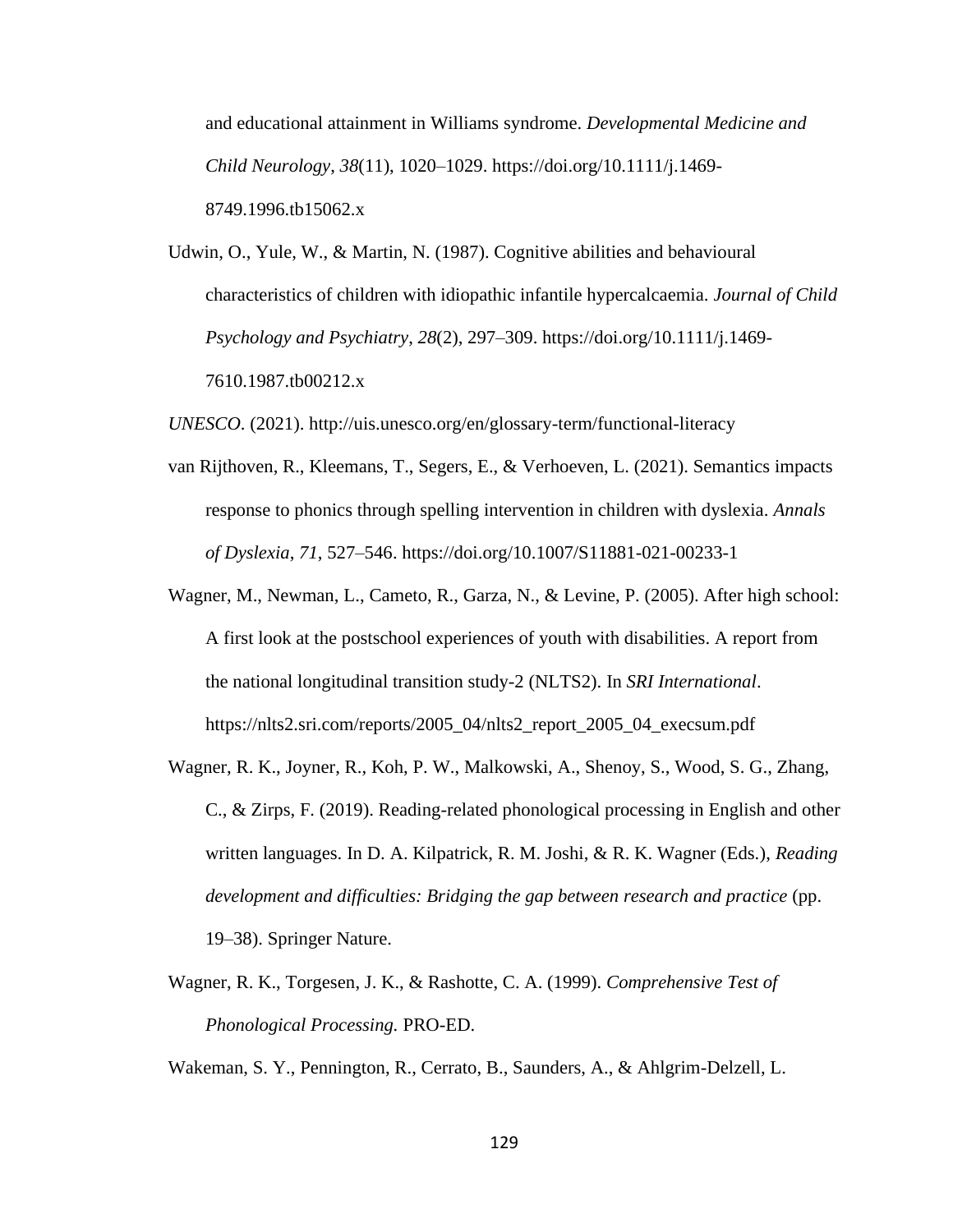(2021). Parent perceptions regarding literacy instruction for students with intellectual disability. *Journal of Intellectual Disability Research*, *65*(1), 86–98. https://doi.org/10.1111/jir.12795

Walley, A. C., Metsala, J. L., & Garlock, V. M. (2003). Spoken vocabulary growth: Its role in the development of phoneme awareness and early reading ability. *Reading and Writing: An Interdisciplinary Journal*, *16*(1–2), 5–20. https://doi.org/10.1023/A:1021789804977

Walsh, V. (2003). A theory of magnitude: Common cortical metrics of time, space and quantity. *Trends in Cognitive Sciences*, *7*(11), 483–488. https://doi.org/10.1016/J.TICS.2003.09.002

- Wechsler, D. (2009). *Wechsler Individual Achievement Test-III*. Psychological Corporation.
- Wendon, L. (1992). *First steps in Letterland.* Letterland Ltd.
- Wiig, E. H., Secord, W., & Semel, E. (1992). *CELF–Preschool. Clinical Evaluation of Language Fundamentals—Preschool*. Psychological Corporation.

Williams, K. T. (2007). *Expressive Vocabulary Test-2*. Pearson.

- Williamson, A. F., Mervis, C. B., Neves Guimarães, V., & Greiner de Magalhães, C. (2021). Use of spelling rules in school-aged children with Williams syndrome. *Undergraduate Arts and Research Showcase*. https://ir.library.louisville.edu/uars/40
- Wise, J. C., Sevcik, R. A., Romski, M. A., & Morris, R. D. (2010). The relationship between phonological processing skills and word and nonword identification performance in children with mild intellectual disabilities. *Research in Developmental Disabilities*, *31*(6), 1170–1175.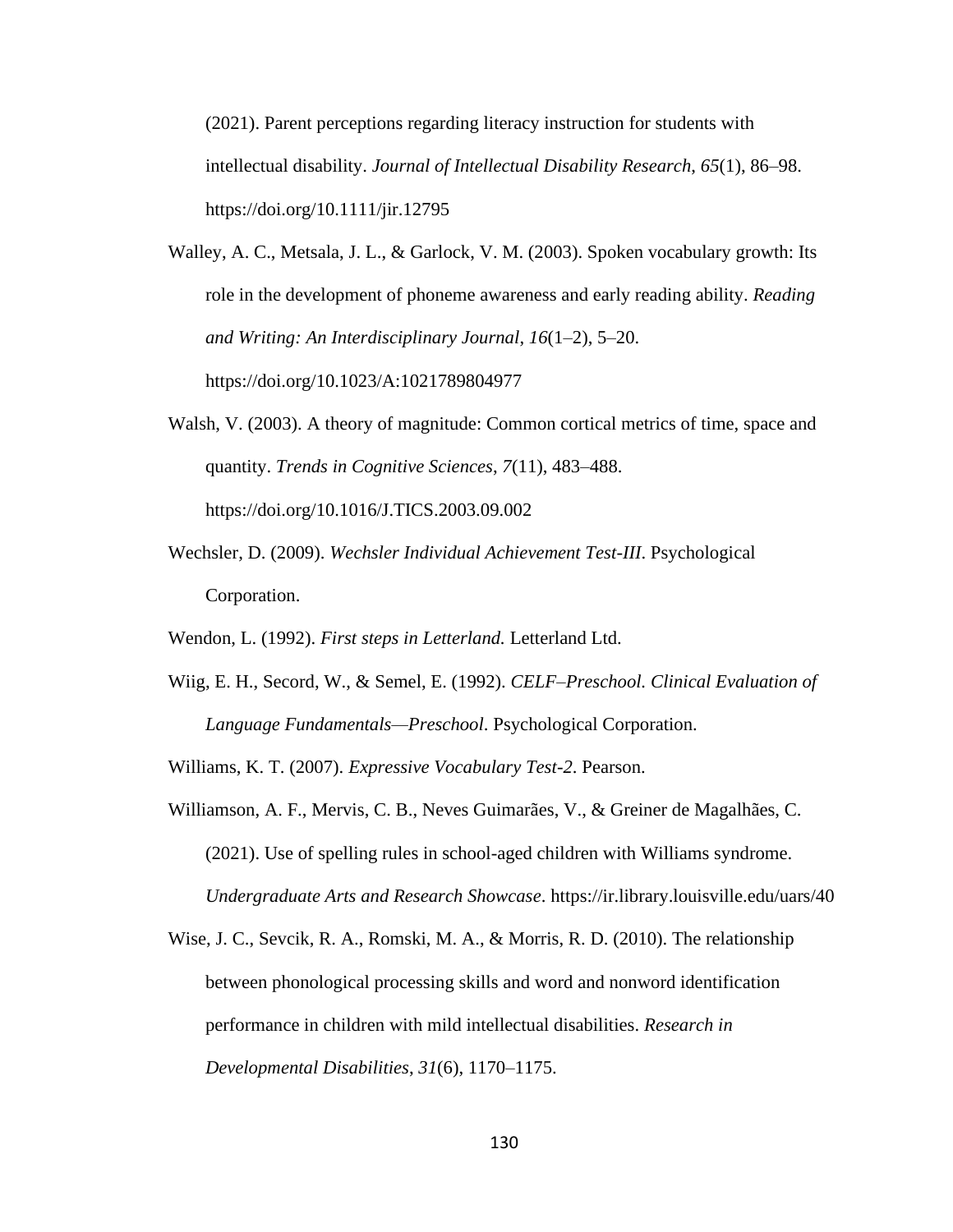https://doi.org/10.1016/j.ridd.2010.08.004

- Woodcock, R. W., McGrew, K. S., & Mather, N. (2001). *Woodcock–Johnson-III Tests of Cognitive Abilities.* Riverside.
- World Literacy Foundation. (2018). *The economic and social cost of illiteracy: A white paper by the World Literacy Foundation*. https://worldliteracyfoundation.org/wpcontent/uploads/2019/06/TheEconomicSocialCostofIlliteracy-2.pdf
- Zhao, J., Dixon, L. Q., Quiroz, B., & Chen, S. (2017). The relationship between vocabulary and word reading among Head Start Spanish–English bilingual children. *Early Childhood Education Journal*, *45*(1), 27–34. https://doi.org/10.1007/S10643- 015-0764-8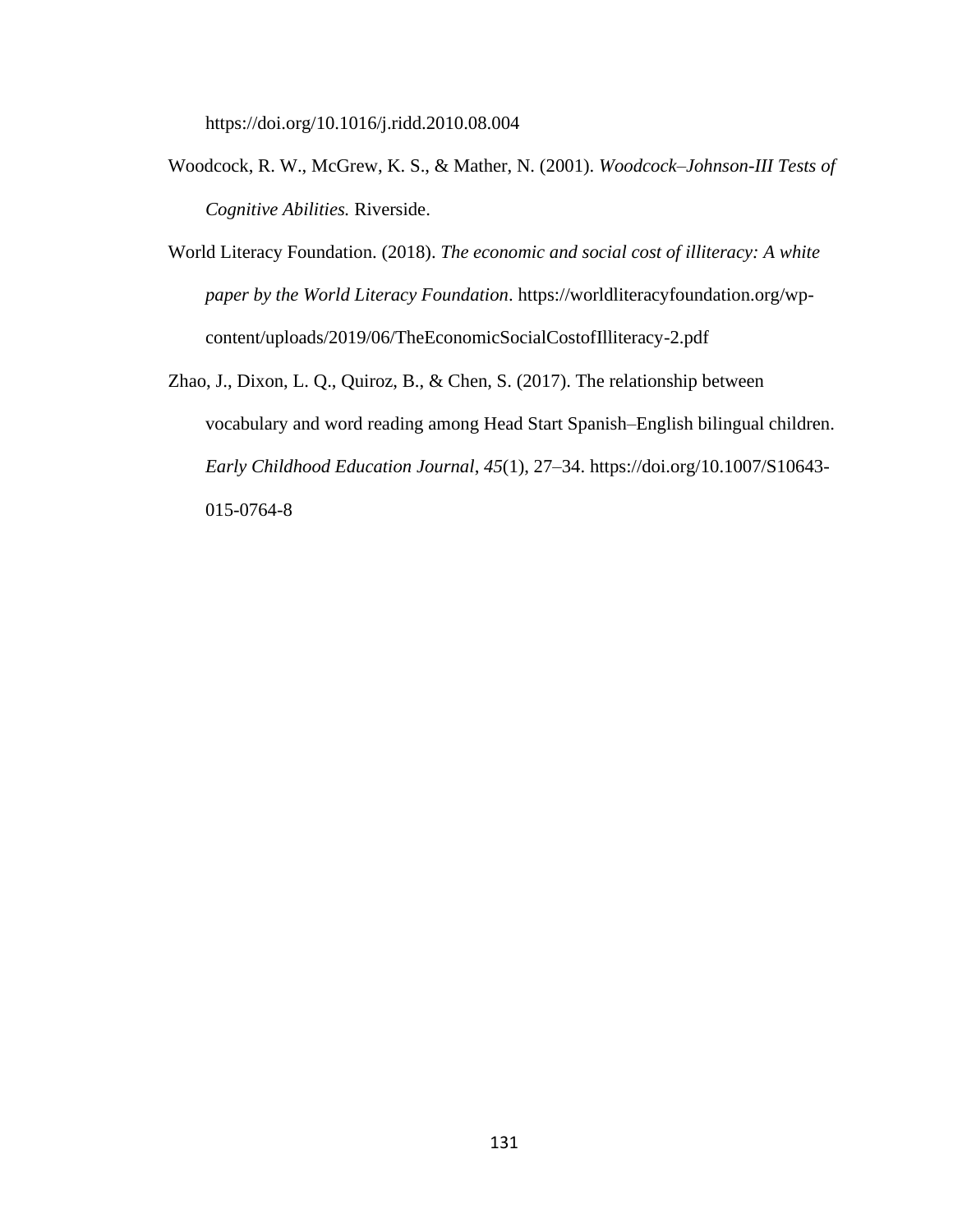#### APPENDIX

#### **Supplemental Materials – Study 1**

# **Regression Analyses for Wechsler Individual Achievement Test-III Word Reading and Pseudoword Decoding Subtests**

Two additional multiple regression analyses with Time 1 Phonological Processing T-score, Matching Letter-like Forms T-score, General Conceptual Ability standard score (SS), and reading instruction method as the independent variables were conducted, one for each of the subtests included in the Wechsler Individual Achievement Test-III (WIAT-III; Wechsler, 2009) Basic Reading Composite. The independent variables were measured by performance on the Differential Ability Scales-II (DAS-II; Elliott, 2007). For the regression with Time 2 WIAT-III Word Reading SS as the dependent variable, *R 2*  $=$  .70, adjusted  $R^2 = .68$ ,  $F(4,64) = 37.14$ ,  $p < .001$ . The effects of Phonological Processing T-score ( $p = .002$ , semi-partial  $r = .22$ ), Matching Letter-like Forms T-score  $(p = .041$ , semi-partial  $r = .14$ ), and reading instruction method ( $p < .001$ , semi-partial  $r =$ .52) were significant. For the regression with Time 2 WIAT-III Pseudoword Decoding SS as the dependent variable,  $R^2 = .72$ , adjusted  $R^2 = .71$ ,  $F(4,64) = 41.62$ ,  $p < .001$ . The effects of Phonological Processing T-score ( $p = .008$ , semi-partial  $r = .18$ ), Matching Letter-like Forms T-score ( $p = .029$ , semi-partial  $r = .15$ ), and reading instruction method  $(p < .001$ , semi-partial  $r = .54$ ) were significant.

# **Regression Analyses Excluding Participants with Raw Scores of 0 on the WIAT-III Word Reading and/or Pseudoword Decoding Subtests**

In some of the previous studies addressing the single-word reading ability of individuals with Williams syndrome (WS), participants who were not able to read any of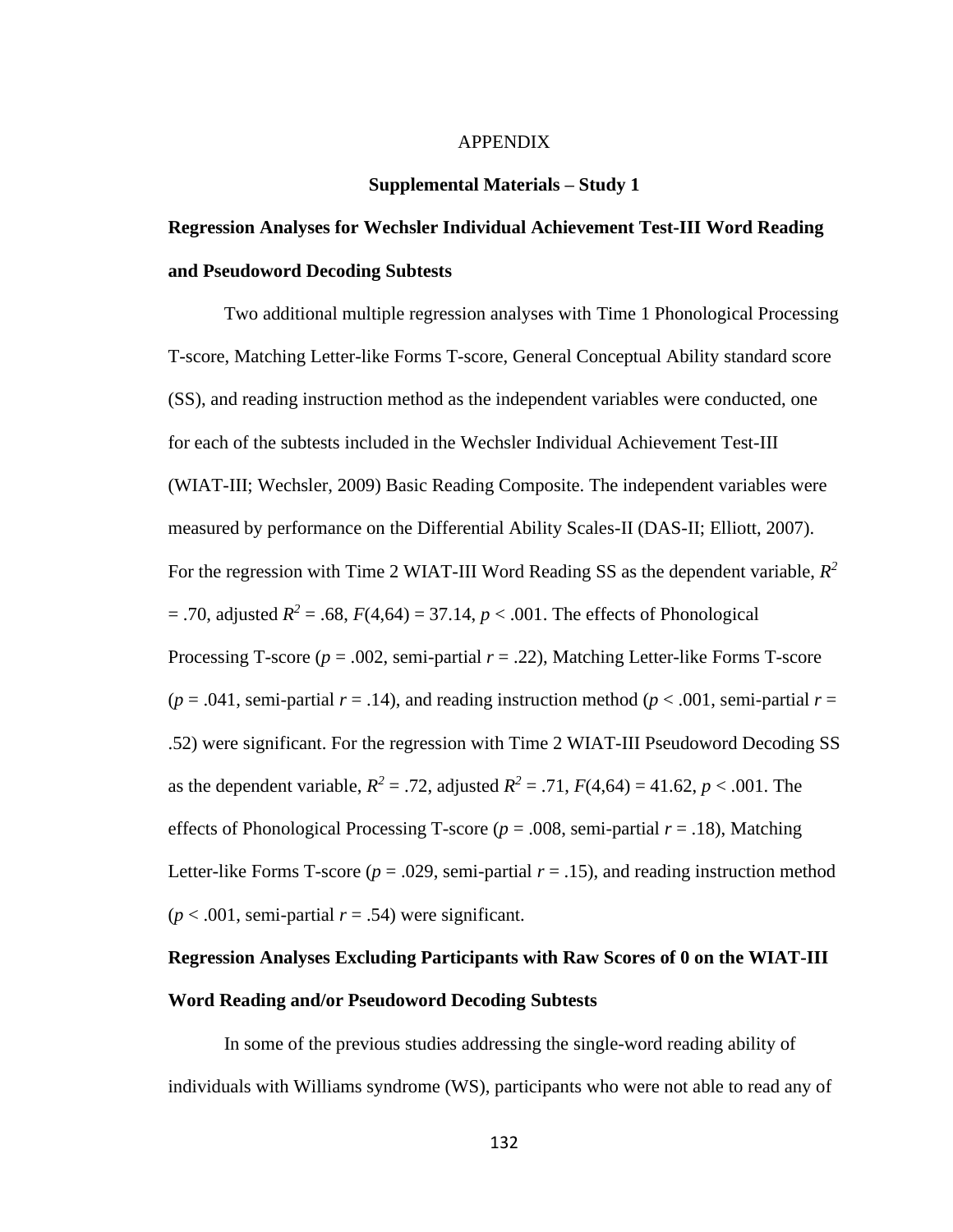the real words on the assessment were excluded from the analyses. In other studies, participants who were not able to read any of the pseudowords were excluded. To provide parallel analyses, two additional multiple regressions including Time 1 Phonological Processing T-score, Matching Letter-like Forms T-score, General Conceptual Ability SS, and reading instruction method as the independent variables and Time 2 WIAT-III Basic Reading Composite SS as the dependent variable were conducted (Final model). In the present sample, three of the 69 participants (4.35%) did not read any of the real words correctly and 11 (15.94%) – including the three who did not read any of the real words correctly – did not read any of the pseudowords correctly. All 11 children were in the Other group. When the three children who did not read any real words correctly were excluded,  $R^2 = .72$ , adjusted  $R^2 = .70$ ,  $F(4, 61) = 39.09$ ,  $p < .001$ . There were significant effects of Phonological Processing T-score ( $p = .006$ , semi-partial  $r =$ .19), Matching Letter-like Forms T-score ( $p = .024$ , semi-partial  $r = .16$ ), and reading instruction method ( $p < .001$ , semi-partial  $r = .57$ ). When the 11 children who did not read any pseudowords correctly were excluded,  $R^2 = .66$ , adjusted  $R^2 = .64$ ,  $F(4, 53) =$ 26.04, *p* < .001. There were significant effects of Phonological Processing T-score (*p* = .007, semi-partial *r* = .22), Matching Letter-like Forms T-score (*p* = .040, semi-partial *r* = .17), and reading instruction method ( $p < .001$ , semi-partial  $r = .57$ ).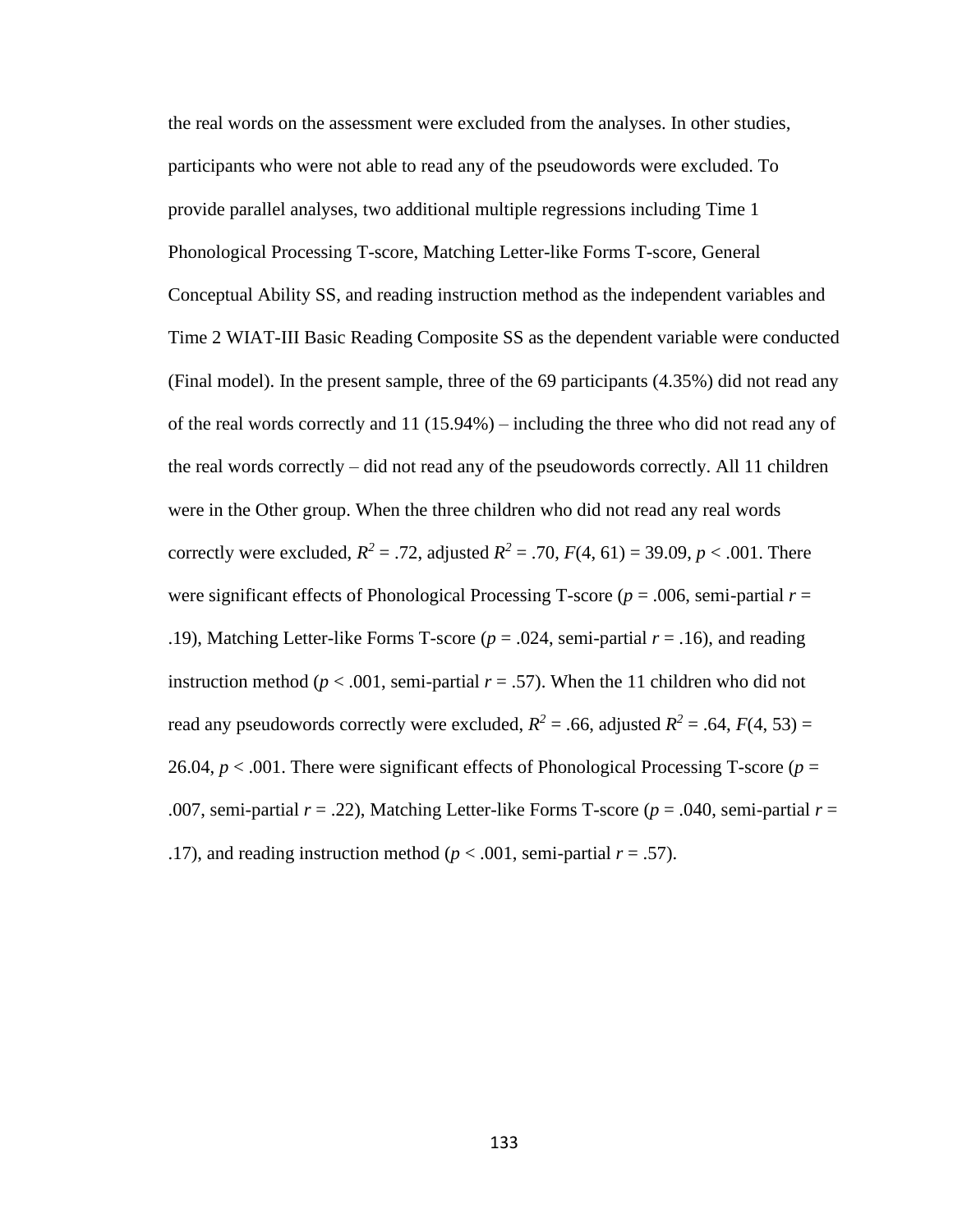# **Table S1**

# *Model Coefficients for the Simple Mediation Model Displayed in Figure 1*

| Antecedent     |                              |      | Consequent        |                                  |                                  |      |        |  |  |  |
|----------------|------------------------------|------|-------------------|----------------------------------|----------------------------------|------|--------|--|--|--|
|                |                              |      |                   |                                  | Time 2 WIAT-III Basic Reading SS |      |        |  |  |  |
|                | Coeff.                       | SE   | p                 |                                  | Coeff.                           | SE   | p      |  |  |  |
| $\mathfrak{a}$ | 0.77                         | 0.09 | < 0.001           | $c^{\prime}$                     | 0.21                             | 0.15 | .169   |  |  |  |
|                | --                           |      | $\qquad \qquad -$ | $\boldsymbol{b}$                 | 0.49                             | 0.14 | < .001 |  |  |  |
| $i_M$          | $-24.98$                     | 7.96 | .003              | $i_Y$                            | 36.41                            | 9.73 | < .001 |  |  |  |
|                | $R^2 = .51$                  |      |                   |                                  | $R^2 = .40$                      |      |        |  |  |  |
|                | $F(1, 67) = 70.73, p < .001$ |      |                   |                                  | $F(2, 66) = 21.77, p < .001$     |      |        |  |  |  |
|                |                              |      |                   | Time 1 Phonological Processing T |                                  |      |        |  |  |  |

134 *Note*. Coeff. = unstandardized coefficient; DAS-II = Differential Ability Scales-II; EVT-2 = Expressive Vocabulary Test-2; PPVT-4 = Peabody Picture Vocabulary Test-4; *SE* = standard error; *SS* = standard score; T = T-score; TRC = Test of Relational Concepts.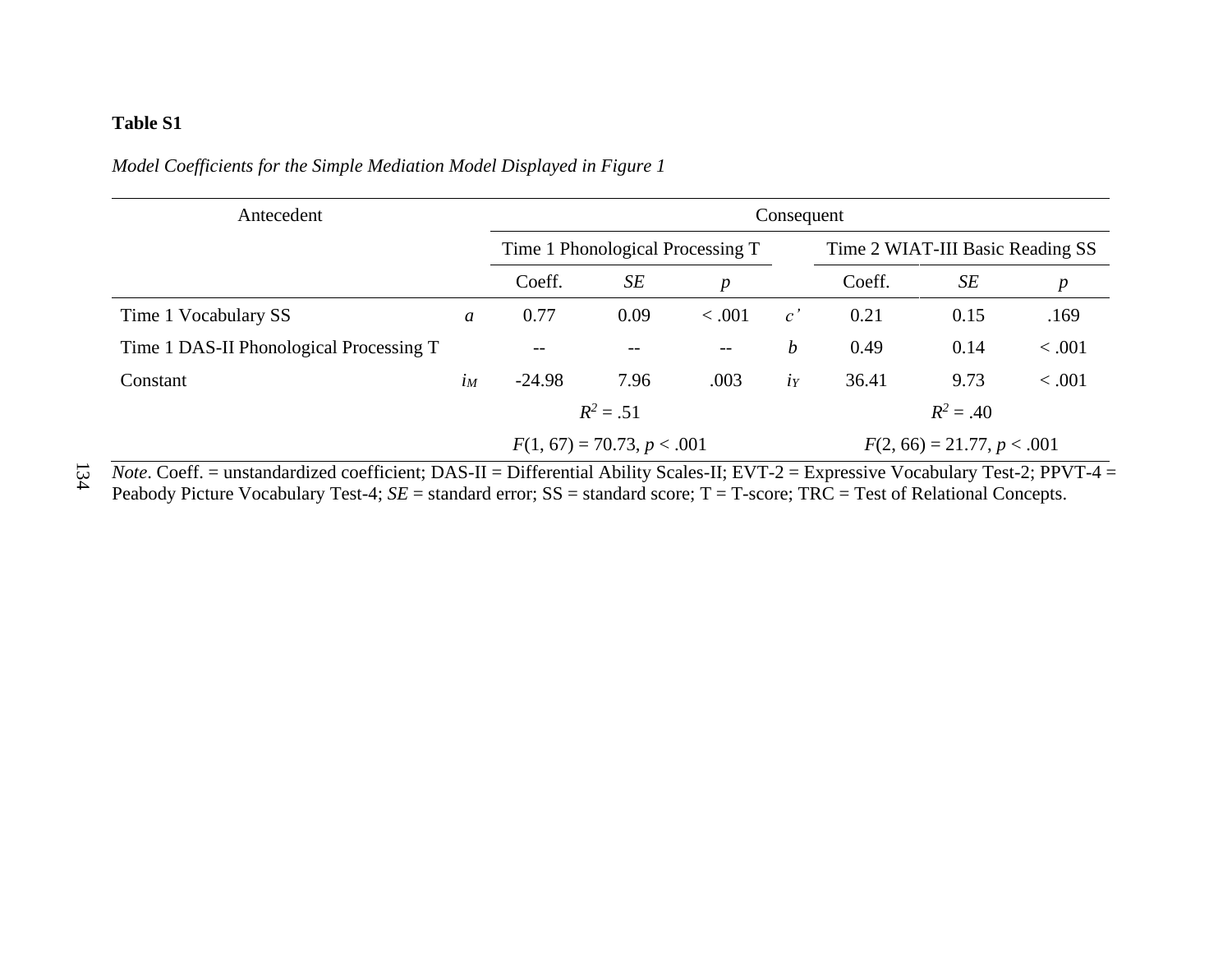**Mediation Analysis with Vocabulary Measured by a Composite Based on the Mean of Each Child's Peabody Picture Vocabulary Test-4, Expressive Vocabulary Test, and Test of Relational Concepts SSs** 

The kindergarten Oral Language measure used by Storch and Whitehurst (2002) in their path analysis included a measure of relational language in addition to measures of single-word receptive and expressive vocabulary. To provide a more direct comparison to Storch and Whitehurst (2002)'s findings, we created another composite measure based on the mean of each child's SSs on the Peabody Picture Vocabulary Test-4 (PPVT-4; Dunn & Dunn, 2007), the Expressive Vocabulary Test-2 (EVT-2; Williams, 2007), and the Test of Relational Concepts (TRC; Edmonston & Litchfield Thane, 1988) and conducted a second simple mediation analysis using this composite as the Vocabulary measure. The TRC was used because it was the closest available measure to the Clinical Evaluation of Language Fundamentals—Preschool (Wiig et al., 1992) Basic Concepts subtest, which Storch and Whitehurst (2002) included along with the Peabody Picture Vocabulary Test—Revised (PPVT–R; Dunn & Dunn, 1981), and the One Word Picture Vocabulary Test (Gardner, 1990 – a test of expressive vocabulary) in their kindergarten measure of Oral Language. The TRC measures conceptual /relational language. Five types of relational concepts are included: temporal (e.g., before/after), quantitative (e.g., many/few), dimensional (e.g., tall/short), spatial (e.g., under/over), and other (e.g., same/different). The TRC is normed for ages 3.00 – 7.99 years and yields a T-score (*M* = 50, *SD* = 10). T-scores were converted to SSs. For the present participants, the correlations between TRC SS and the other vocabulary measures was  $r = .70$ ,  $p < .001$  for

135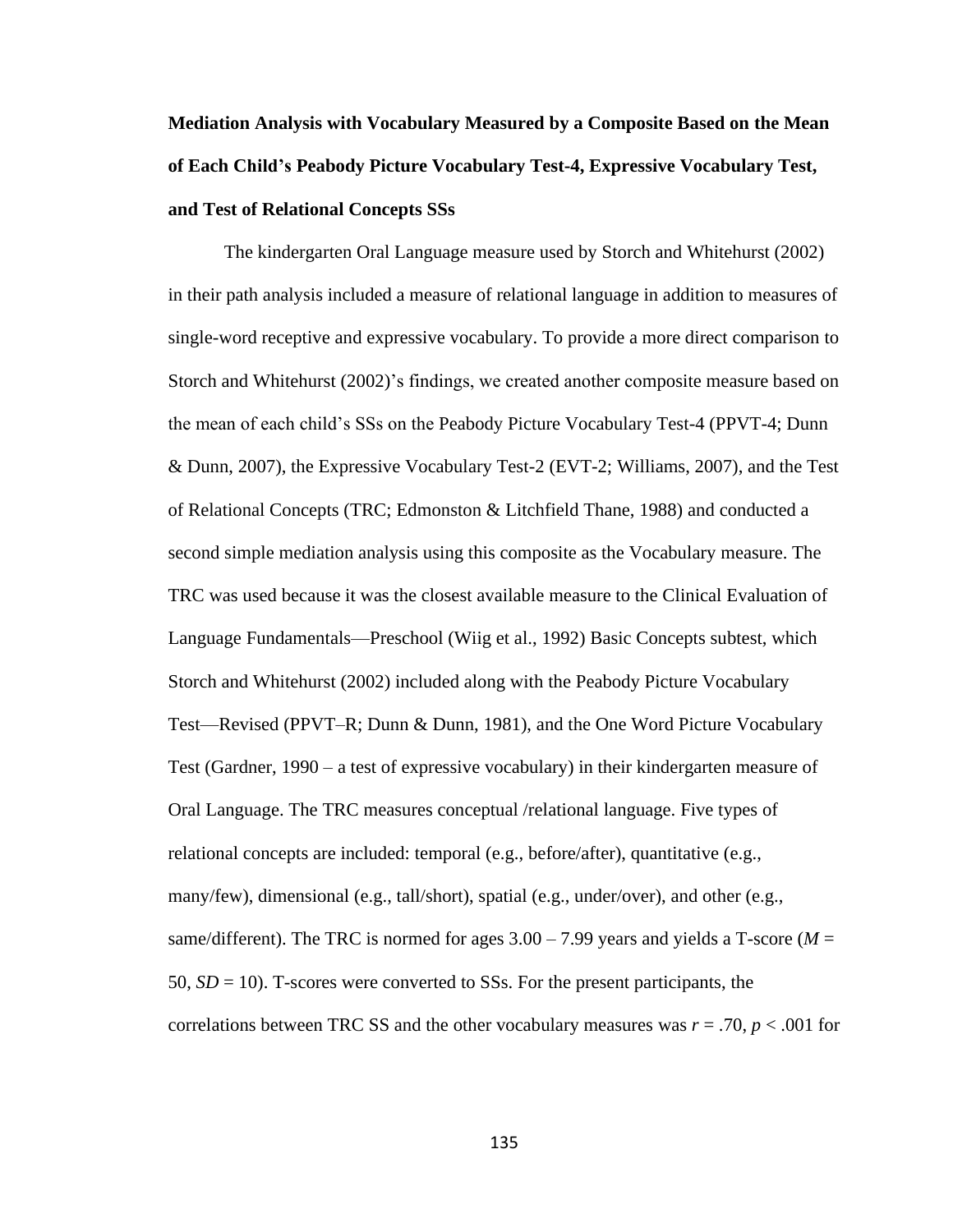PPVT-4 SS; *r* = .64, *p* < .001 for EVT-2 SS; and *r* = .69, *p* < .001 for the PPVT-EVT composite.

Findings from a simple mediation analysis using the new Vocabulary composite measure, conducted using ordinary least squares path analysis (Hayes, 2018), once again indicated that Time 1 Vocabulary SS indirectly influenced Time 2 WIAT-III Basic Reading SS through its effect on Time 1 Phonological Processing T. As can be seen in Figure S1 and Table S2, children who had higher Time 1 Vocabulary SSs had higher Time 1 Phonological Processing Ts ( $a = 0.68$ ), and children who had higher Time 1 Phonological Processing Ts also had higher Time 2 WIAT-III Basic Reading SSs even after controlling for Time 1 Vocabulary SSs  $(b = 0.46)$ . A percentile bootstrap 95% confidence interval for the indirect effect (*ab* = 0.31) based on 5,000 bootstrap samples with seed number 25071990 was entirely above zero (0.12 to 0.51). There was no evidence that Time 1 Vocabulary SS influenced Time 2 WIAT-III Basic Reading SS independent of its effect on Time 1 Phonological Processing T ( $c' = 0.23$ ,  $p = .081$ ).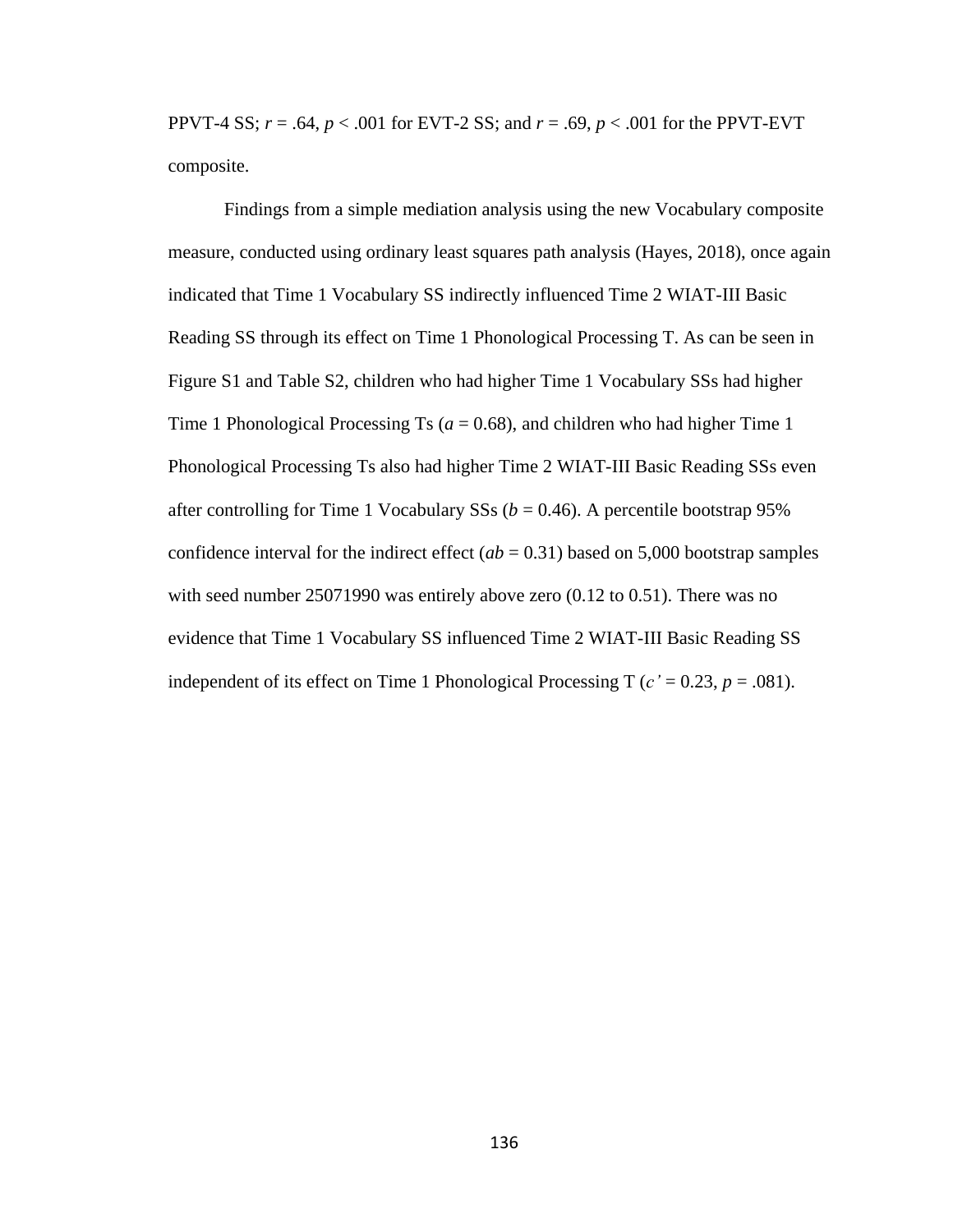# **Table S2**

|  | Model Coefficients for the Simple Mediation Model Displayed in Figure S1 |  |
|--|--------------------------------------------------------------------------|--|
|  |                                                                          |  |

| Antecedent                                |                | Consequent                       |           |                  |                  |                                  |      |        |  |
|-------------------------------------------|----------------|----------------------------------|-----------|------------------|------------------|----------------------------------|------|--------|--|
|                                           |                | Time 1 Phonological Processing T |           |                  |                  | Time 2 WIAT-III Basic Reading SS |      |        |  |
|                                           |                | Coeff.                           | <b>SE</b> | $\boldsymbol{p}$ |                  | Coeff.                           | SE   | p      |  |
| Time 1 Vocabulary SS (PPVT-4, EVT-2, TRC) | $\overline{a}$ | 0.68                             | 0.08      | < .001           | c'               | 0.23                             | 0.13 | .081   |  |
| Time 1 DAS-II Phonological Processing T   |                |                                  |           | $- -$            | $\boldsymbol{b}$ | 0.46                             | 0.14 | .001   |  |
| Constant                                  | $i_M$          | $-11.73$                         | 6.61      | .081             | $i_Y$            | 37.51                            | 7.53 | < .001 |  |
|                                           |                | $R^2 = .50$                      |           |                  |                  | $R^2 = .40$                      |      |        |  |
|                                           |                | $F(1, 67) = 66.35, p < .001$     |           |                  |                  | $F(2, 66) = 22.74, p < .001$     |      |        |  |

137 *Note*. Coeff. = unstandardized coefficient; DAS-II = Differential Ability Scales-II; EVT-2 = Expressive Vocabulary Test-2; PPVT-4 = Peabody Picture Vocabulary Test-4; *SE* = standard error; *SS* = standard score; T = T-score; TRC = Test of Relational Concepts.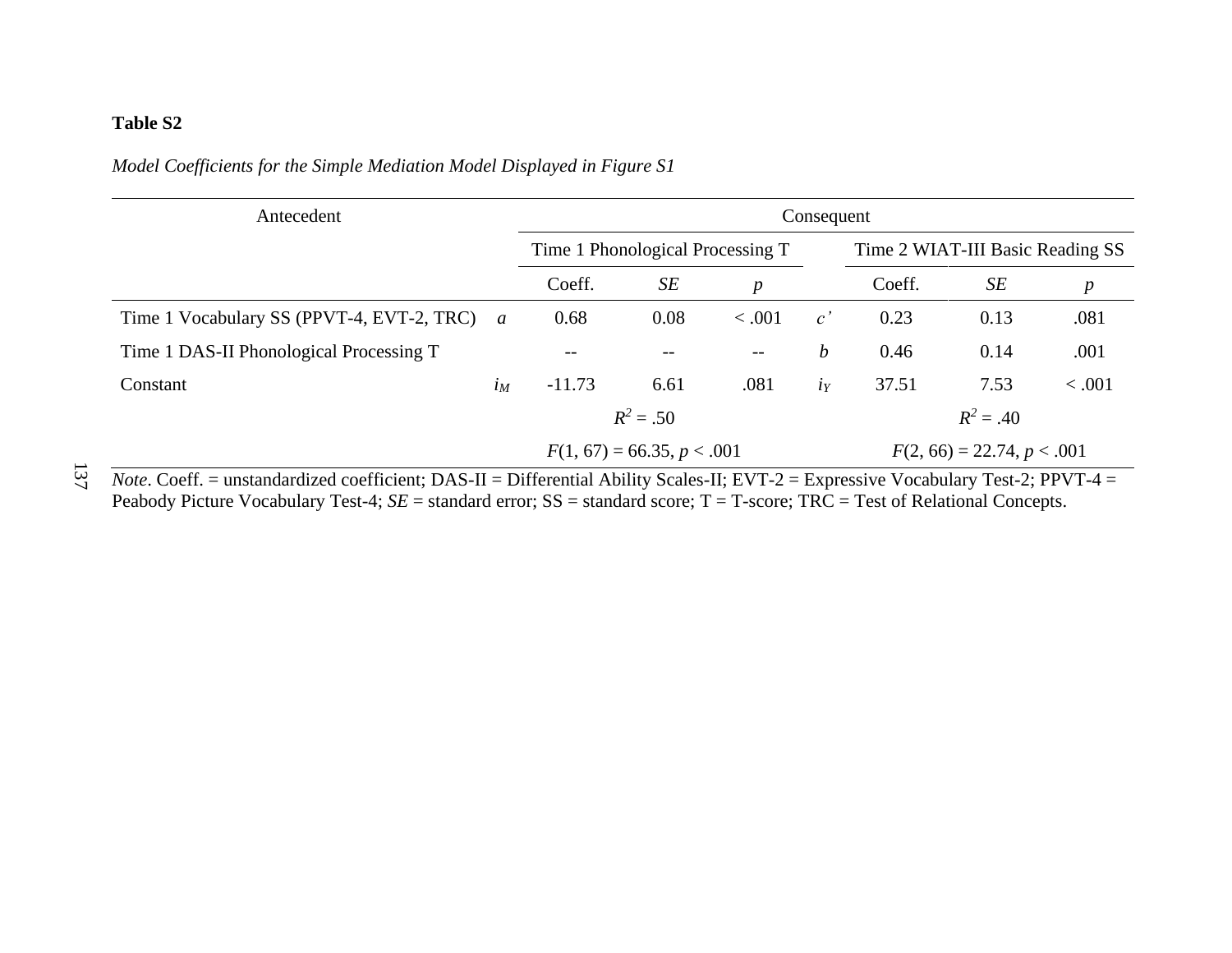#### **Figure S1**

*Simple Meditation Model Predicting Time 2 WIAT-III Basic Reading Standard Score*



*Note*. This simple mediation model represents the indirect effect of Time 1 vocabulary standard score (as measured by a composite based on the mean of each child's PPVT-4, EVT-2 and TRC SSs) on Time 2 WIAT-III Basic Reading standard score through Time 1 Phonological Processing T-score. Statistics are unstandardized regression coefficients. Solid lines indicate statistically significant relations and broken lines indicate statistically nonsignificant relations.  $a =$  effect of X on the mediator;  $b =$  effect of the mediator on Y partialling out the effect of X;  $c'$  = direct effect of X on Y; EVT-2 = Expressive Vocabulary Test-2; PPVT-4 = Peabody Picture Vocabulary Test-4; SS = standard score; TRC = Test of Relational Concepts; WIAT-III = Wechsler Individual Achievement Test-III.

\*\**p* < .01. \*\*\**p* < .001.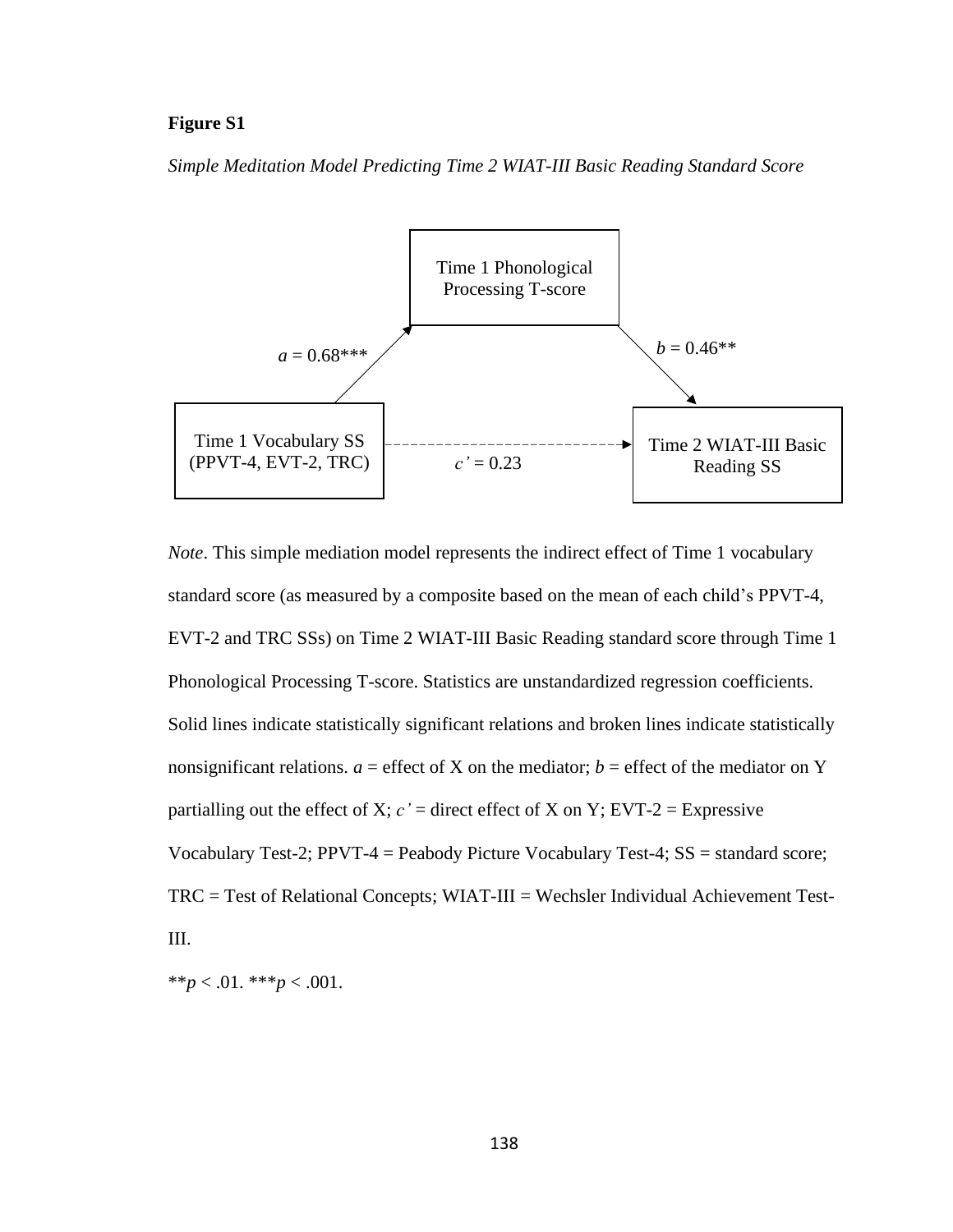## CURRICULUM VITAE

# **Caroline Greiner de Magalhães**

#### **PERSONAL INFORMATION:**

| <b>Office Address:</b>                                         | Dept. of Psychological and Brain Sciences<br>University of Louisville<br>Louisville, KY 40292            |
|----------------------------------------------------------------|----------------------------------------------------------------------------------------------------------|
| Office Phone Number:<br><b>Email Address:</b><br>Home Address: | $(502)$ 852-4638<br>caroline.demagalhaes@louisville.edu<br>128 High Street<br>Baltic, Connecticut, 06330 |
| Mobile Phone Number:                                           | $(502)$ 341-7569                                                                                         |
| <b>EDUCATION</b>                                               |                                                                                                          |
|                                                                | Ph.D., Experimental Psychology<br>University of Louisville, Louisville, KY<br>2017-2021                  |
|                                                                | M.S., Experimental Psychology<br>University of Louisville, Louisville, KY<br>2017-2019                   |
|                                                                | M <sub>A</sub> Davelopmental Davehology                                                                  |

M.A., Developmental Psychology Universidade Federal de Minas Gerais, Brazil 2015- 2017

Certified Cognitive-Behavioral Therapist Wainer Psicologia Cognitiva, Brazil 2014-2015

B.A., Psychology Universidade Federal de Minas Gerais, Brazil 2010-2014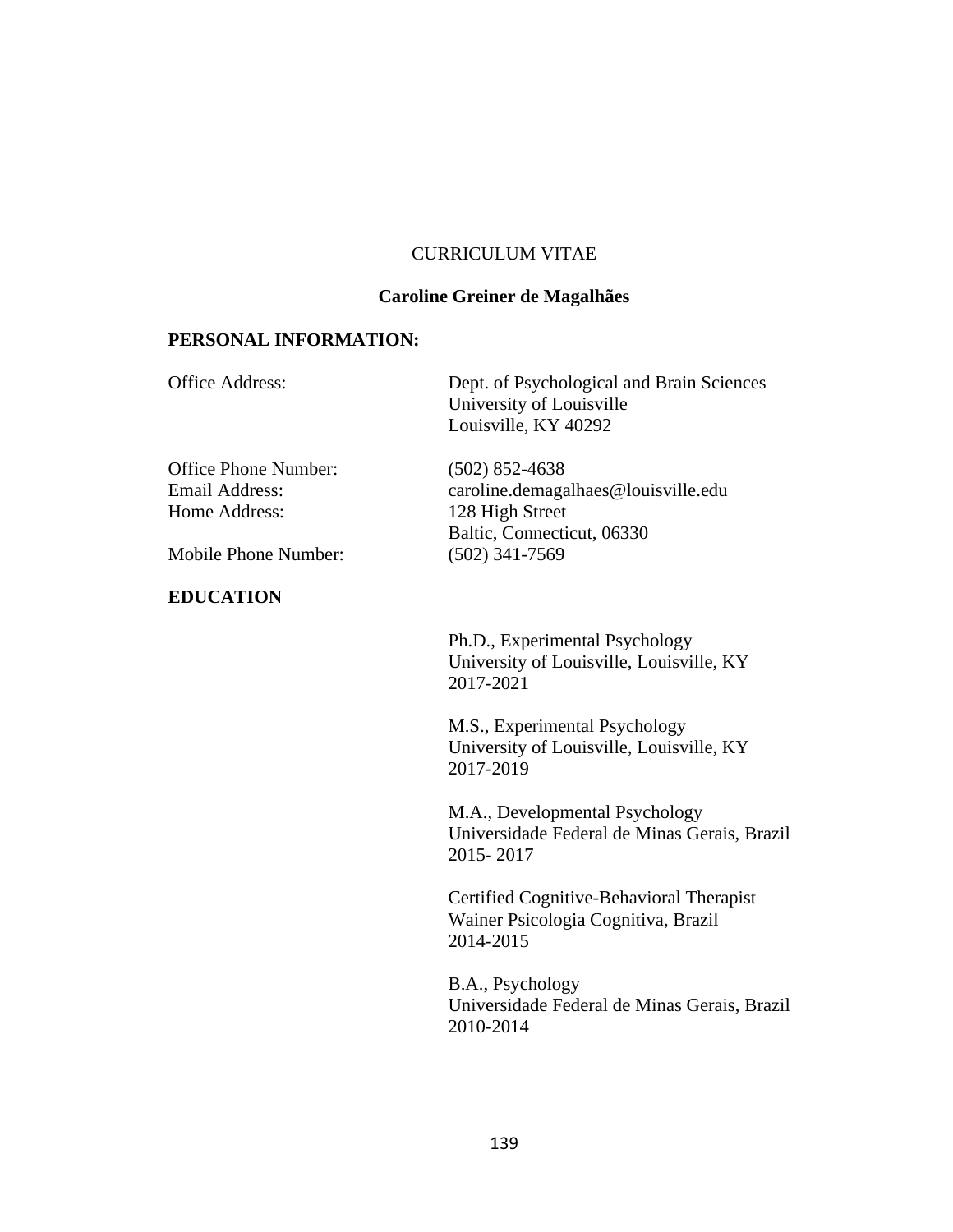## **AWARDS AND HONORS**

- 1. University Fellowship, University of Louisville (2017 2018; 2020 2021).
- 2. Experimental Psychology Ph.D. Program Award for Excellence in Teaching. Department of Psychological & Brain Sciences, University of Louisville (Spring 2020).
- 3. 2019 Dr. M. Celeste Nichols Professional Development Award given by the University of Louisville Women's Center in conjunction with the George J. Howe Student Leadership Fund, the University of Louisville Women's Center, and a private donor (November 2019).
- 4. NIH Student Travel Award for the 40th Annual Symposium on Research in Child Language Disorders (SRCLD), University of Wisconsin-Madison (June 2019).
- 5. Experimental Psychology Ph.D. Program Award for Excellence in Research–Junior Researcher. Department of Psychological & Brain Sciences, University of Louisville (Spring 2018).
- 6. Graduate Network in Arts and Sciences Travel Funding. College of Arts & Sciences, University of Louisville (Fall 2017, Spring 2019, Fall 2019, Spring 2020).
- 7. Graduate Student Council Travel Award. School of Interdisciplinary and Graduate Studies, University of Louisville (Fall 2017, Spring 2018, Fall 2018, Fall 2019, Spring 2020).
- 8. Graduate Student Fellowship (January 2016 December 2017). Department of Psychology. Universidade Federal de Minas Gerais, Belo Horizonte, Brazil.
- 9. Second place, Luiz Marcellino de Oliveira Prize in the Masters category at the 45th Annual Meeting Brazilian Society of Psychology (SBP). Universidade Federal de Minas Gerais, Belo Horizonte, Brazil (October, 2015).
- 10. Best poster, II World Dyslexia Forum. Universidade Federal de Minas Gerais, Belo Horizonte, Brazil (August, 2014).
- 11. Scientific Initiation Stipend (fellowship) (August 2011 December 2014). Department of Psychology. Universidade Federal de Minas Gerais, Belo Horizonte, Brazil.
- 12. Scientific Initiation Stipend (fellowship) (August 2010 August 2011). Department of Medicine. Universidade Federal de Minas Gerais, Belo Horizonte, Brazil.

## **RESEARCH**

#### **Peer-reviewed Publications**

- 1. **Greiner de Magalhães, C.**, Cardoso-Martins, C., & Mervis, C. B. (in press). Spelling abilities of school-aged children with Williams syndrome. *Research in Developmental Disabilities.*
- 2. Mervis, C. B., **Greiner de Magalhães, C.**, & Cardoso-Martins, C. (2021). Concurrent predictors of word- reading and reading comprehension for 9-year-olds with Williams syndrome. *Reading and Writing: An Interdisciplinary Journal.* <https://doi.org/10.1007/s11145-021-10163-4>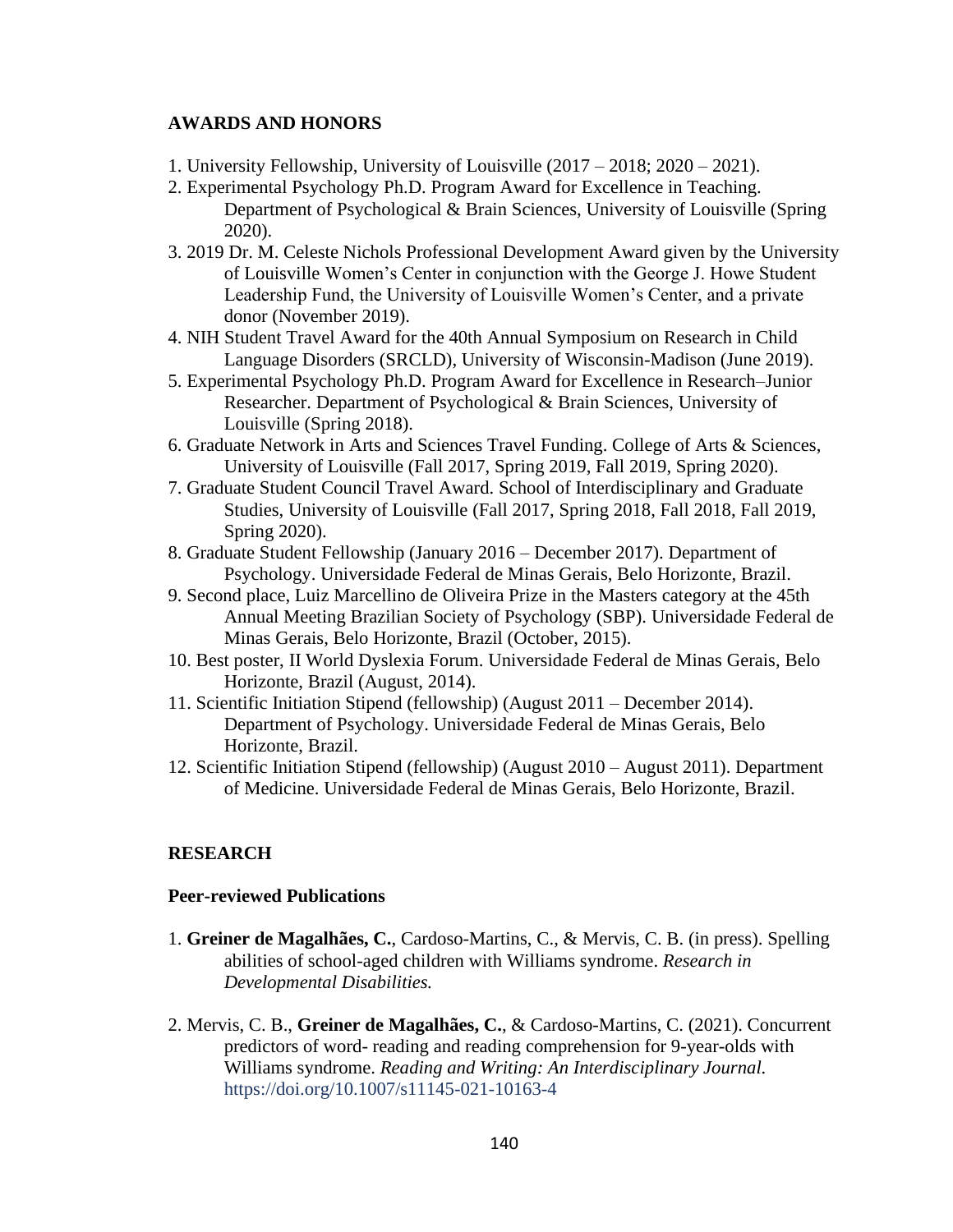- **3. Greiner de Magalhães, C.**, Pitts, C. H., & Mervis, C. B. (2021). Executive function as measured by the Behavior Rating Inventory of Executive Function-2: Children and adolescents with Williams syndrome. *Journal of Intellectual Disability Research* (special issue on Executive Function). <https://doi.org/10.1111/jir.12858>
- **4. Greiner de Magalhães, C.**, Mervis, C.B. & Cardoso-Martins, C. (2021). Cognitive predictors of arithmetic, reading, and spelling in Brazilian Portuguese-speaking children. *Reading and Writing: An Interdisciplinary Journal, 34*, 174-198. <https://doi.org/10.1007/s11145-020-10062-0>
- **5. Greiner de Magalhães, C.**, O'Brien, L. M. & Mervis, C. B. (2020). Sleep characteristics and problems of 2-year-olds with Williams syndrome: Relations with language and behavior. *Journal of Neurodevelopmental Disorders, 12*(32), 1-16.<https://doi.org/10.1186/s11689-020-09336-z>
- 6. Mervis, C. B. & **Greiner de Magalhães, C.** (in press). Williams syndrome. In M. Beauchamp, R. Peterson, M. D. Ris, H. G. Taylor, & K. O. Yeates (Eds.). *Pediatric neuropsychology: Research, theory, and practice*, 3rd ed. New York: Guilford.
- 7. Abreu, A., Ohno, P. M., **de Magalhães, C. G.**, & Barreto, I. S. (2016). Treinamento de pais e autismo: uma revisão de literatura [Parent training and autism: a literature review]. *Ciências & Cognição, 21*, 7-22.
- 8. Cardoso-Martins, C., Gonçalves, D. T., **de Magalhães, C. G.**, & da Silva, J. R. (2015). Word reading and spelling ability in school-age children and adolescents with autism spectrum disorders: evidence from Brazilian Portuguese. *Psychology & Neuroscience, 8*, 479-487.<https://doi.org/10.1037/pne0000029>
- 9. Cardoso-Martins, C., Gonçalves, D. T., & **de Magalhães, C. G.** (2013). What are the mechanisms behind exceptional word reading ability in hyperlexia?: Evidence from a 4-year-old hyperlexic boy's invented spellings. *Journal of Autism and Developmental Disorders, 43*, 3001-3003. [https://doi.org/10.1007/s10803-013-](https://doi.org/10.1007/s10803-013-1857-0) [1857-0](https://doi.org/10.1007/s10803-013-1857-0)
- 10. Barreto, I. S., **de Magalhães, C. G.**, Gonçalves, D. T., & Abreu, A. (2013). Processos de intervenção para crianças e adolescentes com Síndrome de Asperger: uma revisão de literatura [Intervention processes for children and adolescents with Asperger syndrome: A literature review]. *Contextos Clínicos, 6*, 132. <http://dx.doi.org/10.4013/ctc.2013.62.06>
- **11. de Magalhães, C. G.**, Barbosa, P. G., Abreu, C. S. D., & Cardoso-Martins, C. (2012). Early joint attention deficits in autism: evidence from a retrospective case study. *Revista Brasileira de Psiquiatria, 34*, 509-510. <https://doi.org/10.1016/j.rbp.2012.04.004>

#### **Manuscripts Under Review**

1. Haft, S. L., **Greiner de Magalhães, C**., & Hoeft, F. A meta-analytic review of the consequence of stigma and stereotype threat for individuals with specific learning disabilities. *Journal of Learning Disabilities.*

#### **Conference Presentations (peer-reviewed)**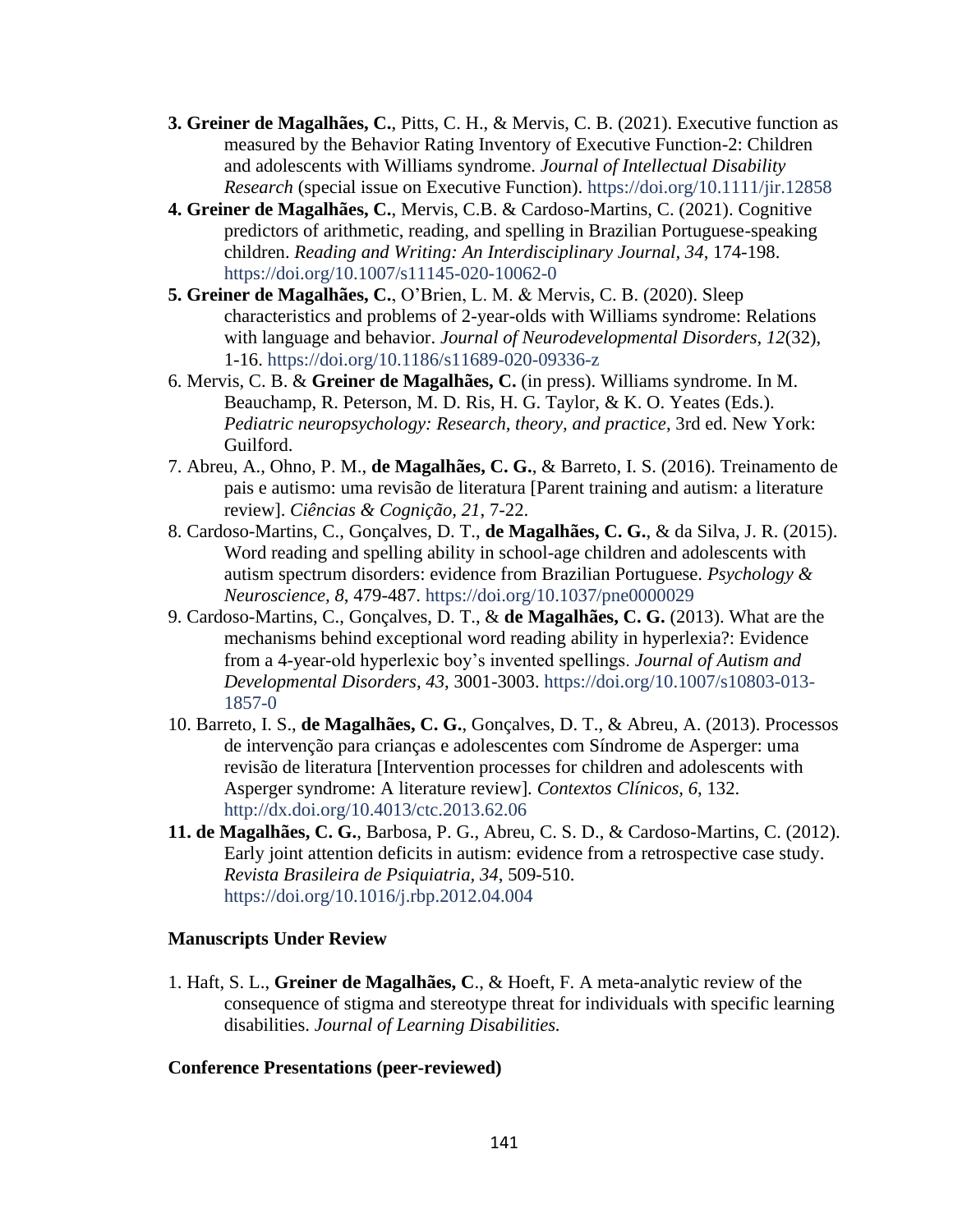- 1. Greiner de Magalhães, C., Cardoso-Martins, C., & Mervis, C. B. (2021, July). Spelling abilities of children and adolescents with Williams syndrome. Oral presentation to be presented at the Society for the Scientific Study of Reading Conference 2021 (online).
- 2. Greiner de Magalhães, C., O'Brien, L. M. & Mervis, C. B. (2021, July). Nonverbal reasoning ability and nighttime sleep duration predict expressive and receptive language ability in 2-year-olds with Williams syndrome. Poster to be presented at the International Association for the Study of Child Language, Philadelphia, PA. Originally accepted for presentation at the 2020 conference, which was canceled.
- 3. Greiner de Magalhães, C., Cardoso-Martins, C., & Mervis, C. B. (2021, June). Longitudinal predictors of word reading for children with Williams syndrome. Poster to be presented at the 41st annual, virtual Symposium on Research in Child Language Disorders.
- 4. Greiner de Magalhães, C. & Mervis, C. B. (2021, April). Emotion regulation and word reading ability as concurrent predictors of community living skills for children and adolescents with Williams syndrome. Poster presented at the Gatlinburg Conference on Research and Theory in Intellectual and Developmental Disabilities (online).
- 5. Greiner de Magalhães, C., Pitts, C. H., & Mervis, C. B. (2021, April). Executive functions of children and adolescents with Williams syndrome. Poster presented at the Gatlinburg Conference on Research and Theory in Intellectual and Developmental Disabilities (online). Originally accepted for presentation at the 2020 conference, which was canceled.
- 6. Greiner de Magalhães, C., Cardoso-Martins, C., & Mervis, C. B. (2020, July). Reading and spelling abilities of school-aged children with Williams syndrome. Poster accepted for presentation at the meeting of the Society for the Scientific Study of Reading, which was canceled.
- 7. Greiner de Magalhães, C., Mervis, C. B., & Cardoso-Martins, C. (2019, October). Cognitive predictors of reading, spelling, and arithmetic in Brazilian Portuguesespeaking children. Poster presented at the Cognitive Development Society Biennial Conference, Louisville, KY.
- 8. Greiner de Magalhães, C., Pitts, C. H., & Mervis, C. B. (2019, June). Phonological processing profiles of 9-year-old children with Williams syndrome and relations to word reading ability. Oral presentation at the Symposium on Research in Child Language Disorders, University of Wisconsin-Madison, WI.
- 9. Greiner de Magalhães, C. & Mervis, C. B. (2019, April). Mathematical abilities of 9 year-old children with Williams syndrome. Poster presented at the Gatlinburg Conference on Research and Theory in Intellectual and Developmental Disabilities, San Antonio, TX.
- 10. Gonçalves, D. T., Greiner de Magalhães, C., Mervis, C. B., & Cardoso-Martins, C. (2018, July). The development of orthographic knowledge in children with reading disabilities in Portuguese. Poster presented at the Society for the Scientific Study of Reading, Brighton, UK.
- 11. Greiner de Magalhães, C., Becerra, A. M., Pitts, C. H., O'Brien, L. M. & Mervis, C. B. (2018, July). Sleep disordered breathing is associated with increased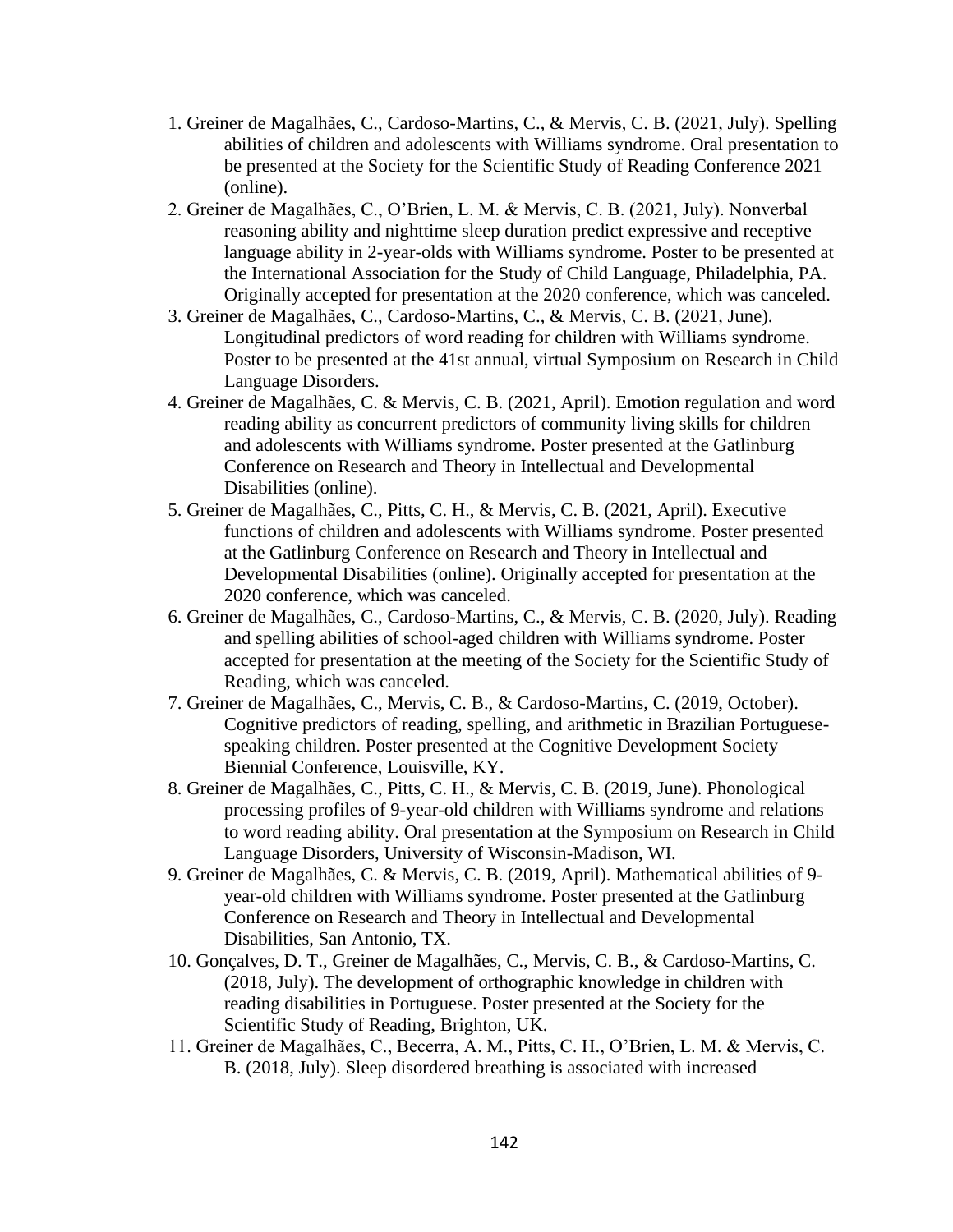developmental delay and behavioral difficulties in Williams syndrome. Poster presented at the International Congress of Infant Studies, Philadelphia, PA.

- 12. Greiner de Magalhães, C., Becerra, A. M., Eovino, J., Speak, J. M., Thurman, A. J., Pitts, C. H., & Mervis, C. B. (2018, April). Lexical and grammatical abilities of 3 and 4-year-old children with Down syndrome or Williams syndrome. Poster presented at the Gatlinburg Conference on Research and Theory in Intellectual and Developmental Disabilities, San Diego, CA.
- 13. Piuzana-Barbosa, D. C. B., Greiner de Magalhães, C., & Abreu, A. (2016). Relato de um caso de autismo na 3ª infância [Report of a case of autism in early childhood]. Oral presentation at the XXV Encontro Brazileiro de Psicologia e Medicina Comportamental, Foz do Iguaçu, PR, Brazil.
- 14. Greiner de Magalhães, C., Gonçalves, D. T., & Cardoso-Martins, C. (2015). As crianças com dificuldades de matemática apresentam déficits no processamento fonológico?: Resultados preliminares [Do children with difficulties in mathematics have deficits in phonological processing?: Preliminary results]. Poster presented at the 45ª Reunião Anual da Sociedade Brazileira de Psicologia, Belo Horizonte, MG, Brazil.
- 15. Gonçalves, D. T., Greiner de Magalhães, C., Michalick-Triginell, M. F., & Cardoso-Martins, C. (2015). 'Febriu' ou 'febril'? O desenvolvimento do conhecimento ortográfico em crianças com dislexia do desenvolvimento ["Febriu" or "febril"? The development of orthographic knowledge in children with developmental dyslexia]. Poster presented at the 45ª Reunião Anual da Sociedade Brazileira de Psicologia, Belo Horizonte, MG, Brazil.
- 16. Greiner de Magalhães, C., Gonçalves, D. T., & Abreu, A. (2015). Atendimento da criança com TEA [Intervention with the child with Autism Spectrum Disorder]. Oral presentation at the IV Congresso Brazileiro de Terapia Cognitiva da Infância e Adolescência, Belo Horizonte, MG, Brazil.
- 17. Maranhoto, A. C. S., Greiner de Magalhães, C., Gonçalves, D. T., & Cardoso-Martins, C. (2014). Déficits de atenção em crianças com dificuldades na aprendizagem da leitura: um estudo transversal [Attention deficits in children with learning disabilities: A cross-sectional study]. Poster presented at the XXII Semana de Iniciação Científica da UFMG, Belo Horizonte, MG, Brazil.
- 18. Greiner de Magalhães, C., Gonçalves, D. T., & Cardoso-Martins, C. (2014). Dificuldades persistentes de leitura em português e sua relação com outros transtornos do desenvolvimento: o papel do processamento fonológico, da velocidade de processamento e da inteligência verbal e não-verbal [Persistent reading difficulties in Portuguese and their relation with other developmental disorders: The roles of phonological processing, processing speed, and verbal and nonverbal intelligence]. Poster presented at the XXII Semana de Iniciação Científica da UFMG, Belo Horizonte, MG, Brazil.
- 19. Gonçalves, D. T., Greiner de Magalhães, C., & Cardoso-Martins, C. (2014). Does speed of processing contribute to variance in reading ability? Evidence from Brazilian Portuguese. Poster presented at the II World Dyslexia Forum, Belo Horizonte, MG, Brazil.
- 20. Gonçalves, D. T., Greiner de Magalhães, C., & Cardoso-Martins, C. (2013). A relação entre o processamento fonológico e as habilidades acadêmicas: um estudo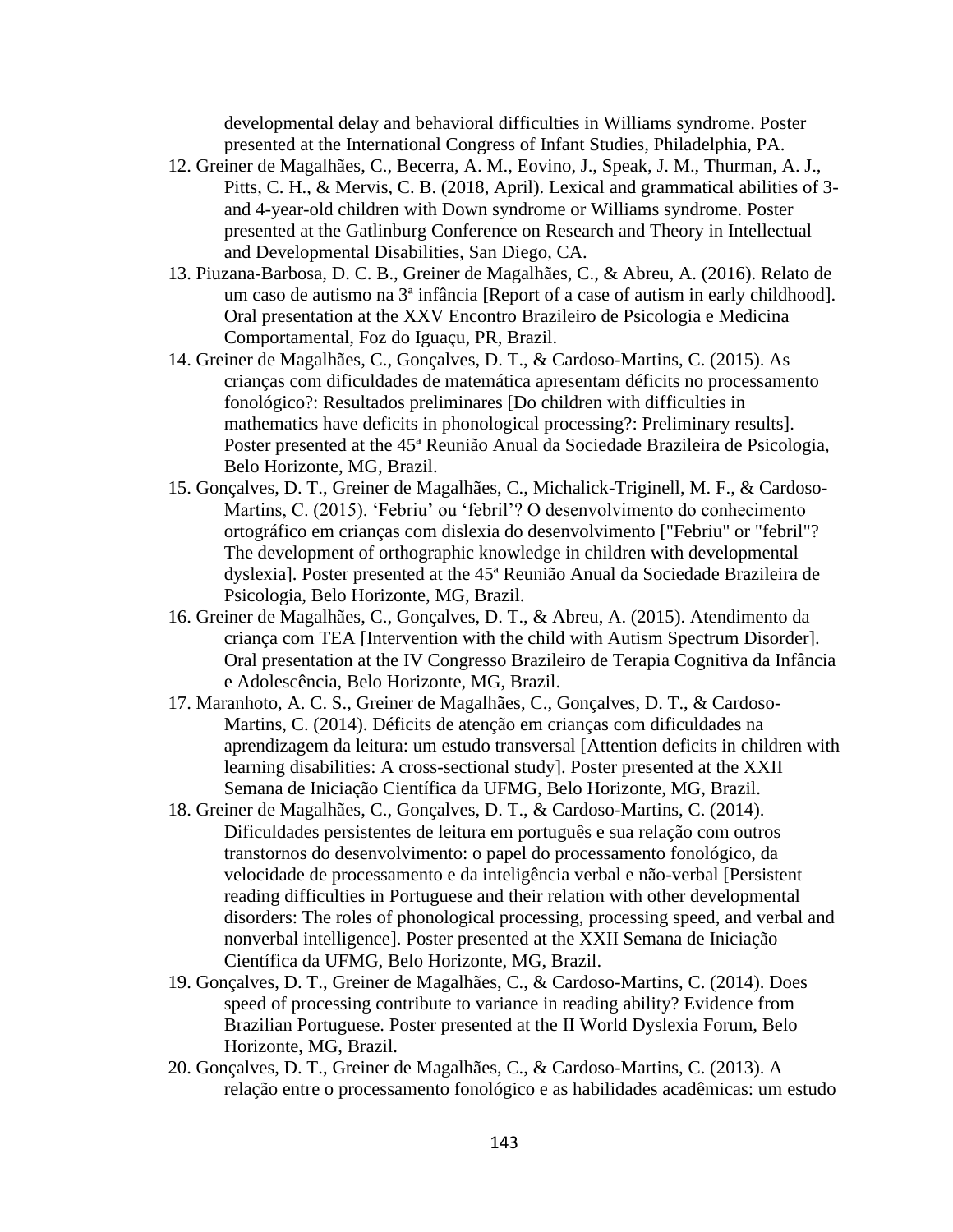longitudinal [The relation between phonological processing and academic abilities: A longitudinal study]. Oral paper presented at the XXII Congresso Brazileiro e II Congresso Internacional da Associação Brazileira de Neurologia, Psiquiatria Infantil e Profissões Afins, ABENEPI, Belo Horizonte, MG, Brazil.

- 21. Gonçalves, D. T., Greiner de Magalhães, C., & Abreu, A. (2013). Intervenção comportamental em uma criança autista: habilidades sociais [Behavioral intervention in a child with autism: Social skills]. Poster presented at the XXII Congresso Brazileiro e II Congresso Internacional da Associação Brazileira de Neurologia, Psiquiatria Infantil e Profissões Afins, ABENEPI, Belo Horizonte, MG, Brazil.
- 22. Greiner de Magalhães, C., Gonçalves, D. T., & Abreu, A. (2013). Intervenção no comportamento verbal de uma criança autista: um estudo de caso [Intervention in the verbal behavior of a child with autism: A case study]. Poster presented at the XXII Congresso Brazileiro e II Congresso Internacional da Associação Brazileira de Neurologia, Psiquiatria Infantil e Profissões Afins, ABENEPI, Belo Horizonte, MG, Brazil.
- 23. Greiner de Magalhães, C., Gonçalves, D. T., Barreto, I. S., Mendonça, L. M., Ribeiro, A. A., de Paula, L., & Cardoso-Martins, C. (2012). Dificuldades persistentes de leitura e escrita em português: resultados preliminares [Persistent difficulties of reading and spelling in Portuguese: Preliminary results]. Poster presented at the XXI Semana de Iniciação Científica da UFMG, Belo Horizonte, MG, Brazil.
- 24. Gonçalves, D. T., Greiner de Magalhães, C., Barreto, I. S., Mendonça, L. M., de Paula, L. D., Ribeiro, A. A., & Cardoso-Martins, C. (2012). Preditores precoces das habilidades de leitura e escrita no português [Early predictors of reading and spelling skills in Portuguese]. Poster presented at the XXI Semana de Iniciação Científica da UFMG, Belo Horizonte, MG, Brazil.
- 25. Greiner de Magalhães, C., Barreto, I. S., Gonçalves, D. T., & Cardoso-Martins, C. (2012). Há vantagens posteriores em adquirir a habilidade de leitura precocemente? [Are there any advantages in learning to read early?]. Poster presented at the VI Simpósio Internacional de Neurociências: Percepção, Belo Horizonte, MG, Brazil.
- 26. Gonçalves, D. T., Greiner de Magalhães, C., Barreto, I. S., & Cardoso-Martins, C. (2012). Habilidade de escrita na hiperlexia: evidência de um estudo de caso [Spelling ability in hyperlexia: Evidence from a case study]. Poster presented at the VI Simpósio Internacional de Neurociências: Percepção, Belo Horizonte, MG, Brazil.
- 27. Gonçalves, D. T., Greiner de Magalhães, C., Silva, J., R., & Cardoso-Martins, C. (2012). Estratégias de leitura em indivíduos com Transtornos do Espectro Autista. [Reading strategies used by individuals with autism spectrum disorders]. Poster presented at the I Congresso Mineiro de Neuropsicologia, Belo Horizonte, MG, Brazil.
- 28. Greiner de Magalhães, C., Barbosa, P. G., Abreu, C. S., Jesus, J. C., & Cardoso-Martins, C. (2012). O desenvolvimento da atenção compartilhada no autismo: um estudo de caso [The development of joint attention in autism: A case study]. Poster presented at the I Congresso Mineiro de Neuropsicologia, Belo Horizonte, MG, Brazil.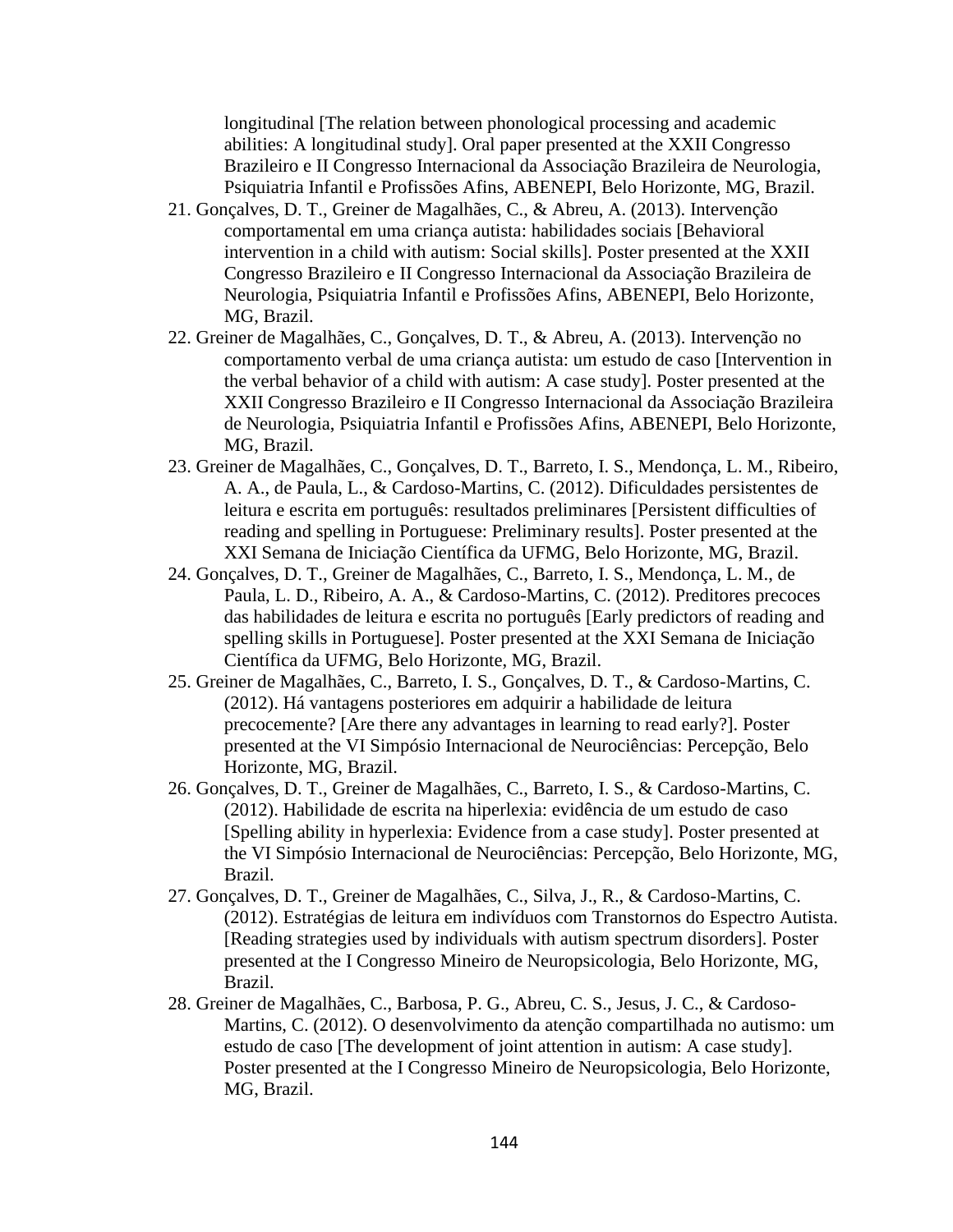- 29. Gonçalves, D. T., Greiner de Magalhães, C., & Cardoso-Martins, C. (2012). O processamento fonológico prediz a habilidade inicial de matemática?: Evidência de um estudo longitudinal [Does phonological processing predict initial math skills ?: Evidence from a longitudinal study]. Poster presented at the I Congresso Mineiro de Neuropsicologia, Belo Horizonte, MG, Brazil.
- 30. Greiner de Magalhães, C., Gonçalves, D. T., Barreto, I. S., & Abreu, A. (2012). Processos de intervenção para crianças e adolescentes com síndrome de Asperger: uma revisão sistemática [Intervention for children and adolescents with Asperger syndrome: A systematic review]. Poster presented at the I Congresso de Terapias Cognitivas – a clínica em foco, Belo Horizonte, MG, Brazil.
- 31. Greiner de Magalhães, C., & Camargos, V. P. (2011). Fatores associados à satisfação com a vida em adolescentes de 11 a 17 anos em dois distritos de Belo Horizonte [Factors associated with life satisfaction in adolescents aged 11 to 17 years in two districts of Belo Horizonte]. Poster presented at the XX Semana de Iniciação Científica da UFMG, Belo Horizonte, MG, Brazil.

### **ADDITIONAL RESEARCH TRAINING**

- The Basics of Peer Review. APS free webinar with Amy Drew, Robert L. Goldstone, Erin B. Tone, and Becca White (August 2020).
- Early Start Denver Model: Introductory Course. Taught by Thiago Lopes, with certificate from Sally Rogers, Ph.D., UC Davis, MIND Institute. Belo Horizonte, Minas Gerais, Brazil (2016).
- Factorial and Principal Component Analysis (15 hours). Department of Psychology, Universidade Federal de Minas Gerais, Belo Horizonte, Brazil (2015).
- Course in Linear Regression (15 hours). Department of Psychology, Universidade Federal de Minas Gerais, Belo Horizonte, Brazil (2015).
- Introduction to R and Data Analysis (15 hours). Department of Psychology, Universidade Federal de Minas Gerais, Belo Horizonte, Brazil (2012).

#### **TEACHING AND MENTORING EXPERIENCE**

- University of Louisville, Louisville, KY, Department of Psychological and Brain Sciences
- Online Education Technical Consultant (Spring 2021). Psychology 306 Life Span Developmental Psychology: A Cultural Perspective and Psychology 201 – Introduction to Psychology.
- Mentor, Psychology 492 Culminating Undergraduate Experience (CUE) Undergraduate Research (Fall 2020 – Spring 2021).
- Graduate Teaching Assistant (Fall 2020). Psychology 609 Language Development. (Graduate course, 10 students, 100% synchronous remote via Microsoft Teams).
- Graduate Teaching Assistant (Fall 2020). Psychology 306 Life Span Developmental Psychology: A Cultural Perspective. (Undergraduate course, 105 students, hybrid course via synchronous Blackboard Collaborate and Microsoft Teams).
- Graduate Teaching Assistant (Summer 2020). Psychology 420 History of Psychology. (Undergraduate course, 24 students, 100% remote via Blackboard Collaborate).